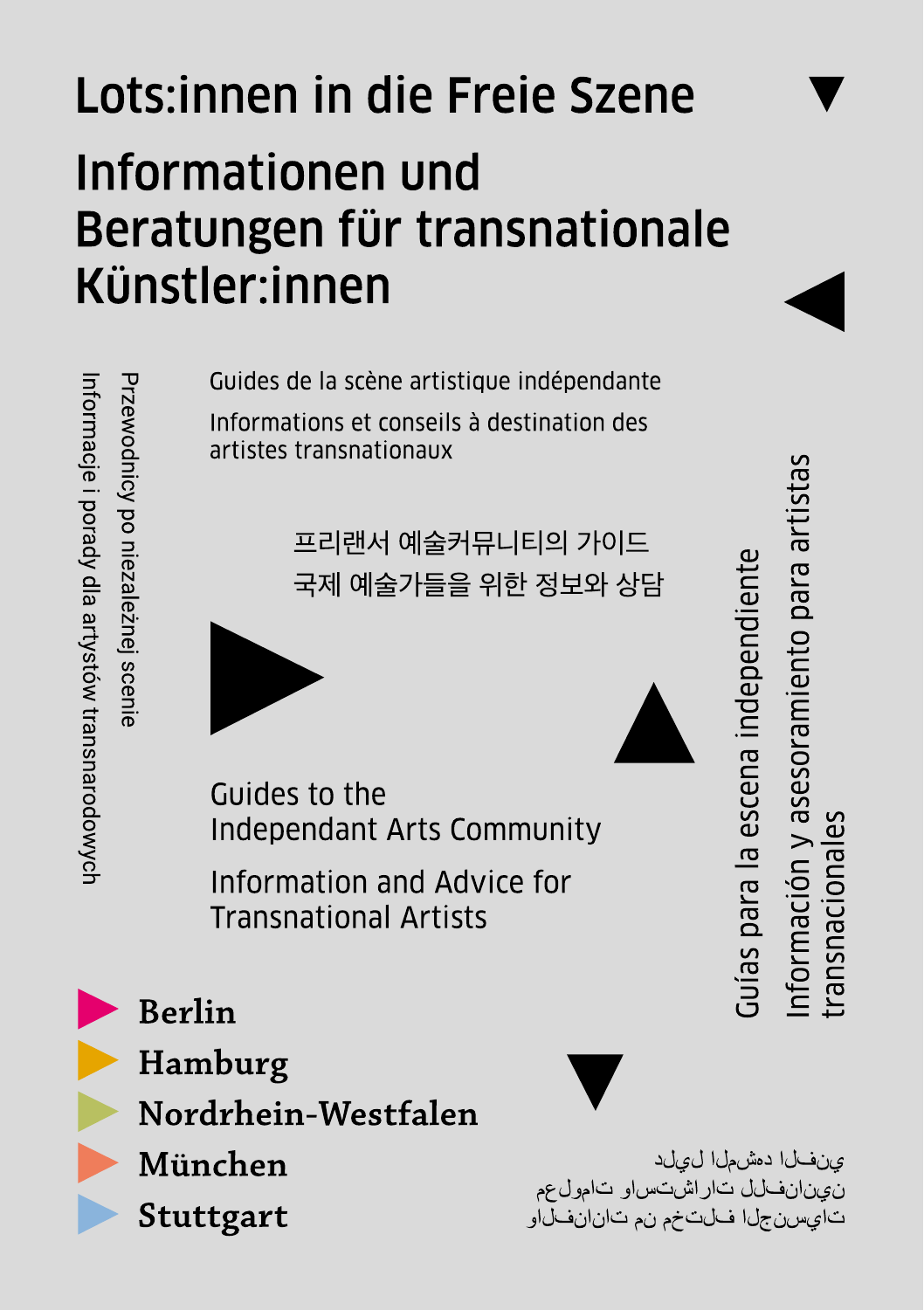## **Lots:innen in die Freie Szene**

**Mehrsprachige Informationen und Tipps zu Beratungsstrukturen und Anlaufstellen für transnationale Künstler:innen und Kulturschaffende in Berlin, Hamburg, Nordrhein-Westfalen, München und Stuttgart**

## *Guides to the Independent Arts Communities*

*Multilingual Information and Tips About Advisement Structures and Points of Contact for Transnational Artists and Culture Makers in Berlin, Hamburg, North Rhine-Westphalia, Munich and Stuttgart*

> Eine Publikation des Performing Arts Programm Berlin *A publication of the Berlin Performing Arts Program* [www.pap-berlin.de](https://www.pap-berlin.de/de) 1. Auflage *1st Edition* November 2021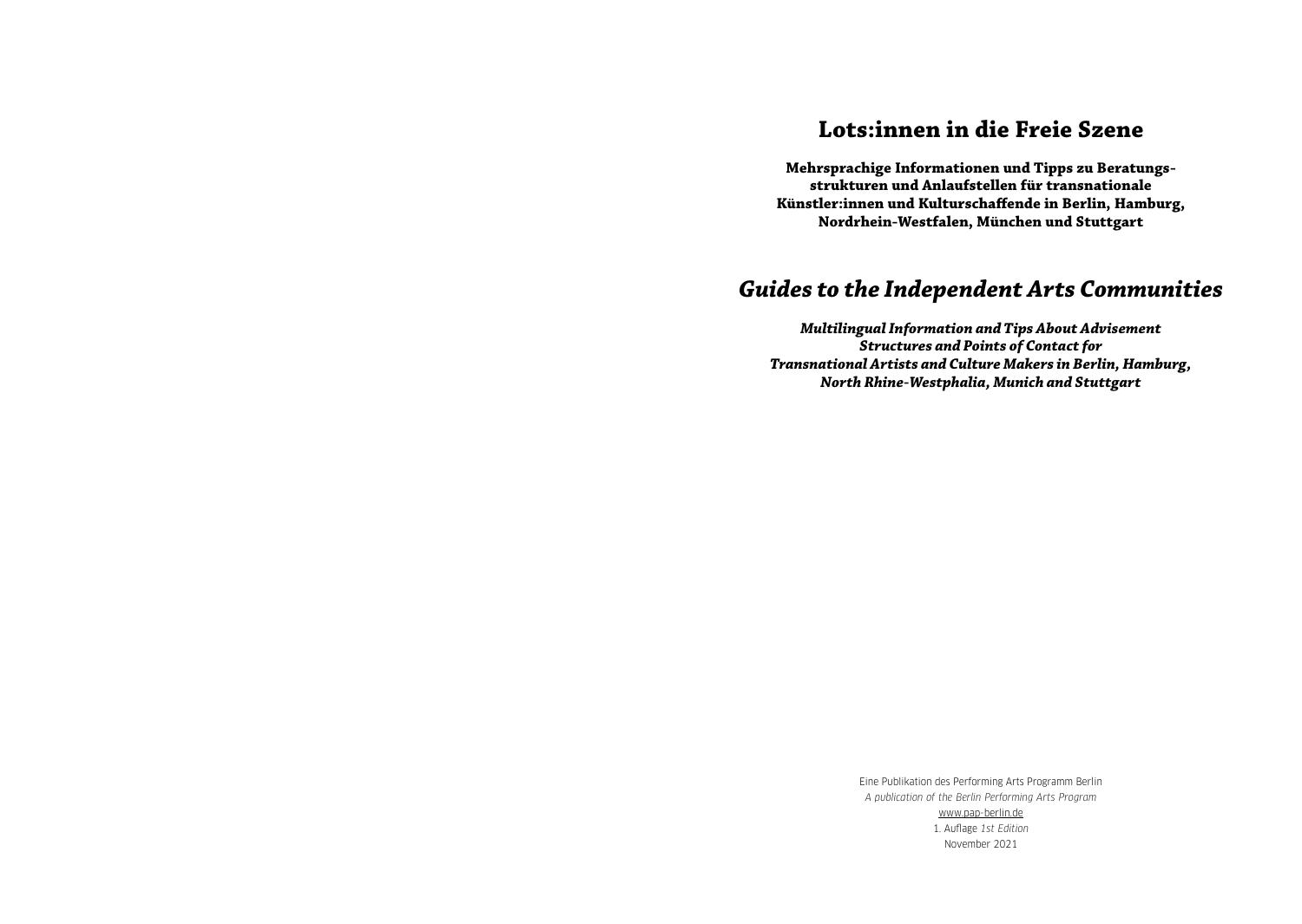## **Inhaltsverzeichnis** *Table of Contents*

| Anlaufstellen und Beratungsstrukturen in Berlin                                                                                              |  |
|----------------------------------------------------------------------------------------------------------------------------------------------|--|
| Anlaufstellen und Beratungsstrukturen in Hamburg                                                                                             |  |
| Anlaufstellen und Beratungsstrukturen in Nordrhein-Westfalen<br>Points of Contact and Advisement Structures in North Rhine-Westphalia  S. 52 |  |
| Anlaufstellen und Beratungsstrukturen in München                                                                                             |  |
| Anlaufstellen und Beratungsstrukturen in Stuttgart                                                                                           |  |
| ▶ Über das Projekt                                                                                                                           |  |
| Kooperationspartner:innen des Projekts                                                                                                       |  |
| $\triangleright$ Die Autor:innen                                                                                                             |  |
| $\blacktriangleright$ Impressum                                                                                                              |  |

## **Editorial**

Liebe Leser:innen, Liebe Kolleg:innen,

als neu in einer Stadt angekommene:r transnationale:r Künstler:in und Kulturschaffende:r ist es oft nicht leicht, sich einen Zugang zur Freien Szene zu verschaffen und einen Weg in die Praxis zu finden. Eine neue Sprache sowie viele bürokratische und praktische Fragen stellen häufig große Herausforderungen dar.

Um den Einstieg etwas zu erleichtern, haben im Rahmen des bundesweiten Kooperationsprojekts "Lots:innen in die Freie Szene" zehn erfahrene Künstler:innen jeweils in ihrer Sprache Anlaufstellen und Netzwerke rund um die Tätigkeit als freischaffende Künstler:innen in Berlin, Hamburg, München, Stuttgart und der Metropolregion Nordrhein-Westfalen recherchiert und in Form eines mulitlingualen Adressverzeichnisses zusammengestellt.

Das Ergebnis findet sich in dieser Broschüre: Es bietet eine erste Hilfe aus persönlicher Sicht der Lots:innen und hat nicht den Anspruch, vollständig zu sein. Als lernende Struktur freuen wir uns sehr über Rückmeldungen und Kommentare zur Broschüre sowie über Hinweise zu weiteren Beratungsstrukturen oder Netzwerken.

Wir wünschen viel Vergnügen mit der Lektüre!

*Dear readers, Dear colleagues,*

*It isn't always easy for transnational artists and culture makers newly arrived in a city to find a point of access to the independent arts community and make their way through to establishing their praxis. A new language as well as a series of bureaucratic and practical questions often present great challenges.* 

*In order to make things easier to get started, ten experienced artists have researched points of contact and networks for working as a freelance artist in Berlin, Hamburg, Munich, Stuttgart and the North Rhine-Westphalia metropolitan area in their respective languages. They have compiled them in the form of a multilingual directory of addresses and contact information as part of the Germany-wide cooperation project "Guides to the Independent Arts Communities".* 

*The results are included in this brochure: it provides an initial orientation from the personal point of view of the guides and makes no claim to being complete. As a program seeking to learn, we would be very appreciative of any feedback and comments about the brochure as well as information about additional advisement structures or networks.*

*We wish you an exciting read!*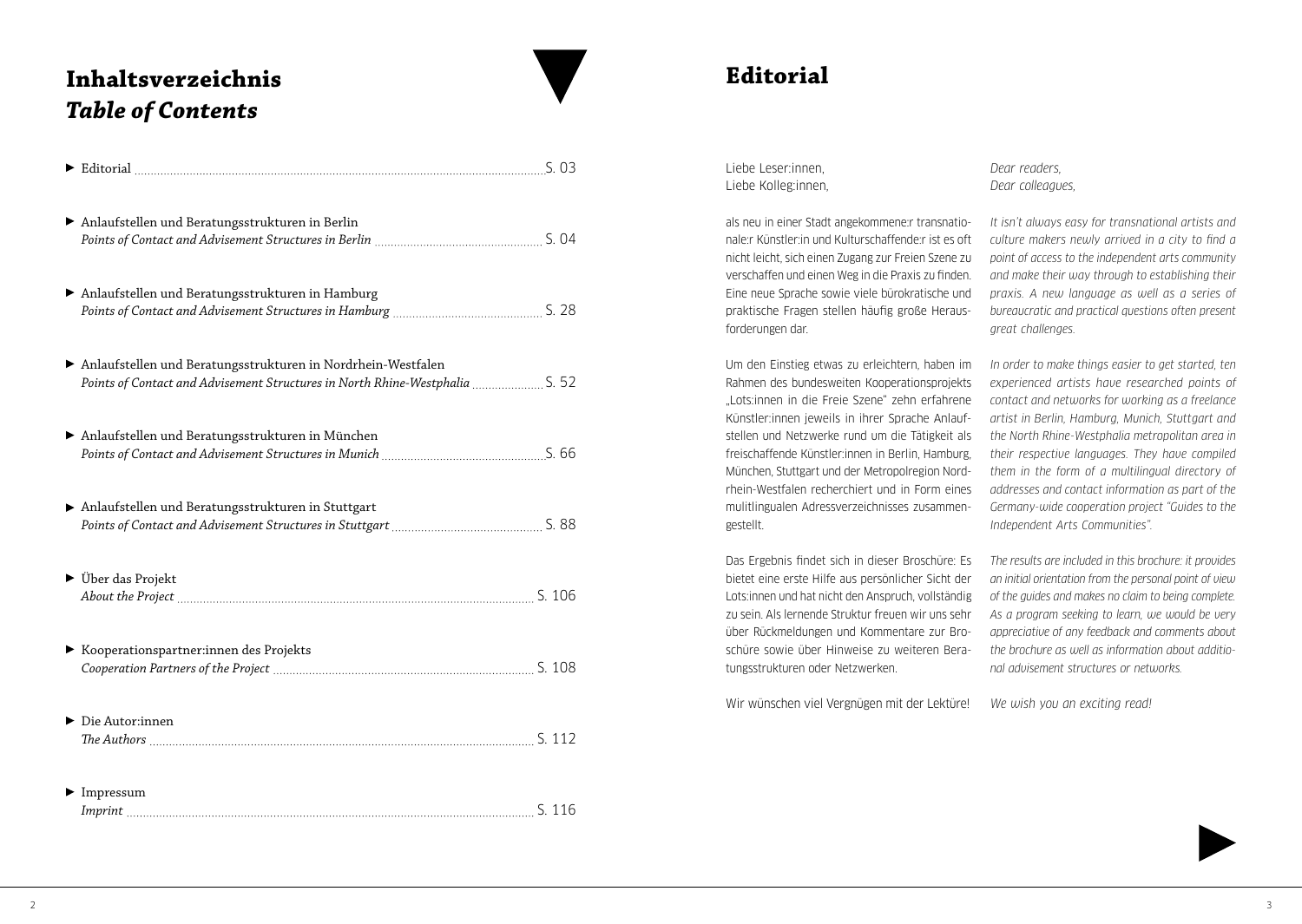## <span id="page-3-0"></span>Anlaufstellen und Beratungsstrukturen in Berlin

*Points of Contact and Advisement Structures in Berlin*



Die lebendige Freie Szene Berlins bietet ein breites Spektrum an Beratungsmöglichkeiten und Unterstützung für transnationale Künstler:innen und Kulturschaffende. Die Lots:innen Charlotte Bomy (französische Kulturschaffende), Laia Ribera Cañénguez (salvadorianische Regisseurin, Performerin und Theaterpädagogin), Dorota Kot (polnische Kulturschaffende und Beraterin), Inky Lee (koreanische Autorin, Musikerin und Performancekünstlerin) und Steve Mekoudja (kamerunischer Schriftsteller und Musiker) haben eine Recherche zu Berliner Beratungsstrukturen und Anlaufstellen durchgeführt. Aus ihrer Perspektivenvielfalt ist dieser Leitfaden mit Fokus auf die Bereiche bildende Kunst, Tanz, Schauspiel, Performance, Musik und Literatur sowie auf Kontakte im Bereich Diversität und Diskriminierung entstanden.

> *Berlin's vibrant independent performing arts community offers a wide spectrum of advisement opportunities and support for international artists and culture makers. The guides Charlotte Bomy (French culture maker), Laia Ribera Cañénguez (Salvadorian director, performer and theater educator), Dorota Kot (Polish culture maker and advisor), Inky Lee (Korean author, musician and performance artist) and Steve Mekoudja (Cameroonian writer and musician) have conducted a research project on advisement structures and points of contact in Berlin. This compendium with a focus on the fields of visual art, dance, theater, performance, music and literature as well as contacts in the areas of diversity and anti-discrimination has been created from this wide range of perspectives.*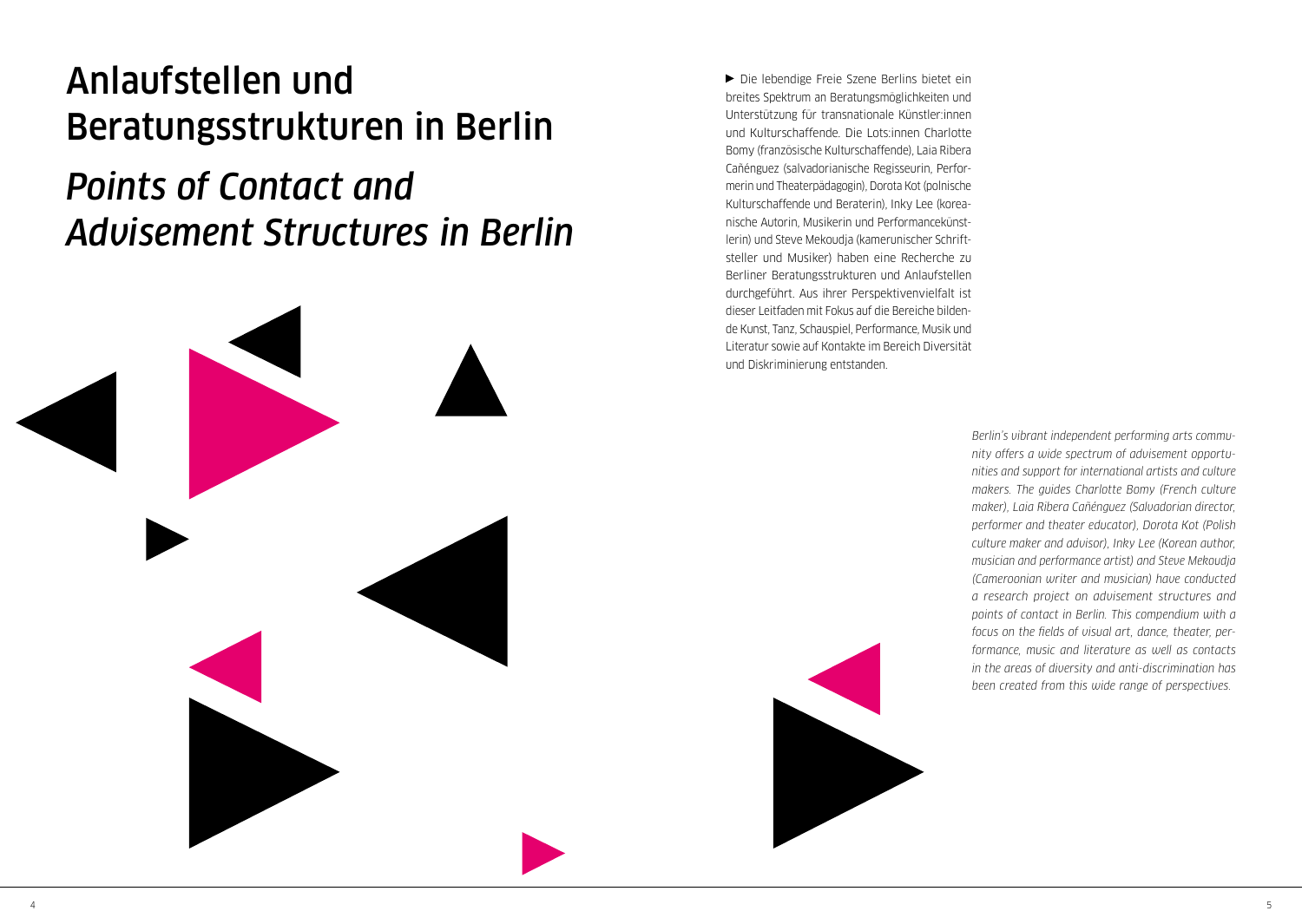## Darstellende Künste

## الفن الأدائي<br>Sztuki performatywne **공연예술** Arts de la scène Artes escénicas Performing Arts

## Beratungsstelle Performing Arts Programm Berlin

Pappelallee 15, 10437 Berlin [beratung@pap-berlin.de](mailto:beratung@pap-berlin.de)  [www.pap-berlin.de](https://www.pap-berlin.de/de)

Die Beratungsstelle des PAP Berlin ist Anlaufstelle für alle Künstler:innen, Produktionsleiter:innen und andere Kulturschaffende der freien darstellenden Künste. Sie bietet individuelle und maßgeschneiderte Beratung zu allen Fragen, die in verschiedenen Stadien innerhalb eines Produktionsprozesses auftreten können.

هي نقطة االتصال لجميع الفنانين و مديري اإلنتاج و العاملين الثقافيين في الفنون الجميلة األدائية. تقدم النصائح و االستشارات الفردية لجميع الأسئلة التي قد تطرأ خلال مراحل الإنتاج.

Centrum doradztwa PAP Berlin jest punktem kontaktowym dla wszystkich artystów, kierowników produkcji i innych pracowników kultury zajmujących się niezależnymi sztukami scenicznymi. Oferuje ono indywidualne i dopasowane do potrzeb doradztwo we wszystkich kwestiach, które mogą pojawić się na różnych etapach procesu produkcyjnego.

PAP Berlin 의 상담시설은 프리랜서 예술가들, 프로듀서 들, 그리고 다른 분야의 예술문화인 문화예술인 들을 위한 기관 이다. 이곳은 예술종사자들이 그들의 창작 과정의 다양 한 단계들에서 일어날 수 있는 모든 질문들에 대해 개별적이 고 구체적인 상담을 제공한다.

Le service de conseils du PAP Berlin est un service d'accompagnement destiné aux artistes, aux producteur·trices et aux professionel·les des arts de la scène. Des conseils individuels y sont proposés pour répondre à toutes les questions qui se posent lors des différentes étapes de production d'une œuvre.

El punto de asesoría del PAP Berlín es un espacio de encuentro para los y las artistas, productores:as y gestores:as culturales de las artes escénicas independientes. Ofrece asesoría individual y personalizada sobre todas las preguntas que puedan surgir en las distintas fases de un proceso de producción.

The Information Center of PAP Berlin is a point of contact for all artists, production managers and other culture makers working in the independent performing arts. It provides individual and tailor-made answers to all of the questions that can arise during the various stages of a production process.

## Bundesverband Freie Darstellende Künste e. V. Dudenstraße 10, 10965 Berlin

[post@darstellende-kuenste.de](mailto:post@darstellende-kuenste.de) [www.darstellende-kuenste.de](http://www.darstellende-kuenste.de)

Der Dachverband unterstützt seine Mitglieder als Interessenvertretung auf bundespolitischer Ebene und informiert über Fördermöglichkeiten, Ausschreibungen, Spielorte, Festivals, Fortbildungsmaßnahmen und einzelne Sachfragen.

تدعم المنظمة أعضائها من خالل تمثيل أعضائها على مستوى سياسي دولي وتوفر معلومات عن فرص التمويل, باإلضافة إلى المقترحات عن الفعاليات والمهرجانات وغرف التدريب.

Organizacja parasolowa wspiera swoich członków jako reprezentacja interesów na federalnym szczeblu politycznym i dostarcza informacje na temat możliwości finansowania, konkursów, lokalizacji, festiwali, działań szkoleniowych i indywidualnych kwestii merytorycznych.

이 단체는 정부기관으로써 회원들의 권익을 대변하고, 회원 들에게 지원금, 작품공모, 극장, 페스티발, 교육기회, 그리고 개인적 질문에 대한 정보들과 답변을 제공한다.

L'association représente les intérêts des artistes indépendant·es du spectacle vivant dans toute l'Allemagne et fournit des informations sur les possibilités de financement, les appels à projets, les lieux de diffusion, les festivals et les formations.

La federación de las artes escénicas independientes representa los intereses de sus miembros a nivel nacional y proporciona información sobre formas de financiación, convocatorias, teatros, festivales, cursos de formación y otros temas especializados.

This umbrella association represents its members as an advocacy group on the level of German federal politics and provides information about funding opportunities, calls for applications, performance venues, further education measures as well as individual questions.

## Tanzbüro Berlin

Uferstraße 23, 13357 Berlin [post@tanzbuero-berlin.de](mailto:post@tanzbuero-berlin.de) [www.tanzraumberlin.de](http://www.tanzraumberlin.de)

Das Tanzbüro Berlin ist eine Anlauf-, Beratungs- und Vernetzungsstelle für die Berliner Tanzszene. Es bietet kostenfreie Beratungsangebote, Weiterbildungsmodule, Vernetzung von Akteur:innen sowie Neuigkeiten zu Antragsfristen oder Open Calls und vieles mehr.

 نقطة اتصال ونصائح وشبكات لمشهد الرقص في برلين. يقدم نصائح مجانية ، ووحدات تدريبية ، وشبكات تواصل لجميع الجهات باإلضافة إلى أخبار عن المواعيد النهائية لتقديم الطلبات

Tanzbüro Berlin jest punktem kontaktowym, doradczym i networkingowym dla berlińskiej sceny tanecznej. Oferuje on bezpłatne usługi doradcze, moduły szkoleniowe, tworzenie sieci kontaktów, informacje o terminach składania wniosków lub otwartych konkursach i wiele innych.

베를린 무용 사무실은 베를린 무용계에 관한 문의, 상담, 네 트워킹을 제공하는 단체이다. 이곳은 무료 상담, 추가적 교 육 기회, 그리고 예술가들 간의 네트워크를 지원 할 뿐 아니 라, 지원신청마감일과 공모기회 등에 관한 많은 정보들을 제 공한다.

Le Tanzbüro Berlin est une structure d'informations, de conseils et de mise en réseau dans le domaine de la danse à Berlin. Il propose notamment un service de conseils gratuit, des modules de formation, des mises en réseau et des informations sur les appels à projets en cours.

El Tanzbüro Berlin es un punto de información, asesoría y encuentro para la escena de la danza en Berlín. Ofrece servicios gratuitos de asesoramiento, módulos de formación, encuentros entre creadores:as, así como novedades sobre subvenciones, convocatorias y mucho más.

The Tanzbüro Berlin is a point of contact, information and networking center for Berlin's dance community. It provides, free of charge, advisement opportunities, further education modules, networking opportunities for artists as well as news about application deadlines, open calls and much more.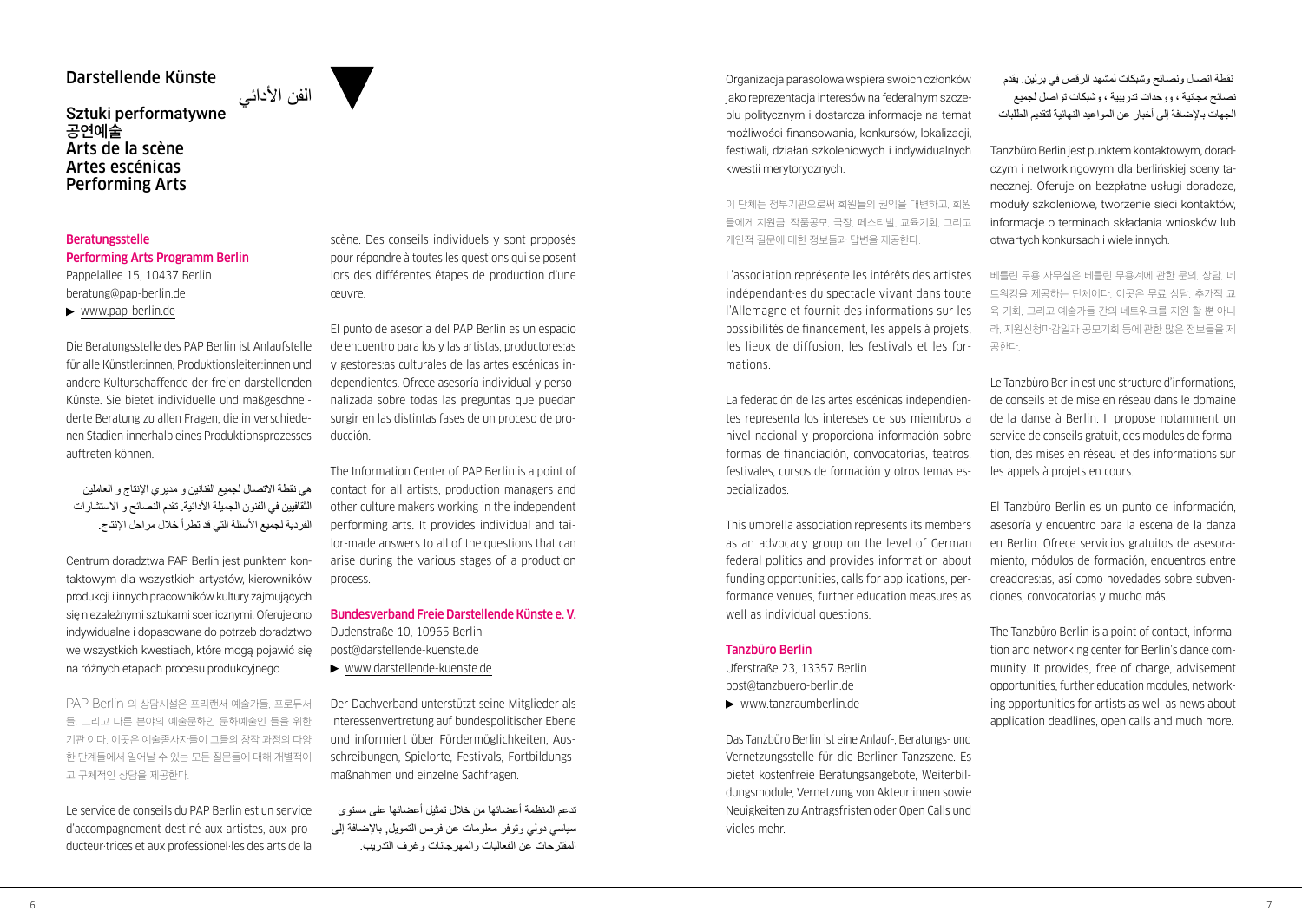## Bildende Kunst

## الفنون البصرية Sztuki wizualne **시각예술** Arts visuels Artes plásticas y visuales Visual Art

## Berufsverband Bildender Künstler:innen Berlin e. V.

Köthener Straße 44, 10963 Berlin [info@bbk-berlin.de](mailto:info@bbk-berlin.de)

[www.bbk-berlin.de](http://www.bbk-berlin.de)

Der bbk vertritt die Interessen der Berliner bildenden Künstler:innen und bietet seinen Mitgliedern beruflichen Rechtsschutz, kostenlose Rechtsberatungen, Steuerberatung, Sozialberatungen, Mietrechtsberatungen, Versicherungsberatungen und Informationen zur Berufsausübung als Kunstschaffende:r.

يمثل مصالح فناني الفنون البصرية في برلين و يقدم ألعضائه الحماية القانونية المهنية و المشورة القانونية و اإلجتماعية باإلضافة الي استشارات عن الضرائب و قانون اإليجار و التأمين و معلومات عن ممارسة العمل في المجال الفني.

Bbk reprezentuje interesy berlińskich artystów plastyków i oferuje swoim członkom profesjonalną ochronę prawną, bezpłatne porady prawne, doradztwo podatkowe, doradztwo socjalne, doradztwo w zakresie prawa najmu, doradztwo ubezpieczeniowe oraz informacje na temat wykonywania zawodu artysty.

bbks는 베를린의 시각에술가들의 의견을 대변하며 회원들 의 직업적 권리 보호, 무료 법적상담, 세금상담, 사회복지 상 담, 임대차법 상담, 보험상담 뿐만 아니라, 예술가들을 위한 직업교육 정보를 제공한다.

Le bbk représente les intérêts des artistes visuels berlinois et propose à ses membres des séances d'information gratuites sur des questions juridique, fiscales, sociales et d'assurance, ainsi que des conseils relatifs à l'activité professionnelle.

La bbk representa los intereses de los y las artistas plásticos y visuales de Berlín y ofrece a sus miembros protección laboral, asesoramiento jurídico gratuito, asesoría fiscal, social y en materia de derecho de arrendamiento, seguros e información sobre el ejercicio de la profesión.

The bbk represents the interests of Berlin's visual artists and offers its members professional legal protection, free legal advice, tax advice, social counseling, rental law advisement, insurance advice and information about working as a professional visual artist.

## Internationale Gesellschaft der Bildenden Künste e. V. (IGBK) Taubenstraße 1, 10117 Berlin

[art@igbk.de](mailto:art@igbk.de) 

[www.igbk.de](http://www.igbk.de)

Die IGBK berät bildende Künstler:innen zu Arbeits-, Austausch- und Fördermöglichkeiten im In- und Ausland, informiert über aktuelle internationale Ausschreibungen, Residenzen und Stipendien und vermittelt Kontakte.

 تقدم المشورة للفنانين بشأن فرص العمل و المنح و التمويل داخل ألمانيا أو خارجها. توفر معلومات عن الفرص الدولية واإلقامات الفنية والمنح وتنسيق شبكات التوصيل. IGBK doradza artystom wizualnym w zakresie możliwości pracy, wymiany i finansowania w kraju i za granicą, informuje o aktualnych międzynarodowych konkursach, rezydencjach i stypendiach oraz pośredniczy w nawiązywaniu kontaktów.

IGBK는 시각예술가들에게 국내/외의 고용, 교류 기회 및 지 원금 정보에 대한 상담을 제공한다. 그리고 현재 진행 중인 국제적 범위의 지원기회들, 레지던시, 장학금에 대한 정보들 을 제공하며, 서로간의 소통의 기회를 창출한다.

L'IGBK conseille les artistes visuels sur les possibilités de travail, d'échange et de financement en Allemagne et à l'étranger, fournit des informations sur les appels à projets internationaux en cours, les résidences et les bourses, et favorise la mise en réseau.

La IGBK asesora a las y los artistas plásticos y visuales sobre oportunidades de trabajo, intercambio y financiación en Alemania y en el extranjero; proporciona información sobre las actuales convocatorias internacionales, residencias y becas; y proporciona contactos.

The IGBK advises visual artists regarding work, exchange and funding opportunities throughout Germany and abroad, provides information about current international calls for applications, residencies and stipends and also provides contacts.

## neue Gesellschaft für bildende Kunst e. V. (nGbK)

Oranienstraße 25, 10999 Berlin [ngbk@ngbk.de](mailto:ngbk@ngbk.de)

[www.ngbk.de](http://www.ngbk.de)

Kunstverein, der Ausstellungen, Interventionen, Rechercheprojekte, Veranstaltungsreihen und Publikationen organisiert.

 هي جمعية فنية تنظم المعارض و المشاريع البحثية و سلسلة من الفعاليات و المنشورات Stowarzyszenie artystyczne, które organizuje wystawy, interwencje, projekty badawcze, serie wydarzeń i publikacje.

이 예술단체는 전시회, 중재, 연구 프로젝트, 행사, 그리고 출 판을 관리한다.

Association artistique qui organise des expositions, des interventions, des projets de recherche, des séries d'événements et des publications.

Asociación de arte que organiza exposiciones, intervenciones, proyectos de investigación, ciclos de eventos y publicaciones.

Arts association that organizes exhibitions, interventions, research projects, event series and publications.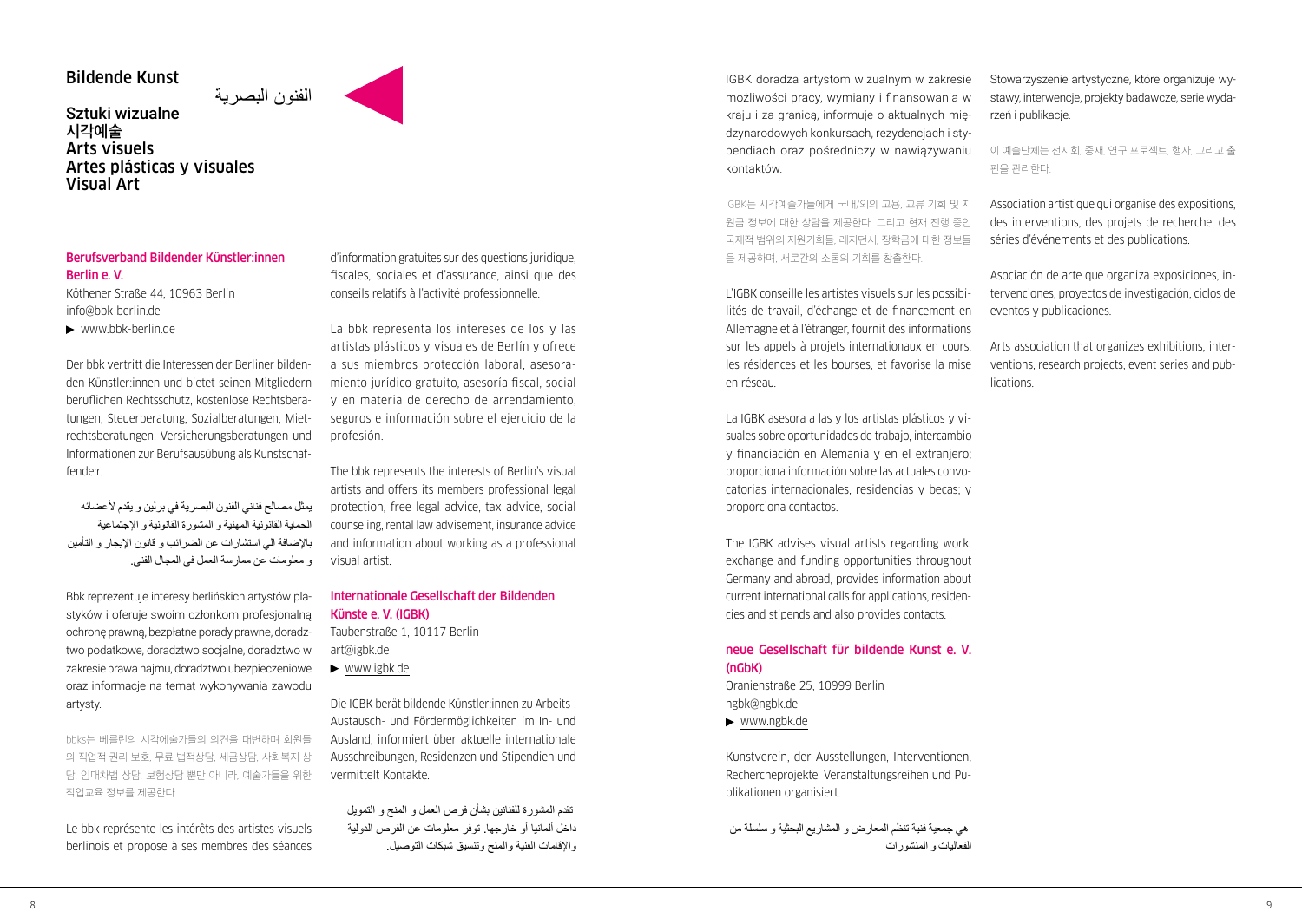## Musik

## Muzyka ُموسيقى **음악 Musique** Música Music

## Music Pool Berlin

Music Pool Berlin im House of Music (Halle 20) Revaler Straße 99, 10245 Berlin [info@musicpoolberlin.net](mailto:info@musicpoolberlin.net)

▶ [www.musicpoolberlin.net/de/beratung](http://www.musicpoolberlin.net/de/beratung)

Beratungen für die Berliner Musikszene – von Informationsveranstaltungen, Weiterbildung und Vernetzung bis hin zu Workshops und Einzelcoachings.

تقدم نصائح للمشهد الموسيقي في برلين و تنظم الفعاليات اإلعالمية و التدريب والتشبيك و ورش العمل العامة و التدريبات الفردية.

Doradztwo dla berlińskiej sceny muzycznej – od spotkań informacyjnych, poprzez dokształcanie i networking, aż po warsztaty i indywidualny coaching.

베를린의 음악계의 정보교류 행사들, 추가적 교육 기회, 네 트워킹, 워크샵, 개인코칭 등에 대한 상담을 제공한다.

Service de conseils à destination de la scène musicale berlinoise: séances d'information, formations continues, mises en réseau, ateliers et coaching individuel.

Asesoría para la escena musical de Berlín: eventos informativos, espacios de formación continua y creación de redes, talleres y asesoría individual.

Advisement opportunities for Berlin's music community, ranging from information events, further education opportunities and networking to workshops and individual coaching.

## inm – initiative neue musik berlin e. V.

Littenstraße 10, 10179 Berlin [info@inm-berlin.de](mailto:info@inm-berlin.de)  $\blacktriangleright$  [www.inm-berlin.de](http://www.inm-berlin.de)

[www.field-notes.berlin](http://www.field-notes.berlin)

Organisation, die die Interessen der Freien Szene der zeitgenössischen Musik in Berlin bündelt und vertritt, und gleichzeitig die Sichtbarkeit des zeitgenössischen Musiksektors stärkt.

منظمة تجمع و تمثل المشهد الموسيقي الجديد المستقل في برلين و تسعى لتعزيز مكانة الموسيقى المعاصرة.

Organizacja łącząca i reprezentująca interesy niezależnej sceny nowej muzyki w Berlinie i jednocześnie wzmacniająca widoczność sektora muzyki współczesnej.

베를린의 프리랜서 실험 음악 분야에 관심을 가진 예술가들을 통합하고 대변하며 새로운 현대 음악 분야들의 입지를 키운다.

Organisation qui représente les intérêts des acteurs de la musique contemporaine à Berlin, tout en renforçant la visibilité du secteur de la musique contemporaine.

Organización que agrupa y representa los intereses de la escena independiente de Nueva Música en Berlín y, al mismo tiempo, refuerza la visibilidad de la música contemporánea.

Organization that bundles and represents the interests of the independent new music community in Berlin and simultaneously increases the visibility of the contemporary music sector.

## Amplify Berlin

Amplify Berlin im ACUD MACHT NEU Veteranenstraße 21, 10119 Berlin [shub@amplify-berlin.de](mailto:shub@amplify-berlin.de)

[www.amplify-berlin.de](http://www.amplify-berlin.de)

Residenz- und Mentoring-Programm für aufstrebende Musiker:innen mit Wohnsitz in Berlin.

برنامج إقامة وتوجيه للموسيقيين والموسيقيات الصاعدين/ات داخل برلين.

Program rezydencji i mentoringu dla aspirujących muzyków mieszkających w Berlinie.

베를린에 거주하는 신흥 음악가들에게 레지던시와 멘토링 프로그램을 제공한다.

Programme de résidence et de mentorat à destination des musicien·nes émergent·es résidant à Berlin.

Programa de residencia y mentoring para aspirantes a músicos residentes en Berlín.

Residency and mentoring program for emerging musicians who live in Berlin.

## Éclat Crew

Forster Straße 51, 10999 Berlin [eclatcrewberlin@gmail.com](mailto:eclatcrewberlin@gmail.com)  [www.eclatcrew.com](http://www.eclatcrew.com)

Kollektiv für Elektronische Musik, das versucht, die Arbeit von weiblichen, transsexuellen und nicht-binären Künstler:innen durch Kollaboration und Kooperation zu unterstützen, zu promoten und zu inspirieren. Angebot von Workshops und Online-Tutorials über technische Musik-Skills.

مجموعة الموسيقى اإللكترونية تحاول دعم و تشجيع و إلهام عمل الفنانات و المتحولين/ات جنسياً و غير الثنائيين/ات من خلال التعاون و تقديم ورش عمل و التدريب عبر األنترنت حول تطوير المهارات الموسيقية التكنيكية.

Kolektyw muzyki elektronicznej, którego celem jest wspieranie, promowanie i inspirowanie twórczości artystek, trans i nie-binarnych artystów poprzez współpracę i współdziałanie. Oferuje warsztaty i tutoriale online z zakresu technicznych umiejętności muzycznych.

여성, 트랜스, 성소수자인 일렉트로닉 음악가들이 서로간의 협력과 협동으로 서로의 작업을 격려하고 지지하는 일렉트로 닉 음악 공동체이다. 워크샵, 온라인 수업, 그리고 전자음악에 관련된 기술들을 제공한다.

Collectif en faveur de la musique électronique qui soutient et promeut le travail artistique des femmes, des personnes trans et non-binaires par le biais de collaborations et de coopérations. Propositions d'ateliers et de tutoriels en ligne, en lien avec des compétences musicales techniques.

Colectivo de música electrónica que busca apoyar, promover e inspirar el trabajo de artistas femeninas, transexuales y no binarias a través de la colaboración y la cooperación. Ofrece talleres y tutoriales en línea sobre conocimientos técnicos de música.

Electronic music collective that seeks to support, promote and inspire the work of female, transgender and non-binary artists through collaboration and cooperation. Offering workshops and online tutorials on technical music skills.

## Musicboard Berlin

Musicboard Berlin im silent green Kulturquartier Gerichtstraße 35, 13347 Berlin [info@musicboard.berlin.de](mailto:info@musicboard.berlin.de)

[www.musicboard-berlin.de](http://www.musicboard-berlin.de)

Bietet verschiedene Förder- und Residenzmöglichkeiten für Popmusik in Berlin an.

يوفر العديد من فرص التمويل واإلقامة الفنية لموسيقى البوب في برلين.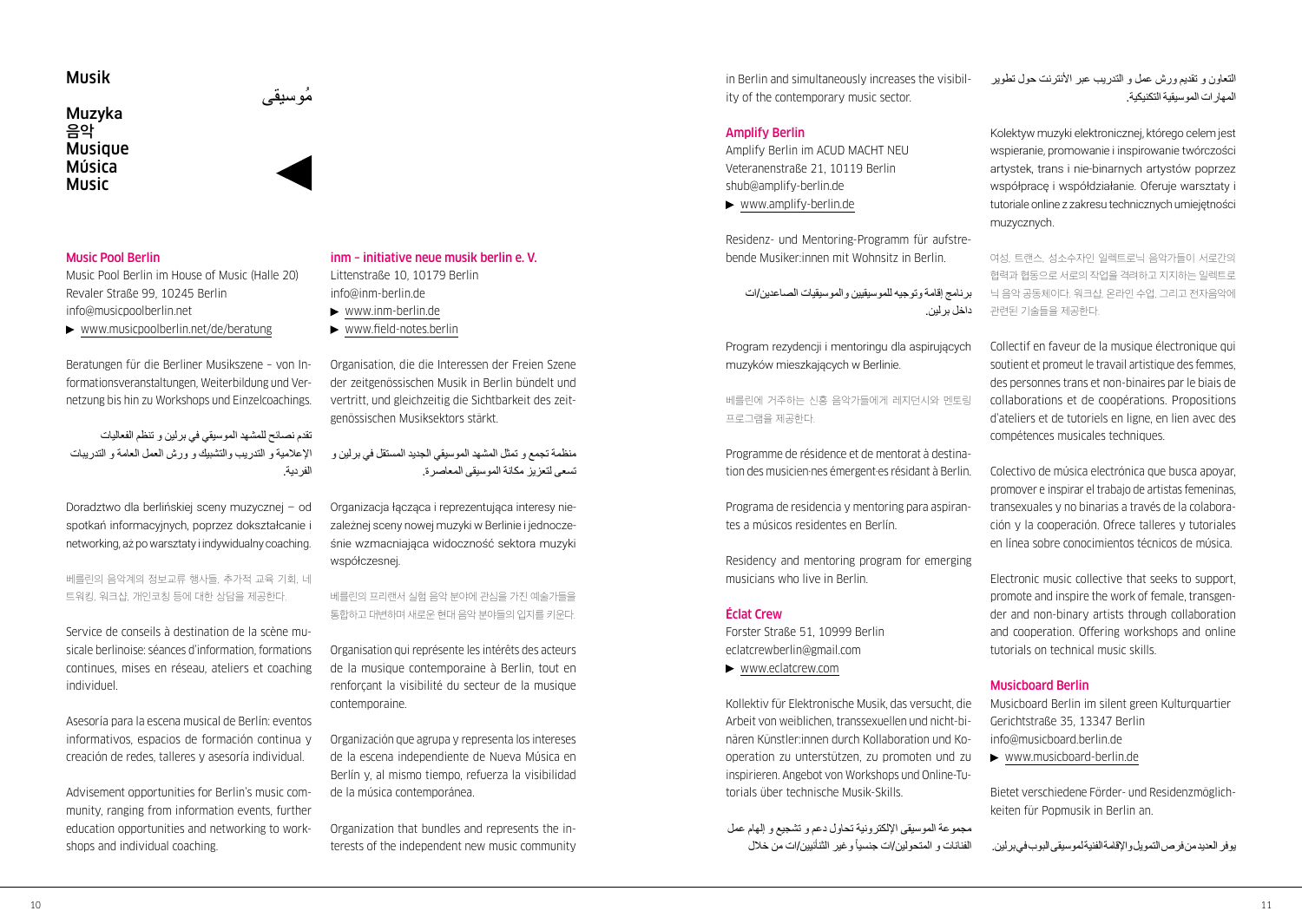## Oferuje różne możliwości finansowania i rezydencji dla muzyki pop w Berlinie.

베를린의 대중음악/팝음악 분야에 다양한 후원과 레지던시 기회들을 제공한다.

Soutient le secteur de la musique pop à Berlin par des financements et des résidences.

Ofrece diferentes residencias y posibilidades de financiación para la música pop en Berlín.

Offers various funding and residency opportunities for pop music in Berlin.

## **SoundGirls**

[soundgirls@soundgirls.org](mailto:soundgirls@soundgirls.org)

[www.soundgirls.org](http://www.soundgirls.org)

Angebot von Netzwerkplattformen und Unterstützung bei der Karriereentwicklung für Frauen, die im Bereich professioneller Audio- und Musikproduktionen arbeiten.

هي منصة شبكات و دعم للتطوير الوظيفي للمرأة العاملة في مجال اإلنتاج الصوتي و الموسيقى االحترافية.

Oferuje platformy networkingowe i wsparcie rozwoju kariery dla kobiet pracujących w profesjonalnej produkcji audio i muzycznej.

소리와 음악 프로덕션에 종사하는 여성 전문인들의 커리어 발전을 지지하며 네트워킹의 기회들을 제공한다.

Plateformes de mise en réseau et de soutien à destination des femmes travaillant dans domaine sonore et musical à un niveau professionnel.

Ofrece plataformas de encuentro y de apoyo al desarrollo profesional de las mujeres que trabajan en el ámbito de la música y el audio.

Provides a networking platform as well as support in career development for women who are working in the field of professional audio and music production.

## **Soundsysters**

[soundsystersyeah@gmail.com](mailto:soundsystersyeah@gmail.com)

[www.soundsysters.com](http://www.soundsysters.com)

Feministische Soundcrew, die Workshops und Vernetzung als auch Räume für Konzerte, Performances, Partys und vieles mehr anbietet.

> تشجع و تمكن الصوت النسوي و تقدم ورش العمل و تنشئ مساحات للحفلات الموسيقية و العروض الفنية الأدائية.

Feministyczna grupa dźwiękowa oferująca warsztaty i networking, a także miejsca na koncerty, spektakle, imprezy i wiele innych.

워크샵과 네트워킹 뿐만 아니라 콘서트, 공연, 파티 등 여러 행사들을 위한 장소들을 제공하는 패미니스트 음악단체이다.

Groupe féministe dans le domaine sonore, proposant notamment des ateliers et des mises en réseau, ainsi que des espaces pour organiser des concerts, des performances ou des fêtes.

Colectiva feminista que ofrece talleres y espacios de encuentro, así como espacios para conciertos, performances, fiestas y mucho más.

Feminist sound crew offering workshops and networking as well as spaces for concerts, performances, parties and more.

## Spoon

[info@spoondjworkspace.com](mailto:info@spoondjworkspace.com) [www.spoondjworkspace.com](http://www.spoondjworkspace.com)

Arbeitsräume, Mentoring, Workshops und privater Unterricht für weibliche, transsexuelle und nicht-binäre DJs.

أماكن عمل وتوجيه, ورش عمل ودروس خصوصية لمنسقي الموسيقي - الدي جي - الإناث والمتحولات جنسياً وغير الثنائييات.

Miejsca do pracy, mentoring, warsztaty i prywatne lekcje dla kobiet, transgenderowych i niebinarnych DJ-ów.

여성, 트랜스, 성소수자인 디제이들에게 작업실, 멘토링, 워 크샵, 그리고 개인 수업을 제공한다.

Espaces de travail, mentorat, ateliers et cours privés à destination des femmes, des personnes trans et non-binaires qui sont DJ.

األدب

Literatur Literatura **문학** Littérature Literatura Literature

Lettrétage e. V., Projekt "schreiben & leben" [info@literaturszene.berlin](mailto:info@literaturszene.berlin)

[www.literaturszene.berlin](http://www.literaturszene.berlin)

Die Beratungsstelle des Projekts "schreiben & leben" im Literaturhaus Lettrétage bietet regelmäßig kostenfreie Einzelberatungen von und für freie Autor:innen, Lektor:innen, Übersetzer:innen und Literaturveranstalter:innen an.

يقدم مركز الاستشارات ضمن مشروعه «الكتابة والمعشة» استشارات فردية بانتظام من وإلى كتّاب ومحررين ومترجمين ومنظمي الفعاليات األدبية.

Poradnia projektu "schreiben & leben" (pisz i żyj) w Domu Literatury Lettrétage oferuje regularnie bezpłatne indywidualne porady dla niezależnych autorów, redaktorów, tłumaczy i organizatorów literackich. Espacios de trabajo, mentoring, talleres y clases particulares para DJs femeninas, transexuales y no binarias.

Workspaces, mentoring, workshops and private classes for female, transgender and non-binary DJs.

문학의 집 Lettrétage에 위치한 프로젝트 "글쓰기와 삶"에 서 제공하는 상담소는 규칙적으로 프리랜서 작가들, 편집 자들, 번역가들, 문학 기획자들을 위한 무료 개인상담을 제 공한다.

Le service de conseils du projet « schreiben und leben » (écrire & vivre) de la Maison de la littérature Lettrétage propose régulièrement des conseils individuels et gratuits à destination des auteurs·trices, des relecteurs·trices, des traducteurs·trices et des organisateurs·trices d'évènements littéraires.

El centro de asesoría del proyecto "schreiben & leben" (escribir y vivir) de la Casa de la Literatura Lettrétage ofrece regularmente asesoría individual gratuita por y para autores:as, editores:as, traductores:as y promotores:as literarias independientes.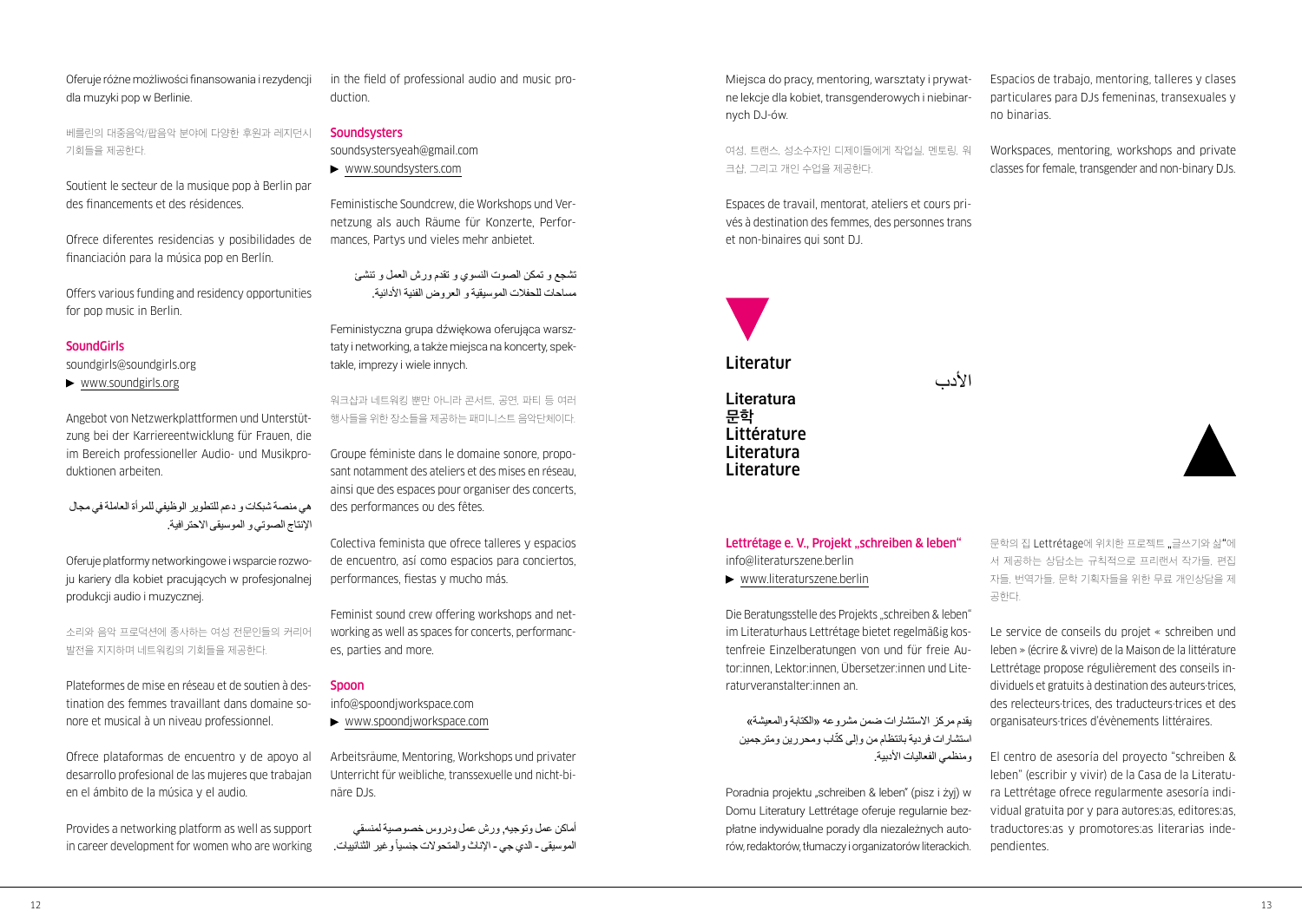The counseling center of the project "schreiben & leben" (writing & living) provides regular individual advisement sessions free of charge by and for independent authors, editors, translators and hosts of literary events.

Berliner Literarische Aktion e. V.

Kastanienallee 2, 10435 Berlin [info@berliner-literarische-aktion.de](mailto:info@berliner-literarische-aktion.de)

[www.berliner-literarische-aktion.de](http://www.berliner-literarische-aktion.de)

Netzwerk aus Literaturexpert:innen wie Veranstalter:innen, Autor:innen, Lektor:innen, Übersetzer:innen, Studierenden oder Leser:innen, das Lesungen, Diskussionen, Salons, Seminare, Slams, Performances, Festivals und Benefizaktionen anbietet.

شبكة من خبراء األدب كمنظمي الفعاليات والمحررين والمترجمين والطالب والقراء. تنظم قراءات ومناقشات وندوات ومهرجانات باإلضافة إلى حمالت خيرية.

Sieć ekspertów literackich, takich jak organizatorzy, autorzy, redaktorzy, tłumacze, studenci i czytelnicy, oferujących odczyty, dyskusje, salony, seminaria, slamy, spektakle, festiwale i akcje charytatywne.

낭독회, 토론회, 네트워킹, 세미나, 슬램, 공연, 페스티벌, 그 리고 자선 행사를 개최하는 문학전문가, 행사주최자, 작가, 편집자, 번역가, 학생, 독자들 간의 네트워크이다.

Réseau de spécialistes du domaine littéraire, composé de personnes qui organisent, écrivent, lisent, traduisent ou étudient, et qui proposent des lectures, des discussions, des séminaires, des performances, des festivals ou encore des collectes de fonds.

Red de expertas:as en literatura como promotores:as, autores:as, editores:as, traductores:as, estudiantes y lectores:as que organiza debates, salones de lectura, seminarios, slams, performances, festivales y actos benéficos.

Network of literary experts such as organizers, authors, editors, translators, students and readers, offering readings, discussions, salons, seminars, slams, performances, festivals and fundraisers.

## Haus für Poesie

Knaackstraße 97 (Kulturbrauerei), 10435 Berlin [mail@haus-fuer-poesie.org](mailto:mail@haus-fuer-poesie.org)

[www.haus-fuer-poesie.org](http://www.haus-fuer-poesie.org)

Informationszentrum, Arbeitsplatz, Treffpunkt und Veranstaltungsort für Lesungen und weitere Veranstaltungen.

مركز معلومات, مكان للعمل, نقطة لقاء وقاعة استضافة للقراءات وأنواع أخرى من الفعاليات.

Centrum informacji, miejsce do pracy, miejsce spotkań i czytań orazi innych wydarzeń.

낭독회와 다른 행사들을 위한 정보 센터, 작업실, 만남의 공 간, 그리고 행사 공간이다.

Centre d'information, lieu de travail, de rencontres et de lectures publiques.

Centro de información, lugar de trabajo, punto de encuentro y espacio de eventos de lecturas y otras actividades.

Information center, workplace, meeting place and venue for readings and other events.

## WA(i)VE – Womxn of color Artists/Academics/ Activists in Vernacular Expression

[www.biwoc-rising.org/team/waive/](http://www.biwoc-rising.org/team/waive/)

Empowerment-Gruppe speziell für Womxn of Color, trans Menschen of Color, Gender-nicht-konforme und nicht-binäre People of Color, die nach einem sichereren, nachhaltigen und unterstützenden Netzwerk suchen, in dem sie zusammenarbeiten, inspirieren und Wissen teilen können.

مجموعة لتمكين النساء ذوات البشرة الملونة والمتحوالت جنسياً واللا معياريات والغير منطابقات, اللواتي يبحثن عن

مكان أكثر أماناً وببيئة داعمة للعمل.

Grupa wsparcia specjalnie dla niebiałych kobiet, osób trans, osób o odmiennej płci i osób binarnych, które szukają bezpieczniejszej, zrównoważonej i wspierającej sieci współpracy, inspiracji i dzielenia się wiedzą.

안전하고, 지속적이며, 지원적인 커뮤니티를 찾는 백인이 아 닌 타인종 또는 소수민족의 여성\*, 트랜스, 그리고 자신의 성 별을 남성/여성으로 결정하지 않는 성소수자들이 서로 협력 하고, 영감을 주며, 정보를 교환함으로써 함께 힘을 키워나 감을 추구하는 단체이다.

Groupe d'empowerment spécifiquement destiné aux femmes racisées, aux personnes transgenres racisées, aux personnes racisées ne se conformant pas aux normes de genre ou non-binaires, qui cherchent un réseau de soutien durable dans lequel elles peuvent s'entraider et partager leurs connaissances.

Grupo de empoderamiento específico para mujeres racializadas, personas trans racializadas, personas de género no conforme y no binarias racializadas que busquen un espacio de encuentro más seguro, sostenible y de apoyo para colaborar, inspirarse y compartir conocimientos.

Empowerment group specifically for womxn of color, trans people of color, gender non-conforming and non-binary people of color who are looking for a safer, sustainable and supportive network in which to collaborate, inspire and share knowledge.

## Women\* Writing Berlin Lab

[womenwritingberlinlab@gmail.com](mailto:womenwritingberlinlab@gmail.com)

[www.wearewwbl.com](http://www.wearewwbl.com)

Bietet Veranstaltungen, Schreib-Sessions, Workshops und Open Calls für die Einreichungen von Autorinnen. Mehrsprachiges Angebot auf Italienisch, Spanisch, Französisch, Japanisch und weiteren Sprachen.

تنظم الفعاليات وجلسات الكتابة وورش العمل والدعوات المفتوحة لتقديم المؤلفات بلغات متعددة, منها اإليطالية والفرنسية واليابانية رلغات أخرى.

Oferuje wydarzenia, sesje pisarskie, warsztaty i open call'e na składanie prac przez kobiety piszące. Wielojęzyczna oferta w języku włoskim, hiszpańskim, francuskim, japońskim i innych.

작가들에게 행사, 서로 함께 글을 쓰는 시간, 워크샵, 그리고 작품 지원 기회를 이탈리아어, 스페인어, 불어, 일본어 등 다 양한 언어로 제공한다.

Organise des évènements, des sessions d'écriture, des ateliers et des appels à textes d'autrices. Projets multilingues, notamment en italien, espagnol, français, japonais.

Organiza sesiones de escritura, talleres, eventos y convocatorias para escritoras. Oferta multilingüe en italiano, español, francés, japonés y otros idiomas.

Offers events, writing sessions, workshops and open calls for submissions from women writers. Multilingual offerings in Italian, Spanish, French, Japanese and other languages.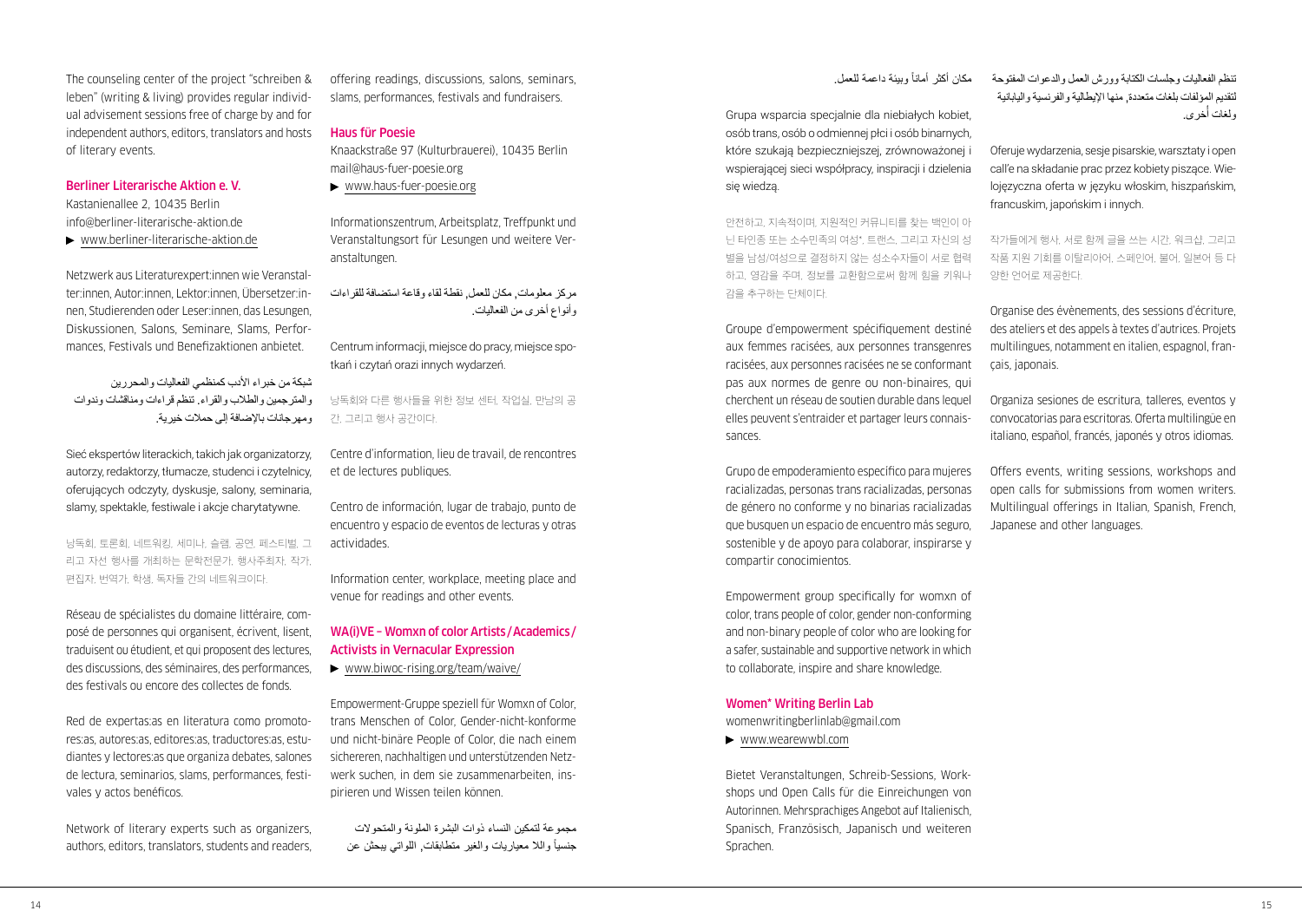Allgemeine Anlaufstellen نقاط االتصال العامة Ogólne punkty kontaktowe **전반적인 문의처** Points de contact généraux Puntos de contacto generales General Points of Contact



## Kreativ-Transfer

[info@kreativ-transfer.de](mailto:info@kreativ-transfer.de) 

[www.kreativ-transfer.de](http://www.kreativ-transfer.de)

Das Programm unterstützt die internationale Netzwerktätigkeit und Sichtbarkeit von Kompanien, Künstler:innen und Kreativen in den Bereichen darstellende Künste, bildende Kunst und Games. Zentraler Bestandteil des Programms ist die Förderung von Reisen zu internationalen Festivals, Messen und Plattformen.

يدعم البرنامج التواصل الدولي و إبراز الفنانين و المبدعين من مجاالت الفنون المسرحية و الفنون األدائية والبصرية و األلعاب اإللكترونية.

 إحدى ركائز البرنامج الرئيسة الترويج للمهرجانات الولية و المعارض التجارية و دعم نقاط التواصل والمنصات.

Program wspiera tworzenie międzynarodowych sieci i widoczność firm, artystów i twórców w dziedzinie sztuk performatywnych, sztuk wizualnych i gier. Centralnym elementem programu jest promocja wyjazdów na międzynarodowe festiwale, targi i platformy.

이 프로그램은 공연예술계와 게임계에서 활동하는 단체, 예 술가, 창작자들의 국제적 교류와 입지 구축을 지원한다. 이 프로그램의 주력 사업은 국제 페스티벌, 박람회, 그리고 플 랫폼들의 여행비 지원이다.

Ce programme soutient la mise en réseau et la visibilité des compagnies et des artistes à un niveau international, dans les domaines des arts vivants, des arts visuels et du jeu vidéo. Un élément central du programme est la prise en charge des voyages lors de festivals, de foires et de rencontres internationales.

El programa apoya la creación de redes internacionales y la visibilidad de compañías, artistas y creadores:as en las artes escénicas, las artes plásticas y los videojuegos. Un componente central del programa es la promoción de viajes a festivales, ferias y plataformas internacionales.

This program supports the international networking activities and visibility of companies, artists and creatives working in the fields of the performing arts, visual arts and games. The central component of the program is the funding of trips to international festivals, trade fairs and platforms.

## Kreativ Kultur Berlin

[kulturfoerderberatung@kulturprojekte.berlin](mailto:kulturfoerderberatung@kulturprojekte.berlin)

 [www.kreativkultur.berlin/de/beratung/kultur](http://www.kreativkultur.berlin/de/beratung/kulturfoerderberatung)[foerderberatung](http://www.kreativkultur.berlin/de/beratung/kulturfoerderberatung)

Beratung für Berliner Kulturschaffende und Künstler:innen der Freien Szene, die Informationen zur Kulturförderung und -finanzierung suchen. Angeboten werden kostenfreie Orientierungsberatungen, Informationsveranstaltungen und eine Online-Datenbank zu Förderprogrammen.

ساحة مستقلة للفنانين الذين يبحثون عن معلومات حول التمويل الثقافي و تقدم نصائج توجهية مجانية ولديها منصة بيانات عبر االنترنت حول برامج التمويل Porady dla berlińskich pracowników kultury i artystów sceny niezależnej, którzy szukają informacji o finansowaniu kultury. Kulturförderpunkt oferuje bezpłatne konsultacje orientacyjne, spotkania informacyjne i dysponuje internetową bazą danych programów dofinansowania.

베를린에서 프리랜서로 활동 중인 문화인들과 예술가들 중 예 술 지원금, 또는 경제적 지원에 관한 정보를 찾고 있는 자들에게 상담을 제공한다. 이 문화지원단체는 방향성 모색을 위한 상담 과 정보를 나누는 행사들을 무료로 제공하고, 지원 프로그램들 에 관한 자료들을 모아 둔 온라인 아카이브 공간을 가지고 있다.

Accompagnement des professionel·les de la culture et des artistes berlinois dans les recherches de financement. Ce service propose des séances d'orientation et d'information gratuites, et dispose d'une base de données en ligne répertoriant les programmes de financement.

Asesoría para gestores:as culturales y artistas de la escena independiente de Berlín, que buscan información sobre financiación y promoción cultural. El Kulturförderpunkt ofrece asesorías de orientación gratuitas, eventos informativos y tiene una base de datos en línea sobre programas de financiación.

Advisement for artists and culture makers working within Berlin's independent arts community who are looking for information about culture funding and financing. They offer free of charge orientation advice, information events and have an online database of funding programs.

Lotsenstelle für migrantische Selbstständigkeit GUWBI e. V. im Willkommenszentrum Berlin [lotsenstelle@berlin.de](mailto:lotsenstelle@berlin.de)

[www.guwbi.de/index.php/](http://www.guwbi.de/index.php)service/lotsenstelle

Die Lotsenstelle unterstützt Selbstständige mit Migrationshintergrund bei der Aktivierung ihres unternehmerischen Potenzials und der Teilhabe am gesellschaftlich-wirtschaftlichen Leben in Berlin.

مكتب يدعم ويرشد المستقلين مهنياً من أصول مهاجرة في مجال ر يادة الأعمال والشركات الخاصية والمساهمة الإقتصادية واإلجتماعية في برلين.

Lotsenstelle wspiera osoby samozatrudnione z historią migracyjną w aktywizacji ich przedsiębiorczego potencjału i w uczestniczeniu w życiu społecznym i gospodarczym Berlina.

이 안내소는 이민 배경을 가지고 있는 프리랜서들을 위해 그 들의 사업적 잠재력을 지지하고, 베를린에서의 사회적, 경제 적 참여를 지원한다.

Ce service d'accompagnement permet aux personnes migrantes ayant un statut indépendant de valoriser leur potentiel entrepreneurial et de participer à la vie sociale et économique de Berlin.

La Lotsenstelle apoya a los y las profesionales autónomos:as con experiencia migratoria para que activen su potencial empresarial y participen en la vida social y económica de Berlín.

The Lotsenstelle supports freelancers with a migration background in activating their entrepreneurial potential and participating in social and economic life in Berlin.

#### Touring Artists

Mehringplatz 8, 10969 Berlin [beratung@touring-artists.info](mailto:beratung@touring-artists.info)

[www.touring-artists.info/home](http://www.touring-artists.info/home)

Informationsportal für transnationale Künstler:innen, das Informationen und Beratungen zu den Themen Visa und Aufenthalt, Transport und Zoll, Steuern, Sozialversicherungen, andere Versicherungen und Urheberrecht bietet.

مواضيع مثل التاشيرات و اإلقامة و النقل باإلضافة للجمارك و الضرائب و الضمان الإجتماعي و التأمينات الأخرى و حقوق النشر .

Portal informacyjny dla międzynarodowych artystów oferujący informacje i porady dotyczące wiz i poby-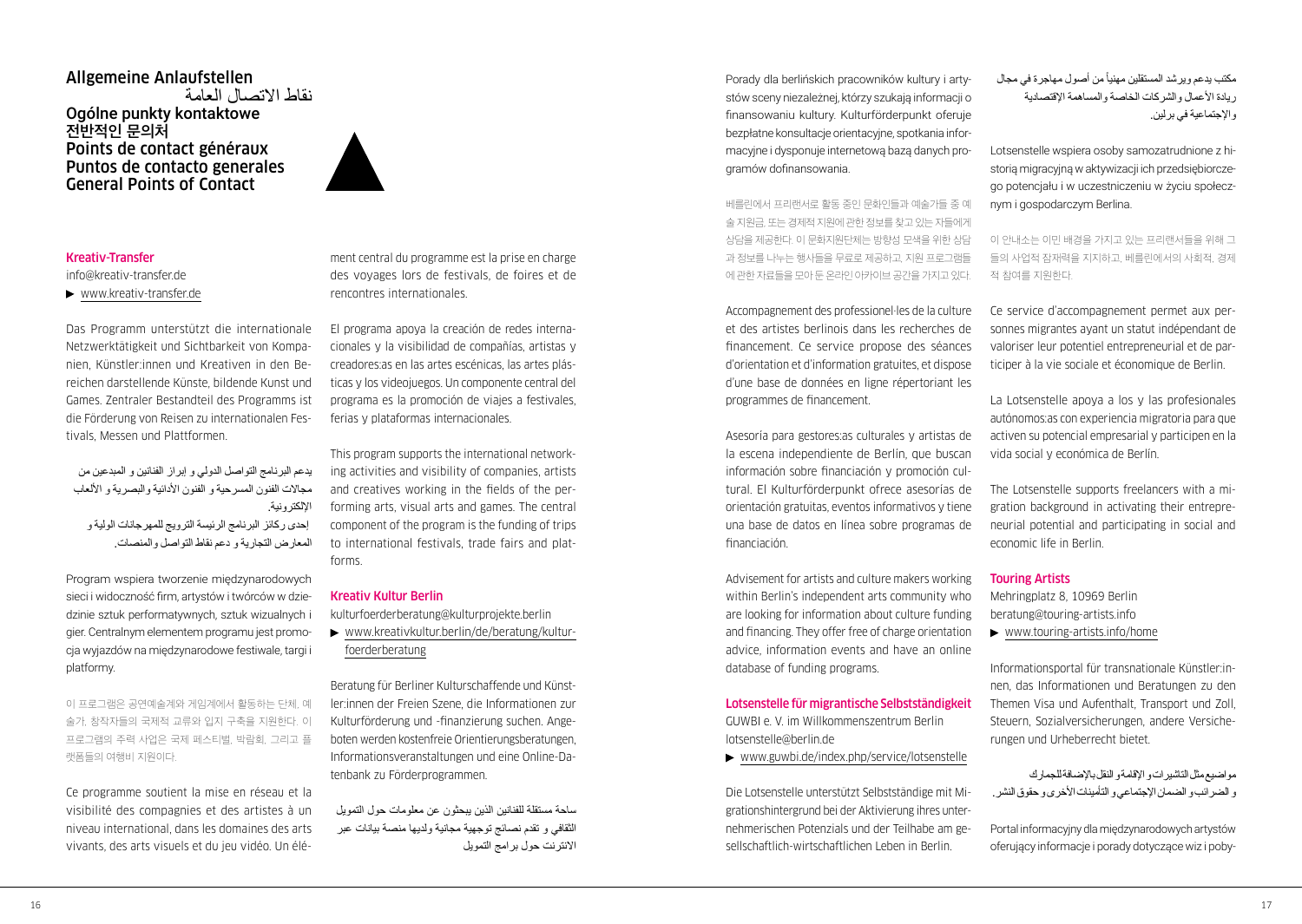## tu, transportu i ceł, podatków, ubezpieczeń społecznych, innych ubezpieczeń oraz praw autorskich.

이 곳은 국제적 예술가들을 위해 비자, 체류 허가, 교통편과 관세, 세금, 사회 보험과 그 외 보험들, 그리고 저작권에 대한 정보들과 상담을 제공한다.

Ce portail d'information à destination des artistes internationaux propose des informations et des conseils en matière de permis de séjour, de transport, de douanes, d'impôts, de sécurité sociale, ou autres questions relatives aux assurances et au droit d'auteur.

Portal de información para artistas transnacionales que ofrece información y asesoría sobre visados y residencia, transporte y aduanas, impuestos, seguridad social, otros seguros y derechos de autor.

Information portal for transnational artists offering information and advice on visas and residence, transport and customs, taxes, social security, other insurances and copyright.

WeTeK Berlin gGmbH – Creative Service Center Fehrbelliner Straße 92, 10119 Berlin

[csc@wetek.de](mailto:csc@wetek.de) 

[www.wetek.de/creative](http://www.wetek.de/creative)

Beratung und Qualifizierung für selbständige oder derzeit arbeitslose Kreativ- und Kulturschaffende, die ihren Hauptwohnsitz in Berlin haben.

تقدم المشورة و التأهيل للعاملين لحسابهم الخاص او العاطلين عن العمل من المبدعين و الثقافيين الذين يقيمون في برلين

Doradztwo i podnoszenie kwalifikacji dla samozatrudnionych lub aktualnie bezrobotnych pracowników sektora kultury i kreatywnego, którzy mają główne miejsce zamieszkania w Berlinie.

베를린에 거주하는 프리랜서 또는 현재 무직 상태인 창작 문 화인들에게 상담과 자격증 취득의 기회를 제공한다.

Service de conseils et de qualification à destination des travailleurs·euses indépendant·es dans les domaines artistique et culturel qui sont au chômage et résident à Berlin.

Asesoría y cualificación para creadores:as y gestores:as culturales autónomos:as o actualmente desempleados:as que tengan su residencia principal en Berlín.

Counseling and qualification for self-employed or currently unemployed creative and cultural professionals who have their main residence in Berlin.

## Transnationale Plattformen und Communities المجتمعات و المنصات الدولية

Platformy i środowiska ponadnarodowe **국제적 플랫폼과 커뮤니티들** Plateformes et communautés transnationales Plataformas y comunidades transnacionales Transnational Platforms and Communities

## Common Ground

## [www.commonground.berlin](http://www.commonground.berlin)

Studentische Initiative, die 2015 vom AStA der Universität der Künste Berlin gegründet wurde. Sie unterstützt Menschen mit Fluchterfahrung und benachteiligte Internationals vor und während ihrer Studienbewerbung und organisiert Kunstprojekte von, mit und für Menschen mit Fluchterfahrung.

مبادر ة طلابية تأسست سنة 2015 في جامعة برلين للفنون لدعم األشخاص الذين لهم تجارب مع اللجوء ضمن وقبل مرحلة التقديم على مقعد دراسي وتنظم مشاريع فنية منهم, معهم وإليهم.

Inicjatywa studencka założona w 2015 roku przez AStA z Berlińskiego Uniwersytetu Sztuki. Wspiera osoby z doświadczeniem uchodźstwa oraz osoby w niekorzystnym położeniu przed i w trakcie aplikacji na studia oraz organizuje projekty artystyczne przez, z i dla osób z doświadczeniem uchodźstwa.

2015년 베를린 예술 대학의 AStA에 의해 건립 된 학생 단체 이다. 이 단체는 피난 경험을 가지고 있는 사람들과 불이익 을 당하는 이민자들이 교육과정에 지원을 할 경우 그 전 단 계와 지원 과정을 돕는다.

Initiative étudiante, fondée en 2015 à l'Université des Arts de Berlin, qui soutient les personnes ayant connu la migration avant ou pendant leur candidature à l'Université. Elle organise également des projets artistiques avec et pour les personnes ayant connu la migration.

Iniciativa estudiantil fundada en 2015 por la AStA de la Universidad de las Artes de Berlín. Apoya a personas refugiadas y personas migrantes desfavorecidas antes y durante su solicitud de ingreso en la universidad y organiza proyectos artísticos de, con y para personas refugiadas.

Student initiative founded in 2015 by the AStA of the Berlin University of the Arts. It supports people with refugee experience and disadvantaged internationals before and during their application to study and organizes art projects by, with and for people with refugee experience.

#### Dekoloniale Erinnerungskultur

[www.dekoloniale.de](http://www.dekoloniale.de)

Kulturprojekt zur kritischen Auseinandersetzung mit der Geschichte des Kolonialismus in Berlin und mit dessen Folgen. Das Modellprojekt geht auf eine Initiative von vier Mitgliedsorganisationen des zivilgesellschaftlichen Bündnisses Decolonize Berlin e. V. und der Berliner Senatsverwaltung für Kultur und Europa zurück.

مشروع ثقافي نقدي لتاريخ اإلستعمار في برلين ونتائجه. يعود المشروع إلي مبادرة من أربع أعضاء مثل جمعية المجتمع المدني إلنهاء اإلستعمار في برلين و وزراة الثقافة وإدارة مجلس الشيوخ في برلين للثقافة وأوروبا

Projekt w dziedzinie kultury na rzecz krytycznego zaangażowania się w historię kolonializmu w Berlinie i jego konsekwencje. Projekt modelowy jest inicjatywą czterech organizacji członkow-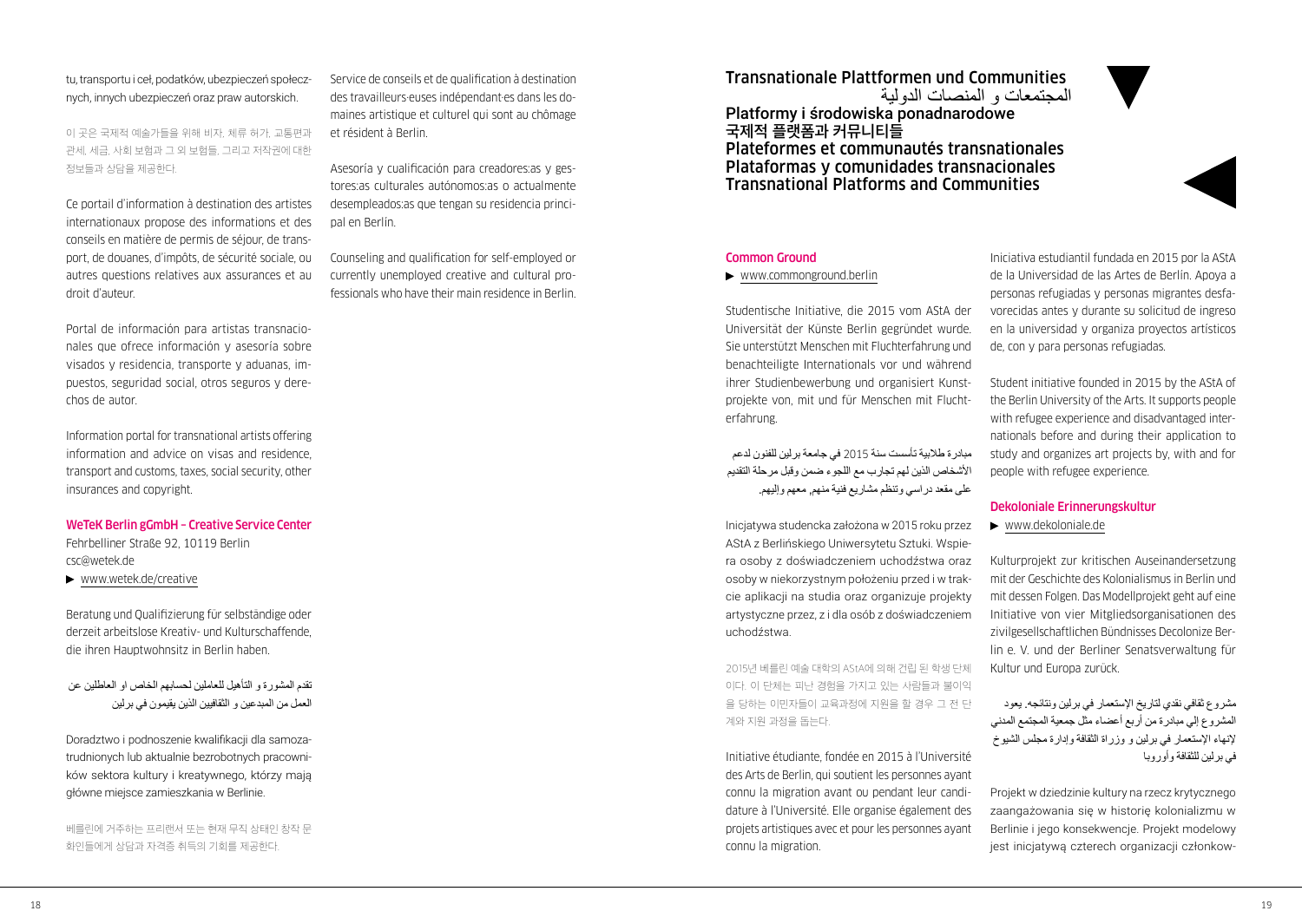## skich sojuszu społeczeństwa obywatelskiego Decolonize Berlin e. V. oraz Departamentu Kultury i Europy Senatu Berlina.

베를린의 식민지화에 관련된 이야기와 그에 따른 결과들에 대한 비판적인 분석을 주도하는 문화 프로젝트이다. 이 모델 프로젝트는 시민사회연합 탈식민지화 베를린 등록 협회에 속해 있는 네 개의 회원단체들에서 시작된 움직임이자 베를 린 문화와 유럽 행정부의 결과물이다.

Projet de réflexion critique sur l'histoire du colonialisme à Berlin et ses conséquences, issu d'une initiative développée par quatre organisations membres du réseau Decolonize Berlin e. V. et par le Département culturel du Sénat de Berlin.

Proyecto cultural para una revisión crítica de la historia del colonialismo en Berlín y sus consecuencias. El proyecto modelo es una iniciativa de cuatro organizaciones miembros de la alianza Decolonize Berlin e. V. y el Departamento de Cultura del Senado de Berlín.

Cultural project for critical examination of the history of colonialism in Berlin and its consequences. The model project is the result of an initiative by four member organizations of the civil society alliance Decolonize Berlin e. V. and the Berlin Senate Department for Culture and Europe.

## Each One Teach One (EOTO e. V.)

Togostraße 76, 13351 Berlin [info@eoto-archiv.de](mailto:info@eoto-archiv.de) [www.eoto-archiv.de](http://www.eoto-archiv.de)

Community-basiertes Bildungs- und Empowerment-Projekt in Berlin – für die Interessen Schwarzer, afrikanischer und afrodiasporischer Menschen in Deutschland und Europa.

مشروع تعليمي من أجل التمكين المجتمعي في برلين لصالح السود و األفارقة في ألمانيا و أوروبا.

Projekt edukacyjny i wspierający w Berlinie oparty

na wspólnocie – dla interesów czarnych, afrykańskich i afro-diasporycznych ludzi w Niemczech i Europie.

독일과 유럽에 거주하는 흑인, 아프리카인 그리고 아프리카 디아스포라인들을 위한 베를린 커뮤니티 중심의 교육과 역 량강화를 돕는 프로젝트이다.

Projet basé sur l'apprentissage et l'émancipation en groupe – représentant les intérêts des personnes noires et afrodescendantes en Allemagne et en Europe.

Proyecto comunitario de educación y empoderamiento en Berlín – para los intereses de la población negra, africana y afro-diáspora en Alemania y Europa

Community-based education and empowerment project in Berlin – for the interests of Black, African and Afrodiasporic people in Germany and Europe.

Geschäftsstelle ensemble-netzwerk e. V.

Richard-Sorge-Straße 17, 10249 Berlin [kontakt@ensemble-netzwerk.de](mailto:kontakt@ensemble-netzwerk.de)

[www.ensemble-netzwerk.de/bipocnw](http://www.ensemble-netzwerk.de/bipocnw)

Das BIPoC-Netzwerk wurde gegründet, um nicht-weiße Positionen an deutschsprachigen Theatern fest zu etablieren. Lange wurden BIPoC als Gruppe wahrgenommen, welche am Theater keine Repräsentation und keinen Platz finden. Das Netzwerk hat das Ziel, Theater und Ausbildungsstätten in ihrer Diversität zu stärken.

تأسست الشبكة لترسيخ مواقف «غير بيضاء» في المسارح الناطقة باللغة الألمانية. تهدف الشبكة إلي تعزيز التنوع في المسارح و المؤسسات التعليمية.

Sieć BIPoC została założona w celu ugruntowania pozycji nie-białych w niemieckojęzycznych teatrach. Przez długi czas BIPoC byli postrzegani jako grupa, która nie ma reprezentacji i miejsca w teatrze. Sieć ma na celu wzmocnienie różnorodności teatrów i instytucji szkoleniowych.

이 유색인종 네트워크는 독일어를 사용하는 극장들 내에서 백인이 아닌 다양한 인종들이 굳건히 자리를 잡을 수 있도록 돕기 위해 건립되었다. 오랜 시간 동안 유색인종들은 이런 극장들에서 보여지지 않는 존재로서 여겨져 왔다. 이 네트워 크는 극장들과 교육기관들에서 표현의 다양성을 강화시키 는 것을 목표로 한다.

Le réseau BIPoC a été fondé afin de soutenir les personnes non-blanches dans les théâtres germanophones. Les personnes noires et racisées ont longtemps été perçues comme un groupe n'ayant aucune représentation au théâtre. Ce réseau vise à encourager la diversité au sein des théâtres et des institutions culturelles.

La red BIPoC se fundó para promover posiciones no-blancas en los teatros de habla alemana. Durante mucho tiempo, las personas BIPoC (Personas Negras y de Color) fueron percibidas como un grupo que no tenía representación ni lugar en el teatro. La red pretende reforzar la diversidad en los teatros y en los centros de formación.

The BIPoC network was founded to firmly establish non-white positions in German-speaking theaters. For a long time, BIPoC were perceived as a group that had no representation and no place in the theater. The network aims to strengthen theaters and educational institutions in their diversity.

#### INTERFLUGS

Hardenbergstraße 33, 10623 Berlin [buero@interflugs.de](mailto:buero@interflugs.de) 

[www.interflugs.de](http://www.interflugs.de)

Selbstorganisierte autonome Studierendenorganisation. Interflugs veranstaltet Workshops und Vorträge über interdisziplinäre Wissensgebiete mit Künstler:innen, Kollektiven und Aktivist:innen. Vor Ort gibt es eine Technik-Ausleihstelle, ein Tonstudio und einen Video-Schnittplatz.

 منظمة طالبية مستقلة ذاتية التنظيم تقدم العديد من ورش العمل و المحاضرات حول مجاالت المعرفة متعددة التخصصات مع الفنانين و النشطاء. تمتلك خدمات إقراض للمعدات التقنية و استوديو للتسجيل و جناح خاص لتحرير الفيديوهات.

Samorządna i autonomiczna organizacja studencka. Organizują warsztaty i wykłady z interdyscyplinarnych dziedzin wiedzy z artystami, kolektywami i aktywistami. Na miejscu znajduje się wypożyczalnia sprzętu, studio dźwiękowe oraz studio do edycji wideo.

자율적이고 자체적으로 구성된 학생조직 이다. 이 단체는 예 술가들, 단체들, 그리고 사회 운동가들과 함께 통합적 학문 영 역에 대한 워크샵과 강연을 개최한다. 이 단체는 장비 대여소, 사운드 스튜디오, 그리고 비디오 편집실을 보유하고 있다.

Organisation autonome dirigée par des étudiant·es de l'Université des Arts de Berlin : ateliers, conférences dans des domaines interdisciplinaires avec des artistes, des collectifs et des personnes militantes. Sur place : location de matériel de tournage, studio d'enregistrement et espace de montage vidéo.

Organización estudiantil autónoma y autogestionada. Organiza talleres y conferencias con enfoque interdisciplinario con artistas, colectivos y activistas. Cuenta con un servicio de préstamo de tecnología, un estudio de sonido y una sala de edición de vídeo.

Self-organized autonomous student organization. It organizes workshops and lectures on interdisciplinary fields of knowledge with artists, collectives and activists. On site there is a technology lending office, a sound studio and a video editing suite.

## Kap Hoorn

Sredzkistraße 31, 10435 Berlin [contact@kaphoorn.com](mailto:contact@kaphoorn.com)

[www.kaphoorn.com](http://www.kaphoorn.com)

Plattform für lateinamerikanische Künstler:innen, Kurator:innen und andere Personen in den visuel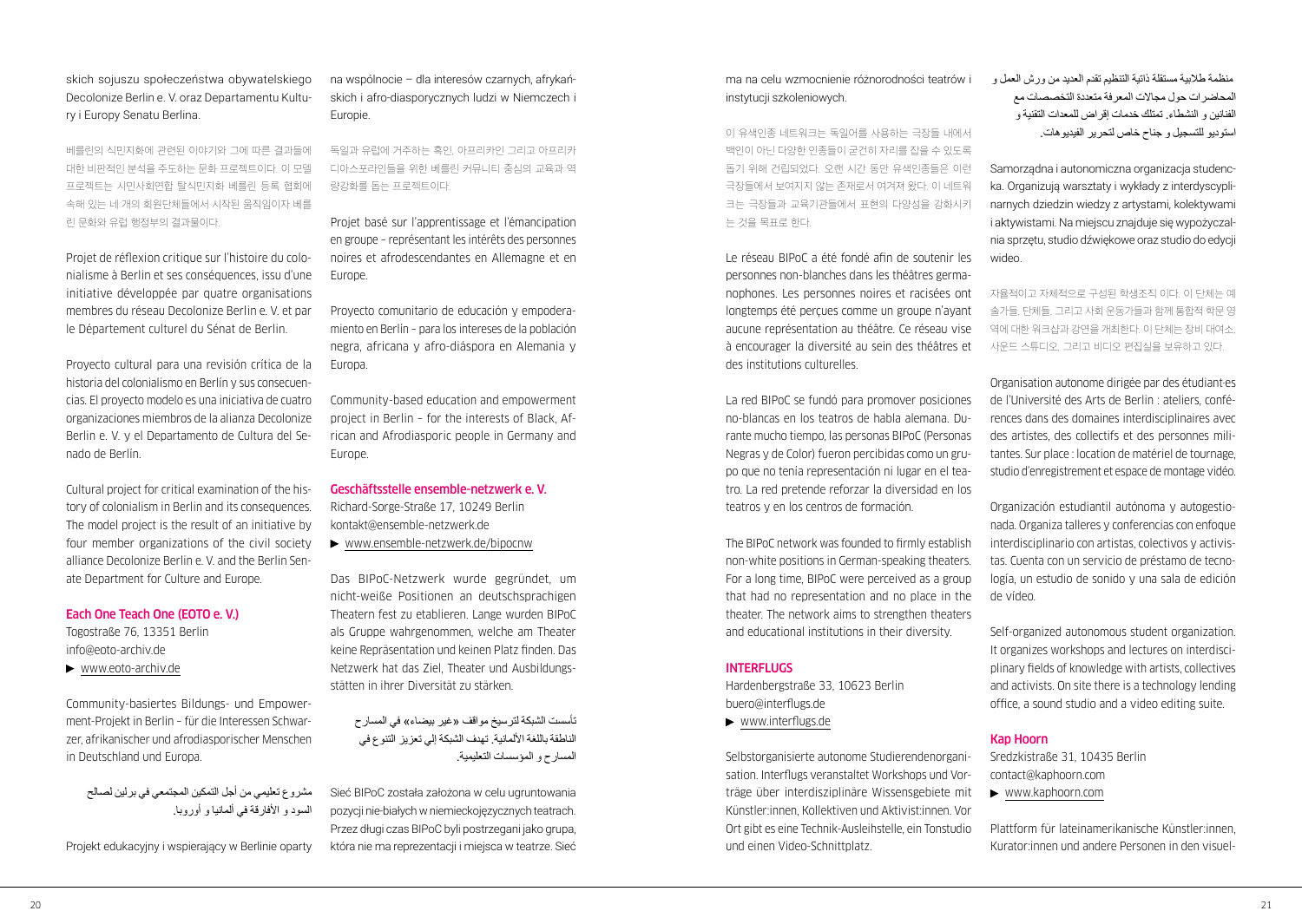len Künsten, die in Berlin wohnen. Organisation von Stammtischen, Festivals, Open Calls, Ausstellungen, Workshops und Veröffentlichungen.

منصة لفناني أمريكا الالتينية وغيرهم من مجال الفنون البصرية المقيمون في برلين. تنظم العديد من اللقاءات و المهرجانات ورش العمل و المعارض باإلضافة لنشر معلومات عن فرص العمل.

Platforma dla latynoamerykańskich artystów, kuratorów i innych osób związanych ze sztukami wizualnymi mieszkających w Berlinie. Organizacja regularnych spotkań, festiwali, otwartych naborów, wystaw, warsztatów i publikacji.

베를린에 거주하는 라틴아메리카 출신의 예술가들, 큐레이 터들, 그리고 시각 예술 종사자들을 위한 공간이다. 친목회, 페스티벌, 공모전, 전시회, 워크샵, 출판 등을 개최한다.

Plateforme à destination d'artistes, de commissaires d'exposition ou de personnes actives dans le secteur des arts visuels à Berlin et venant d'Amérique latine. Organisation de rencontres régulières, de festivals, d'appels à projets, d'expositions, d'ateliers et de publications.

Plataforma para artistas latinoamericanos:as, curadores:as y otras personas de las artes visuales residentes en Berlín. Organización de mesas redondas, festivales, convocatorias, exposiciones, talleres y publicaciones.

Platform for Latin American artists, curators and others in the visual arts living in Berlin. Organization of regulars' tables, festivals, open calls, exhibitions, workshops and publications.

## Karne Kunst

[info@karnekunst.com](mailto:info@karnekunst.com)

[www.karnekunst.com](http://www.karnekunst.com)

Karne Kunst arbeitet vor allem mit Frauen mit Migrationshintergrund. In den von Künstlerinnen, Kuratorinnen und Produzentinnen ausgerichteten Kunstausstellungen sind Frauen das zentrale Thema. Sie bieten Workshops und informelles Training mit Bezug zu Kunst und Kultur an.

تعمل المنصة بشكل أساسي مع النساء من أصول مهاجرة. تكون المرأة الموضوع الرئيسي في المعارض الفنية التي يتم تنظيمها من قبل فنانات ومنتجات ومنسقات معارض. يقدمن ورش عمل وتدريبات غير رسمية تتعلق بالفن والثقافة.

Karne Kunst pracuje przede wszystkim z kobietami z imigranckich środowisk. Kobiety są głównym tematem wystaw sztuki organizowanych przez artystki, kuratorki i producentki. Oferują warsztaty i nieformalne szkolenia związane ze sztuką i kulturą.

Karne Kunst는 무엇보다 이민의 경험이 있는 여성들과 함께 일 한다. 여성이라는 주요 주제로 이 단체는 여성 예술가, 큐레이 터, 그리고 프로듀서들과 함께 예술 전시회들을 개최한다. 또한 워크샵과 비공식적 예술/문화 관련 트레이닝을 제공한다.

Karne Kunst travaille principalement avec des femmes issues de l'immigration. Les femmes sont le thème central des expositions organisées par des artistes, curatrices et productrices qui proposent des ateliers et des formations informelles en lien avec l'art et la culture.

Karne Kunst trabaja principalmente con artistas mujeres migrantes. Crean exhibiciones de arte, en donde las mujeres son el tema central, y las artistas, curadoras y productoras son mujeres. También ofrecen workshops y cursos de capacitación en relación con el arte y la cultura.

Karne Kunst works primarily with women from immigrant backgrounds. Women are the central theme in the art exhibitions organized by female artists, curators and producers. They offer workshops and informal training related to art and culture.

## LakBerlin

## [www.lakberlin.org](http://www.lakberlin.org)

Eine digitale Plattform, entwickelt von Kulturmanager:innen, für spanisch- und englischsprachige Kulturmanager:innen und Künstler:innen. Sie bieten Kurse, Seminare, Konferenzen, Aktionen und verschiedene Veranstaltungen mit Bezug zur Professionalisierung von verschiedenen Kunst- und Kulturrichtungen an.

> منصة رقمية طورها مدراء ثقافيين لمتحدثي اللغة اإلسبانية واإلنجليزية من الفنانين والمدراء الثقافين. تقدم العديد من الفعاليات التي تتعلق بإضفاء الطابع المهني على مختلف التوجهات الفنية والثقافية.

Platforma cyfrowa stworzona przez menedżerów kultury dla hiszpańsko- i anglojęzycznych menedżerów kultury i artystów. Oferują one kursy, seminaria, konferencje, akcje i inne wydarzenia związane z profesjonalizacją różnych dziedzin sztuki i kultury.

이 디지털 플랫폼은 스페인어와 영어를 사용하는 문화 기획 자와 예술가들을 위해서 문화 기획자들이 개설했다. 이 곳은 다양한 문화/예술 관련 코스, 세미나, 컨퍼런스 등의 행사들 을 제공한다.

Plateforme numérique développée par des profesionnel·les de la culture à destination des profesionnel·les de la culture et des artistes hispanophones et anglophones, proposant des cours, séminaires, conférences, actions et événements liés à la professionnalisation dans les domaines artistiques et culturels.

Plataforma digital desarrollada por gestores:as culturales para gestores:as culturales y artistas de habla hispana e inglesa. Ofrecen cursos, seminarios, conferencias, acciones y diversos eventos relacionados con la profesionalización en distintos ámbitos del arte y la cultura.

A digital platform developed by cultural managers for Spanish- and English-speaking cultural managers and artists. They offer courses, seminars, conferences, actions and various events related to the professionalization of different arts and culture.

#### Migrantas e. V.

Sigmaringer Straße 1, 10713 Berlin [info@migrantas.org](mailto:info@migrantas.org)

[www.migrantas.org](http://www.migrantas.org)

Der Verein thematisiert Migration, Zusammenleben und interkulturellen Dialog mittels Kunst, Design und Sozialwissenschaften. Die Gründerinnen konzipieren ihre Arbeit mit anderen Migrant:innen in Workshops, verdichten Zeichnungen zu Piktogrammen und verbreiten sie im Stadtraum.

تتناول الجمعية مواضيع كالهجرة والتعايش والحوار بين الثقافات من خالل الفن والتصميم والعلوم االجتماعية. يضع المؤسسون ً تصورا لعملهم مع المهاجرين اآلخرين في ورش عمل ، ويختصرون الرسومات في صور توضيحية ينشرونها في جميع أنحاء المدينة.

Stowarzyszenie zajmuje się migracją, koegzystencją i dialogiem międzykulturowym poprzez sztukę, design i nauki społeczne. Założyciele tworzą swoje prace z innymi migrantami na warsztatach, kondensują rysunki w piktogramy i rozpowszechniają je w przestrzeni miejskiej.

이 단체는 예술, 디자인, 사회 과학을 이용하여 이민, 서로간 의 협력하는 삶, 다양한 문화 간의 대화를 주제로 삼아 여러 이민자들과 함께 워크샵을 통해 자신들의 컨셉을 그림문자 로 만들어 도시 곳곳에 퍼트린다.

L'association interroge les notions de migration, de vivre ensemble et de dialogue interculturel par le biais de l'art, du design et des sciences sociales. Les initiatrices du projet concoivent leur travail avec d'autres migrant·es dans le cadre d'ateliers, et réalisent des pictogrammes à partir de dessins qui sont ensuite diffusés.

La asociación tematiza la migración, la convivencia y el diálogo intercultural a través del arte, el diseño y las ciencias sociales. Las fundadoras conciben su trabajo con otras personas migrantes en talleres y traducen sus dibujos en pictogramas para distribuirlos en el espacio urbano.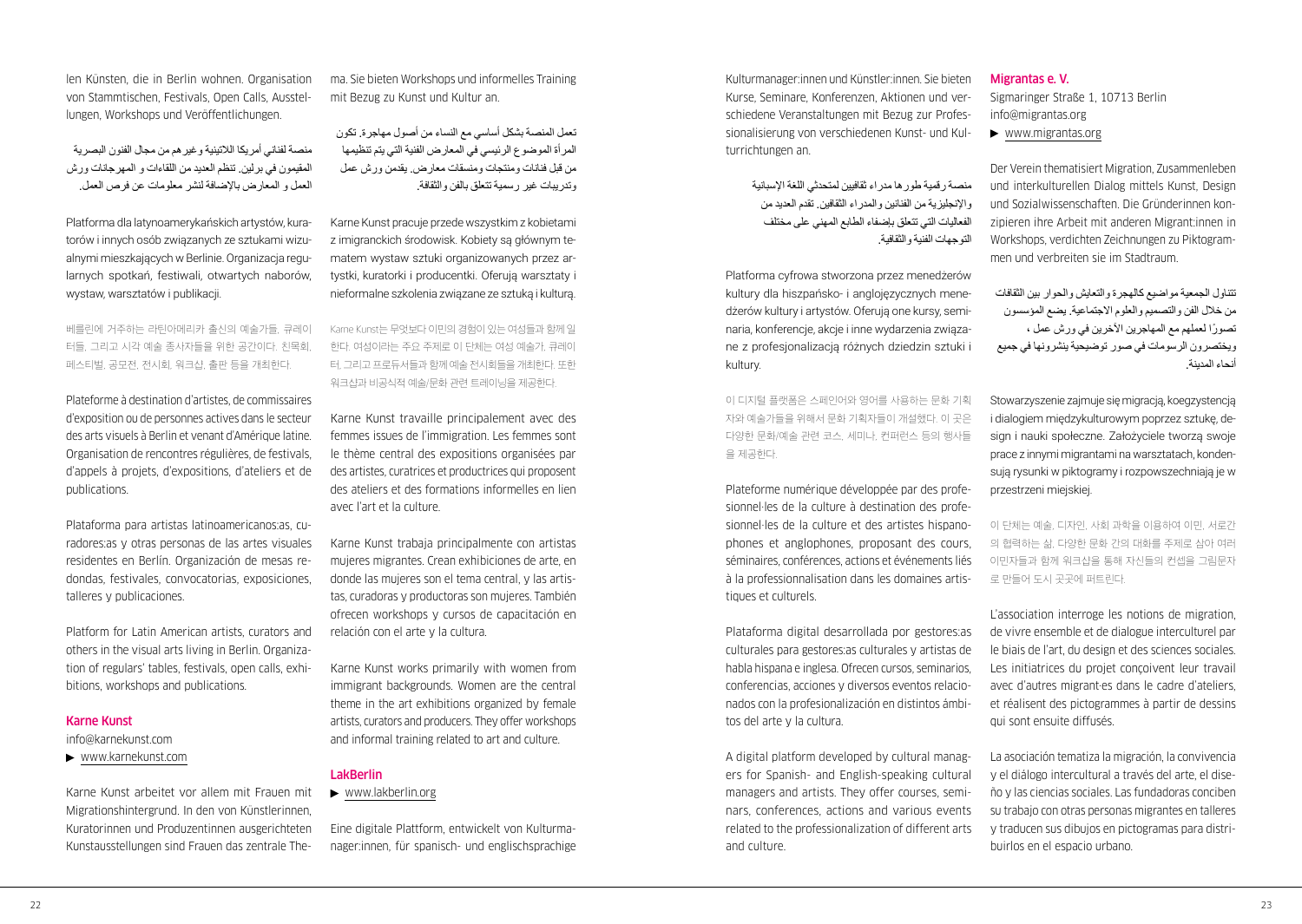The association addresses migration, coexistence and intercultural dialogue through art, design and social sciences. The founders conceive their work with other migrants in workshops, condense drawings into pictograms and disseminate them in the city.

#### xart splitta

Hasenheide 73, 10967 Berlin [contact@xartsplitta.net](mailto:contact@xartsplitta.net)

[www.xartsplitta.net](http://www.xartsplitta.net)

Verein, der in den Bereichen Intersektionalität, Diskriminierungskritik, (postkoloniale) Erinnerung, Dekolonialität und Empowerment sowie (historisch-)politische Bildung aktiv ist. Er bietet Workshops und Beratungen, öffentliche Gesprächsrunden, Fachtagungen und Symposien oder Kunst- und Kulturveranstaltungen.

هي جمعية تنشط في مجاالت التمييز و ذاكرة ما بعد االستعمار و إنهاء االستعمار باالضافة للتمكين و كذلك التربية السياسية التاريخية و تقدم العديد من ورش العمل و مناقشات عامة و مؤتمرات وندوات أو أحداث فنية و ثقافية.

Stowarzyszenie działające na polu intersekcjonalności, krytyki dyskryminacji, (postkolonialnej) pamięci, dekolonialności i empowermentu, jak również (historycznej) edukacji politycznej. Oferuje warsztaty i konsultacje, publiczne rundy dyskusyjne, konferencje i sympozja eksperckie czy wydarzenia w dziedzinie sztuki i kultury.

이 단체는 교차성 (신분, 인종, 성별, 장애 등의 차별 유형들 이 별개로 존재하는 것이 아니라 서로 결합하여 영향을 미치 는 것), 차별에 대한 비판, (식민정책 후의 발생한 일들을) 기 억하는 의식, 탈식민지화, 역량강화 그리고 사회적/정치적 교육 방면으로 활발히 활동한다. 이 단체는 워크샵과 상담, 대화의 시간들, 정보의 날, 심포지움, 또는 예술과 문화 행사 들을 개최한다.

Association active dans les domaines de l'intersectionnalité, de la critique des discriminations, de la réflexion postcoloniale et décoloniale, de l'empowerment et de l'éducation politique (historique). Elle propose des ateliers et des séances de conseils, des cycles de discussion, des conférences ou encore des événements artistiques et culturels.

Asociación que trabaja en el ámbito de la interseccionalidad, la discriminación, la memoria (postcolonial), la decolonialidad y el empoderamiento, así como la educación política (e histórica). Ofrece talleres y asesorías, debates, conferencias, simposios especializados, eventos artísticos y culturales.

Association active in the fields of intersectionality, discrimination critique, (postcolonial) memory, decoloniality and empowerment as well as (historical) political education. It offers workshops and consultations, public discussion groups, expert conferences and symposia or art and cultural events.



## Diversität und Diskriminierung

Różnorodność i dyskryminacia **다양성과 차별** Diversité et discrimination Diversidad y discriminación Diversity and Discrimination



## BIWOC\* Rising

Postfach 65 21 09, 13316 Berlin [info@biwoc-rising.org](mailto:info@biwoc-rising.org)

[www.biwoc-rising.org](http://www.biwoc-rising.org)

Empowerment-Projekt für Frauen, trans und nicht-binäre Menschen, die intersektionale Diskriminierung erfahren haben. Angebot von Workshops, Co-Working-Spaces, Veranstaltungsräumen, Training, Mentoring etc.

مشروع لتمكين للنساء و المتحولين جنسيأ و للأشخاص غير الثنائيين الذين عانوا من تمييز في مختلف المجاالت. تقدم عروض و ورش عمل وأماكن للتدريب و الفعاليات المتنوعة.

Projekt wsparcia dla kobiet, osób transpłciowych i niebinarnych, które doświadczyły dyskryminacji intersekcjonalnej. Oferuje warsztaty, przestrzenie co-workingowe, przestrzenie eventowe, szkolenia, mentoring itp.

차별의 경험을 가지고 있는 여성, 트랜스, 그리고 성소수자 를 위한 역량 강화 프로젝트이다. 워크샵, 함께 일할 수 있는 공간, 행사 공간, 트레이닝, 멘토링 등을 제공한다.

Projet d'empowerment à destination des femmes, des personnes transgenres et des personnes non-binaires ayant subi des discriminations intersectionnelles. Organisation d'ateliers, d'espaces de co-working, de lieux d'évènement, de formations, de mentorat etc.

Proyecto de empoderamiento para mujeres, personas transgénero y personas no-binarias que han sufrido discriminación interseccional. Ofrece talleres, espacios de co-working, espacios para eventos, formación, mentoring, etc.

Empowerment project for women, transgender and non-binary people who have experienced intersectional discrimination. Offering workshops, co-working spaces, event spaces, training, mentoring, etc.

## Diversity Arts Culture Berlin

Spandauer Damm 19, 14059 Berlin [info@diversity-arts-culture.berlin](mailto:info@diversity-arts-culture.berlin)  [www.diversity-arts-culture.berlin](http://www.diversity-arts-culture.berlin)

Beratungsstelle für Diversitätsentwicklung im Kulturbetrieb, die Empowerment- und Qualifizierungsangebote für Künstler:innen und Kulturschaffende anbietet, die im Kulturbetrieb Ausschlüsse erfahren haben.

ّ مركز إستشاري لتنمية التنو ّ ع في القطاع الثقافي. يقدم الكثير من العروض مثل التمكين والتأهيل للفنانين والمنتجين الثقافيين ممن تعرضوا الستبعاد من القطاع الثقافي.

Centrum doradztwa dla rozwoju różnorodności w sektorze kultury, które oferuje programy wzmacniające i podnoszące kwalifikacje dla artystów i pracowników kultury, którzy doświadczyli wykluczenia w tym sektorze.

문화 부문에서의 다양성 발전을 촉진하기 위한 상담 기관이 다. 이 곳은 문화/예술계에서 일하며 사회적 불이익 또는 차 별을 당한 사람들을 위해 역량강화와 자격증 프로그램을 제 공한다.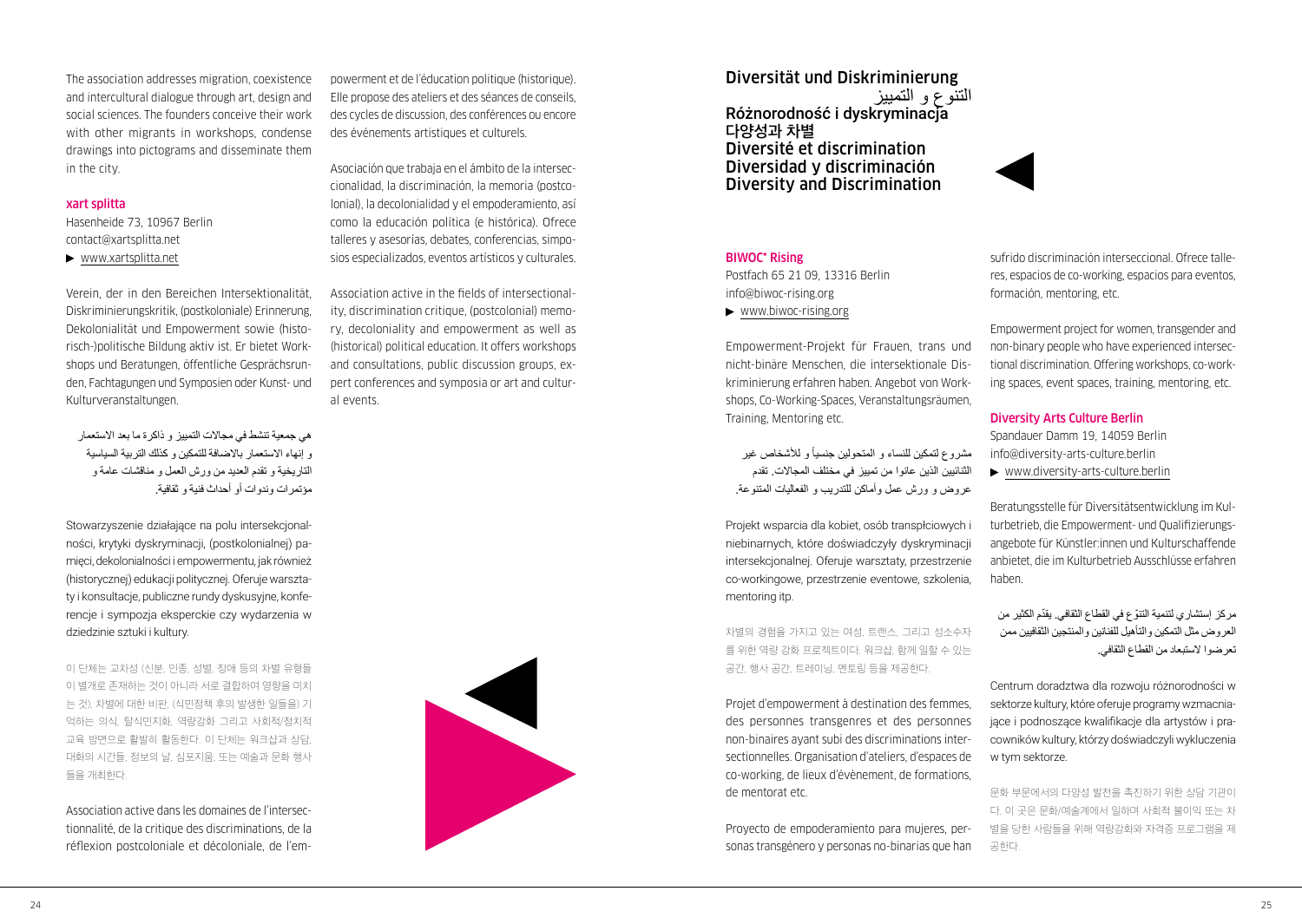## Service de conseils soutenant la diversité dans la sphère culturelle et proposant des programmes d'empowerment et de formation, notamment à destination des professionnel·les de la culture ayant subi des situations d'exclusion.

Centro de asesoría para la promoción de la diversidad en el sector cultural, que ofrece programas de empoderamiento y cualificación para artistas y gestores:as culturales que sufren diferentes formas de exclusión en el sector cultural.

Counseling center for diversity development in the cultural sector that offers empowerment and qualification programs for artists and culture workers who have experienced exclusion in the cultural sector.

## GLADT e. V.

Lützowstraße 28, 10785 Berlin [info@gladt.de](mailto:info@gladt.de)

[www.gladt.de](http://www.gladt.de)

Psychosoziale Beratung für LSBT\*I\*Q (Lesben, Schwule, Bisexuelle, Trans\*, Inter\*, Queer) Menschen mit Migrationsgeschichte, geflüchtete LSBT\*I\*Q, People of Color und Schwarze Menschen zu unterschiedlichen Themen und in verschiedenen Sprachen.

استشارات نفسية-اجتماعية لكافة أطياف مجتمع الميم الذين/ اللواتي لديهم/ن تاريخ مع الهجرة ، والالجئين/ات من مجتمع الميم ، واألشخاص الملونين/ات والسود عن مواضيع مختلفة وبلغات مختلفة.

Poradnictwo psychologiczno-społeczne dla osób LGBT\*I\*Q (lesbijek, gejów, osób biseksualnych, transseksualnych, inter\*, queer) z historią migracyjną, uchodźców LGBT\*I\*Q, People of Color i czarnoskórych na różne tematy i w różnych językach.

LSBT\*I\*Q (레즈비언, 게이, 동생애자, 트랜스\*, 성소수자\*, 퀴 어) 이고 이민 또는 피난의 경험이 있는 사람들, 그리고 흑인 과 유색인종들에게 여러가지 주제와 언어로 심리적/사회복 지적 상담을 제공한다.

Conseil psychosocial à destination des personnes LGBTIQ (lesbiennes, gays, bi, trans, inter, queer) ayant connu la migration, des personnes réfugiées LGBTIQ, des personnes racisées et noires, sur des sujets différents et dans plusieurs langues.

Asesoramiento psicosocial para personas LGBT\*I\*Q (lesbianas, gays, bisexuales, trans\*, inter\*, queer) con experiencia migratoria, refugiadas LGBT\*I\*Q, personas negras y racializadas sobre diferentes temas y en diferentes idiomas.

Psychosocial counseling for LGBT\*I\*Q (lesbian, gay, bisexual, trans\*, inter\*, queer) people with migration history, refugee LGBT\*I\*Q, Persons of Color and Black people on different topics and in different languages.

## Landesstelle für Gleichbehandlung – gegen Diskriminierung

Salzburgerstraße 21-25, 10825 Berlin

[www.berlin.de/sen/lads](http://www.berlin.de/sen/lads)

Die Landesstelle für Gleichbehandlung – gegen Diskriminierung informiert Menschen über ihre Rechte im Falle von Diskriminierung.

الدائرة الحكومية للمساواة وضد التميز يقدم معلومات لجميع األشخاص عن حقوقهم وحقوقهن في حاالت التمييز والعنصرية.

Die Landesstelle für Gleichbehandlung – gegen Diskriminierung (Krajowe Biuro ds. Równego Traktowania i Przeciwdziałania Dyskryminacji) informuje o prawach przysługujących w przypadku dyskryminacji.

차별에 대항하여 평등한 대우를 지향하는 이 기관은 차별을 당한 개인들에게 그들의 권리에 대한 정보를 제공한다.

Le Bureau régional pour l'égalité de traitement – contre les discriminations informe les personnes de leurs droits en cas de discriminations.

La Oficina Estatal para la Igualdad de Trato – contra la Discriminación informa a las personas sobre sus derechos en caso de discriminación.

The State Office for Equal Treatment – Against Discrimination informs people about their rights in the event of discrimination.

## Themis – Vertrauensstelle gegen sexuelle Belästigung und Gewalt e. V.

[beratung@themis-vertrauensstelle.de](mailto:beratung@themis-vertrauensstelle.de) 

[www.themis-vertrauensstelle.de](http://www.themis-vertrauensstelle.de)

Dieser unabhängige Verein kämpft gegen sexuelle Belästigung und psychische Gewalt in den Bereichen Film, Fernsehen und Theater (Zuhören, rechtliche und/oder psychologische Beratung, Mediation).

جمعية مستقلة تحارب التحرش الجنسي و التعنيف النفسي في مجاالت السينما و التلفزيون و المسرح و تقدم االستشارات القانونية و النفسية, باإلضافة لإلستماع والتأمل.

To niezależne stowarzyszenie walczy z molestowaniem seksualnym i przemocą psychiczną w dziedzinie filmu, telewizji i teatru (wysłuchiwanie, doradztwo prawne i/lub psychologiczne, mediacje).

이 독립적인 단체는 영화, 텔레비전, 그리고 연극 분야에서 일어나는 성폭력과 정신적 폭력에 대항하여 싸운다 (경청하 기, 법률 상담 또는/그리고 정신적 상담, 중재).

Cette association indépendante lutte contre le harcèlement sexuel et les violences psychologiques dans les domaines du cinéma, de la télévision et du théâtre (écoute, conseils d'ordre juridique et/ou psychologique, médiation).

Esta asociación independiente lucha contra el acoso sexual y la violencia psicológica en el ámbito del cine, la televisión y el teatro (atención, asesoría jurídica y/o psicológica, mediación).

This independent association fights against sexual harassment and psychological violence in the fields of film, television and theater (listening, legal and/ or psychological counseling, mediation).

## ReachOut

Beusselstraße 35 (Hinterhaus 4. Etage), 10553 Berlin [info@reachoutberlin.de](mailto:info@reachoutberlin.de)

[www.reachoutberlin.de](http://www.reachoutberlin.de)

Beratungsstelle für Opfer rechter, rassistischer und antisemitischer Gewalt und Bedrohung in Berlin. ReachOut berät auch Betroffene von Racial Profiling und rassistischer Polizeigewalt. Kostenlose und mehrsprachige Beratung.

مركز استشارات لضحايا العنف و التهديدات اليمينية و العنصرية و المعادية للسامية. يقدم المركز أيضاً نصائح تتعلق بالتمييز العرقي أو وتعنيف الشرطة العنصري. النصائح مجانية ومتعددة اللغات.

Poradnia dla ofiar prawicowej, rasistowskiej i antysemickiej przemocy i gróźb w Berlinie. ReachOut doradza również ofiarom profilowania rasowego i rasistowskiej przemocy policyjnej. Poradnictwo jest bezpłatne i wielojęzyczne.

베를린에서 일어나는 법적, 인종적, 반유대적 폭력과 압력을 당한 피해자들을 위한 상담소이다. ReachOut은 인종적 프 로파일링과 인종적인 이유로 인해 경찰에게 폭력을 당한 사 람들을 무료로, 그리고 다양한 언어로 상담한다.

Centre d'accompagnement des victimes de violences et de menaces racistes et antisémites à Berlin. ReachOut conseille également les victimes du profilage racial et des violences policières racistes. Consultation gratuite et en plusieurs langues.

Centro de asesoría para las víctimas de violencia y amenazas racistas, antisemitas y de derecha en Berlín. ReachOut también asesora a víctimas de discriminación por perfil racial y violencia policial racista. Asesoría gratuita y multilingüe.

Counseling center for victims of right-wing, racist and anti-Semitic violence and threats in Berlin. ReachOut also advises victims of racial profiling and racist police violence. Free and multilingual counseling.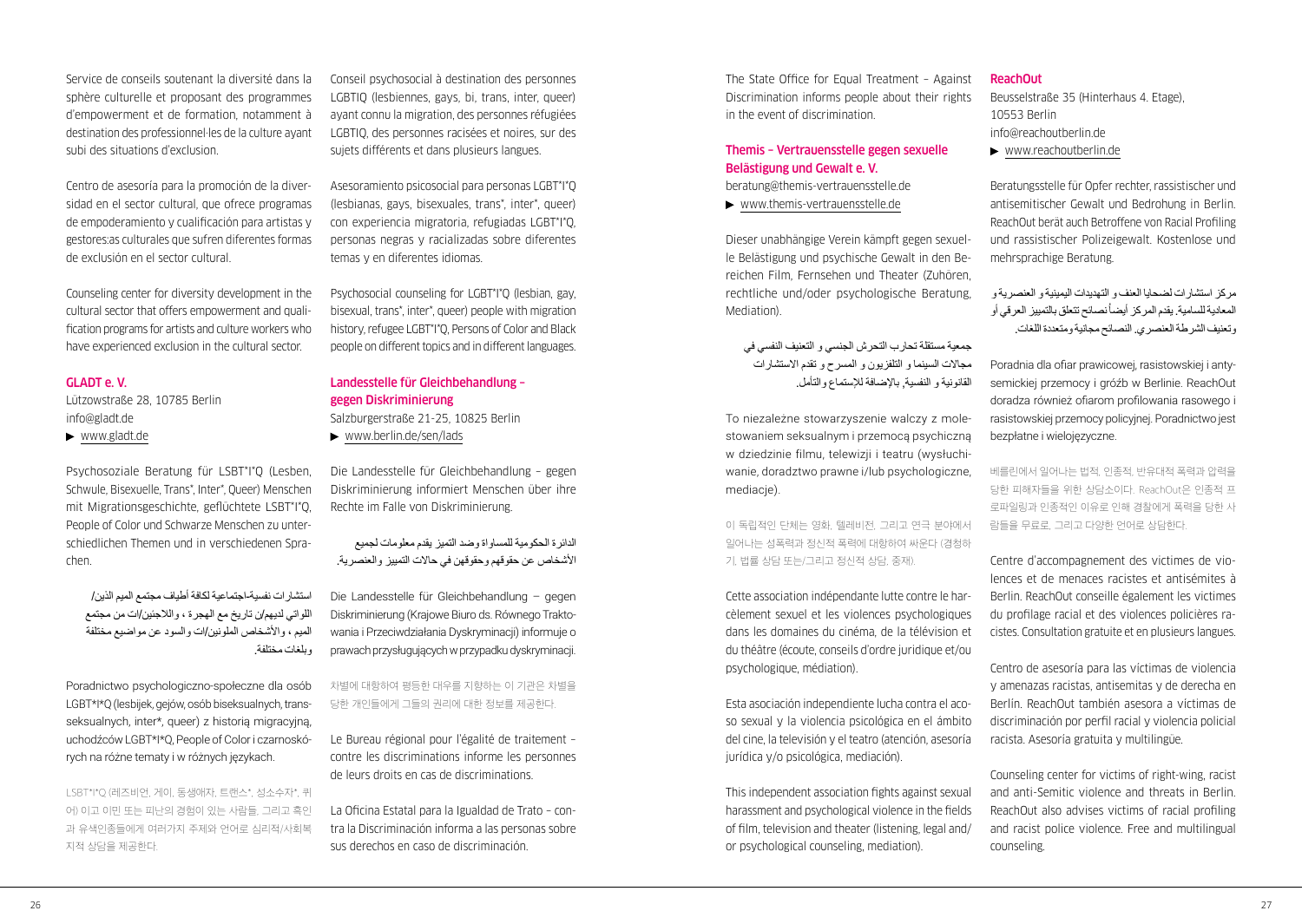# <span id="page-15-0"></span>Anlaufstellen und Beratungsstrukturen in Hamburg

*Points of Contact and Advisement Structures in Hamburg*

Diese Sammlung Hamburger Anlaufstellen bietet Unterstützung für Künstler:innen und Kulturschaffende, um in der heterogenen, vielschichtigen und lebendigen Hamburger Freien Szene Fuß zu fassen. Zusammengestellt wurde sie von dem Lotsen Salah Zater (libyscher Künstler, Journalist und Menschenrechtsaktivist). Seine Übersicht über die wichtigsten Beratungsstrukturen, Anlaufstellen, transnationalen Plattformen, Festivals, Spielstätten, Produktions- und Kulturzentren spiegelt die Vielfältigkeit der Hamburger Szene.



*This collection of points of contact in Hamburg offers support for artists and culture makers in order to get themselves started within Hamburg's heterogeneous, diverse and vibrant independent arts community. It was compiled by the guide Salah Zater (Libyan artist, journalist and human rights activist). His overview of the most important advisement structures, points of contact, transnational platforms, festivals, performance venues, production centers and cultural centers reflects the diversity of the independent arts community in Hamburg.*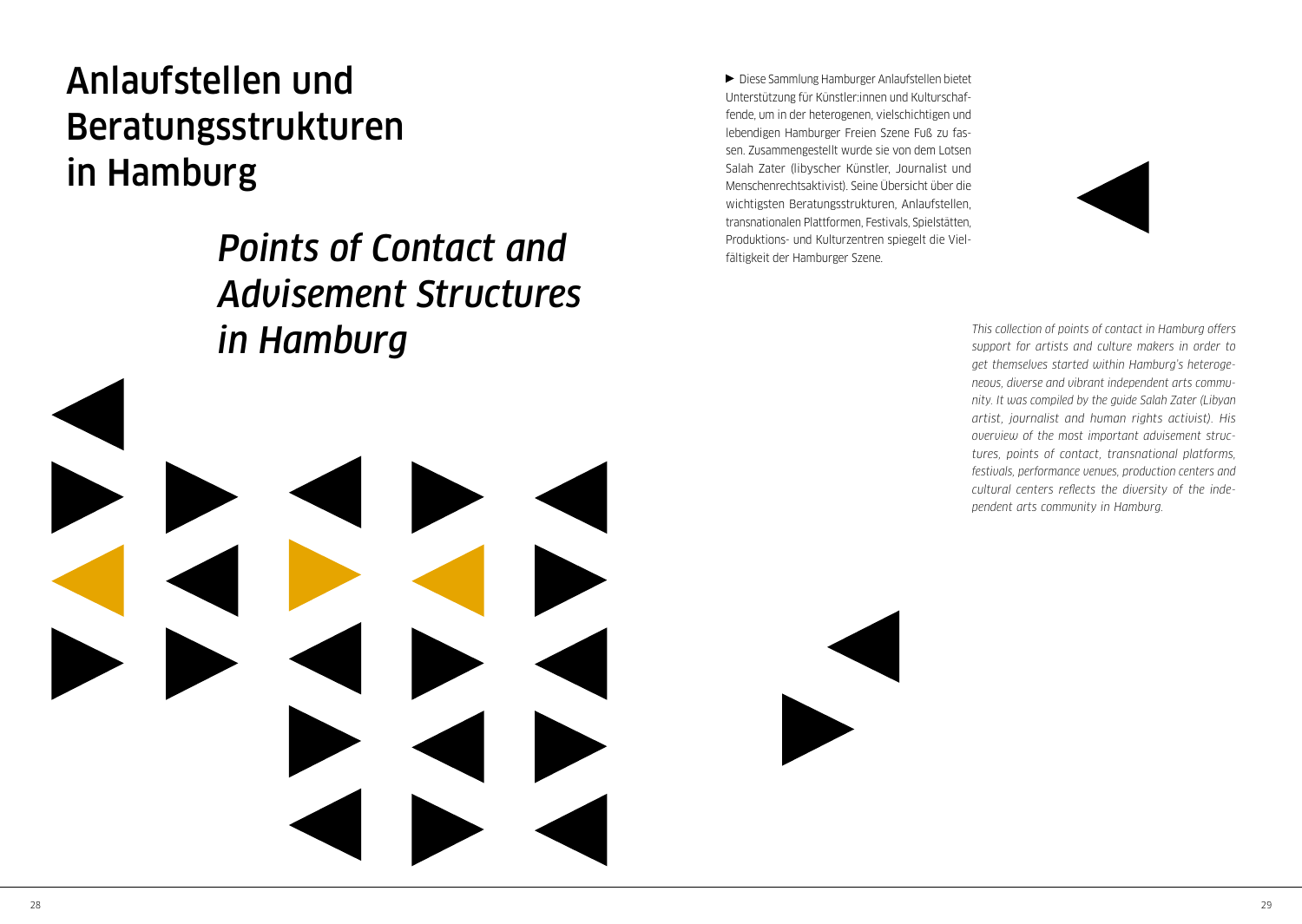## Darstellende Künste

## الفن الأدائي<br>Sztuki performatywne **공연예술** Arts de la scène Artes escénicas Performing Arts



Wartenau 16, 22089 Hamburg [info@dfdk.de](mailto:info@dfdk.de)

[www.dfdk.de](http://www.dfdk.de)

Der Interessenverband der Akteur:innen der freien darstellenden Künste in Hamburg verfolgt das Ziel, ihre Sichtbarkeit zu erhöhen und sie mit Beratung, Workshops und einer durch die Behörde für Kultur und Medien gestellten Wiederaufnahme- und Gastspielförderung zu unterstützen.

رابطة للجهات المساهمة في مجال الفنون الجميلة األدائية في هامبورغ. تهدف المجموعة إلى زيادة ظهورها من خلال تقديم المشورة وورش العمل, فضلاً عن توفير تمويل خاص بالعروض المسرحية من قبل هيئة الثقافة واإلعالم.

Stowarzyszenie aktorów niezależnych sztuk teatralnych w Hamburgu ma na celu zwiększenie ich widoczności i wspieranie ich poprzez doradztwo, warsztaty oraz finansowanie ponownych aktywności i gościnnych występów przez Urząd do spraw Kultury i Mediów.

공연 예술 프리랜서 함부르크 상부단체에 속해있는 예술인 단체의 입지를 키우도록 돕고 상담, 워크샵을 제공하며 문 화와 미디어 관청의 지원금을 통해 재공연과 초청공연을 지 원한다.

L'association des professionnel·les de la scène théâtrale indépendante de Hambourg a pour objectif de mieux faire connaître les artistes et de les soutenir par des conseils, des ateliers et des financements pour les reprises de spectacle et les tournées subventionné par le département de la culture et des médias.

La asociación del arte escénico independiente en Hamburgo tiene como objetivo aumentar la visibilidad de los:as artistas y apoyarlos:as con asesoramiento, talleres y financiación de remontajes y giras con fondos del Ministerio de Cultura y Medios de Comunicación.

The advocacy group for members of the independent performing arts community in Hamburg pursues the goal of increasing the visibility of the community and supporting it with advisement, workshops and funding for additional performances and guest performances provided by the Hamburg Ministry for Culture and Media.

## BFFS Hamburg

Barnerstraße 30, 22765 Hamburg [maik.mueller@bffs.de](mailto:maik.mueller@bffs.de)  [www.bffs.de/stammtisch-nord-hamburg](http://www.bffs.de/stammtisch-nord-hamburg)

Schauspieler:innen-Verbund mit aktivem Hamburger Stammtisch.

. رابطة الممثلين النشطين بهامبورغ

Stowarzyszenie aktorów z aktywnym klubem w Hamburgu.

활발한 함부르크 내의 친목회를 주최하는 연극인 연합

Association d'acteurs et d'actrices se réunissant régulièrement à Hambourg.

Asociación de actores y actrices que se reúnen regularmente para discutir temas de interés.

Actors' association with an active regular meeting in Hamburg.

## K3 – Zentrum für Choreographie

Jarrestraße 20, 22303 Hamburg [tanzplan@kampnagel.de](mailto:tanzplan@kampnagel.de)

▶ [www.k3-hamburg.de](http://www.k3-hamburg.de)

Kompetenzzentrum für zeitgenössischen Tanz und Choreografie, das verschiedene Residenz- und künstlerische Arbeitsformate, regelmäßig Kurse und Trainings, fachbezogene Weiterbildung und Qualifizierung sowie Information und Beratung anbietet.

هو مركز مختص للرقص المعاصر و لتصميم الرقص ويقدم العديد اإلقامات الفنية المتنوعة و الدورات التعلمية و التأهلية بشكل منتظم ,باإلضافة لتوفير المعلومات واإلستشارات الفنية المختلفة.

Centrum kompetencji w zakresie tańca współczesnego i choreografii oferujące różne formy rezydencji i pracy artystycznej, regularne kursy i szkolenia, specjalistyczne dokształcanie i podnoszenie kwalifikacji oraz informacje i doradztwo.

다양한 레지던지와 예술적 작업 방식, 지속적인 수업과 트 레이닝, 전문화된 추가적 교육 기회와 자격증 수여 기회, 그리고 정보와 상담을 제공하는 현대 무용과 안무 관할센 터이다.

Centre de compétences pour la danse contemporaine et la chorégraphie proposant différents formats de résidence et de travail artistique, des cours et des formations régulières, des formations continues spécialisées, des qualifications ainsi que des informations et des conseils.

Centro especializado en danza contemporánea y coreografía que ofrece diversos formatos de residencia y trabajo artístico, cursos y entrenamientos regulares, cualificación y formación continua especializada, así como información y asesoramiento.

Competency center for contemporary dance and choreography that offers a variety of residency and artistic work formats, regular courses and training sessions, specialized further education formats and qualification formats as well as information and advisement.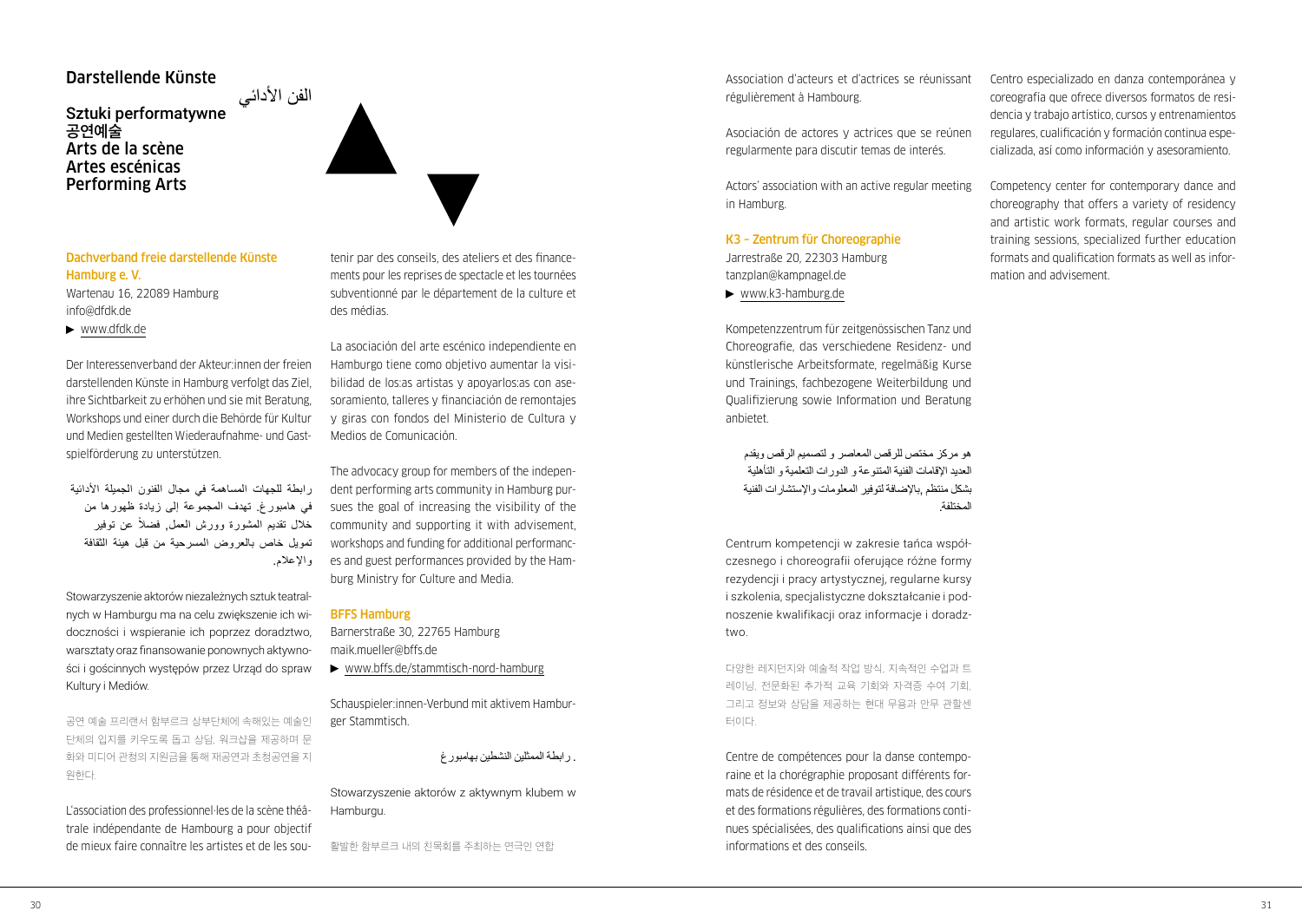## Bildende Kunst

الفنون البصرية

Sztuki wizualne **시각예술** Arts visuels Artes plásticas y visuales Visual Art

Berufsverband bildender Künstler\*innen e. V. Klosterwall 15, 20095 Hamburg [info@bbk-hamburg.de](mailto:info@bbk-hamburg.de) [www.bbk-hamburg.de](http://www.bbk-hamburg.de)

Der Berufsverband vertritt regional und bundes weit die berufsspezifischen Interessen von pro fessionell arbeitenden bildenden Künstler:innen. Seinen Mitgliedern bietet er vielfältige Informa tionen zu rechtlichen Fragen, wie Verträgen mit Galerien, Ausstellungsverträgen, Urheberrechten oder Versicherungen.

تمثل الرابطه المهنية اإلهتمامات الخاصة بالتوظيف للفنانيين التصويريين و العاملين بشكل إحترافي على المستوى المحلي والدولي ، وتقدم ألعضائه مجموعة واسعة من المعلومات حول القضايا القانونيه مثل العقود وصاالت العرض و المعارض الفنية وحقوق النشر والتأمين.

To stowarzyszenie zawodowe reprezentuje specy ficzne interesy profesjonalnych artystów plastyków na poziomie regionalnym i krajowym. Oferuje swo im członkom szeroki zakres informacji na temat zagadnień prawnych, takich jak umowy z galeriami, umowy wystawiennicze, prawa autorskie i ubezpie czenia.

이 직업 연합은 지역적, 국제적으로 일 하고 있는 시각 예술 자들의 권익을 대변한다. 이 연합은 회원들에게 전시장과의 계약서, 전시 계약서, 저작권, 보험 등의 법적 질문들에 대한 다양한 정보를 제공한다.

L'association professionnelle représente les intérêts spécifiques à la profession des artistes visuels tra -

vaillant de manière professionnelle, à l'échelle régionale et nationale. Elle offre à ses membres un large éventail d'informations sur des questions juridiques telles que les contrats avec les galeries, les contrats d'exposition, les droits d'auteur et les assurances.

Esta asociación profesional representa a nivel re gional y nacional los intereses específicos de lo:as artistas visuales. Ofrece a sus miembros una amplia gama de información sobre cuestiones jurídicas, como contratos con galerías, contratos de exposi ción, derechos de autor y seguros.

Represents the profession-specific interests of vi sual artists working professionally both regionally as well as nationwide. It provides its members with regular information regarding legal questions such as contracts with galleries, contracts for exhibitions, copyrights or insurance.

## Das Künstlerhaus Hamburg – FRISE e. V.

Arnoldstraße 26-30, 22765 Hamburg [info@frise.de](mailto:info@frise.de) 

[www.frise.de](http://www.frise.de)

Neben der Bereitstellung von Ateliers und Werk stätten für Künstler:innen widmet sich der Verein der Präsentation und Vermittlung künstlerischer Positionen ihrer Zeit, dient als Plattform für die konstruktive Auseinandersetzung mit und über die bildende Kunst und fördert auf dem Gebiet der bildenden Kunst tätige Künstler:innen.

تكرس الجمعية نفسها لعرض وإيصال المواقف الفنية باإلضافة إلى توفير استديوهات وورش عمل للفنانين والفنانات. تعتبر المنصـه مكان لمناقسّات بناءة حول الفنون البصرية وتسجع جميع ׇ֖֖֖֖֖֖֖֖֖֧֚֚֚֚֚֚֚֚֡֬֞<u>֓</u> العاملين والعامالت في مجال الفنون البصرية.

Poza prowadzeniem pracowni i warsztatów dla artystów, stowarzyszenie zajmuje się prezentacją i pośrednictwem stanowisk artystycznych, służy jako platforma konstruktywnej debaty ze sztukami wi zualnymi i o sztukach wizualnych oraz promuje artystów działających w dziedzinie sztuk wizualnych.

예술가들에게 작업 공간과 워크샵을 제공할 뿐 아니라, 예술 의 현주소를 대표하고 중재하는 일에 전념하며, 시각 예술에 관한 건설적인 토론 플랫폼의 역할을 하고, 시각 예술 분야 에서 활발히 활동하는 예술가들을 홍보 한다.

Outre la mise à disposition de studios et d'ateliers pour les artistes, l'association se consacre à la pré sentation et à la médiation des prises de position artistiques de son époque, elle sert de plateforme pour un débat constructif avec et sur les arts visuels et promeut les artistes travaillant dans ce même domaine.

Además de ofrecer estudios y talleres para artistas, esta asociación se dedica a la presentación y faci litación de posiciones artísticas actuales, sirve de plataforma para el debate constructivo con y sobre las artes visuales y promueve a lo:as artistas que trabajan en el campo de las artes visuales.

Alongside the provision of artist studios and work shop facilities for artists, the association dedicates its time to the presentation and communication of artistic positions, serves as a platform for the con structive discussion of and about visual art and provides funding for artists working in the field of visual art.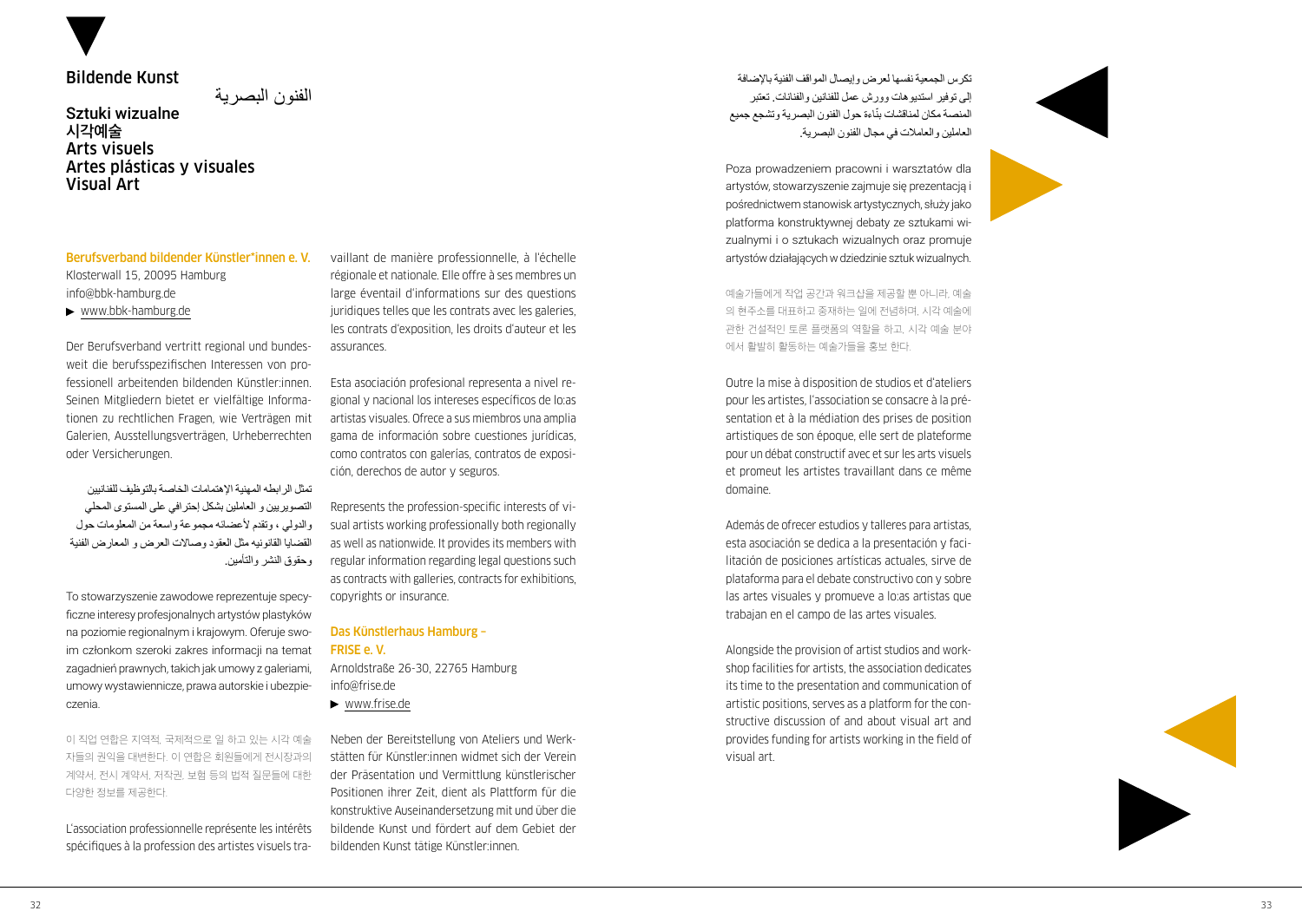## Musik

## Muzyka ُ الموسيقى **음악 Musique** Música Music

## Clubkombinat Hamburg e. V.

Kastanienallee 9, 20359 Hamburg [kontakt@clubkombinat.de](mailto:kontakt@clubkombinat.de) [www.clubkombinat.de](http://www.clubkombinat.de)

Zusammenschluss der Clubbetreiber:innen in Hamburg, der sich auch für bessere Arbeitsbedingungen der Clubmusiker:innen und DJs einsetzt.

## رابطة لمشغلي النوادي في مدينة هامبورغ تسعى لتحسين ظروف العمل لموسيقيي النوادي ومنسقي الموسيقى.

Stowarzyszenie właścicieli klubów w Hamburgu, które prowadzi również kampanię na rzecz lepszych warunków pracy dla muzyków klubowych i DJ-ów.

클럽 음악가들과 디제이들을 위한 보다 나은 직업 환경을 위 해 일 하는 함부르크 클럽 운영자들 협회이다.

Association des exploitant·es de clubs de Hambourg, qui milite également pour de meilleures conditions de travail pour les musicien·nes et les DJ travaillant dans les clubs.

Asociación de administradores:as de clubes de Hamburgo, que también trabaja para mejorar las condiciones laborales de los:as músicos:as y DJs de los clubes.

Consortium of club operators in Hamburg who have committed themselves to achieving better working conditions for club musicians and DJs.

## Landesmusikrat in der Freien und Hansestadt Hamburg e. V.

Dammtorstraße 14, 20354 Hamburg [info@landesmusikrat-hamburg.de](mailto:info@landesmusikrat-hamburg.de)

[www.lmr-hh.de](http://www.lmr-hh.de)

Der LMR Hamburg unterstützt seine Mitgliedsorganisationen und die musikalischen Akteur:innen in Hamburg durch musikpolitische Aktivitäten, Öffentlichkeitsarbeit und Serviceleistungen.

يدعم المجلس المنظمات التابعة له والجهات المعنية موسيقيأ في هامبورغ من خلال الأنشطة الموسيقية والسياسية والعلافات العامة والخدمات.

LMR Hamburg wspiera swoje organizacje członkowskie i związane z muzyką podmioty w Hamburgu poprzez działania w zakresie polityki muzycznej, public relations i usług doradczych.

함부르크시음악위원회는함부르크의회원협회들과음악예술 가들에게 음악/정치적 행사, 홍보 활동 등의 서비스를 제공한다.

Le LMR Hamburg soutient ses organisations membres et les acteurs·trices de la scène musicale de Hambourg par des activités de politique musicale, des relations publiques et des services divers.

La LMR de Hamburgo apoya a sus organizaciones asociadas y a los:as protagonistas de la escena musical de Hamburgo mediante actividades musico-políticas, relaciones públicas y prestación de servicios relacionados.

The LMR Hamburg, the state music council, supports its member organizations and the musicians of Hamburg through music policy activities, PR and services.

## RockCity Hamburg e. V. — Zentrum für Popularmusik Hamburg

Sternstraße 4, 20357 Hamburg [info@rockcity.de](mailto:info@rockcity.de) 

[www.rockcity.de](http://www.rockcity.de)

RockCity Hamburg e. V. — Zentrum für Popularmusik fördert szenenah, kontinuierlich und marktgerecht die Arbeits-, Auftritts- und Vermarktungsmöglichkeiten für Hamburger Musiker:innen und Musikschaffende.

مركز للموسيقى الشعبية يدعم بشكل ضليع بالمشهد الفني وغير منقطع ومنصف فرص العمل واألداء والتسويق للموسيقيين وصانعي الموسيقى في هامبورغ.

RockCity Hamburg e. V. — Zentrum für Popularmusik (Centrum Muzyki Popularnej) promuje możliwości pracy, występów i marketingu dla hamburskich muzyków i twórców muzyki w sposób, który jest blisko sceny, ciągły i zgodny z rynkiem.

RockCity Hamburg e. V. — 함부르크 팝음악 센터는 음악 필 드 내에서 지속적이고 합리적인 일, 공연, 마케팅 기회들을 제공함으로 함부르크 음악인들을 지원한다.

RockCity Hamburg e. V. — Centre pour la musique populaire favorise les possibilités de travail, de représentation et de commercialisation pour les musicien·nes.

El RockCity Hamburg e. V. — Centro de Música Popular promueve las oportunidades de trabajo, actuación y comercialización de los:as músicos:as y creadores:as de música de Hamburgo de una manera directa, continuada y acorde con el mercado.

RockCity Hamburg e. V. — Zentrum für Popularmusik supports work, performance and marketing opportunities for musicians and music makers in Hamburg in close collaboration with the community, continuously and in line with the market.

## Verband für aktuelle Musik Hamburg e. V.

- [info@vamh.de](mailto:info@vamh.de)
- [www.vamh.de](http://www.vamh.de)

Der VAMH ist ein Zusammenschluss zur Vernetzung von Hamburgs experimenteller Musikszene.

```
 . هي شبكة للمشهد الموسيقي التجريبي في هامبورغ
```
VAMH jest siecią hamburskiej sceny muzyki eksperymentalnej.

#### VAMH은 함부르크의 실험 음악계의 네트워크이다.

Le VAMH est un réseau de la scène musicale expérimentale de Hambourg.

La VAMH es una red de la escena musical experimental de Hamburgo.

The VAMH is a network of Hamburg's experimental music community.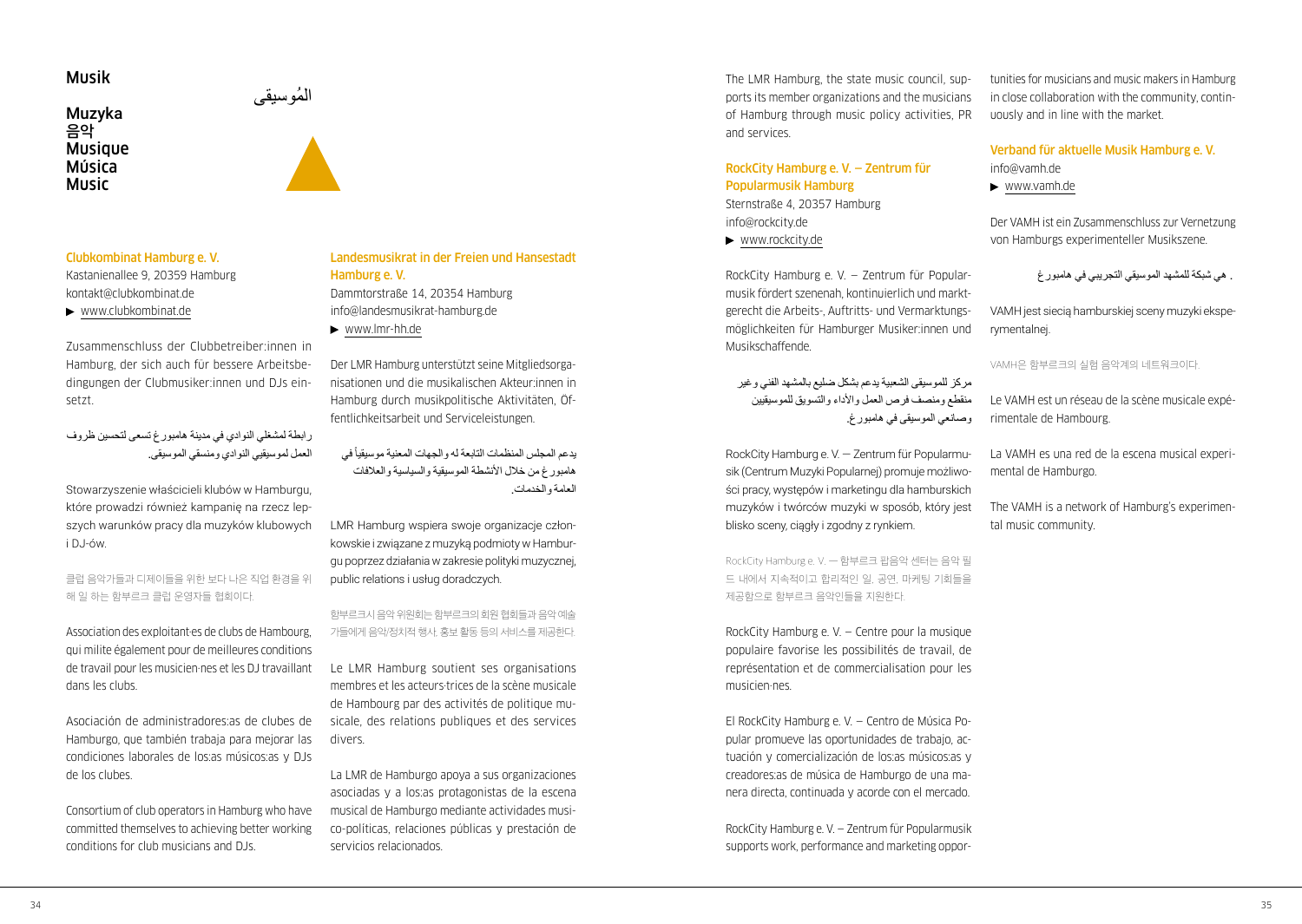## Allgemeine Anlaufstellen نقاط االتصال العامة Ogólne punkty kontaktowe **전반적인 문의처** Points de contact généraux Puntos de contacto generales General Points of Contact



## Die GEDOK – Gemeinschaft der Künstlerinnen und Kunstfördernden e. V.

Koppel 66 / Lange Reihe 75, 20099 Hamburg [kunstforum@gedok-hamburg.de](mailto:kunstforum@gedok-hamburg.de) 

[www.gedokhamburg.de](http://www.gedokhamburg.de)

Die GEDOK vertritt die Interessen von Künstlerinnen aller Kunstsparten – in angewandter und bildender Kunst, Literatur, Schauspiel und Musik.

تمثل إهتمامات الفنانين والفنانات من جميع الفروع الفن كالفنون التطبيقية والتصويرية واألداب والدراما والموسيقى.

GEDOK reprezentuje interesy kobiet-artystek we wszystkich dziedzinach artystycznych – w sztukach użytkowych i wizualnych, literaturze, dramacie i muzyce.

GEDOK은 모든 예술 분야의 예술인들을 – 응용 및 시각 예 술, 문학, 연극, 그리고 음악 – 대변한다.

La GEDOK représente les intérêts des femmes artistes dans toutes les disciplines artistiques – arts appliqués et beaux-arts, littérature, théâtre et musique.

La GEDOK representa los intereses de las mujeres artistas en todas las disciplinas artísticas: artes aplicadas, plásticas y visuales, literatura, teatro y música.

The GEDOK supports the interests of artists working in all fields: applied art and visual arts, literature, theater and music.

## Hamburg Kreativ Gesellschaft Hongkongstraße 5, 20457 Hamburg [info@kreativgesellschaft.org](mailto:info@kreativgesellschaft.org)

[www.kreativgesellschaft.org](http://www.kreativgesellschaft.org)

Service-Stelle, die neben Workshops, Vorträgen und Veranstaltungen zur Vernetzung individuelle Beratung, Coaching, Crowdfunding sowie Hilfe bei der Finanzierung und der Suche nach geeigneten Arbeitsräumen bietet. Für alle Menschen, die im Bereich Design, Kunst, Architektur, Regie, Literatur, Musik, Journalismus, Game Design, Schauspiel, Werbung arbeiten sowie für alle anderen Berufsgruppen aus den Teilmärkten der Kreativwirtschaft.

نقطة خدمية تقدم ورش العمل و المحاضرات و الفعاليات, باإلضافة إلى التواصل و تقديم النصائح الفردية, و التدريب و المساعدة في التمويل و البحث عن أماكن عمل مناسبة لجميع االشخاص الذين يعملون في مجال التصميم و الفن و العمارة و الأداب و الموسيقي و كذلك الصحافة وتصميم الألعاب و التمثيل و لجميع المجموعات المهنية

Punkt serwisowy, który oprócz warsztatów, wykładów i wydarzeń networkingowych oferuje indywidualne doradztwo, coaching, crowdfunding oraz pomoc w finansowaniu i znalezieniu odpowiedniego miejsca do pracy. Dla wszystkich osób zajmujących się projektowaniem, sztuką, architekturą, reżyserią, literaturą, muzyką, dziennikarstwem, projektowaniem gier, aktorstwem, reklamą, a także dla wszystkich innych grup zawodowych z subrynków przemysłów kreatywnych.

워크샵, 연설, 네트워킹 행사뿐만 아니라, 개별적 상담, 코칭, 크라우드펀딩, 그리고 재정 관리와 알맞은 작업 공간 물색을 돕는 문의처이다. 디자인, 예술, 건설, 감독, 문화, 음악, 저널 리즘, 게임, 디자인, 연극, 광고와 그 외 창의적 산업에 종사 하는 모든 사람들을 위한 공간이다.

Service de conseils qui, outre des ateliers, des conférences et des événements de mise en réseau, propose des conseils individuels, du coaching, du crowdfunding et une aide pour le financement et la recherche d'espaces de travail adaptés. Pour toutes les personnes travaillant dans les domaines du design, de l'art, de l'architecture, de la mise en scène, de la littérature, de la musique, du journalisme, du Game Design, du théâtre, de la publicité ainsi que pour tous les autres métiers des segments de l'industrie créative.

Punto de servicio que, además de talleres, conferencias y eventos para la creación de redes, ofrece asesoramiento individual, coaching, crowdfunding y ayuda para la financiación y la búsqueda de espacios de trabajo adecuados. Para todas las personas que trabajan en los campos del diseño, el arte visual, la arquitectura, la dirección, la literatura, la música, el periodismo, el diseño de juegos, la actuación, la publicidad, así como para todos los demás grupos profesionales de los submercados de las industrias creativas.

This is a service center that, alongside workshops, presentations and networking events, also offers individual advisement, coaching, crowdfunding as well as assistance in financing and in the search for suitable workspaces. It supports everyone working in the fields of design, art, architecture, directing, literature, music, journalism, game design, theater and advertising as well as all other professional groups working in the submarkets of the creative economy.

#### STADTKULTUR HAMBURG e. V.

Große Bergstraße 264, 22767 Hamburg [info@stadtkultur-hh.de](mailto:info@stadtkultur-hh.de) 

[www.stadtkultur-hh.de](http://www.stadtkultur-hh.de)

Als Dachverband mit über 120 Mitgliedern vertritt der Verein die Interessen der Einrichtungen und

Akteur:innen der Hamburger Stadtteilkultur, die vor Ort in den Hamburger Stadtteilen kulturelle Teilhabe ermöglichen, kulturelle Bildung bieten und kulturelle Vielfalt fördern. Die Website und der Newsletter fassen aktuelle Fördermöglichkeiten und Jobangebote zusammen.

رابطة تمتلك عضوية أكثر من 120 منظمة لتمثّل مصىالح المؤسسات والجهات الفعالة ضمن الحركة الثقافية لمدينة هامبورغ. تدعم مشاريع ثقافية قائمة في مختلف أحياء المدينة, باإلضافة إلى دعم التعليم والتنوع الثقافي. يجمع الموقع الإلكتروني والنشرة الأخبارية الإلكترونية للرابطة فرص التمويل والعمل بشكل موجز.

Jako organizacja parasolowa, licząca ponad 120 członków, reprezentuje interesy instytucji i podmiotów kultury dzielnic Hamburga, które umożliwiają uczestnictwo w kulturze, oferują edukację w dziedzinie kultury i promują różnorodność kulturową na miejscu w dzielnicach Hamburga. Na stronie internetowej i w biuletynie podsumowywane są aktualne możliwości finansowania i oferty pracy.

120명 이상의 회원을 가진 상부단체로써, 함부르크 내 문화적 참여를 유도하고, 문화적 교육을 제공하며, 문화의 다양성을 육 성하는 기관들과 예술가들의 권익을 대표한다. 웹사이트와 소식 지/뉴스레터에서 지원금 기회 및 직업 정보를 확인 할 수 있다.

En tant qu'organisation fédératrice comptant plus de 120 membres, elle représente les intérêts des institutions et des professionnel·les de la culture de quartier de Hambourg qui permettent la participation culturelle, qui proposent une éducation artistique et culturelle, et qui promeuvent la diversité culturelle dans les quartiers de Hambourg. Le site web et le bulletin d'information recensent les possibilités de financement et les offres d'emploi actuelles.

Como organización central, que cuenta con más de 120 miembros, representa los intereses de las instituciones y actores de la cultura de los distritos de Hamburgo, que permiten la participación cultural, ofrecen educación en este campo y promueven la diversidad cultural en los distritos de Hamburgo.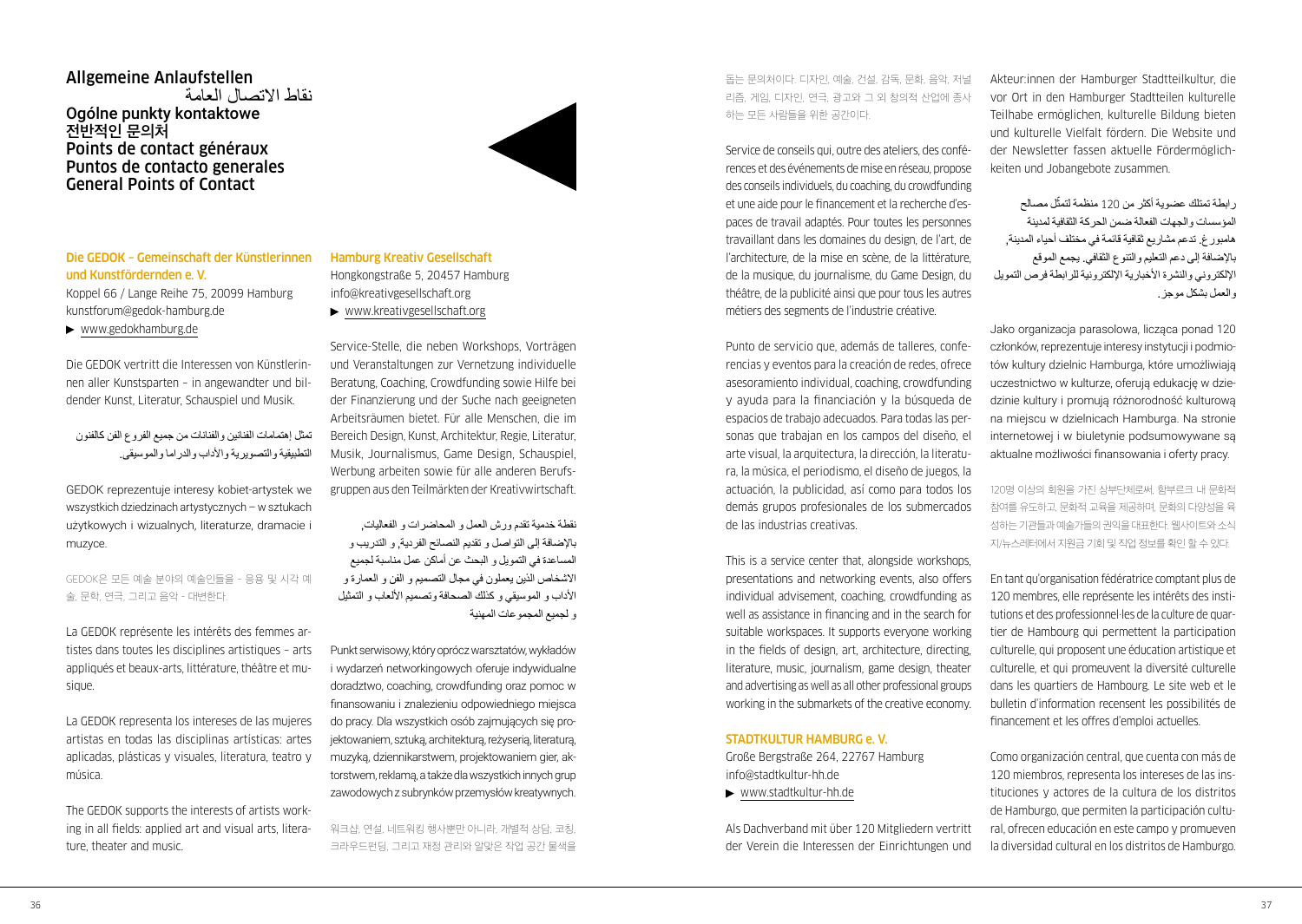El sitio web y el boletín de noticias informan sobre las oportunidades de financiación y las ofertas de trabajo actuales.

As an umbrella association with more than 120 members, it represents the interests of the insti-

## Förderungen

Finansowanie المنح المالية **지원금들 Subventions Subvenciones** Funding Opportunities



Hohe Bleichen 22, 20354 Hamburg ▶ [www.hamburg.de/bkm/antraege-fristen](http://www.hamburg.de/bkm/antraege-fristen)

Die Behörde für Kultur und Medien unterstützt Projekte von kulturellen Institutionen und Akteur:innen aus allen künstlerischen Bereichen.

تدعم هيئة الثقافة واإلعالم مشاريع المؤسسات الثقافية والفاعلين من كافة المجالات الفنية

Urząd do spraw Kultury i Mediów wspiera projekty realizowane przez instytucje kultury i podmioty ze wszystkich dziedzin sztuki.

문화와 미디어 관청은 모든 예술 분야의 문화 기관과 예술가 들의 프로젝트를 지원한다.

Le département de la culture et des médias soutient les projets des institutions culturelles et professionnel·les de tous les domaines artistiques.

El Departamento de Cultura y Medios de Comunicación apoya proyectos de instituciones y actores culturales de todos los ámbitos artísticos.

The Behörde für Kultur und Medien (Hamburg Ministry for Culture and Media) supports projects by cultural institutions working in all artistic disciplines.

tutions and individuals working in culture in the districts of Hamburg who make cultural participation in the districts of Hamburg possible, offer culture education and support cultural diversity. The website and newspaper compile current fund-

ing opportunities and job offers.

#### Cafe Royal Kulturstiftung

Große Bergstaße 264-266, 22767 Hamburg [info@caferoyal-kulturstiftung.de](mailto:info@caferoyal-kulturstiftung.de)

[www.caferoyal-kulturstiftung.de](http://www.caferoyal-kulturstiftung.de)

Die Stiftung unterstützt und fördert Projekte neuer Künstler:innen in Hamburg in den Bereichen Theater, Musik, Literatur und visuelle Künste.

تدعم المؤسسة الفنانين الجدد في مدينة هامبورغ و تسعي لتعزيز المشاريع في مجاالت الموسيقي و األداب و الفنون البصرية

Fundacja wspiera i promuje projekty nowych artystów z Hamburga w dziedzinie teatru, muzyki, literatury i sztuk wizualnych.

이 재단은 연극, 음악, 문학, 시각 예술 분야의 함부르크 신흥 예술가들의 프로젝트를 지원한다.

La fondation soutient et encourage les projets des artistes arrivant à Hambourg dans les domaines

du théâtre, de la musique, de la littérature et des arts visuels.

Esta fundación apoya y promueve proyectos de nuevos:as artistas en Hamburgo en los ámbitos del teatro, la música, la literatura y las artes visuales.

This foundation supports and funds projects by artists new to Hamburg working in the fields of theater, music, literature and visual art.

## **Elbkulturfonds**

Hohe Bleichen 22, 20354 Hamburg

[www.elbkulturfonds.hamburg](http://www.elbkulturfonds.hamburg)

Der Elbkulturfonds ist ein festes Förderinstrument zur Stärkung der spartenübergreifenden Freie Szene in Hamburg. Projekte müssen ein Mindestvolumen von 50.000 € haben.

ّ يقدم الصندوق الثقافي تمويل ثابت لدعم وتقوية المشهد الفني متعدد التخصصات في هامبورع. الحجم المالي للمشروع يجب أّل يقل عن 50.000 يورو.

Elbkulturfonds jest stałym instrumentem finansowania służącym wzmocnieniu interdyscyplinarnej sceny niezależnej w Hamburgu. Minimalna wartość projektów musi wynosić 50 000 €.

Elbkulturfonds는 함부르크의 프리랜서 학제적 예술 분야 강화를 지원하는 견고한/지속적 지원 기관이다. 적어도 50.000 € 이상의 프로젝트부터 지원이 가능하다.

L'Elbkulturfonds est un outil de financement bien établi, destiné à renforcer la scène indépendante interdisciplinaire de Hambourg. Les projets doivent avoir un volume minimum de 50 000 €.

El Elbkulturfonds es un instrumento de financiación fijo para fortalecer la escena independiente interdisciplinaria de Hamburgo. Los proyectos deben tener un costo mínimo de 50.000 €.

The Elbkulturfonds is a permanent funding instrument intended to strengthen the interdisciplinary independent arts community in Hamburg. Projects must have a minimum budget of € 50,000.

#### Hamburgische Kulturstiftung

Hohe Bleichen 18, 20354 Hamburg [info@kulturstiftung-hh.de](mailto:info@kulturstiftung-hh.de)

[www.kulturstiftung-hh.de](http://www.kulturstiftung-hh.de)

Die Stiftung unterstützt und stellt Förderungen zur Verfügung für Kunstprojekte mit Hamburg-Bezug mit einem Schwerpunkt auf der Förderung von darstellenden Künsten, Musik, Literatur, Fotografie und Film.

تدعم المؤسسة وتمول المشاريع الفنية المتعلقة بهامبورغ مع التركيز على الترويج للفنون المسرحية و الموسيقي و األداب والتصوير الفوتوغرافي و األفالم

Fundacja wspiera i finansuje projekty artystyczne związane z Hamburgiem, koncentrując się na promowaniu sztuk performatywnych, muzyki, literatury, fotografii i filmu.

이 재단은 함부르크에 연관된 공연 예술, 음악, 문학, 사진, 영화 분야의 예술 프로젝트를 지지하고 지원금을 제공한다.

La fondation soutient et finance des projets artistiques ayant un lien avec Hambourg, en mettant l'accent sur la promotion des arts du spectacle, de la musique, de la littérature, de la photographie et du cinéma.

La fundación apoya y financia proyectos artísticos relacionados con Hamburgo, centrándose en la promoción de las artes escénicas, la música, la literatura, la fotografía y el cine.

This foundation provides support as well as funding for cultural projects that are related to Hamburg with a focus on the funding of the performing arts, music, literature, photography and film.

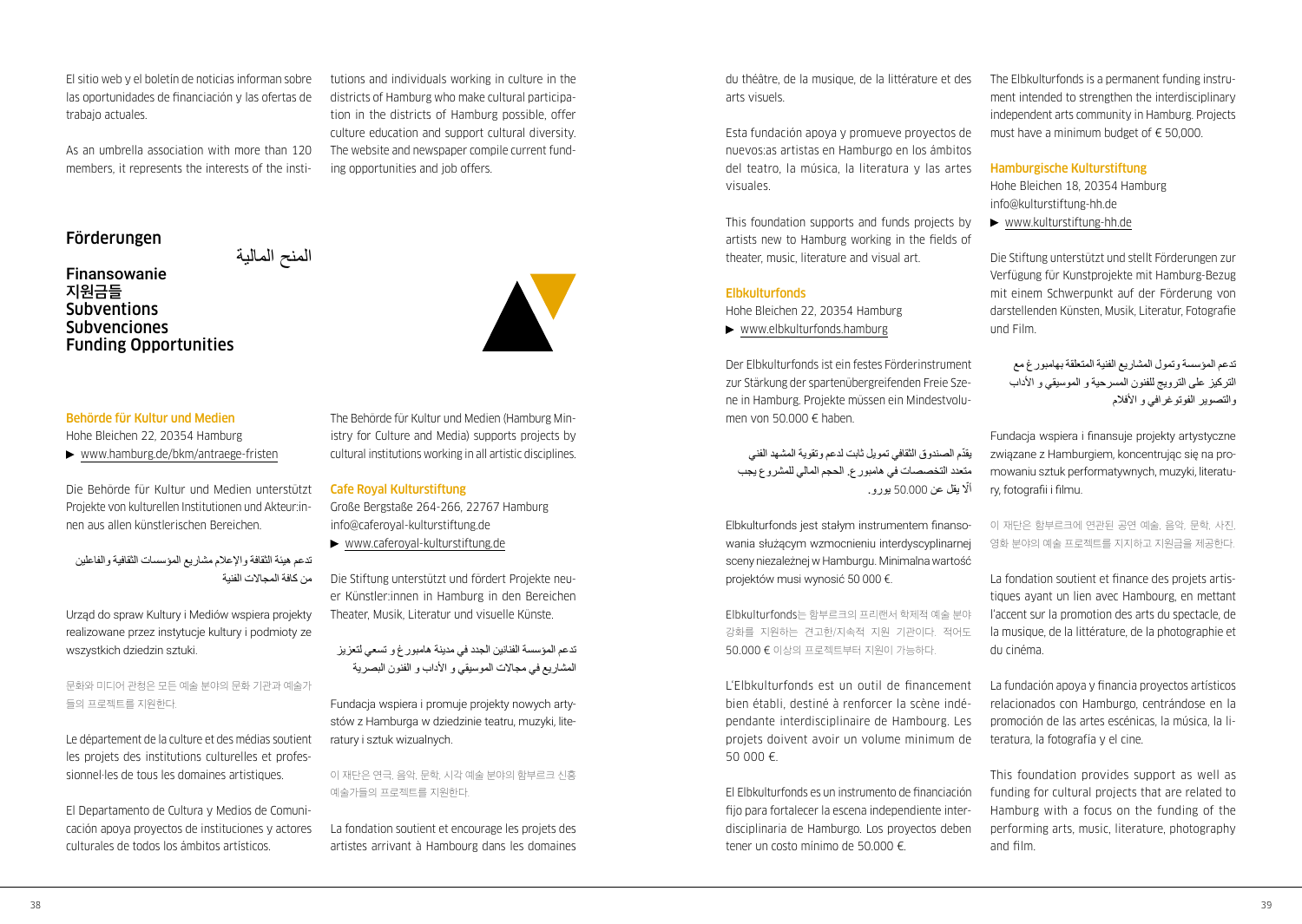## Programm INTRO

Hohe Bleichen 22, 20354 Hamburg [intro@hamburg.de](mailto:intro@hamburg.de)

▶ [www.hamburg.de/bkm/antraege-fristen](http://www.hamburg.de/bkm/antraege-fristen)

Das Programm INTRO der Behörde für Kultur und Medien bietet ein einjähriges Stipendium in kultu rellen Institutionen in Hamburg in den Bereichen Kunst, Medien und Kultur für Menschen, die ihr Herkunftsland verlassen mussten.

يقدم البرنامج منحة دراسية لمدة عام واحد في المؤسسات الثقافية بمدينة هامبورغ للفانيين و الناشطين في المجال الفني واإلعالم و الثقافة و الذين اضطروا مغادرة بلدانهم األصلية.

Program INTRO urzędu do spraw Kultury i Mediów oferuje osobom, które musiały opuścić swój kraj pochodzenia, roczne stypendium w hamburskich instytucjach kulturalnych w dziedzinie sztuki, me diów i kultury.

문화 및 미디어 관청의 일부인 Programm INTRO는 자신이 태어난 나라를 떠나야만 했던 사람들에게 함부르크에 위치 한 예술, 미디어, 문학 분야의 문화 기관에서 공부 할 수 있도 록 일년 동안의 장학금을 제공한다.

Le programme INTRO du département de la culture et des médias offre une bourse d'un an dans des institutions culturelles de Hambourg dans les do maines de l'art, des médias et de la culture pour les personnes ayant dû quitter leur pays d'origine.

El programa INTRO del Ministerio de Cultura y Medios de Comunicación ofrece una beca de un año en instituciones culturales de Hamburgo en los ámbitos del arte, los medios de comunicación y la cultura para personas que han tenido que abando nar su país de origen.

The program INTRO of the Hamburg Ministry for Culture and Media provides a one-year stipend in cultural institutions in Hamburg in the fields of visual art, media and culture for people who have been forced to leave their country of origin.

## Transnationale Plattformen und Communities المجتمعات و المنصات الدولية

Platformy i środowiska ponadnarodowe **국제적 플랫폼과 커뮤니티들** Plateformes et communautés transnationales Plataformas y comunidades transnacionales Transnational Platforms and Communities

## Embassy of Hope – Café International

Thalia in der Gaußstraße Gaußstraße 190, 22765 Hamburg-Altona [embassyofhope@thalia-theater.de](mailto:embassyofhope@thalia-theater.de)

 [www.thalia-theater.de/programm/embassy](http://www.thalia-theater.de/programm/embassy-)of-hope

Ein Ort der Begegnung und ein solidarischer Ort der Inklusion, der Brücken baut. Mit Gesprächs runden zum Deutschlernen, Rechtsberatung, Thea ter- und Musikworkshops, Lesekreisen, Konzerten, gemeinsamem Kochen und Filmvorführungen.

مكان للتالقي والتضامن واإلندماجية لبناء الجسور من خالل حلقات حوار لتعلم اللغة األلمانية, استشارات قانونية, ورش عمل موسيقية ومسرحية, حلقات قراءة, حفالت موسيقية وجلسات طبخ مشتركة باإلضافة إلى عروض لألفالم.

Miejsce spotkań i solidarności na rzecz integracji, która buduje mosty. Z grupami dyskusyjnymi do nauki języka niemieckiego, poradami prawnymi, warsztatami teatralnymi i muzycznymi, kółkami czytelniczymi, koncertami, wspólnym gotowaniem i projekcjami filmowymi.

서로의 다양성을 존중하고 격려하며 연대 의식을 키우는 만 남의 공간이다. 독일어 배우기, 법적 상담, 연극과 음악 워크 샵, 함께 책 읽기, 콘서트, 함께 요리하기, 함께 영화 보기 등 의 모임을 제공한다.

Lieu de rencontre et lieu de solidarité inclusif qui tisse des liens. Avec des groupes de discussion pour apprendre l'allemand, des conseils juridiques, des ateliers de théâtre et de musique, des cercles de lecture, des concerts, des projections de films et des repas.

Un lugar de encuentro y un espacio de solidaridad para la inclusión que sirve como puente. Allí hay grupos de discusión para aprender alemán, aseso ramiento jurídico, talleres de teatro y música, cír culos de lectura, conciertos, espacios para cocinar en conjunto y proyecciones de películas.

A place for encounters as well as a solidary place of inclusion that builds bridges. It offers rounds of discussion for learning German, legal advice, theater and music workshops, reading groups, concerts, shared cooking sessions and film screenings.

## Hyper Cultural Passengers

Sieldeich 36, 20539 Hamburg [one@hyperculturalpassengers.org](mailto:one@hyperculturalpassengers.org) [www.hyperculturalpassengers.org](http://www.hyperculturalpassengers.org)

Zusammenschluss von Künstler:innen, Musiker:in nen, Autor:innen, Kurator:innnen und kulturellen Aktivist:innen.

نقابة الفنانين والموسيقيين والمؤلفين والقيمين والناشطين الثقافيين

Stowarzyszenie zrzeszające artystów, muzyków, autorów, kuratorów i działaczy kultury.

예술인,음악인,작가,큐레이터,그리고문화활동가들의연합이다.

Association réunissant des artistes, musicien·nes, au teurs·trices, curateurs·trices et activistes culturels.

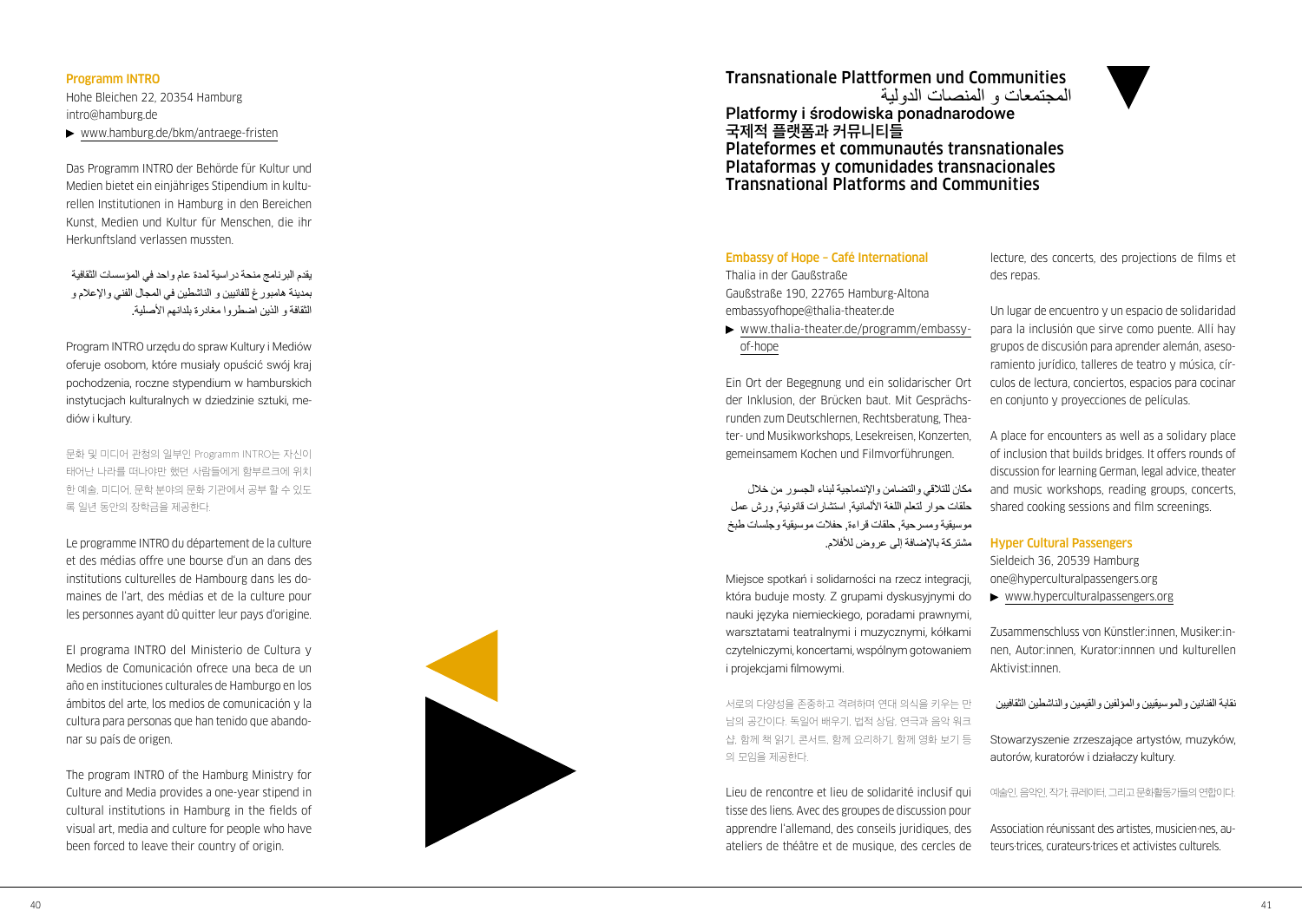Asociación de artistas, músicos:as, autores:as, cu radores:as y activistas culturales.

This is a consortium of artists, musicians, authors, curators and cultural activists.

## The Intercultural Forum Hamburg

[info@interkulturelles-forum-hamburg.de](mailto:info@interkulturelles-forum-hamburg.de)  [www.interkulturelles-forum-hamburg.de](http://www.interkulturelles-forum-hamburg.de)

Offenes Netzwerk von Kulturarbeiter:innen mit unterschiedlichen kulturellen Hintergründen. Es fördert den Dialog zwischen Kulturarbeiter:innen, Künstler:innen, Institutionen und Kulturzentren.

شبكة مفتوحة من العاملين في المجال الثقافي بخلفيات ثقافية مختلفة تسعي لتعزيز الحوار بين العاملين في مجال الثقافي و الفنانين و المؤسسات و المراكز الثقافية

Otwarta sieć pracowników kultury z różnych środo wisk kulturowych. Promują one dialog między pra cownikami kultury, artystami, instytucjami i ośrod kami kultury.

다양한 문화적 배경을 가진 문화계 종사자들의 열린 네트워 크이다. 이 곳은 문화계 종사자, 예술가, 예술 기관, 그리고 문화센터들 간의 커뮤니케이션을 장려한다.

Réseau d'acteurs du domaine culturel venant d'ho rizons différents, et favorisant le dialogue entre les acteurs, les artistes, les institutions et les centres culturels.

Red abierta de trabajadores de la cultura con dife rentes orígenes culturales. Promueven el diálogo entre trabajadores culturales, artistas, instituciones y centros culturales.

This is an open network of culture workers with a variety of cultural backgrounds. It promotes the dialogue between culture workers, artists, institu tions and cultural centers.



## Festivals



## fluctoplasma – Hamburgs Festival für Kunst, Diskurs und Diversität

المهر حانات

Ifflandstraße 4, 22087 Hamburg [info@fluctoplasma.com](mailto:info@fluctoplasma.com) 

[www.fluctoplasma.com](http://www.fluctoplasma.com)

Interdisziplinäres Kunstfestival, das seit 2020 jährlich in Hamburg stattfindet und eine Bühne für diverse Perspektiven bietet. Ob queer, jüdisch oder BIPoC: Hier geht es um Kultur, Demokratie und Solidarität in einer fluiden Stadtgesellschaft. Ziel ist es, junge Künstler:in nen mit etablierten Kulturinstitutionen zu verbinden und so zur Schaffung eines neuen Kanons beizutragen.

مهر جان فني متعدد التخصصات يقام سنويا في مدينة هامبور غ منذ عام 2020 ويقدم منصة لوجهات نظر مختلفة. سواء كنت ملونا اؤ مثليا أو يهوديا. هنا يصب التركيز على الثقافة. ً والديموقراطية والتضامن ضمن مجتمعية مائعة ضمن المدينة. يهدف المهرجان ربط الفنانين والفنانات الشابين/ات مع منظمات . ثقافية مترسخة لبناء قارب جديد معا .<br>.

Interdyscyplinarny festiwal sztuki, który odbywa się corocznie w Hamburgu od 2020 roku i oferuje scenę dla różnych perspektyw. Niezależnie od tego, czy są to osoby queer, Żydzi czy BIPoC: chodzi o kulturę, demokrację i solidarność w płynnym społeczeństwie miejskim. Celem jest połączenie młodych artystów z uznanymi instytucjami kultury i tym samym przy czynienie się do stworzenia nowego kanonu.

2020년부터 매년 함부르크에서 개최되어 온, 다양한 관점 의 무대를 제공하는 학제적 예술 페스티벌 이다. 이 페스티 벌은 퀴어, 유태인, 유색인종에 관계 없이 문화, 민주주의, 연 대의식을 유동적으로 실현하는

Festival d'art interdisciplinaire qui a lieu chaque année à Hambourg depuis 2020 et offre une scène aux personnes queer, juives, noires ou racisées : il y est question de culture, de démocratie et de solidarité dans une société urbaine fluide. L'objec tif est de mettre en relation de jeunes artistes avec des institutions culturelles établies et de contribuer ainsi à la création d'un nouveau modèle esthétique.

Festival de arte interdisciplinario que se celebra anualmente en Hamburgo desde 2020 y que ofre ce un escenario a perspectivas diversas. Ya sea queer, judío o BIPoC: se trata de cultura, democra cia y solidaridad en una sociedad urbana cambian te. El objetivo es conectar a los:as jóvenes artistas con las instituciones culturales establecidas y con tribuir así a la creación de un nuevo canon.

Interdisciplinary art festival that has taken place an nually in Hamburg since 2020 and which provides a stage for diverse perspectives. No matter whether we are talking about queer, Jewish or BIPoC: the focus here is placed on culture, democracy and solidarity in a fluid civic society. The goal is to connect young artists with established cultural institutions and thus makes a contribution to the creation of a new canon.

#### Harbour Front Literaturfestival e. V.

Großer Grasbrook 11-13, 20457 Hamburg [info@harbourfront-hamburg.com](mailto:info@harbourfront-hamburg.com) 

[www.harbourfront-hamburg.com](http://www.harbourfront-hamburg.com)

Eines der bedeutendsten Literaturfestivals, das die Welt der Literatur an den Hamburger Hafen holt.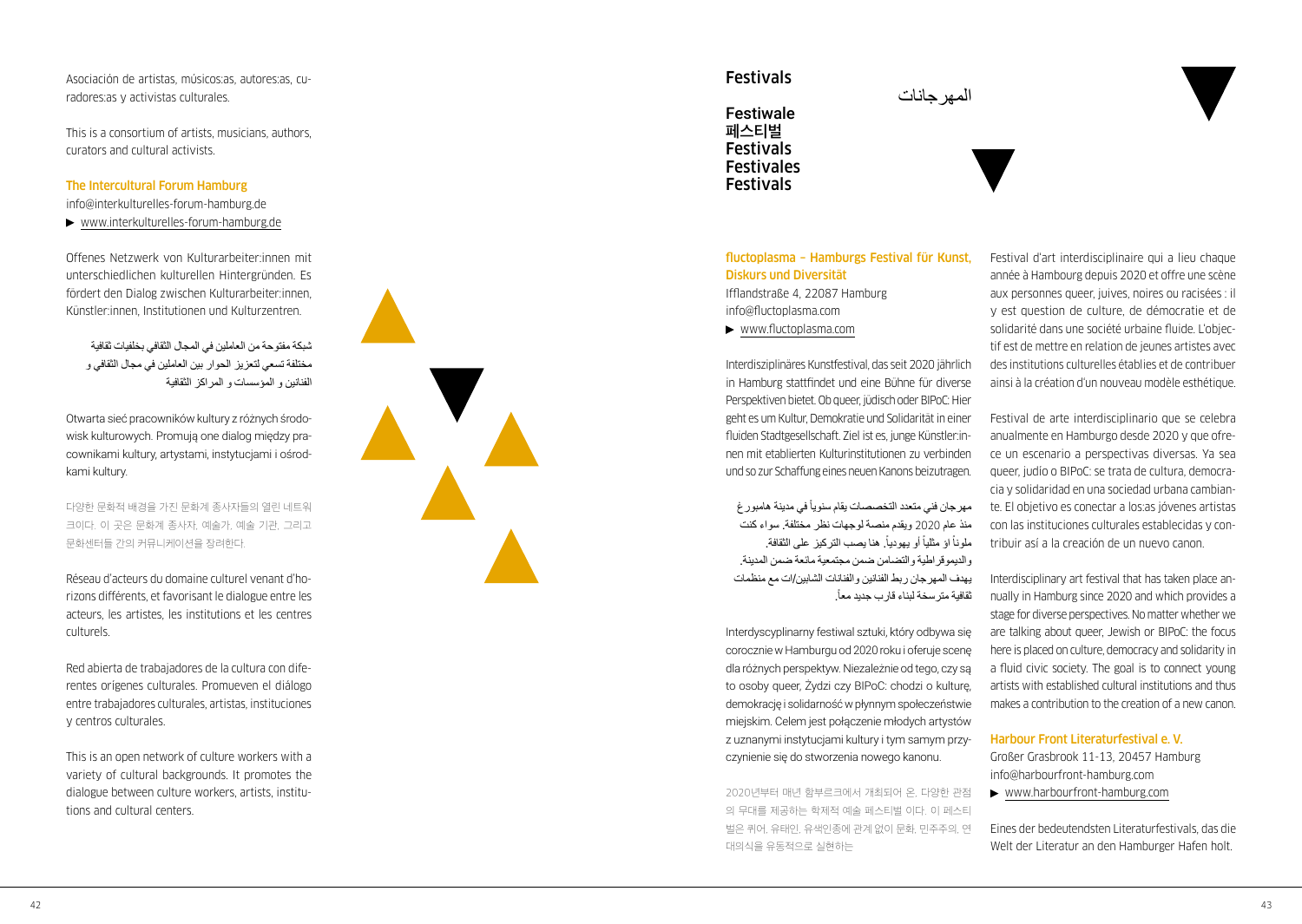## . من أهم المهر جانات الأدبية التي تنقل عالم الأدب إلى مبناء هامبورغ

Jeden z najważniejszych festiwali literackich, który sprowadza świat literatury do portu w Hamburgu.

세계 문학을 함부르크의 항구로 집결하는 가장 중요한 문학 페스티벌 중 하나이다.

L'un des plus importants festivals de littérature qui amène le monde de la littérature dans le port de Hambourg.

Uno de los festivales literarios más importantes que trae el mundo de la literatura al puerto de Hamburgo.

One of the most significant literary festivals that brings the world of literature to Hamburg's harbor.

## HAUPTSACHE FREI

Bündnis für Festivals der Freien Tanz- und Theaterschaffenden Hamburgs e. V. c/o DfdK Hamburg e. V. Wartenau 16, 22089 Hamburg [alle@hauptsachefrei.de](mailto:alle@hauptsachefrei.de)

[www.hauptsachefrei.de](http://www.hauptsachefrei.de)

Das Festival ist eine Plattform für künstlerische Produktionen, zeitgenössische Strömungen, ästhetische Neuerungen und gesellschaftspolitische Diskurse der Hamburger freien darstellenden Künste.

المهرجان عبارة عن منصلإلنتاج الفني ولإلتجاهات المعاصرة و االبتكارات الجمالية باإلضافة للخطابات اإلجتماعية و السياسية في الفنون الجميلة الأدائية في هامبورغ

Festiwal jest platformą dla produkcji artystycznych, współczesnych trendów, innowacji estetycznych i dyskursów społeczno-politycznych hamburskich niezależnych sztuk performatywnych.

이 페스티벌은 함부르크 프리랜스 공연 예술계의 예술적 프 로덕션, 현대의 흐름, 새로운 미적 감각, 그리고 사회정치적 소통을 위한 플랫폼이다.

Le festival est une plateforme pour les productions artistiques, les tendances contemporaines, les innovations esthétiques et les discours sociopolitiques scène théâtrale indépendante de Hambourg.

Este festival es una plataforma para producciones artísticas, tendencias contemporáneas, innovaciones estéticas y discursos sociopolíticos de las artes escénicas independientes de Hamburgo.

This festival is a platform for artistic productions, contemporary trends, aesthetic innovations and sociopolitical discourses from Hamburg's independent performing arts community.

## Spielstätten, Produktions- und Kulturzentren

Obiekty, ośrodki produkcyjne i kulturowe **극장, 프로덕션과 문화 센터** Lieux de spectacle, centres de production et centres culturels Teatros, centros culturales y de producción artística Performance Venues, Producing Institutions and Cultural Centers

## Die MOTTE

Eulenstraße 43, 22765 Hamburg [info@dieMOTTE.de](mailto:info@dieMOTTE.de) 

[www.diemotte.de](http://www.diemotte.de)

Ob Mietrecht, Vermittlung von ehrenamtlicher Tätigkeit, Beratung für Jugendliche und junge Erwachsene, Führungen durch die MOTTE und den Stadtteil, Tipps und Rat für die Durchführung von Projekten, Veranstaltungen oder Kursen – hier gibt es von der Information bis zur konkreten Unterstützung vielfältige Möglichkeiten, Ansprechpartner:innen für verschiedene Anliegen zu finden.

هو مركز ثقافي يقدم المشورة و المساعدة للشباب سواء كان ذلك يتعلق بقانون الأيجار أو العمل التطوعي أو النصائح بشأن تنفيذ المشاريع و األحداث الثقافية و الدورات التعملية

Czy to prawo najmu, organizacja wolontariatu, porady dla młodzieży i młodych dorosłych, oprowadzanie po MOTTE i dzielnicy, wskazówki i porady dotyczące realizacji projektów, wydarzeń lub kursów – tutaj można znaleźć osoby kontaktowe w różnych sprawach, od informacji po konkretne wsparcie.

임대차법, 봉사 중계, 청소년 및 청년 상담부터, MOTTE 및 도시 가이드 투어, 프로젝트의 수행 방법에 대한 조언, 그리 고 행사나 수업까지, 여러가지 정보와 구체적인 지원, 상담 등의 다양한 도움을 제공한다.

Qu'il s'agisse de droit locatif, de la diffusion d'un travail bénévole, de conseils pour les jeunes et les jeunes adultes, de visites guidées du MOTTE et du quartier, d'astuces et de conseils pour la réalisation

de projets, d'évènements ou de cours – il existe ici de nombreux moyens de trouver des réponses à ces questions, allant de la simple information au soutien concret.

Ya sea el derecho de arrendamiento, la organización de un voluntariado, el asesoramiento a jóvenes y adultos:as jóvenes, las visitas guiadas al MOTTE y a la localidad, los consejos y sugerencias para llevar a cabo proyectos, eventos o cursos – aquí se encuentra una amplia gama de opciones y consejeros en diferentes ámbitos, que brindan desde información hasta apoyo en cuestiones específicas.

No matter whether we are taking about rental law, the communication of voluntary activities, advisement for young people and young adults, tours of die MOTTE and the district, tips and advice for realizing projects, events or courses – a wide variety of options can be found here for contact partners for a wide range of needs from information all the way to specific support.

## Fleetstreet Theater

Admiralitätstraße 71, 20459 Hamburg (Theater) Admiralitätstraße 76, 20459 Hamburg (Post) [info@fleetstreet-hamburg.de](mailto:info@fleetstreet-hamburg.de) 

[www.fleetstreet-hamburg.de](http://www.fleetstreet-hamburg.de)

Das Residenztheater bietet Künstler:innen und Gruppen aus den Bereichen Theater, Performance, Tanz, bildende Kunst, Musik oder Film das Residenz-Programm "Raum und Zeit" für Recherchen, Experimente und Produktionen.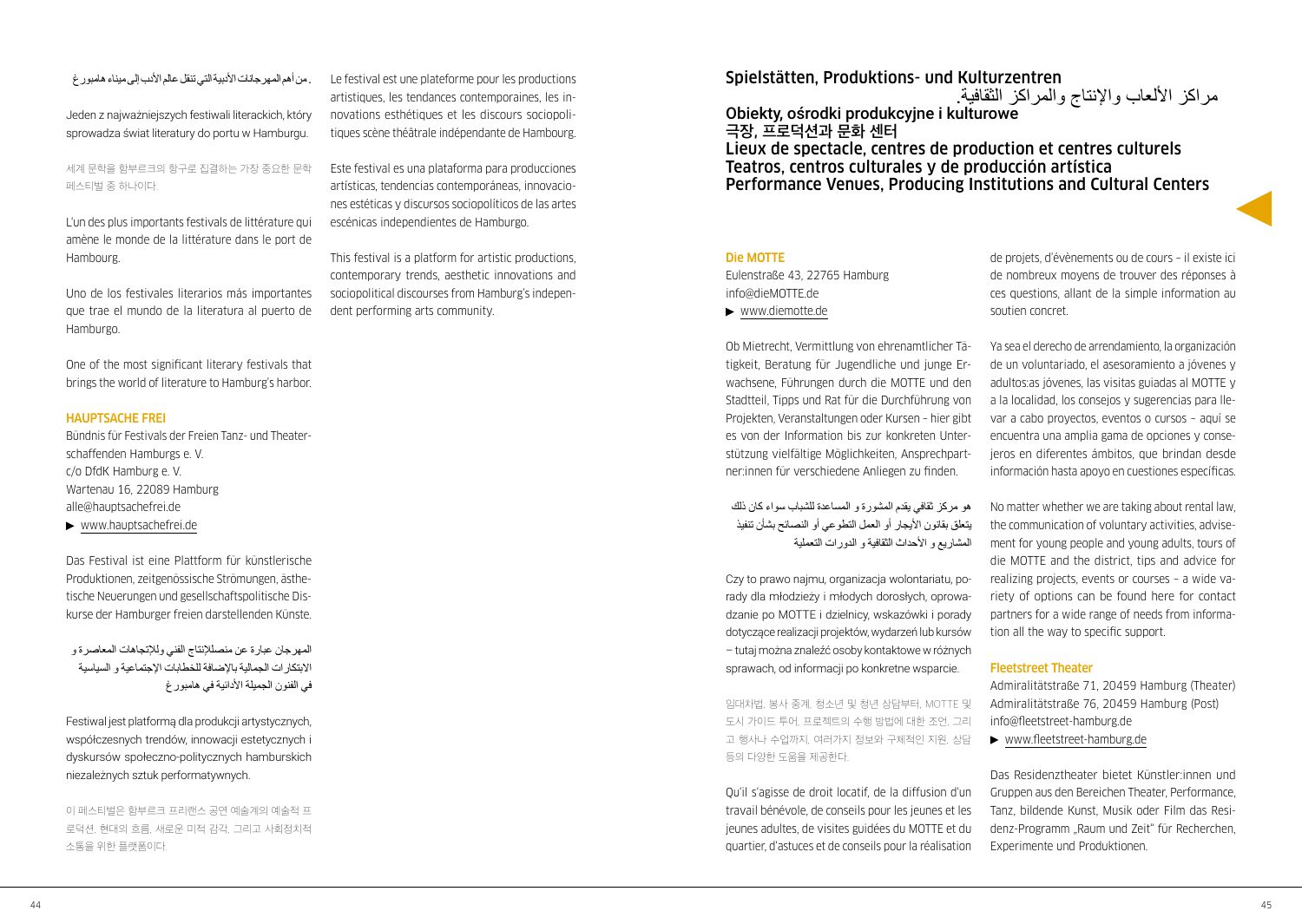يقدم مسرح الإقامة الفنية برنامج «الوقت والمكان» للفنانين في كل من مجالات المسرح والأداء والرقص والفنون البصرية والموسيقى والبحوث والتجارب واالنتاج الفني

Residenztheater oferuje artystom i grupom z dziedziny teatru, performance, tańca, sztuk wizualnych, muzyki lub filmu program rezydencyjny "Przestrzeń i czas" do badań, eksperymentów i produkcji.

이 레지던시 극장은 연극, 공연, 무용, 시각 예술, 음악, 그리고 영화 분야의 예술가와 단체들에게 연구, 실험, 그리고 프로덕션 을 위한 "공간과 시간"이라는 레지던시 프로그램을 제공한다.

Le théâtre de résidence propose aux artistes et aux groupes issu·es des domaines du théâtre, de la performance, de la danse, des arts visuels, de la musique ou du cinéma le programme de résidence « Raum und Zeit » pour des recherches, des expérimentations et des productions.

El teatro ofrece a artistas y grupos del ámbito del teatro, el performance, la danza, las artes visuales, la música o el cine el programa de residencia "Espacio y Tiempo" para la investigación, la experimentación y la realización de producciones.

This residency theater provides artists and groups working in the fields of theater, performance, dance, visual art, music or film with the residency program "Raum und Zeit" (Time and Space) to facilitate research, experiments and productions.

## Hajusom e. V.

Feldstraße 66, 20359 Hamburg [info@hajusom.de](mailto:info@hajusom.de)

[www.hajusom.de](http://www.hajusom.de)

Hajusom e. V. ist ein Zentrum für transnationale Künste in Hamburg. Hajusoms Arbeit versteht sich als künstlerische Stellungnahme im Konfliktfeld europäischer Migrationspolitik und als Beitrag zu Praxis und Diskurs der Dekolonisierung.

مركز الفن الدولي الذي يرى عمله كموقع فني ضمن منطقة

الصراع الاوروبي المتعلق بسياسات الهجرة, ويشارك أيضاً في في خطاب إنهاء االستعمار.

Hajusom e. V. jest centrum sztuki transnarodowej w Hamburgu. Praca Hajusoma jest artystyczną wypowiedzią na polu konfliktu europejskiej polityki migracyjnej oraz wkładem w praktykę i dyskurs dekolonizacji.

Hajusom e. V.는 함부르크의 국제 예술을 위한 센터이다. Hajusom는 유럽 이민 정책에 관한 갈등의 예술적 표현 및 탈식민지화 실현과 그에 대한 대화에 힘 쓴다.

Hajusom e. V. est un centre pour les arts transnationaux à Hambourg. Le travail de Hajusom se veut une déclaration artistique dans le champ du conflit de la politique migratoire européenne et une contribution à la pratique et aux discours de la décolonisation.

Hajusom e. V. es un centro para las artes transnacionales en Hamburgo. La labor de Hajusom se entiende como una posición artística en la conflictiva política migratoria europea y como una contribución a la práctica y el discurso de la decolonización.

Hajusom e. V. is a center for international art in Hamburg. Hajusom sees its work as an artistic position within the conflicted field of European migration policy as well as a contribution to the practice of and discourse about decolonialization.

## **KAMPNAGEL**

Jarrestraße 20, 22303 Hamburg [mail@kampnagel.de](mailto:mail@kampnagel.de)  [www.kampnagel.de](http://www.kampnagel.de)

Weltweit bekanntes internationales Produktionshaus, das neben zeitgenössischen darstellenden Künsten auch Konzerte, Konferenzen und eine Vielzahl unterschiedlicher Festivals und Themenschwerpunkte präsentiert.

دار إنتاج عالمية مشهورة تقدم كافة الفنون المعاصرة باإلضافة إلى الحفالت الموسيقية و المؤتمرات و المهرجات الدولية.

Znany na całym świecie międzynarodowy dom produkcyjny, który oprócz współczesnych sztuk performatywnych prezentuje również koncerty, konferencje oraz różnorodne festiwale i tematy.

세계적으로 유명한 국제 프로덕션 하우스인 이 곳은, 현대 공연 예술 뿐만 아니라 콘서트, 컨퍼런스, 그리고 수많은 페 스티벌 및 주제별 행사를 선보인다.

Lieu de production internationale de renommée mondiale qui présente des spectacles contemporains, des concerts, des conférences et une variété de festivals et d'événements sur des thématiques différentes.

Casa internacional de producción artística reconocida mundialmente que junto a producciones de artes escénicas contemporáneas ofrece conciertos, conferencias y una variedad de festivales y eventos temáticos.

This is a world-renowned international producing institution that, alongside contemporary performing arts, also presents concerts, conferences and a variety of different festival and thematic focuses.

## Kommunikationszentrum Wilhelmsburg Honigfabrik e. V.

Industriestraße 125, 21107 Hamburg

[www.honigfabrik.de](http://www.honigfabrik.de)

Die Honigfabrik bringt unterschiedliche soziokulturelle Initiativen und Jugendinitiativen in Wilhelmsburg zusammen. Im Kulturzentrum gibt es neben den Werkstätten auch Ateliers.

يجمع بين مختلف المبادرات اإلجتماعية والثقافية ومبادرات الشباب في منطقة فيلهيلمسبورغ و باإلضافة إلى ورش العمل , وتوفير استوديوهات لألنتاج الفني في المركز الثقافي Honigfabrik łączy różne inicjatywy społeczno-kulturowe i młodzieżowe w Wilhelmsburgu. Oprócz warsztatów, w centrum kultury znajdują się również pracownie.

Die Honigfabrik은 Wilhelmsburg에 위치한 여러가지 사 회문화 단체들과 청소년 단체들을 결속시킨다. 이 문화센터 에는 작업실 뿐만 아니라 아뜰리에도 존재한다.

La Honigfabrik rassemble différentes initiatives socioculturelles et pour la jeunesse à Wilhelmsburg. Outre les ateliers, le centre culturel propose également des studios.

La Honigfabrik reúne diferentes iniciativas socioculturales y juveniles en Wilhelmsburg. En este centro cultural hay también, además de los talleres especializados, estudios para artistas.

The Honigfabrik brings together a variety of sociocultural initiatives and youth initiatives in Wilhelmsburg. Alongside workshops, the cultural center also features artist studios.

## LICHTHOF Theater

Mendelssohnstraße 15, 22761 Hamburg (Theater) Bahrenfelder Chaussee 14, 22761 Hamburg (Post) [info@lichthof-theater.de](mailto:info@lichthof-theater.de)

[www.lichthof-theater.de](http://www.lichthof-theater.de)

Produktionshaus, Experimentierraum und Spielstätte für die freien darstellenden Künste. Künstler:innen aller darstellenden Disziplinen entwickeln und zeigen hier Produktionen, die nah am Zeitgeschehen sind.

هي دار لإلنتاج ومكان للفنون المستقلة ويقوم الفنانون من جميع التخصصات بتطوير عروض االنتاج و األحداث الثقافية و الفنية

Jest to dom produkcyjny, przestrzeń eksperymentalna i miejsce dla niezależnych sztuk performatywnych. Artyści wszystkich dziedzin sztuki opracowują i prezentują tu spektakle, które są bliskie aktualnym wydarzeniom.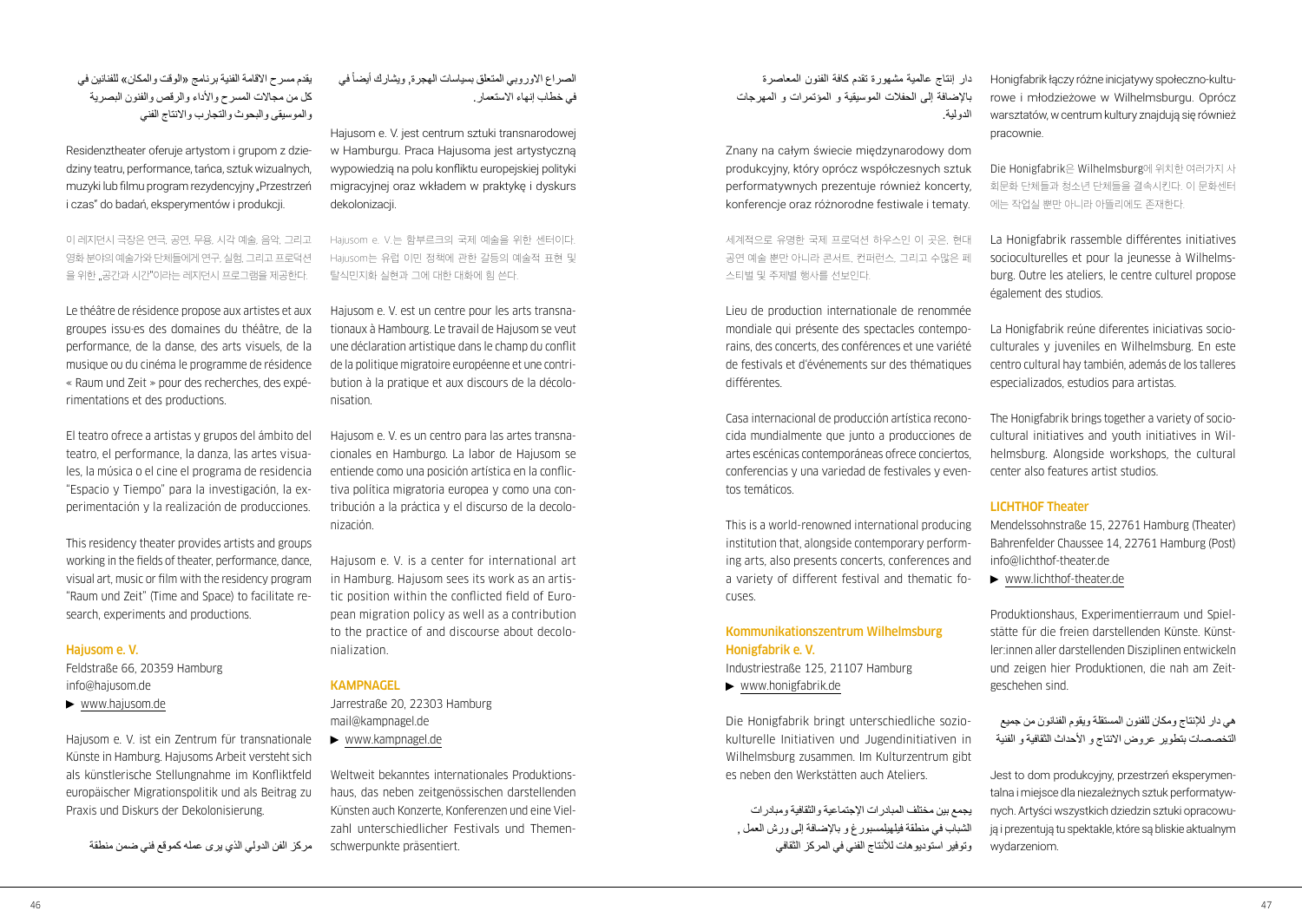프리랜서 공연 예술가들을 위한 프로덕션 하우스, 실험 공 간, 그리고 극장이다. 모든 공연 예술 분야의 예술가들이 이 곳에서 현대 사회의 사건에 관한 프로덕션을 발전시키고 발 표한다.

Lieu de production, espace expérimental et salle de spectacle pour les arts de la scène indépendants. Des artistes de toutes les disciplines du spectacle vivant développent et présentent ici des productions faisant écho à l'actualité.

Casa de producción, espacio experimental y sede de las artes escénicas independientes. Artistas de todas las disciplinas escénicas desarrollan y presentan aquí producciones con temas de actualidad.

This is a producing institution, space for experimentation and performance venue for the independent performing arts. Artists working in all fields of the performing arts develop and present productions here that resonate with current affairs.

## monsun.theater

Friedensallee 20, 22765 Hamburg-Ottensen [info@monsun.theater](mailto:info@monsun.theater)

[www.monsun.theater](http://www.monsun.theater)

Das älteste Off-Theater in Hamburg bedient verschiedene Formate aus den Bereichen Schauspiel, Tanz, Performance, Kinder- und Jugendtheater, Literatur und Musik.

يقدم أقدم مسرح في هامبورغ عروض مختلفة المجاالت مثل الدر اما و الرقص و الأداء الفني بالإضافة لمسرح الأطفال و الشباب.

Najstarszy teatr offowy w Hamburgu oferuje różne formaty z dziedziny dramatu, tańca, performance, teatru dla dzieci i młodzieży, literatury i muzyki.

함부르크에서 가장 오래된 이 오프-극장은 (주요 극장들과 달리 잘 알려지지 않은 예술가들의 작품들을 저예산으로 선 보임) 연극, 무용, 공연, 어린이 및 청소년 연극, 문학, 음악 분 야에서 다양한 형태의 작품들을 선보인다.

Le plus ancien théâtre indépendant de Hambourg propose différents formats dans les domaines du théâtre, de la danse, de la performance, du théâtre jeune public, de la littérature et de la musique.

El teatro off más antiguo de Hamburgo ofrece diversos formatos en los ámbitos de la actuación, la danza, el performance, el teatro infantil y juvenil, la literatura y la música.

The oldest independent theater in Hamburg serves a variety of formats from the fields of theater, dance, performance, children and youth's theater, literature and music.

Probebühne im Gängeviertel e. V. Valentinskamp 34, 20355 Hamburg [probebuehne@das-gaengeviertel.info](mailto:probebuehne@das-gaengeviertel.info)

 [www.probebuehneimgaengeviertel.wordpress.](http://www.probebuehneimgaengeviertel.wordpress.com) [com](http://www.probebuehneimgaengeviertel.wordpress.com)

Der 130 Quadratmeter große Raum in der Fabrique im Gängeviertel bietet Gruppen und Einzelkünstler:innen vor allem für Intensivproben im Block kostengünstige, professionelle und zentral gelegene Probemöglichkeiten.

 توفر غرفة للتدريب مساحتها 130 مترا للتدريبات المكثفة في موقع مركزي باالضاقة لبعض فرص التدريب الفنية غير المكلفة

Przestrzeń o powierzchni 130 metrów kwadratowych w Fabrique w Gängeviertel oferuje grupom i indywidualnym artystom niedrogie, profesjonalne i centralnie położone pomieszczenia do prób, zwłaszcza w przypadku intensywnych prób w bloku.

Gängeviertel 공장 내 130 제곱미터 크기의 이 공간은 단 체와 예술인들에게 집중적인 리허설을 위한 저렴하고, 전문 적이며, 중심부에 위치한 리허설 공간을 제공한다.

L'espace de 130 mètres carrés de la Fabrique im Gängeviertel offre aux artistes et aux groupes artistiques des locaux de répétition bon marché,

professionnels et situés au centre de la ville, notamment pour plusieurs répétitions intensives d'affilée.

El espacio de 130 metros cuadrados de la Fabrique im Gängeviertel ofrece a los grupos y artistas individuales unas instalaciones de ensayo económicas, profesionales y céntricas, por tiempos delimitados y especialmente para fases de ensayo intensivo.

This 130 square meter space in Fabrique im Gängeviertel provides groups and individual artists with affordable, professional and centrally located rehearsal options, especially for intensive rehearsals, as blocks.

#### Verein Gängeviertel e. V.

ً

Valentinskamp 28 a, 20355 Hamburg [info@das-gaengeviertel.info](mailto:info@das-gaengeviertel.info)

[www.das-gaengeviertel.info](http://www.das-gaengeviertel.info)

Der Verein stellt Räume bereit und versteht sich als Plattform und Begegnungsort für Diskurse zu Stadtentwicklung, Kunst und Kultur, Politik und Gesellschaft.

توفر الجمعية مساحات للقاء والنقاش وتعتبر نفسها منبرأ ومكانأ لإلجتماع والحديث خحول التنمية الحضارية والفن والثقافة والسياسية والمجتمع.

Stowarzyszenie zapewnia przestrzeń i postrzega siebie jako platformę i miejsce spotkań dla dyskursu na temat rozwoju miejskiego, sztuki i kultury, polityki i społeczeństwa.

이 단체는 도시 발전, 예술과 문화, 정치와 공동체에 대한 토론 을 나누는 플랫폼이자 만남의 장소로써의 공간을 제공한다.

L'association fournit des espaces de travail et se considère comme une plateforme et un lieu de rencontre pour les différents discours sur la planification urbaine, l'art et la culture, la politique et la société.

La asociación ofrece espacios de trabajo y se ve a sí misma como una plataforma y lugar de encuentro en el que se tematizan discursos sobre desarrollo urbano, arte y cultura, política y sociedad.

The association provides spaces and sees itself as a platform and place of encounter for discourses about urban development, art and culture, politics and society.

## **ZINNSCHMELZE**

Maurienstraße 19, 22305 Hamburg [info@zinnschmelze.de](mailto:info@zinnschmelze.de)  [www.zinnschmelze.de](http://www.zinnschmelze.de)

Musik und Partys, Tanz und Literatur, Vorträge, Kleinkunst und Kinderveranstaltungen wechseln sich im Programm des Kulturzentrums ab. Kurse mit Schwerpunkt Musik und Tanz für alle Altersgruppen bereichern das Haus.

 الرقص و الموسيقي و الحفالت ,المحاضرات األدابية و فعاليات االطفال باالضافة إلي الدورات التي تركز علي الرقص و الموسيقي لجميع الفئات العمرية

Muzyka i imprezy, taniec i literatura, wykłady, kabaret i wydarzenia dla dzieci przeplatają się w programie tego centrum kultury. Dom wzbogacają kursy z naciskiem na muzykę i taniec dla wszystkich grup wiekowych.

이 문화센터는 음악과 파티, 무용과 문학, 연설, 클라인쿤스 트 (연극과 음악이 결합된 다양한 형태의 종합 예술), 어린이 행사 등의 여러가지 프로그램을 가지고 있다. 전 연령을 위 한 음악과 무용 수업이 이 센터의 장점이다.

Musique et fêtes, danse et littérature, conférences cabaret et événements pour enfants agrémentent le programme du centre culturel. Des cours axés sur la musique et la danse pour tous les groupes d'âge enrichissent également le lieu.

Música y fiestas, danza y literatura, conferencias, cabaret y eventos infantiles se alternan en la pro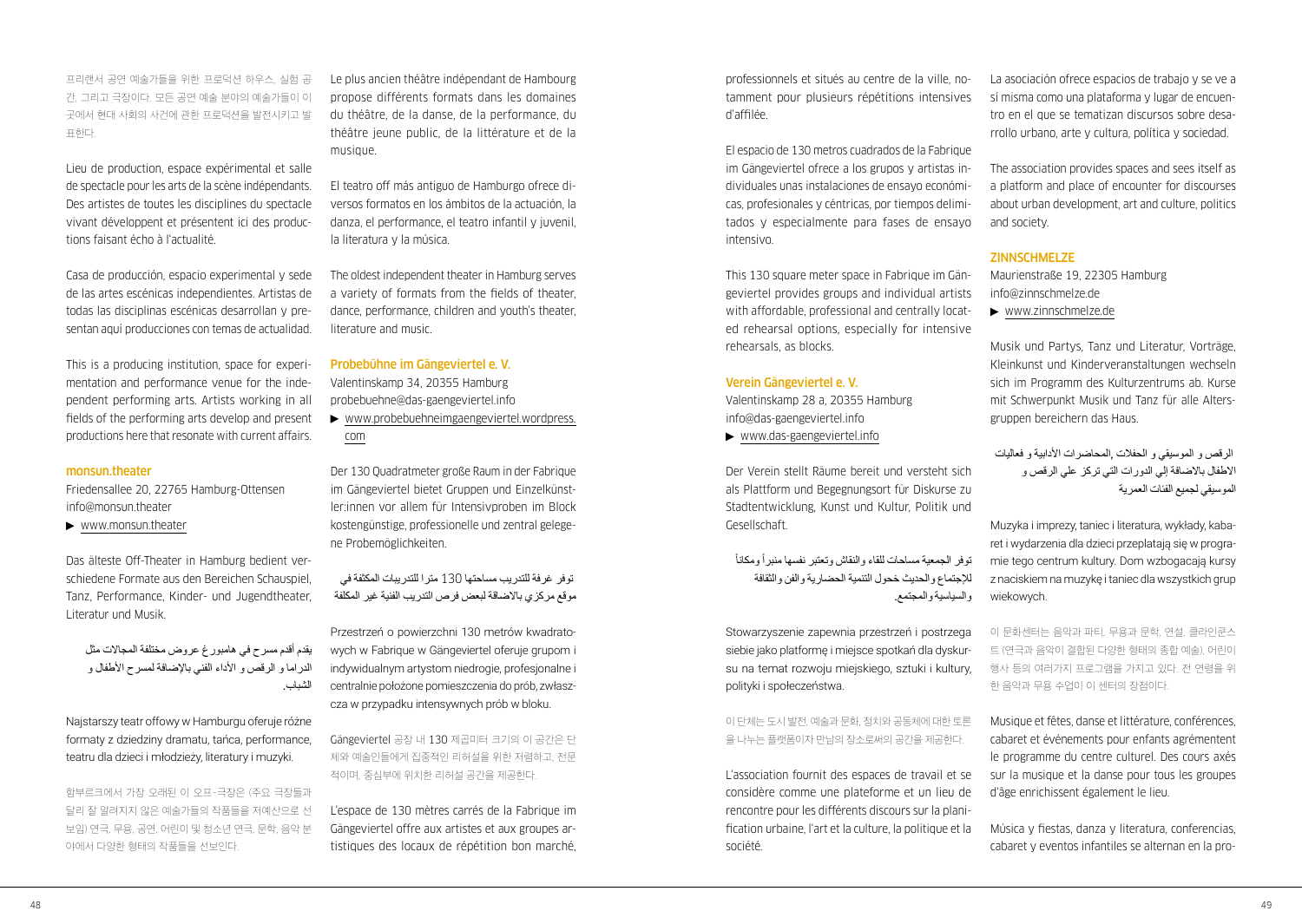gramación de este centro cultural. Los cursos específicos de música y danza dirigidos a todas las edades enriquecen las actividades de esta casa cultural.

Music and parties, dance and literature, presentations, cabaret and events for children are all part of the alternating programming at this cultural center. It also offers course for all age groups with a focus on music and dance.

## Weitere Anlaufstellen مزيد من نقاط الأتصال Inne punkty kontaktowe **그 외의 문의처** Autres points d'accueil Otros puntos de referencia Additional Points of Contact

#### Frappant e. V.

Zeiseweg 9, 22765 Hamburg [ausstellung@frappant.org](mailto:ausstellung@frappant.org)  [www.frappant.org](http://www.frappant.org)

Selbstverwalteter Verein mit öffentlichen Ausstellungen und Veranstaltungen zur Förderung von Kunst und Kultur in Hamburg Altona.

هي منظمة ذاتية اإلدارة تنظم العديد من المعارض و الفعاليات العامة و تروج للفن و الثقافة في منطقة ألتونا.

Samorządne stowarzyszenie organizujące publiczne wystawy i wydarzenia promujące sztukę i kulturę w Hamburgu Altonie.

함부르크 알토나 지역의 예술과 문화를 발전시키기 위해 대 중을 위한 전시회와 이벤트를 개최하는 독립적인 연합이다.

Association autogérée qui organise des expositions et des événements ouvert à tou·tes pour promouvoir l'art et la culture à Hambourg Altona.

Asociación autónoma con exposiciones abiertas a todo tipo de público y eventos para promover el arte y la cultura en la localidad Hamburgo Altona.

This is a self-organized association with public exhibitions and events to support art and culture in Hamburg Altona.

## Kampf der Künste (KdK)

[hamburg@kampf-der-kuenste.de](mailto:hamburg@kampf-der-kuenste.de)

[www.kampf-der-kuenste.de](http://www.kampf-der-kuenste.de)

KdK ist ein Label der 10 Punkte GmbH mit Hauptsitz in Hamburg und gilt europaweit als größter Anbieter für Poetry Slam und Bühnenliteratur.

تعتبر أكبر مزود لألدب و الشعر و المسرح في أوروبا و مقرها مدينة هامبورغ.

KdK to label należący do 10 Punkte GmbH z siedzibą w Hamburgu i jest uważany za największego w Europie dostawcę literatury slamowej i scenicznej.

KdK는 함부르크에 본부가 있는 10 Punkte GmbH의 조직이며, 유 럽 전역에서 시 슬램과 무대 문학의 가장 큰 주최자로 알려졌다.

KdK est un label de 10 Punkte GmbH, dont le siège est à Hambourg, et est considéré comme le plus grand distributeur européen de poésie slam et de littérature pour la scène.

KdK es un sello de 10 Punkte GmbH, con sede en Hamburgo, y está considerado como el mayor productor europeo de poesía slam y literatura escénica.

KdK is a label of the 10 Punkte GmbH with headquarters in Hamburg and is known throughout Europe as a renowned provider of poetry slams and stage literature.

#### Literatur in Hamburg

### [www.literaturinhamburg.de](http://www.literaturinhamburg.de)

Das Portal veröffentlicht die Termine von literarischen Veranstaltungen, Lesungen, Festivals, Performances und Vorträgen in Hamburg sowie Hinweise zu Ausstellungen, Literaturpreisen, Symposien, Seminaren und Creative Writing Kursen.

تنشر المنصبة مواعيد الفعاليات الأدبية والمهر جانات والعروض والمحاضرات الثقافية والفنية, باإلضافة إلى الكثير من المعلومات عن الجوائز الأدبية والندوات ودورات الكتابة الإبداعية.

Portal publikuje daty wydarzeń literackich, odczytów, festiwali, spektakli i wykładów w Hamburgu, jak również informacje o wystawach, nagrodach literackich, sympozjach, seminariach i kursach kreatywnego pisania.

이 포털은 함부르크의 문학 행사, 낭독회, 페스티벌, 공연, 연 설 뿐만 아니라 전시회, 문학상, 심포지움, 세미나, 그리고 창 의적 글 쓰기 코스에 대한 중요한 일정들을 출판한다.

Le portail publie les dates des événements littéraires, des lectures, des festivals, des spectacles et des conférences à Hambourg, ainsi que des informations sur les expositions, les prix littéraires, les symposiums, les séminaires et les cours d'écriture créative.

Este portal publica las fechas de eventos literarios, lecturas, festivales, performances y conferencias en Hamburgo, así como información sobre exposiciones, premios literarios, simposios, seminarios y cursos de escritura creativa.

This portal publishes the dates of literary events, readings, festivals, performance and presentations in Hamburg as well as information regarding exhibitions, literature prizes, symposia, seminars and creative writing courses.

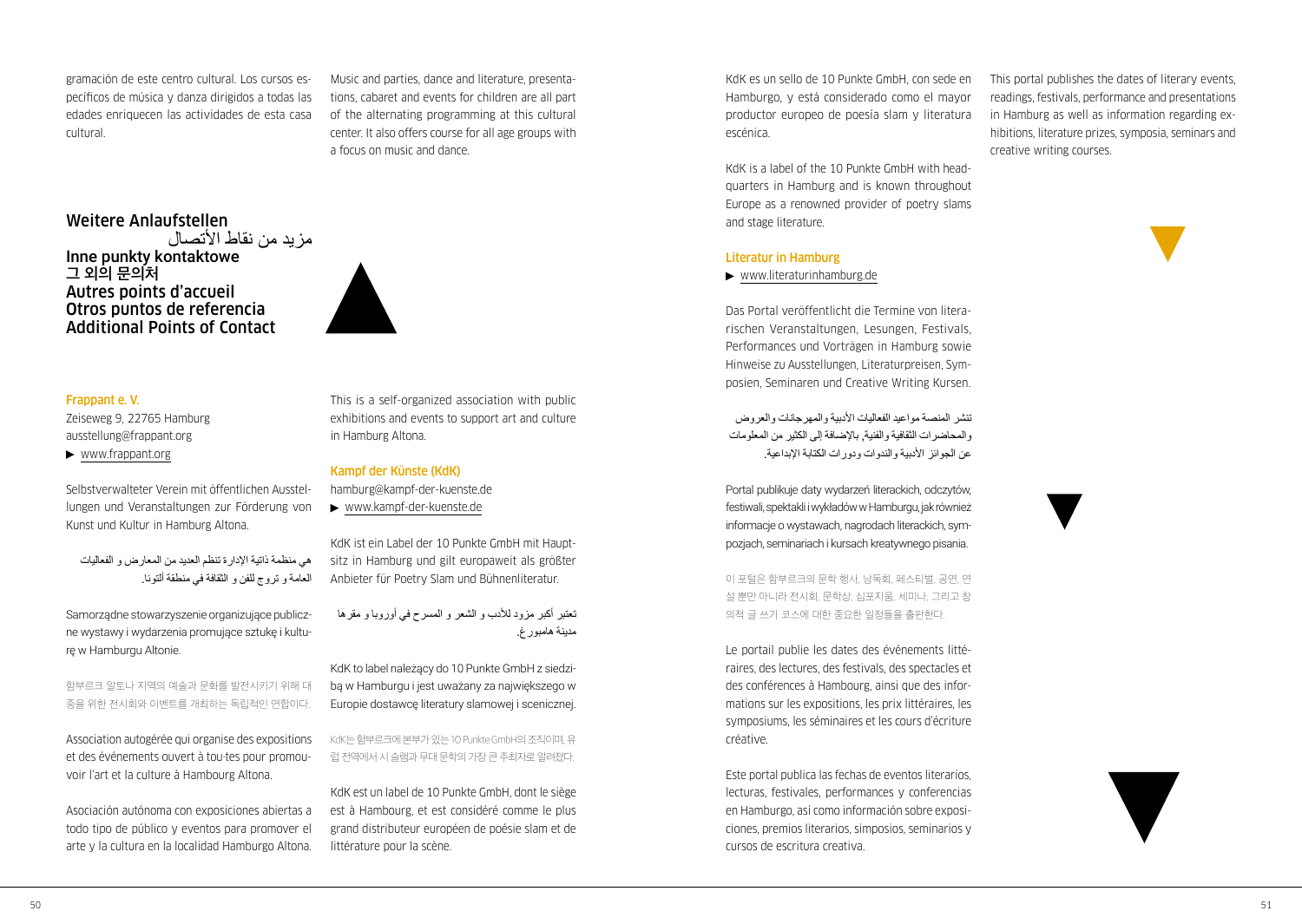# <span id="page-27-0"></span>Anlaufstellen und Beratungsstrukturen in Nordrhein-Westfalen

Das Angebot von Beratungsstrukturen und Anlaufstellen für die Freie Szene Nordrhein-Westfalens deckt vielfältige künstlerische Bereiche ab und ist in Metropolen wie Köln, Düsseldorf, Dortmund, Gelsenkirchen oder Essen zu finden. Der Lotse Ronan Favereau (französischer Schauspieler, Regisseur, Autor und Theaterpädagoge) recherchierte über Beratungsmöglichkeiten und Unterstützung für transnationale Künstler:innen und Kulturschaffende in dieser vielfältigen Region und bezog dabei auch Angebote speziell für französischsprachige Künstler:innen ein.



*The range of advisement structures and points of contact for the independent arts community of North Rhine-Westphalia covers a wide variety of artistic fields and is present in metropolises including Cologne, Düsseldorf, Dortmund, Gelsenkirchen and Essen. The guide Ronan Favereau (French actor, director, writer and theater educator) has conducted research into advisement opportunities and support for transnational artists and culture makers in this diverse region and, in doing so, he has also placed a special focus on opportunities for French-speaking artists.*

*Points of Contact and Advisement Structures in North Rhine-Westphalia*

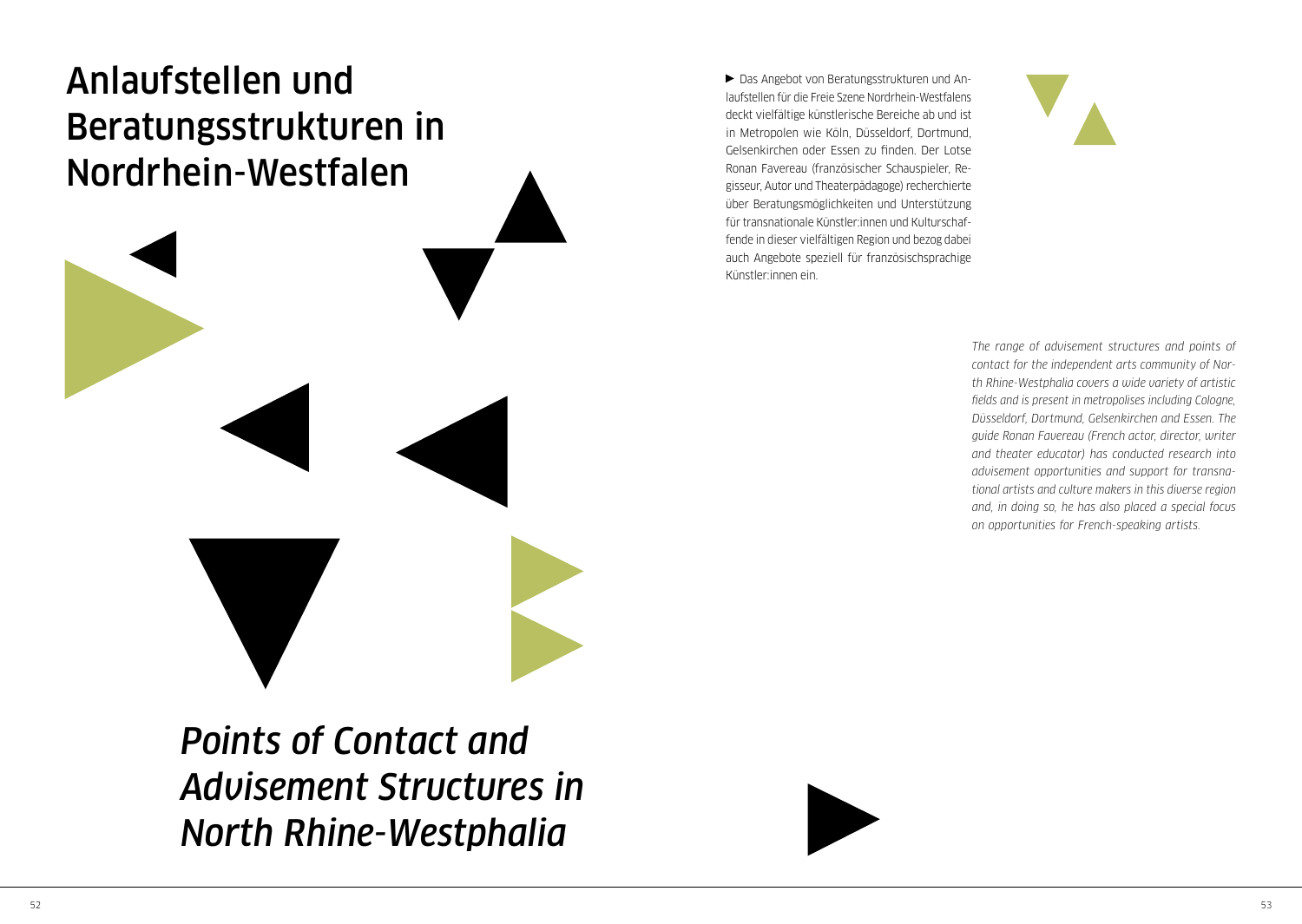## Darstellende Künste

## الفن الأدائي<br>Sztuki performatywne **공연예술** Arts de la scène Artes escénicas Performing Arts

NRW Landesbüro Freie Darstellende Künste Deutsche Straße 10, 44339 Dortmund [info@nrw-lfdk.de](mailto:info@nrw-lfdk.de)

[www.nrw-lfdk.de](http://www.nrw-lfdk.de)

Das Landesbüro bietet das Qualifizierungsprogramm "weiterkommen!" und Einzelcoachings von Fachexpert:innen sowie individuelle Hilfestellung für freischaffende Künstler:innen an, u. a. in den Bereichen Versicherung, KSK, Rechtsform, Förderwesen, Öffentlichkeitsarbeit.

يقدم مكتب الفنون الأدائية لولاية شمال الراين وستفاليا برنامج تخصصي بعنوان «المضي قدماً» و التدريب والدعم الفردي للفنانين والفنانات المستقلين/ات في مجال التأمينات العامة والتأمين اإلجتماعي للفانين باإلضافة إلى خدمات قانونية واستشارات في التمويل والعالقات العامة.

Biuro regionalne oferuje program kwalifikacyjny "weiterkommen!" oraz indywidualny coaching przez ekspertów, jak również indywidualne wsparcie dla artystów freelancerów, np. w zakresie ubezpieczenia, KSK (fundusz ubezpieczeń społecznych dla artystów), formy prawnej, finansowania, public relations.

이 지역 사무실은 자격증 프로그램인 "weiterkommen!" 과, 해당 분야 전문가들으로부터의 개별 코칭 및 프리랜서 예술가들에게 예술가 보험과 그 외 보험, 법적 상태, 지원금, 마케팅 등에 관련된 개별적인 도움을 제공 한다.

Le bureau régional propose le programme de qualification « weiterkommen! » et un coaching individuel par des expert·es ainsi qu'un soutien individuel aux artistes indépendant·es, par

exemple dans les domaines des assurances, de l'assurance sociale des artistes (KSK), de la forme juridique et sociale à choisir, du financement et des relations publiques.

La oficina regional ofrece el programa de cualificación "weiterkommen!" y asesoramiento individual por parte de expertos, así como apoyo individual a los:as artistas autónomos:as, por ejemplo, en materia de seguros, KSK, forma jurídica, financiación y relaciones públicas.

The State Office for the Performing Arts offers the qualification program "weiterkommen!" (progress!) and individual coaching by experts as well as individual help for independent artists in the areas of insurance, KSK, legal form, funding and PR.

### nrw landesbuero tanz

Im MediaPark 7, 50670 Köln [nrw@landesbuerotanz.de](mailto:nrw@landesbuerotanz.de)  [www.landesbuerotanz.de](http://www.landesbuerotanz.de)

Beratung für Einsteiger:innen der Freien Szene: Mit dem Format tanz.büro bietet das nrw landesbuero tanz eine kostenlose offene Beratung in der Gruppe mit unterschiedlichen Themenschwerpunkten an. Der Förderkompass gibt eine Übersicht über bestehende Fördermöglichkeiten.

استشارات للمستجدين والمستجدات في مجال الفنون الجميلة: يقدم مكتب الرقص لوالية شمال الراين ويستفاليا استشارات عامة مجانية ضمن مجموعات مع مختلف المواضيع. الموقع االلكتروني للمكتب يتضمن موسوعة موجزة عن إمكانيات التمويل. Porady dla początkujących na scenie niezależnej: Dzięki formatowi tanz.büro, nrw landesbuero tanz oferuje bezpłatne, otwarte porady w grupach na różne tematy. Kompas dofinansowań zapewnia przegląd istniejących możliwości finansowania.

프리랜스 예술계에 입문하는 사람들을 위한 상담소: tanz. büro 포맷을 통해, nrw 무용 지역 사무실은 무료로 누구에 게나 열려 있는 단체 상담을 여러 가지 주제에 대하여 제공 한다. Förderkompass는 현재 존재하는 지원 기회에 대한 전반적인 정보를 제공한다.

Conseils aux artistes émergent·es de la scène indépendante : Avec le format tanz.büro, le nrw landesbuero tanz offre des conseils gratuits en groupe avec différents focus thématiques. La rubrique intitulée « Förderkompass » donne un aperçu des possibilités de financement existantes.

Asesoramiento para los:as recién llegados:as a la escena independiente: con el formato tanz.büro, la nrw landesbuero tanz ofrece asesoría gratuita en grupo sobre diversos temas. El Förderkompass ofrece un resumen de las posibilidades de financiación existentes.

Advice for newcomers to the independent performing arts community: with the format tanz. büro, the nrw landesbuero tanz offers free, open advisement in groups with a variety of thematic focuses. The Förderkompass, or funding compass, provides an overview of the existing funding opportunities.

#### iDAS

Erkrather Straße 30, 40233 Düsseldorf [idas@tanzhaus-nrw.de](mailto:idas@tanzhaus-nrw.de) 

[www.i-das.de](http://www.i-das.de)

iDAS NRW ist ein Service und Förderprogramm für Tanzkompanien und Choreograf:innen aus NRW sowie ein Informationstool für nationale und internationale Veranstalter:innen.

برنامج خدمات ودعم لمجموعات ومصممي الرقص من والية شمال الراين وستفاليا باإلضافة إلى أداة تتضمن جميع المعلومات المتعلقة بمنظمي الفعاليات الدولية والعالمية.

iDAS NRW jest serwisem i programem finansowania dla zespołów tanecznych i choreografów z NRW, jak również narzędziem informacyjnym dla krajowych i międzynarodowych organizatorów.

iDAS NRW는 NRW 출신의 무용 단체들과 안무가들을 위한 서비스와 지원 프로그램이자 국내외의 행사기획자들에게 정보처의 역할을 한다.

C'est un service et un programme de financement pour les compagnies de danse et les chorégraphes de Rhénanie-du-Nord-Westphalie ainsi qu'un outil d'information à l'échelle nationale et internationale.

iDAS NRW es un programa de servicios y financiación para las compañías de danza y los:as coreógrafos:as de NRW, así como una herramienta de información para los:as organizadores:as de eventos nacionales e internacionales.

iDAS NRW is a service and funding program for dance companies and choreographers from NRW as well as an information tool for national and international event hosts.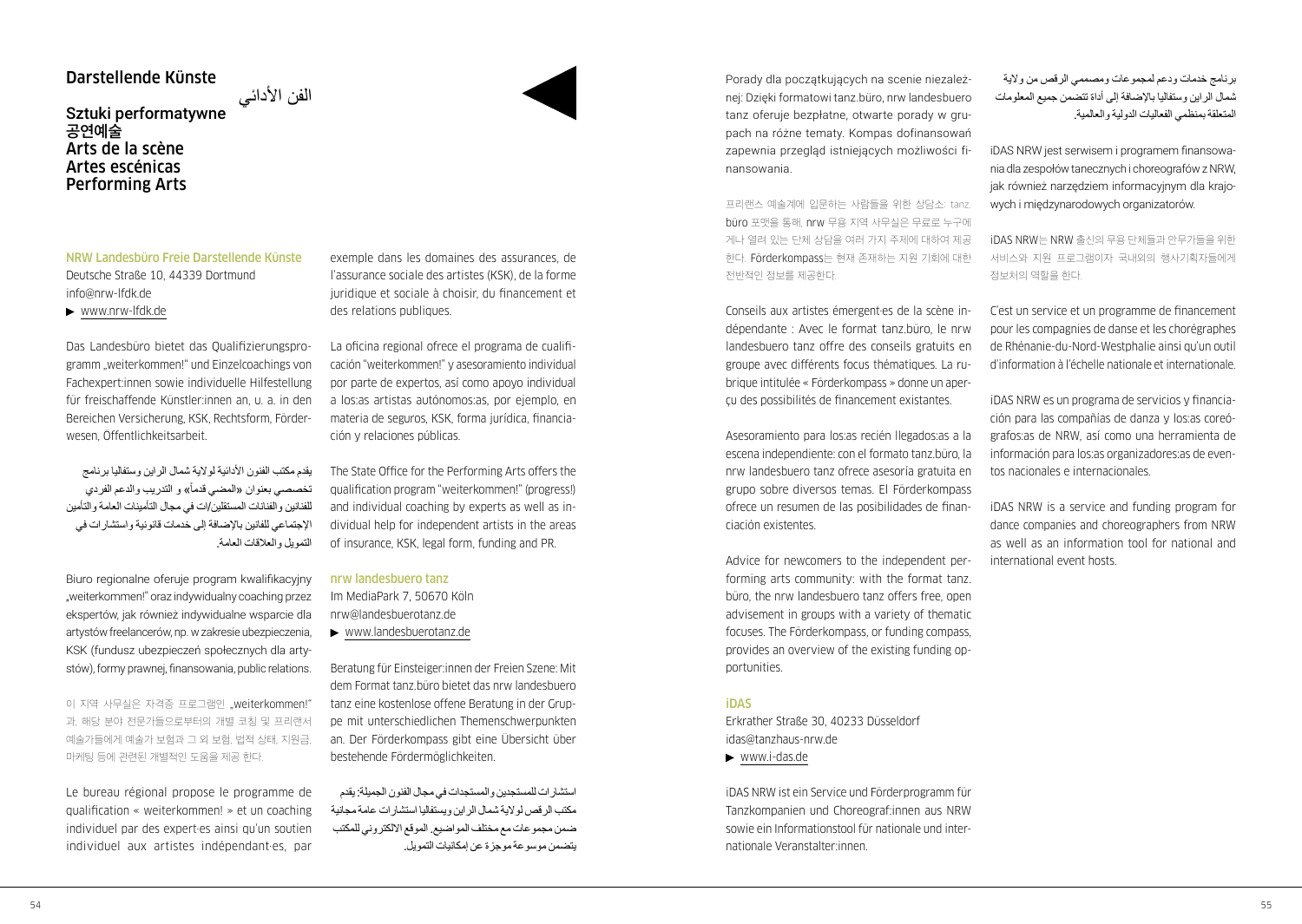## Bildende Kunst

الفنون البصرية Sztuki wizualne **시각예술** Arts visuels Artes plásticas y visuales Visual Art



Landesbüro für Bildende Kunst NRW (LaB K) Abteigarten 6, 52076 Aachen [lab@kunsthaus.nrw](mailto:lab@kunsthaus.nrw) 

 $\blacktriangleright$  [www.labk.nrw](http://www.labk.nrw)

Die Arbeit des LaB K beruht auf zwei Säulen: Produzieren – die für bildende Künstler:innen relevanten Informationen werden gesammelt, strukturiert und durch eigene, kommentierende Inhalte ergänzt. Diskutieren – um den Diskurs anzuregen, finden verschiedene Veranstaltungen im gesamten Land zu aktuellen, kulturpolitischen Themen statt.

يقوم عمل مكتب الفن البصري على ركيزتين أساسيتين: اإلنتاج: يتم تجميع المعلومات المتعلقة بالفنانين/ت التصويريين/ت وتنظيمها ثم تحريرها. النقاش: من أجل الحث على الحوار يتم تنظيم فعاليات بالولاية كاملةُ عن موضوعات سياسية ثقافية حالية.

Praca LaB K opiera się na dwóch filarach: Produkcji – informacje istotne dla artystów wizualnych są zbierane, porządkowane i uzupełniane o własny komentarz. Dyskusji – w celu pobudzenia dyskursu, w całym kraju odbywają się różne wydarzenia na aktualne tematy kulturowo-polityczne.

LaB K는 두 가지 방면에서 일 한다: 연출 - 시각 예술가들을 위해 유용한 정보들을 모으고, 정리한 후, 코멘트로 보충 한 다. 토론 - 대화를 자극하기 위해서 현재의 문화 정치적 주제 를 담은 여러 이벤트들을 전 지역에 걸쳐 개최 한다.

Le travail de LaB K repose sur deux piliers : Produire – les informations pertinentes pour les artistes visuels sont collectées, structurées et complétées par des commentaires. Discuter – afin de stimuler le débat,

divers évènements sont organisés dans tout le pays sur des sujets d'actualité, culturels et politiques.

El trabajo de LaB K se basa en dos pilares: Producir - la información relevante para los artistas visuales se recopila, se estructura y se complementa con su propio contenido de comentarios. Debatir: para estimular el discurso, se celebran en todo el país diversos eventos sobre temas culturales y políticos de actualidad.

The work of LaB K is focused on two areas: Producing – information relevant for visual artists is collected, structured and supplemented through the organization's own commenting content. Discussion – in order to stimulate the discourse, a variety of events about current cultural policy topics take place through the entire state.

#### BBK Düsseldorf

Birkenstraße 47, 40233 Düsseldorf [bbk@bbk-kunstforum.de](mailto:bbk@bbk-kunstforum.de) [www.bbk-duesseldorf.de](https://www.bbk-duesseldorf.de/)

Berufsvertretung und Ausstellungsort für bildende Künstler:innen in Düsseldorf.

تمثيل مهني ومعرض لفناني الفنون الجميلة في دورسلدورف.

Profesjonalne przedstawicielstwo i miejsce wystaw dla artystów plastyków w Düsseldorfie.

Düsseldorf에 거주하는 시각 예술인들을 위한 전문가 연합 및 전시 장소.

Représentation de professionnel·les et lieu d'exposition pour les artistes visuels à Düsseldorf.

Representación profesional y lugar de exposición para artistas visuales en Düsseldorf.

Professional representation and exhibition location for visual artists in Düsseldorf.

## BBK Köln

Mathiasstraße 15, 50676 Köln [info@bbk-koeln.de](mailto:info@bbk-koeln.de)

[www.matjoe.de/bbk-koeln-verein](http://www.matjoe.de/bbk-koeln-verein)

Eine Mitgliedschaft im Berufsverband BBK ist für die Aufnahme in die Künstlersozialversicherung (KSK) ein wichtiges Kriterium, der Internationale Künstlerausweis ist ebenfalls dort erhältlich.

تشكل العضوية في النقابة المهنية معيار مهم للحصول على التأمين اإلجتماعي للفنانين. يمكن الحصول على هوية فنان/ة عالمية في النقابة المهنية في مدينة كولن.

الموسيقى

## Musik

Muzyka **음악 Musique** Música Music

alba KULTUR

Zwirnerstraße 26, 50678 Köln [info@albakultur.de](mailto:info@albakultur.de) [www.albakultur.de](http://www.albakultur.de)

Unabhängiges Büro, spezialisiert auf globale Musikkulturen von klassischer nicht-westlicher Musik. Sie arbeiten u. a. mit französischsprachigen Musiker:innen aus dem arabischen Raum.

Przynależność do stowarzyszenia zawodowego BBK jest ważnym kryterium przyjęcia do funduszu ubezpieczeń społecznych dla artystów (KSK), tam też można uzyskać międzynarodową legitymację artysty.

직업 연합 BBK의 회원이 되는 것은 예술가 보험 (KSK) 가입 허락 여부에 있어서 중요한 기준이다. 국제 예술인 증명서 또한 이 곳에서 발급 받을 수 있다.

L'adhésion à la fédération est un critère important pour l'admission à l'assurance sociale des artistes (KSK). La carte internationale d'artiste y est également disponible.

La pertenencia a la asociación profesional BBK es un criterio importante para ser admitido en la seguridad social de los:as artistas (KSK), también se puede obtener la carné de artista internacional allí.

Membership within the professional association BBK is an important criterion for being accepted into the KSK and an international artist ID is also available from the association.

مكتب مستقل يتخصص في الثقافات الموسيقية العالمية غير الغربية ويعمل مع موسيقيين/ات متحدثي اللغة الفرنسية من بلدان عربية.

Niezależne biuro specjalizujące się w globalnych kulturach muzycznych klasycznej muzyki niezachodniej. Współpracują m.in. z francuskojęzycznymi muzykami z krajów arabskich.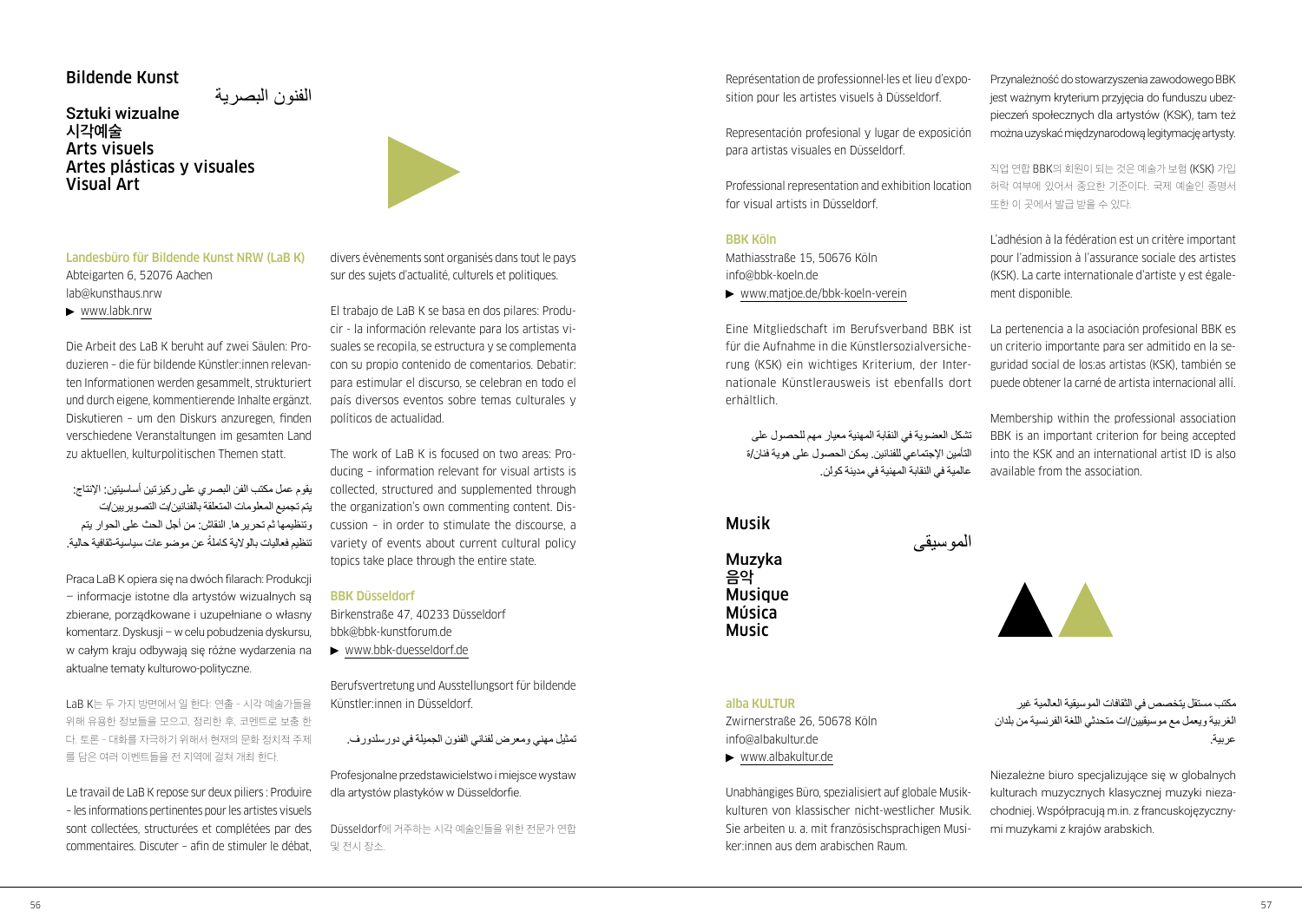서양 외 문화권의 클래식 음악을 전문적으로 다루는 독립 사 무실이다. 이 곳은 프랑스어를 사용하는 아랍권 음악가들 등 과 협력한다.

Bureau indépendant spécialisé dans les cultures musicales mondiales de la musique classique non-occidentale. Le bureau travaille, entre autres, avec des musicien·nes francophones du monde arabe.

Oficina independiente especializada en las culturas musicales globales de la música clásica no occidental. Trabajan, entre otros, con las y los músicos francófonos del mundo árabe.

Independent office that is specialized in global music cultures of classic non-Western music. It works with French-speaking musicians from the Arabian region, amongst others.

## create music NRW

Landesmusikrat Nordrhein-Westfalen e. V. Klever Straße 23, 40477 Düsseldorf [mail@create-music.info](mailto:mail@create-music.info)

[www.create-music.info](http://www.create-music.info)

create music NRW verschafft niedrigschwellige Zugänge zu popmusikbezogenen Förder- und Fortbildungsangeboten und treibt die strukturelle Vernetzung von Pop-Szenen bis in die Tiefe von NRW voran.

يزود المركز منافذ للتدريب المهني والدعم المالي المتخصص بالموسيقا الشعبية ويدعم التشبيك المنظم لمشاهد موسيقا البوب حتى أعماق والية شمال الراين ويستفاليا

Create music NRW zapewnia ułatwiony dostęp do wsparcia i programów szkoleniowych związanych z muzyką pop oraz promuje strukturalne sieciowanie scen pop aż w sam głąb NRW.

create music NRW는 팝/대중 음악을 위한 지원과 교육의 기회들을 비교적 어렵지 않은 절차로 제공 하고, 팝 분야의 구조적 네트워킹을 NRW 전지역에 걸쳐 유도한다.

create music NRW permet un accès facile aux possibilités de financement et de formation continue liées à la musique pop et pousse la mise en réseau structurelle des scènes pop jusque dans les profondeurs de la Rhénanie-du-Nord-Westphalie.

create music NRW proporciona un acceso fácil a las oportunidades de promoción y formación relacionadas con la música pop e impulsa la creación de redes dentro de las escenas pop en toda la región de NRW.

create music NRW creates uncomplicated access to pop music related funding and further education opportunities and promotes the structural networking pop communities throughout all of NRW.

## Literatur

Literatura **문학** Littérature Literatura Literature

## Literaturbüro OWL

Hornsche Straße 38, 32756 Detmold [info@literaturbuero-owl.de](mailto:info@literaturbuero-owl.de)

[www.literaturbuero-owl.de](http://www.literaturbuero-owl.de)

Das Literaturbüro OWL bietet Schreibenden mit Vorträgen, Workshops und Schreibseminaren eine Orientierung im Literaturbetrieb sowie praktische Übungen und individuelle Beratung.

المكتب الأدبي يقدم للكتاب والكاتبات محاضر ات وور شات عمل ودورات كتابة لتوجيههم/ن في آلية العمل في مجال الأدب باإلضافة لتدريبات واستشارات فردية.

Biuro Literatury OWL oferuje pisarzom orientację w świecie literackim poprzez wykłady, warsztaty i seminaria pisarskie, jak również ćwiczenia praktyczne i indywidualne porady.

Literaturbüro OWL은 작가들에게 강의, 워크샵, 글쓰는 세 미나를 통하여 방향성을 제공할 뿐 아니라, 실용적인 연습들 과 개별적인 상담을 제공 한다.

Le bureau propose aux écrivain·es une orientation dans le monde littéraire avec des conférences, des ateliers et des séminaires d'écriture, ainsi que des exercices pratiques et des conseils individuels.

El Literaturbüro OWL ofrece a las y los escritores orientación en el mundo literario con conferencias, talleres y seminarios de escritura, así como ejercicios prácticos y asesoramiento individual.

The Literaturbüro OWL offers writers an orientation within the field of literature with presentations, workshops and writing seminars as well as practical exercises and individual advisement.

#### literaturgebiet.ruhr

األدب

[r.kokott@literaturbuero-ruhr.de](mailto:r.kokott@literaturbuero-ruhr.de)  [www.literaturgebiet.ruhr](http://www.literaturgebiet.ruhr)

Inhaltlich und konzeptionell agierendes Netzwerk, das als gemeinsame Werbefläche für Organisationen und ihre Veranstaltungen dient und Aufmerksamkeit auf die regionale Literaturszene lenkt.

شبكة تعمل بمبدأ المحتوى والمفهوم كمساحة إعالنية مشتركة للمنظمات والفعاليات الخاصة بهم وتوجه تركيزها على المشهد األدبي في المنطقة.

Aktywna merytorycznie i koncepcyjnie sieć, która służy jako wspólna przestrzeń reklamowa dla organizacji i ich wydarzeń oraz zwraca uwagę na regionalną scenę literacką.

홍보 장소로서 여러기관들과 그 기관들의 행사를 선보이고 이를 통해 지역 문학에 대한 관심을 유도하는 네트워크이다.

Réseau actif servant d'espace publicitaire commun pour les organisations et leurs événements respectifs dans le but d'attirer l'attention sur la scène littéraire régionale.

Red temática y conceptual que sirve de espacio publicitario común para las organizaciones y sus eventos y promociona la escena literaria regional.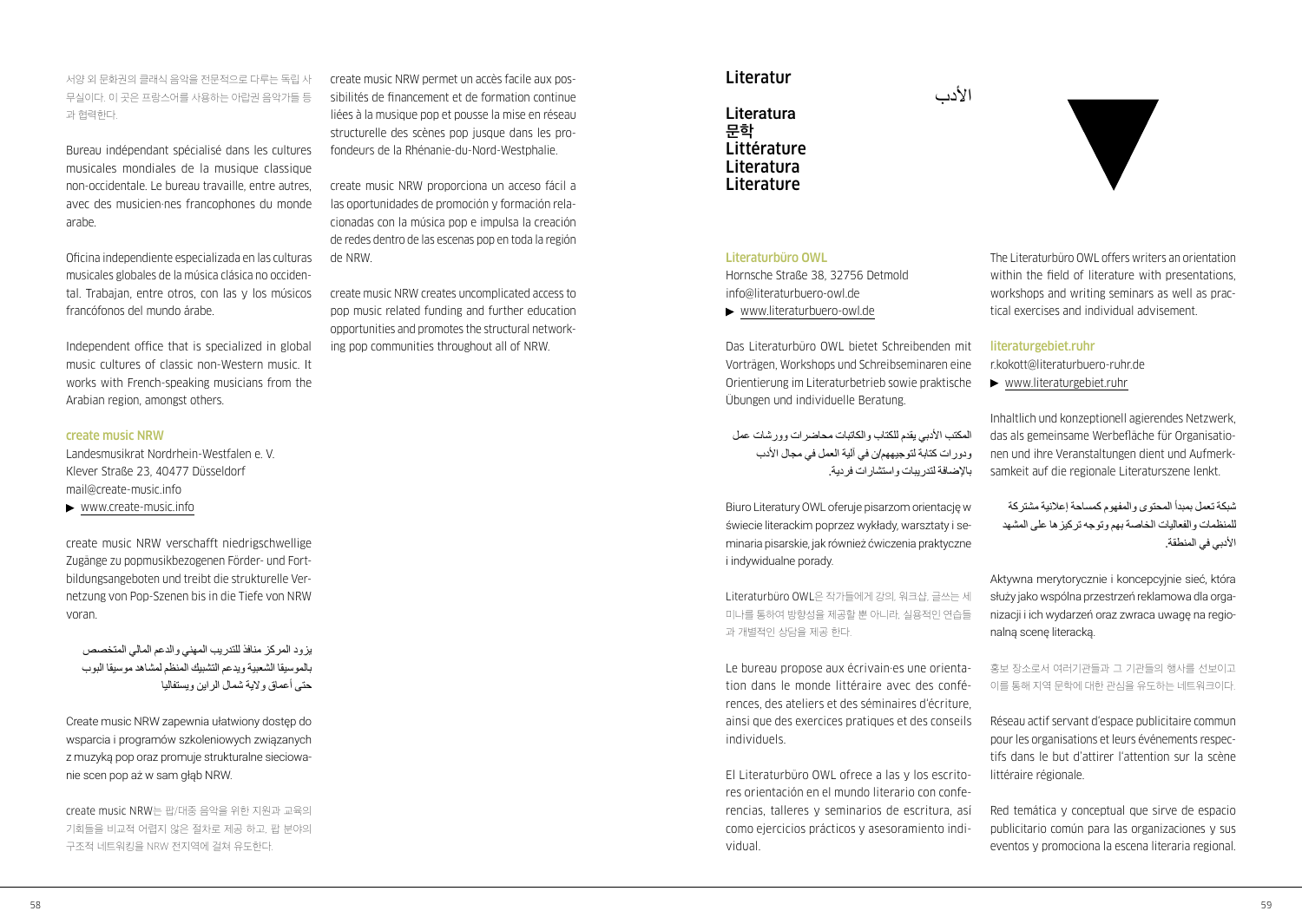Content-based and conceptually active network that serves as a shared advertising platform for organizations and their events and which brings attention to the regional literature community.

Westfälisches Literaturbüro in Unna e. V. (WLB) Nicolaistraße 3, 59423 Unna

[www.wlb.de](http://www.wlb.de)

Information, Beratung und Weiterbildungsangebote für Autor:innen und literarischen Nachwuchs sowie konzeptionelle Entwicklung und Durchführung von Veranstaltungsprojekten sind die wesentlichen Aufgaben der landesweit arbeitenden Einrichtung.

تقدم الجمعية معلومات واستشارات وتدريبات مهنية باإلضافة إلى تطوير مفهومي وتنظيم مشاريع وفعاليات للكتاب والكاتبات وللناشئين/ات أدبياً منهم/ن

Informacja, doradztwo i doskonalenie zawodowe dla autorów i młodych talentów literackich, jak również opracowywanie koncepcji i realizacja projektów imprez to główne zadania instytucji, która działa na terenie całego kraju.

전국적으로 활동하고 있는 이 기관은 작가와 문학계의 후 배들에게 정보, 상담, 그리고 추가적 교육 기회를 제공하고 행사 프로젝트들의 컨셉트 발전과 실행을 주요 과제로 삼 는다.

Information, conseil et formation continue à destination des auteur·trices confirmé·es et émergent·es, ainsi que la mise en œuvre de projets événementiels sont les principales tâches de l'association, qui opère par ailleurs à l'échelle fédérale.

La información, el asesoramiento y el formación de autores:as y jóvenes talentos literarios, así como el desarrollo conceptual y la realización de eventos son las principales tareas de la institución, que opera en todo el país.

Information, advisement and further education opportunities for authors and emerging writers as well as the conceptual development and realization of event projects are the primary tasks of this institution, which works all across the state.

Allgemeine Anlaufstellen

نقاط االتصال العامة Ogólne punkty kontaktowe **전반적인 문의처** Points de contact généraux Puntos de contacto generales General Points of Contact

#### Interkultur Ruhr

Kronprinzenstraße 35, 45128 Essen [kontakt@interkultur.ruhr](mailto:kontakt@interkultur.ruhr)

[www.interkultur.ruhr](http://www.interkultur.ruhr)

Der Förderfonds unterstützt spartenübergreifend Projekte, die eine Gesellschaft der Vielfalt und

das solidarische Miteinander stärken. Es wird auch eine aktive Beratung und Vermittlung zwischen Projektinitiator:innen und potentiellen Partnerorganisationen angeboten. Das Netzwerk dient dem Austausch zwischen interkulturellen Initiativen und Organisationen im Ruhrgebiet. Daneben werden künstlerische Projekte und Koproduktionen in verschiedenen Städten der Region realisiert.

يدعم الصندوق المشاريع متعددة التخصصات التي تعمل على تقوية مجتمع متنوع ومتضامن مع بعضه البعض. يتم تقديم استشارات وتنسيق بين منظمي المشاريع ومؤسسات شريكة محتملة. تخدم الشبكة التبادل بين مبادرات متعددة الثقافة ومؤسسات في والية شمال الراين وستفاليا. إضافة إلى ذلك يتم تحقق مشاريع فنية وتعاونات إنتاجية بين مختلف المدن في المنطقة.

Fundusz promuje projekty interdyscyplinarne, które wzmacniają społeczeństwo różnorodności i solidarności. Oferuje również aktywne doradztwo i mediacje pomiędzy inicjatorami projektów a potencjalnymi organizacjami partnerskimi. Sieć służy wspieraniu wymiany miedzy iniciatywami i organizacjami międzykulturowymi w Zagłębiu Ruhry. Ponadto w różnych miastach regionu realizowane są projekty artystyczne i koprodukcje.

이 지원금은 서로간의 다양성과 연대를 강화시키는 전반적 예술 분야의 프로젝트들을 지원한다. 그리고 프로젝트 기획 자와 잠재적 파트너 조직 사이의 활발한 상담과 중재를 제공 한다. 이 네트워크는 Ruhr area에 존재하는 다문화적 단체 및 기관들의 교류를 위해 노력 한다. 또한 예술 프로젝트와 협업작품들을 이 지역의 다양한 도시들에서 실연한다.

Le fonds soutient des projets interdisciplinaires qui permettent de renforcer une société diverse et solidaire. Des conseils et une médiation sont également proposés entre les initiateurs·trices de projets et les organisations partenaires potentielles. Le réseau sert à promouvoir les échanges entre les initiatives et les organisations interculturelles dans la région de la Ruhr. En outre, des projets artistiques et des coproductions sont réalisés dans différentes villes de la région.

El fondo apoya proyectos interdisciplinarios que fortalecen una sociedad También ofrece asesoramiento y comunicación entre los:as iniciadores:as de un proyecto y las posibles organizaciones asociadas. La red sirve para promover el intercambio

entre iniciativas y organizaciones interculturales en la región del Ruhr. Además, se realizan proyectos artísticos y coproducciones en varias ciudades de la región.

The fund finances interdisciplinary projects that strengthen a society of diversity and solidary togetherness. It also offers the active advisement and communication between project initiators and potential partner organizations. The network serves to promote the exchange between intercultural initiatives and organizations in the Ruhr area. Alongside this, artistic projects and co-productions in a variety of cities in the region are realized.

Arbeitsstelle Kulturelle Bildung NRW Küppelstein 34, 42857 Remscheid [info@kulturellebildung-nrw.de](mailto:info@kulturellebildung-nrw.de) 

[www.kulturellebildung-nrw.de](http://www.kulturellebildung-nrw.de)

Bietet Orientierung und Information über Förderprogramme, Konzeption und Planung neuer Projekte und unterstützt den Ausbau kultureller Bildungsangebote in NRW.

يقدم المركز اإلرشاد و يزود بالمعلومات عن برامج تمويلية و تخطيط وتنظيم مشاريع جديدة ويدعم تنمية المشاريع التعليمية الثقافية في والية شمال الراين وستفاليا.

Oferuje orientację i informacje na temat programów finansowania, koncepcje i planowanie nowych projektów oraz wspiera rozbudowę oferty edukacji w dziedzinie kultury w NRW.

지원금 프로그램 및 새로운 프로젝트의 구상과 계획 단계에 서 방향성과 정보를 제공한다. 그리고 NRW에서의 문화 교 육 가능성 확대를 지원한다.

Fournit une orientation et des informations sur les programmes de financement, la conception et la planification de nouveaux projets et soutient le développement des programmes d'éducation artistique et culturelle en Rhénanie-du-Nord-Westphalie.

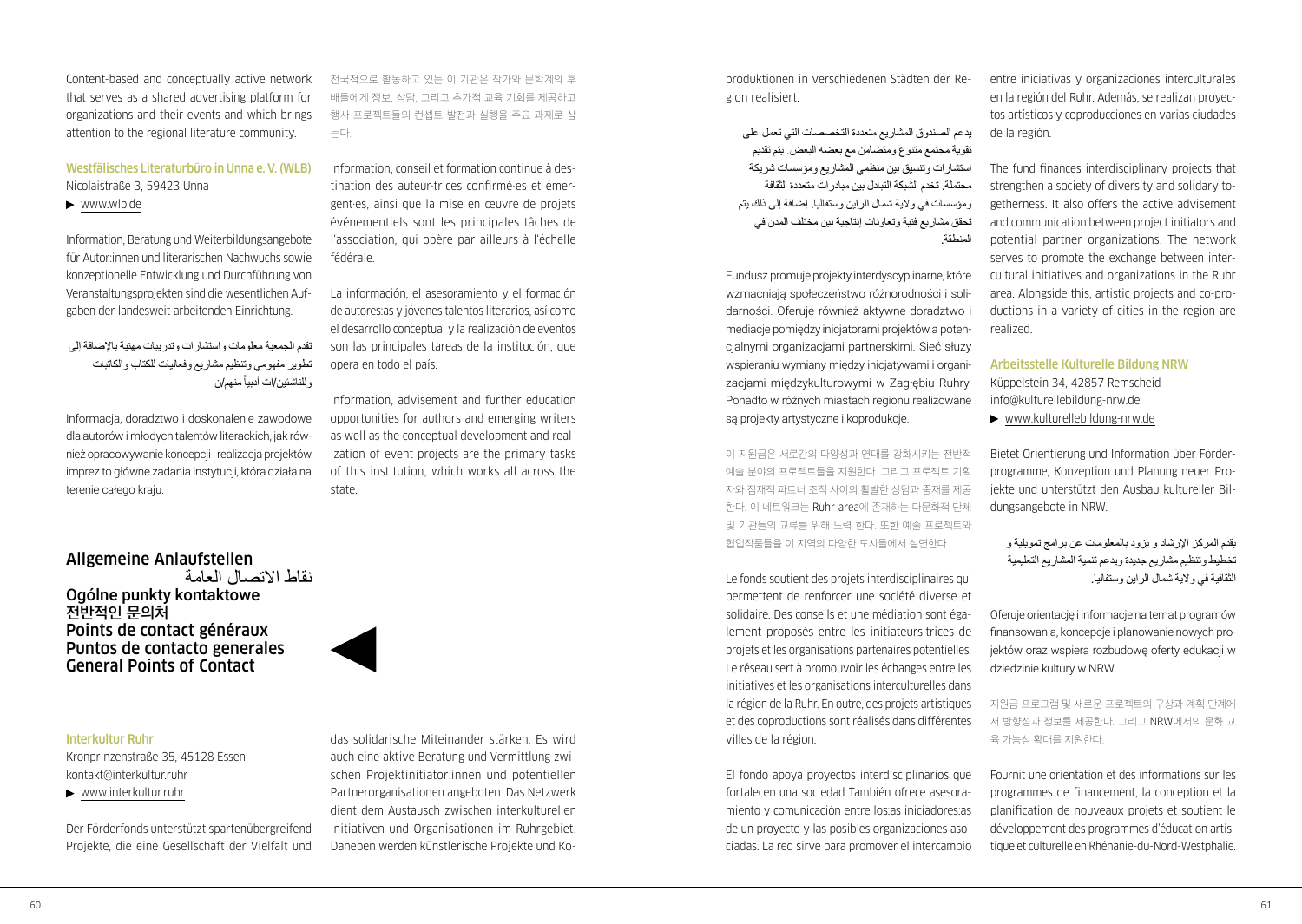Ofrece orientación e información sobre programas de financiación, concepción y planificación de nuevos proyectos y apoya la expansión de los programas de educación cultural en Renania del Norte-Westfalia (NRW).

It provides orientation and information about funding programs, the conceptualization and planning of new projects and also supports the expansion of cultural education opportunities in NRW.

## Call for Kunst

Robertstraße 27, 44809 Bochum [orga@callforkunst.de](mailto:orga@callforkunst.de)

[www.callforkunst.de](http://www.callforkunst.de)

Die Plattform bündelt Ausschreibungen und Open Calls aus dem weit gefassten Bereich der darstellenden Künste, aktualisiert diese, stellt sie kostenlos zur Verfügung und bietet zudem ein umfangreiches Archiv der Förderangebote.

تجمع المنصة عروض عمل ودعوات عامة لكافة فئات الفنون الأدائية, تجدد المعلومات تلقائياً وتوفر ها بالمجان بالإضافة إلى أرشيف واسع من خيارات التمويل.

Platforma gromadzi konkursy na granty i open call'e z szerokiego zakresu sztuk performatywnych, aktualizuje je, udostępnia bezpłatnie oraz oferuje obszerne archiwum możliwości finansowania.

이 플랫폼은 넓은 분야의 공연 예술 지원 공모와 공개 모집에 대한 정보를 모으고 업데이트 한 후, 무료로 제공한다. 또한 이들은 지원금 정보에 관한 광범위한 아카이브를 제공한다.

La plateforme regroupe les appels à projets et les appels à propositions dans le domaine des arts du spectacle au sens large du terme. Elle les met à jour, les rend accessibles gratuitement et propose également une vaste archive des possibilités de financement.

La plataforma agrupa convocatorias y open calls del amplio espectro de las artes escénicas, las actualiza, las pone a disposición de forma gratuita y también ofrece un amplio archivo de posibilidades de financiación.

This platform bundles calls for applications and open calls from the broad field of the performing arts, updates them, makes them available free of charge and also offers a comprehensive archive of funding opportunities.

## Cheers for Fears

[contact@cheersforfears.de](mailto:contact@cheersforfears.de)

[www.cheersforfears.de](http://www.cheersforfears.de)

Initiative, die den Austausch zwischen jungen Künstler:innen NRWs und ihren Akademien intensiviert und zu künstlerischer Zusammenarbeit anregt.

مبادرة لتقوية التبادل بين الفنانين والفنانات من والية شمال الراين ويستفاليا واألكاديميات والحث على العمل الفني المتبادل.

Inicjatywa, która intensyfikuje wymianę między młodymi artystami w NRW i ich uczelniami oraz zachęca do współpracy artystycznej.

NRW의 젊은 예술인과 학자 사이의 교류를 강화하고 그들 의 예술적 협력을 추구하는 단체이다.

C'est une initiative qui intensifie les échanges entre les jeunes artistes de Rhénanie-du-Nord-Westphalie et leurs académies et qui encourage la coopération artistique.

Iniciativa que intensifica el intercambio entre los:as jóvenes artistas de Renania del Norte-Westfalia y sus academias y fomenta la cooperación artística.

Initiative that intensifies the exchange between young artists in NRW and their academies and which promotes artistic collaborations.

## Das Frauenkulturbüro NRW e. V.

Virchowstraße 130 b, 47805 Krefeld [info@frauenkulturbuero-nrw.de](mailto:info@frauenkulturbuero-nrw.de) 

[www.frauenkulturbuero-nrw.de](http://www.frauenkulturbuero-nrw.de)

Der Verein wurde 1991 in Krefeld mit dem Ziel gegründet, Künstlerinnen aller Kunstsparten zu fördern und sichtbar zu machen.

## تم إنشاء الجمعية سنة 1991 في مدينة كريفيلد بهدف إظهار الفنانين والفنانات من جميع أصناف الفن ودعمهم.

Stowarzyszenie zostało założone w Krefeld w 1991 roku w celu promowania i uwidaczniania kobiet-artystek wszystkich dyscyplin artystycznych.

1991년 Krefeld에 세워진 이 연합은 모든 예술 분야의 예 술인들을 지원하고 그들의 입지 구축을 돕기 위한 목표를 가 지고 시작 됐다.

L'association a été fondée à Krefeld en 1991 dans le but de promouvoir et de rendre visible les artistes femmes de toutes les disciplines artistiques.

La asociación se fundó en Krefeld en 1991 con el objetivo de promover y hacer visibles a las mujeres artistas de todas las disciplinas artísticas.

This association was founded in 1991 in Krefeld with the goal of promoting female artists working in all disciplines and making them visible.

#### NRW Kultursekretariat

Döppersberg 19, 42103 Wuppertal [info@nrw-kultur.de](mailto:info@nrw-kultur.de) 

[www.nrw-kultur.de](http://www.nrw-kultur.de)

Öffentlich-rechtliche Kulturförderinitiative der theater- und orchestertragenden Städte und eines Landschaftsverbands in NRW, die eine Vielzahl von kulturellen Programmen, Projekten und Veranstaltungen fördert, initiiert und organisiert. Schwerpunkte liegen auf der internationalen und digitalen Kultur sowie den Themen Diversität und Interkultur. مبادرة تعزيز ثقافي عامة وقانونية من المدن التي تدعم المسارح واألوركسترا وإتحاد األرياف في والية شمال الراين وستفاليا لتنظيم وابتكار وتمويل برامج ومشاريع وفعاليات ثقافية.

Publiczno-prawna inicjatywa wspierania kultury miast, goszczących teatry i orkiestry, oraz regionalnego stowarzyszenia w NRW, które promuje, iniciuje i organizuje różnorodne programy, projekty i wydarzenia w dziedzinie kultury. W centrum uwagi znajduje się kultura międzynarodowa i cyfrowa, jak również tematyka różnorodności i interkulturowości.

극장과 오케스트라가 있는 도시들의 공식 문화지원 단체 및 NRW의 지역 협회인 이 기관은 많은 문화 프로그램, 프로젝 트, 그리고 이벤트를 육성하고, 개최하고, 조직한다. 국제 디 지털 문화 뿐만 아니라, 다양성과 다문화에 관한 주제에 중 점을 둔다.

C'est une initiative de coopération culturelle de villes possédant un théâtre ou un orchestre, et d'une association régionale en Rhénanie-du-Nord-Westphalie, qui promeut, initie et organise divers programmes, projets et événements culturels. L'accent est mis sur la culture transnationale et numérique ainsi que sur les thèmes de la diversité et de l'interculturalité.

Iniciativa de promoción cultural de derecho público de las ciudades patrocinadoras del teatro y la orquesta y de una asociación regional de Renania del Norte-Westfalia, que promueve, inicia y organiza diversos programas, proyectos y eventos culturales. La atención se centra en la cultura internacional y digital, así como en los temas la diversidad y la interculturalidad.

Public law cultural funding initiative of cities supporting theaters and orchestras and a landscape association in NRW that funds, initiates and organizes a wide variety of cultural programs, projects and events. Its focus is placed on international and digital culture as well as the topics of diversity and interculture.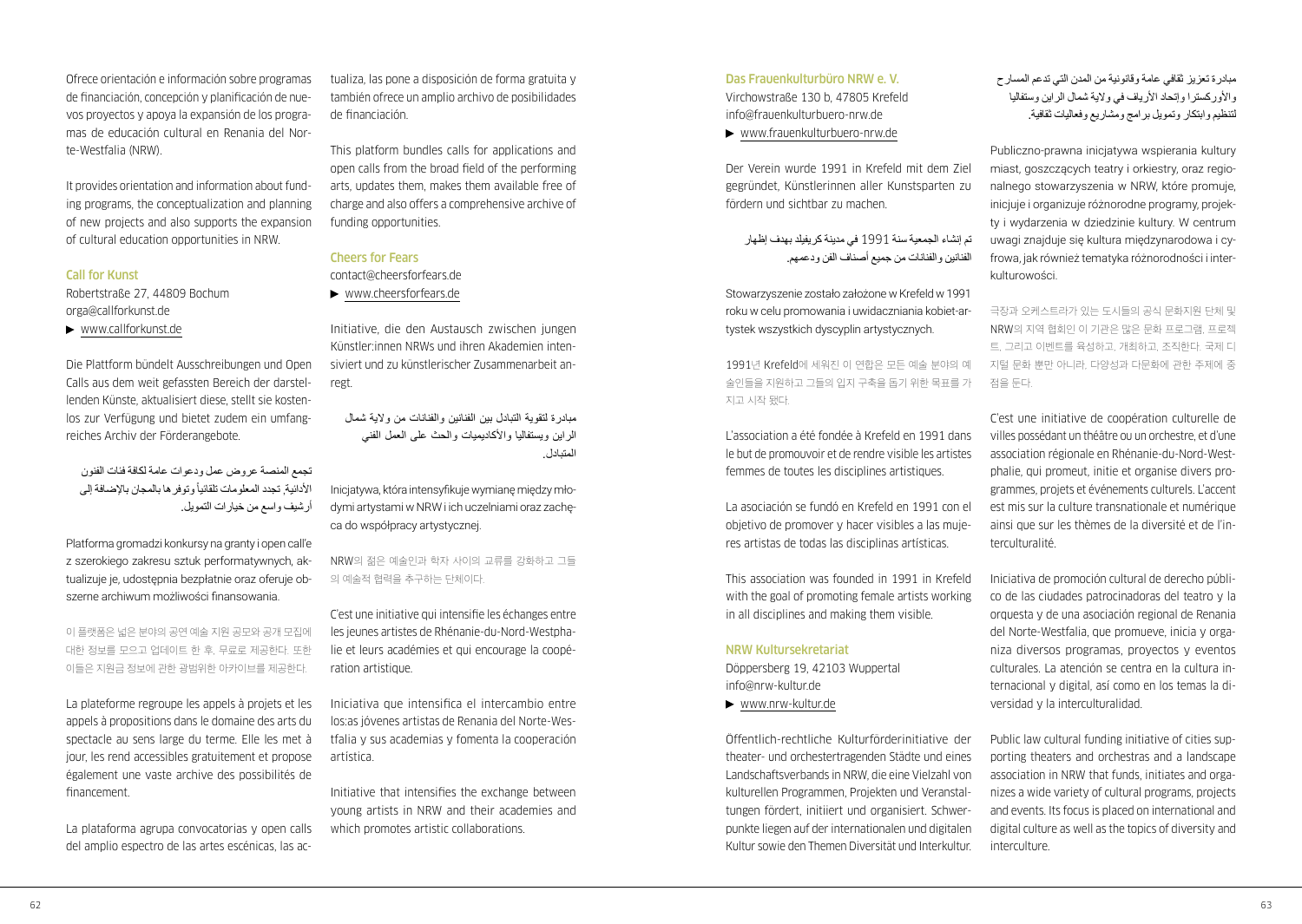## Transnationale Communities Środowiska transnarodowe **국제적 커뮤니티** Communautés transnationales Comunidades transnacionales Transnational Communities

## Africa Positive e. V.

Geschwister-Scholl-Straße 33-37, 44135 Dortmund [info@africa-positive.de](mailto:info@africa-positive.de) 

[www.africa-positive.de](http://www.africa-positive.de)

Der Verein hat sich zum Ziel gesetzt, mit Hilfe seiner gleichnamigen Zeitschrift einen Beitrag zur Integrationsförderung der in Deutschland lebenden Afrikaner:innen und anderen Neubürger:innen zu leisten.

تهدف الجمعية للمساهمة في إندماج األفارقة وغيرهم من المواطنين والمواطنات الجدد في ألمانيا من خالل مجلتها التي تحمل اسمها.

Za pomocą swojego czasopisma o tej samej nazwie stowarzyszenie chce przyczynić się do integracji Afrykańczyków i innych nowych obywateli mieszkających w Niemczech.

이 단체는 단체와 같은 이름 으로 운영되고 있는 잡지에 힘 입어, 독일에 사는 아프리카인들과 그 외 이민자들이 독일 사회에 쉽게 적응할 수 있도록 돕기 위한 목표로 세워졌다.

L'association s'est fixé pour objectif de contribuer à l'inclusion des personnes africaines vivant en Allemagne ou venant d'arriver, à l'aide entre autres de son magazine portant le même nom.

La asociación se ha propuesto contribuir, a través de su revista con el mismo nombre, a la integración de la población africana que vive en Alemania y de otros:as ciudadanos:as recién llegados:as.

This association has set itself the goal of contributing to the promotion of the integration of Africans living in Germany and other new citizens with the help of its newspaper of the same name.

## Strukturen und Netzwerke für französischsprachige Künstler:innen



## Structures et réseaux pour les artistes francophones

Der Bevollmächtigte der Bundesrepublik Deutschland für kulturelle Angelegenheiten im Rahmen des Vertrags über die deutsch-französische Zusammenarbeit

Hiroshimastraße 12-16, 10785 Berlin [buerokulturbevollmaechtigter@stk.nrw.de](mailto:buerokulturbevollmaechtigter@stk.nrw.de) 

[www.land.nrw/de/kulturbevollmaechtigter](http://www.land.nrw/de/kulturbevollmaechtigter)

Bietet fachliche Beratung für konkrete Kooperationen und informiert kostenlos über Förderprogramme.

Le bureau propose des conseils d'experts pour les coopérations concrètes et fournit gratuitement des informations sur les programmes de financement.

Deutsch-Französisches Kulturzentrum Essen Brigittastraße 34, 45130 Essen [info.essen@institutfrancais.de](mailto:info.essen@institutfrancais.de) 

<http://www.institutfrancais.de/essen>

Initiiert und unterstützt Kulturprojekte, die den Kulturdialog beleben, gemeinsame Ideen verwirklichen und die jeweiligen Besonderheiten der beiden Länder herausstellen.

Le centre culturel franco-allemand lance et soutient des projets culturels qui font vivre le dialogue interculturel, qui concrétisent des idées communes et mettent en valeur les particularités des deux pays respectifs.

Die Künstlergruppe EFA (Ensemble Franco-Allemand) der Deutsch-Französischen Gesellschaft Köln e. V.

[info@accueil-koeln-bonn.de](mailto:info@accueil-koeln-bonn.de)

[www.accueil-koeln-bonn.de](http://www.accueil-koeln-bonn.de)

Ziel ist es, französischsprachige Menschen, die in der Region Köln und Bonn leben, willkommen zu heißen und ihnen bei der Eingewöhnung in ihr neues Leben zu helfen durch das Angebot von Aktivitäten und Treffen.

L'objectif de l'association est d'accueillir les personnes francophones vivant dans la région de Cologne et de Bonn et de les aider à s'installer dans leur nouvelle vie en leur proposant des activités et des rencontres.

Institut Français Köln Institut Français Düsseldorf Sachsenring 77, 50677 Köln [info.koeln@institutfrancais.de](mailto:info.koeln@institutfrancais.de) [www.institutfrancais.de/koeln](http://www.institutfrancais.de/koeln)

Bilker Straße 7/9, 40213 Düsseldorf [info.duesseldorf@institutfrancais.de](mailto:info.duesseldorf@institutfrancais.de)

[www.institutfrancais.de/duesseldorf](http://www.institutfrancais.de/duesseldorf)

Das Institut Français setzt sich auf internationaler Ebene für die Verbreitung der französischen Sprache und Kultur sowie für die Weiterentwicklung des interkulturellen Austauschs ein. Es besteht die Möglichkeit, das Institut Français als Förderer zu gewinnen – im Rahmen einer Partnerschaft oder von gemeinsam organisierten Projekten.

L'Institut Français a pour mission de diffuser la langue et la culture françaises ainsi que de développer les échanges interculturels à l'échelle internationale. Il est possible de demander à l'Institut Français des subventions – dans le cadre d'un partenariat ou de projets organisés conjointement.

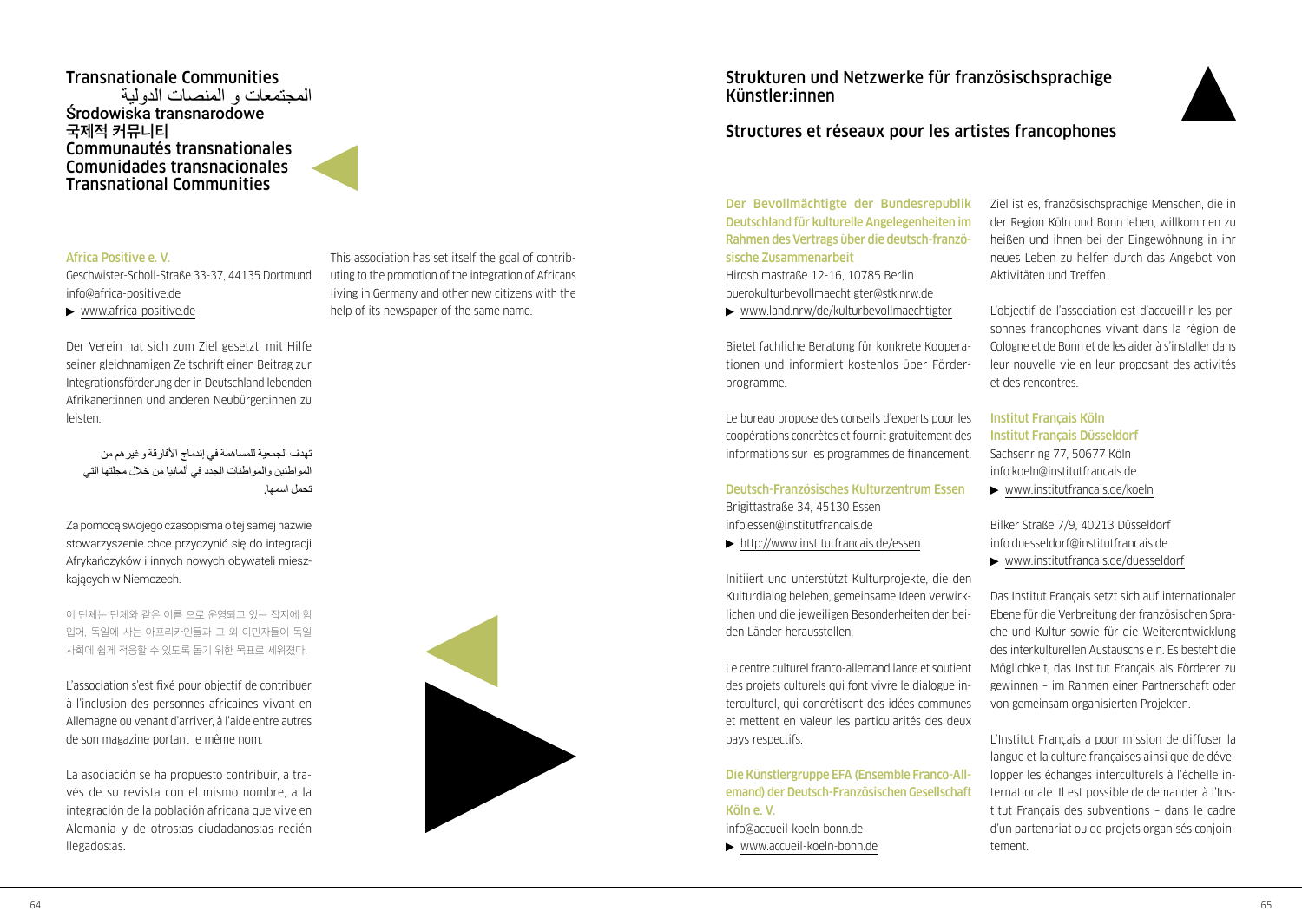# <span id="page-34-0"></span>Anlaufstellen und Beratungsstrukturen in München



## *Points of Contact and Advisement Structures in Munich*

Die Freie Szene Münchens wird ebenso von Tanz- und Theaterfestivals wie von verschiedenen Kulturzentren geprägt, beispielsweise dem Kreativquartier, dem HochX oder dem Projekt Bahnwärter Thiel. Mit dem Theaterbüro und dem Tanzbüro sowie dem Netzwerk Freie Szene gibt es Beratungsmöglichkeiten und Anlaufstellen für transnationale Künstler:innen und Kulturschaffende. Lotsin Keith Zenga King (ugandische Schriftstellerin, Performancekünstlerin und Theatermacherin) hat bei ihrer Recherche wichtige transnationale künstlerische Plattformen, Communities und Netzwerke in München einbezogen.

> *The independent arts community of Munich is made up of dance and theater festivals as well as by a variety of cultural centers, such as Kreativquartier, HochX or the project Bahnwärter Thiel. There are advisement opportunities and points of contact for transnational artists and culture makers provided by the Theaterbüro (theater office) and the Tanzbüro (dance office) as well as the Netzwerk Freie Szene (independent arts network). The guide Keith Zenga King (Ugandan writer, performance artist and theater maker) has included important international artistic platforms, communities and network in Munich in their research.*

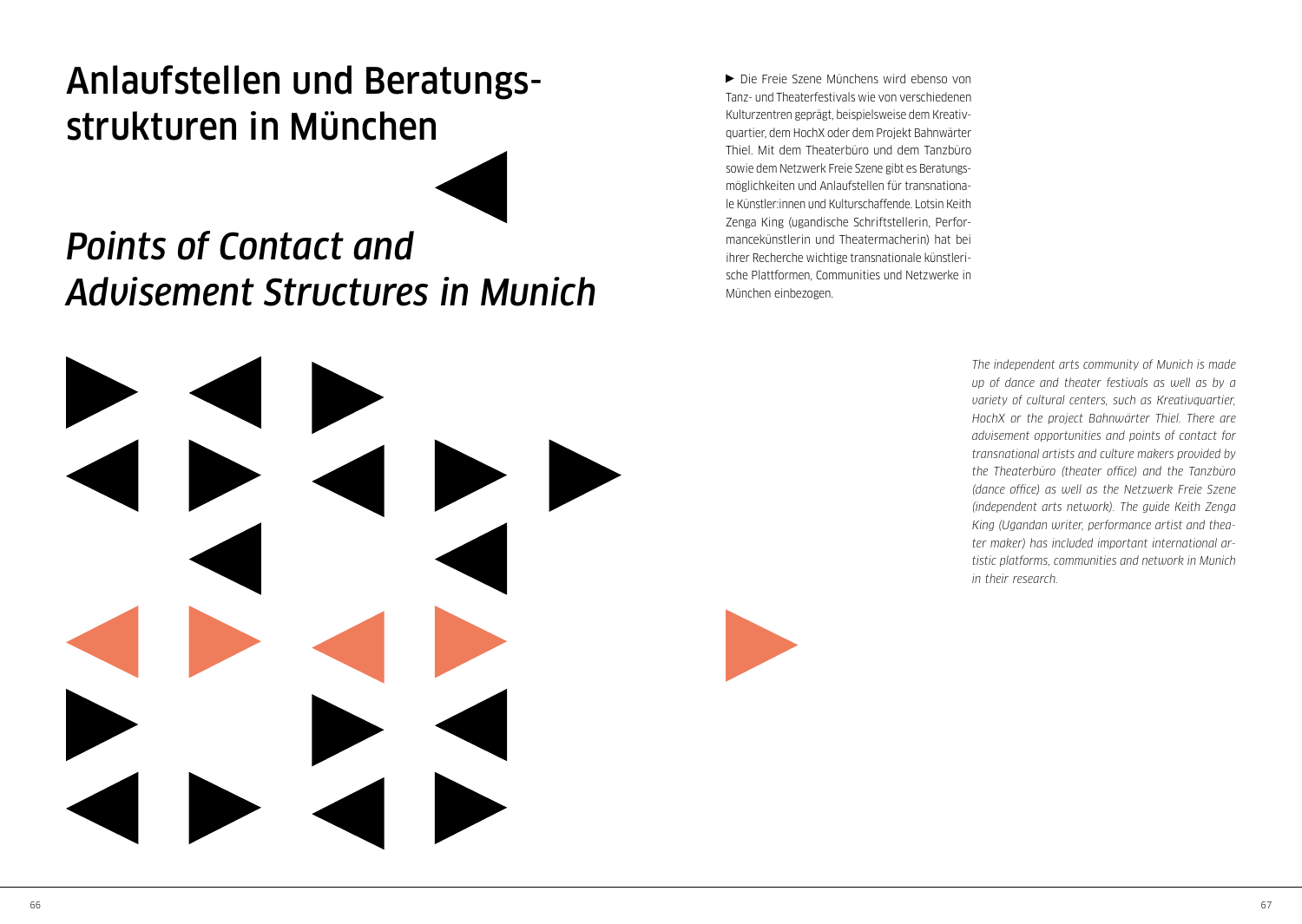## Darstellende Künste

الفن الأدائي<br>Sztuki performatywne **공연예술** Arts de la scène Artes escénicas Performing Arts

## Theaterbüro München

Dachauer Straße 112 d, 80636 München

[www.theaterbueromuenchen.de](http://www.theaterbueromuenchen.de)

Beratungszentrum für die freien darstellenden Künste in München und Umgebung.

المركز الإستشاري للفنون الجميلة الأدائية في ميونخ وضواحيها

Centrum doradcze dla niezależnych sztuk performatywnych w Monachium i okolicach.

뮌헨과 그 주변 지역의 프리랜서 공연 예술가들을 위한 상담 센터.

Centre de conseils dans le domaine des arts du spectacle indépendants de Munich et de ses environs.

Centro de asesoramiento para las artes escénicas independientes en Múnich y sus alrededores.

Advisement center for the independent performing arts in Munich and the surrounding area.

#### Tanzbüro München

Dachauer Straße 112 d, 80636 München [info@tanzbueromunchen.de](mailto:info@tanzbueromunchen.de)

[www.tanzbueromuenchen.de](http://www.tanzbueromuenchen.de)

Informations- und Beratungszentrum für professionelle Choreograf:innen und Professionelle aus dem Tanzbereich.

## مركز معلومات إستشارية لمصممي الرقص المحترفين وللمهنيين والمهنيات من مجال الرقص

Centrum informacji i porad dla zawodowych choreografów i profesjonalistów tańca.

## 전문 안무가와 무용계 종사자들을 위한 정보 및 상담 센터이

다.

Centre d'informations et de conseils pour les chorégraphes professionnel·les et les professionnel·les de la danse.

Centro de información y asesoramiento para coreógrafos:as profesionales y demás profesionales de la danza.

Information and advisement center for professional choreographers and dance professionals.

Netzwerk Freie Szene München

[vorstand@freieszenemuc.de](mailto:vorstand@freieszenemuc.de)  [plattform@freieszenemuc.de](mailto:plattform@freieszenemuc.de)

[www.freieszenemuc.de/netzwerk](http://www.freieszenemuc.de/netzwerk)

Unterstützt Zusammenarbeiten zwischen professionellen Kulturschaffenden, regionalen und supra-regionalen Netzwerken und stellt Informationen über die Aktivitäten der Freien Szene zur Verfügung.

تدعم الشبكة التعاون بين المحترفين والمحترفات من المجال الثقافي والشبكات اإلقليمية وفوق اإلقليمية وتوفر معلومات حول أنشطة المشهد الفني في ميونخ.

Wspiera współpracę pomiędzy profesjonalnymi pracownikami kultury, regionalnymi i ponadregionalnymi sieciami oraz dostarcza informacji na temat działalności sceny niezależnej.

지역적 그리고 더 광범위적인 전문 문화/예술인 간의 협동관 계를 지원하고 프리랜서 활동에 대한 정보를 제공한다.

Soutient les collaborations entre professionnel·les de la culture, les réseaux régionaux et suprarégionaux et fournit des informations sur les activités de la scène indépendante.

Apoya las colaboraciones entre artistas profesionales, redes regionales y suprarregionales y facilita información sobre las actividades de la escena independiente.

Supports collaborations between professional cultural workers, regional and supra-regional networks and provides information on the activities of the independent arts community.

Verband Freie Darstellende Künste Bayern e. V. Gumbertusplatz 1, 91522 Ansbach [info@vfdkb.de](mailto:info@vfdkb.de) 

[www.vfdkb.de](http://www.vfdkb.de)

Der Verband Freie Darstellende Künste Bayern agiert als Ansprechpartner für die in der Freien Szene Bayerns beheimateten Kulturschaffenden. Der Verband leistet in diesem Rahmen u. a. auch individuelle Beratungsarbeit für Mitglieder.

جمعية الفنون الجميلة األدائية في بافاريا تعمل كنقطة اتصال للمحترفين والمحترفات الثقافيين/ات المتوطنين/ات في المشهد الفني لبافاريا. ضمن هذا السياق ، يتم تقديم استشارات فردية لأعضاء الحمعنة

Verband Freie Darstellende Künste Bayern działa jako punkt kontaktowy dla praktyków kultury działających na bawarskiej scenie niezależnej. W ramach tych działań stowarzyszenie świadczy również indywidualne usługi doradcze dla członków.

Bayern 프리랜스 공연 예술 연합은 Bayern의 프리랜서 문 화계 종사자들을 위한 문의처로써 회원들에게 개별적 상담 등의 서비스를 제공한다.

L'association des arts du spectacle indépendants de Bavière fait office de contact pour les professionnel·les de la culture de la scène indépendante bavaroise. Dans ce contexte, l'association fournit également des conseils individuels à ses membres.

La Asociación de Artes Escénicas Independientes de Baviera actúa como punto de contacto para los:as artistas de la escena independiente que residen en Baviera. En este contexto, la asociación también ofrece asesoramiento individual a sus miembros.

The Verband Freie Darstellende Künste Bayern (Bavarian Association for the Independent Performing Arts) acts as a point of contact for the cultural practitioners based in Bavaria's independent arts community. Within this framework, the association also provides individual advisement services for members.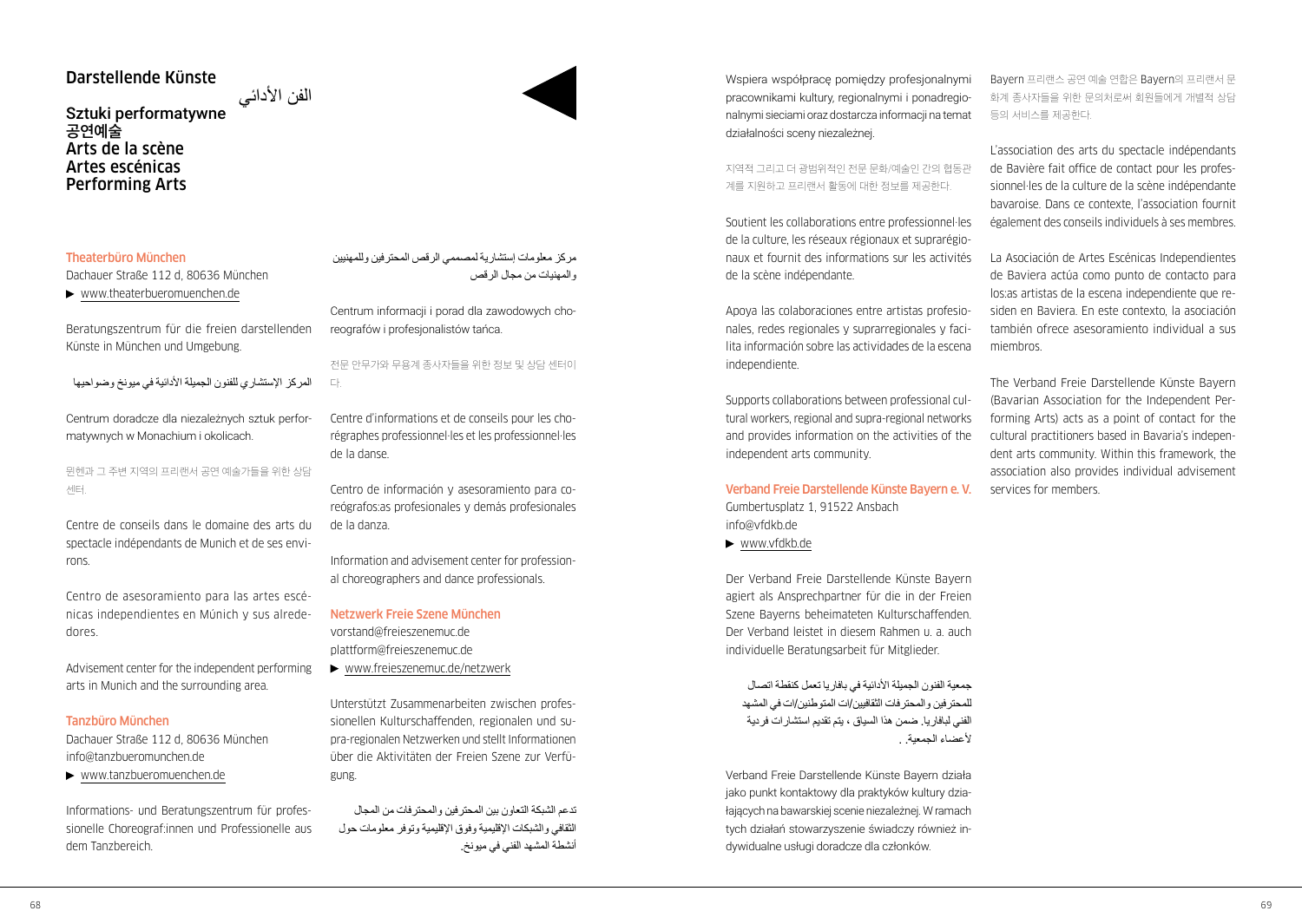## Bildende Kunst

الفنون البصرية

Sztuki wizualne **시각예술** Arts visuels Artes plásticas y visuales Visual Art



Berufsverband Bildender Künstlerinnen und Künstler München und Oberbayern e. V. Adelgundenstraße 18, 80538 München [info@bbk-muc-obb.de](mailto:info@bbk-muc-obb.de) 

[www.bbk-muc-obb.de](http://www.bbk-muc-obb.de)

Der Berufsverband bietet Beratung für seine Mitglieder in steuerrechtlichen, sozialrechtlichen und wirtschaftlichen Belangen sowie zu den Themen Nachlass und Kunst am Bau.

النقابة المهنية تقدم إستشارات لأعضائها في شؤون القضايا الضريبية واإلجتماعية واإلقتصادية, باإلضافة إلى مواضيع تتعلق بقانون "الفن ضمن البناء" والعقارات الفنية.

Zrzeszenie zawodowe oferuje swoim członkom doradztwo w zakresie prawa podatkowego, prawa socjalnego i spraw gospodarczych, jak również w zakresie spuścizny i sztuki w architekturze.

이 직업 연합은 회원들에게 세금, 사회법, 경제적 필요 뿐만 아니라 유산과 Kunst am Bau (공공기관에 대형 조형물 등 대중을 위한 작품을 만들 수 있도록 지원되는 금액) 에 관한 상담을 제공한다.

L'association professionnelle offre des séances de conseil à ses membres dans le domaine du droit fiscal, du droit social et des questions économiques, ainsi que sur les thèmes de la succession et de l'art dans la construction.

La asociación profesional ofrece asesoramiento a sus miembros en materia de derecho fiscal, social y económico, así como en temas de patrimonio y de porcentaje para el arte.

The professional association offers advice to its members on tax, social law and economic matters, as well as on the topics of estate and art in new construction projects.

## Literatur

Literatura **문학** Littérature Literatura Literature



## Literaturportal Bayern

[kontakt@literaturportal-bayern.de](mailto:kontakt@literaturportal-bayern.de)

[www.literaturportal-bayern.de](http://www.literaturportal-bayern.de)

Internet-Präsenz für Literatur in Bayern mit einem Überblick über die Literaturlandschaft Bayerns. Zu den Angeboten zählen Autor:innen-, Institutionenund Preislexika ebenso wie Berichte, Blogs und Publikationen zu aktuellen literarischen Themen, Veranstaltungen und Entwicklungen.

يوفر الموقع الإلكتروني لتمثيل الأدب عبر الإنترنت لمحة عامة عن الحقل الأدبي في مقاطعة بافاريا. تشمل العروض موسوعات عن مؤلفين/ات ومؤسسات وأسعار, باإلضافة إلى تقارير ومدونات وإصدارات عن مواضيع أدبية حالية وفعاليات وتطورات.

Serwis internetowy poświęcony literaturze w Bawarii z przeglądem bawarskiego krajobrazu literackiego. Na stronie znajdują się encyklopedie autorów, instytucji i nagród, a także reportaże, blogi i publikacje na aktualne tematy literackie, wydarzenia i imprezy.

Bayern의 문학 분야의 총체적 정보를 제공하는 인터넷 공 간이다. 이 곳은 작가, 기관, 수상 목록 뿐만 아니라 현재의 문학적 주제, 행사, 발전에 대한 소식을 블로그, 뉴스, 글 등 을 통해 전한다.

Actualité de la littérature en Bavière avec un aperçu du paysage littéraire bavarois. L'initiative propose des lexiques d'auteurs, d'institutions et de prix ainsi que des articles, des blogs et des publications sur des sujets, des événements et des développements littéraires actuels.

Presencia digital de la literatura en Baviera con un resumen del panorama literario bávaro. La oferta incluye enciclopedias de autores:as, instituciones y premios, así como informes, blogs y publicaciones sobre temas, eventos y acontecimientos literarios de actualidad.

Internet presence for literature in Bavaria with an overview of Bavaria's literary landscape. Services include encyclopedias of authors, institutions and prizes, as well as reports, blogs and publications on current literary topics, events and developments.

#### LIX – Literatur Im HochX

[literaturimhochx@gmx.de](mailto:literaturimhochx@gmx.de)

[www.theater-hochx.de/lix](http://www.theater-hochx.de/lix)

LIX ist eine freie Lesereihe für zeitgenössische Texte aller Genres.

LIX هي سلسلة من القراءات الفنية لنصوص معاصرة من مختلف الأنواع الأدبية

LIX to cykl niezależnego czytania tekstów współczesnych wszystkich gatunków.

LIX는 모든 장르의 현대 글들의 무료 낭독회 시리즈이다. LIX는 Literatur im HochX의 줄임말이다.

LIX est une série de lectures gratuites de textes contemporains de tous genres.

LIX es una serie de lecturas gratuitas de textos contemporáneos de todos los géneros.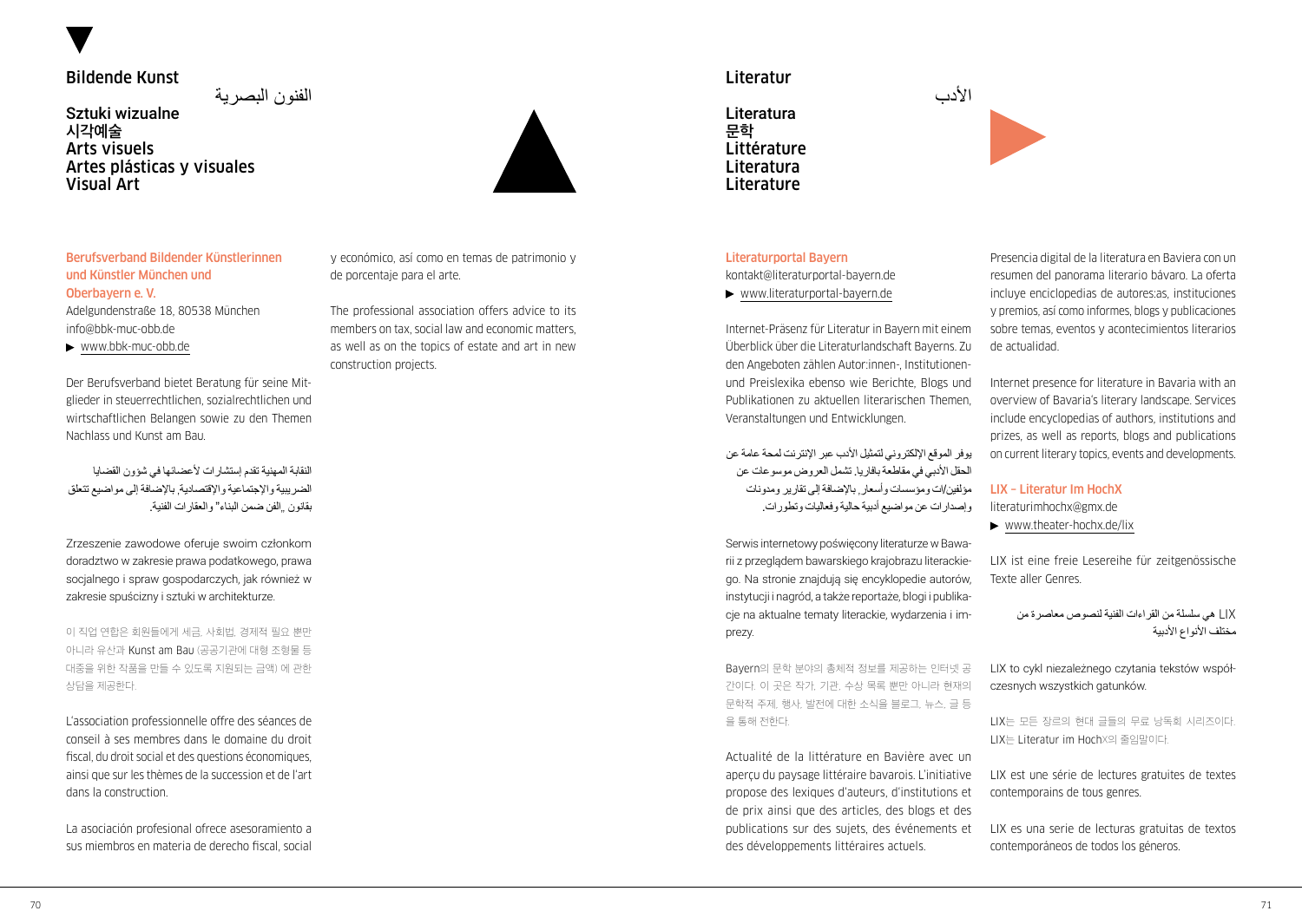LIX is a free reading series for contemporary texts of all genres.

#### Meine drei lyrischen Ichs

[meinedreilyrischenichs@gmail.com](mailto:meinedreilyrischenichs@gmail.com)

Münchner Reihe für neue Poesie und Kunst, die je drei Poet:innen präsentieren, die noch kein Buch veröffentlicht haben oder nur selbstveröffentlicht haben.

سلسلة ميونخ للشعر والفن الجديد تقدم ثالث شعراء في كل فعالية ممن لم يصدروا كتاب من قبل أو نشروه بشكل مستقل فقط.

Monachijski cykl poświęcony nowej poezji i sztuce, prezentujący po trzech poetów, którzy nie wydali jeszcze książki lub wydali ją tylko jako self-publishing.

뮌헨의 새로운 시와 예술을 위한 시리즈이다. 각 시리즈는 아직 책 출판의 경험이 없거나 오직 스스로 출판한 경험만 있는 세명의 시인들을 선보인다.

Série munichoise consacrée à la nouvelle poésie et l'art, présentant à chaque fois trois poètes qui n'ont pas encore publié de livre ou qui sont en auto-édition.

Serie de Múnich para nueva poesía y arte, que presenta cada vez a tres poetas que aún no han publicado un libro o que sólo se han autopublicado.

Munich series for new poetry and art, each presenting three poets who have not yet published a book or have only self-published.

## Netzwerk Münchner Theatertexter:innen [theatertext.muc@gmail.com](mailto:theatertext.muc@gmail.com)

[www.muenchnertheatertexterinnen.org](http://www.muenchnertheatertexterinnen.org)

Durch Text-Workshops, Künstler:innenaustausch und Netzwerken fördert die Plattform zeitgenössische Theatertexte.

تدعم المنصة نصوص مسرحية معاصرة من خالل ورشات عمل للكتابة والتواصل بين الشبكات الفنية

Platforma promuje współczesne teksty teatralne poprzez warsztaty tekstowe, wymianę artystów i networking.

글쓰기 워크샵, 예술가 간의 교류와 네트워킹을 통해서 현대 의 극작가를 지원하는 플랫폼이다.

La plateforme promeut les textes de théâtre contemporains par le biais d'ateliers de textes, d'échanges entre artistes et de mise en réseau.

La plataforma promueve textos teatrales contemporáneos a través de talleres de escritura, interacmbios entre artistas y redes.

Through text workshops, artist exchange and networking, the platform supports contemporary theater texts.

## Seidlvilla e. V.

Nikolaiplatz 1 b, 80802 München [romanwerkstatt@gmx.de](mailto:romanwerkstatt@gmx.de)

[www.seidlvilla.de](http://www.seidlvilla.de)

Am ersten Mittwoch jedes Monats treffen sich Romanautor:innen und besprechen ein oder zwei Buchprojekte.

يجتمع كاتبي الرواية في أول أربعاء من كل شهر لناقشة مشروع كتاب أو كتابين.

W każdą pierwszą środę miesiąca pisarze spotykają się, aby omówić jeden lub dwa projekty książkowe.

매달 첫번째 수요일에 소설 작가들이 모여서 하나 또는 두개 의 도서 프로젝트에 대해서 대화를 나눈다.

Le premier mercredi de chaque mois, des romanciers se réunissent pour discuter d'un ou deux projets de livres.

El primer miércoles de cada mes se reúnen autores:as de novelas para discutir uno o dos proyectos de libros.

On the first Wednesday of each month, novelists meet to discuss one or two book projects.

#### **Texttreffen**

[tristan.marquardt@googlemail.com](mailto:tristan.marquardt@googlemail.com) 

Monatliches Treffen von Autor:innen aus München, bei dem neue Texte diskutiert werden, egal, ob diese schon als Buch veröffentlicht oder noch niemandem vorgestellt wurden.

لقاء شهري لكتاب مدينة ميونخ, يتم خالله مناقشة نصوص جديدة بغض النظر عما إذا كانت قد نشرت ككتاب بالفعل أو لم يتم عرضها لأحد من قبل.

Comiesięczne spotkanie autorów z Monachium w celu omówienia nowych tekstów, niezależnie od tego, czy zostały już wydane w formie książki, czy też nie zostały jeszcze nikomu zaprezentowane.

뮌헨의 작가들이 매달 마다 새로운 글(출판 여부에 상관 없 이)에 대해 토론하는 만남이다.

Réunion mensuelle d'auteurs de Munich pour discuter de nouveaux textes, qu'ils aient déjà été publiés sous forme de livre ou qu'ils n'aient encore jamais été présentés.

Reunión mensual de autores:as de Múnich para debatir nuevos textos, independientemente de si ya han sido publicados como libro o aún no han sido presentados a nadie.

Monthly meeting of authors from Munich where new texts are discussed, regardless of whether they have already been published as a book or have not yet been presented to anyone.

## werk[statt] Rationaltheater

[werk.statt.rationaltheater@gmail.com](mailto:werk.statt.rationaltheater@gmail.com) 

[www.rationaltheater.de](http://www.rationaltheater.de)

Reihe von Lesungen mit literarischem und politischem Anspruch und der Versuch, auf Grundlage von Texten politische Bewegungen und Dazugehöriges zu diskutieren.

سلسلة من القراءات ذات اإلستحقاق األدبي والسياسي, في محاولة لمحاورة حركات سياسية مبنية على نصوص أدبية.

Cykl lektur o aspiracjach literacko-politycznych oraz próba omówienia na podstawie tekstów ruchów politycznych i wszystkiego, co się wokół nich dzieje.

문학와 정치적 염원을 중점에 두며, 정치적 움직임과 그에 관련된 주제들을 글에 기반하여 토론을 시도하는 낭동회 시 리즈이다.

Série de lectures avec des aspirations littéraires et politiques et une tentative de discuter des mouvements politiques et de tout ce qui les entoure sur la base de textes.

Serie de lecturas con vocación literaria y política y el intento de debatir sobre movimientos políticos y pertenencia a partir de textos.

Series of readings with literary and political aspirations and an attempt to discuss political movements and everything around them on the basis of texts.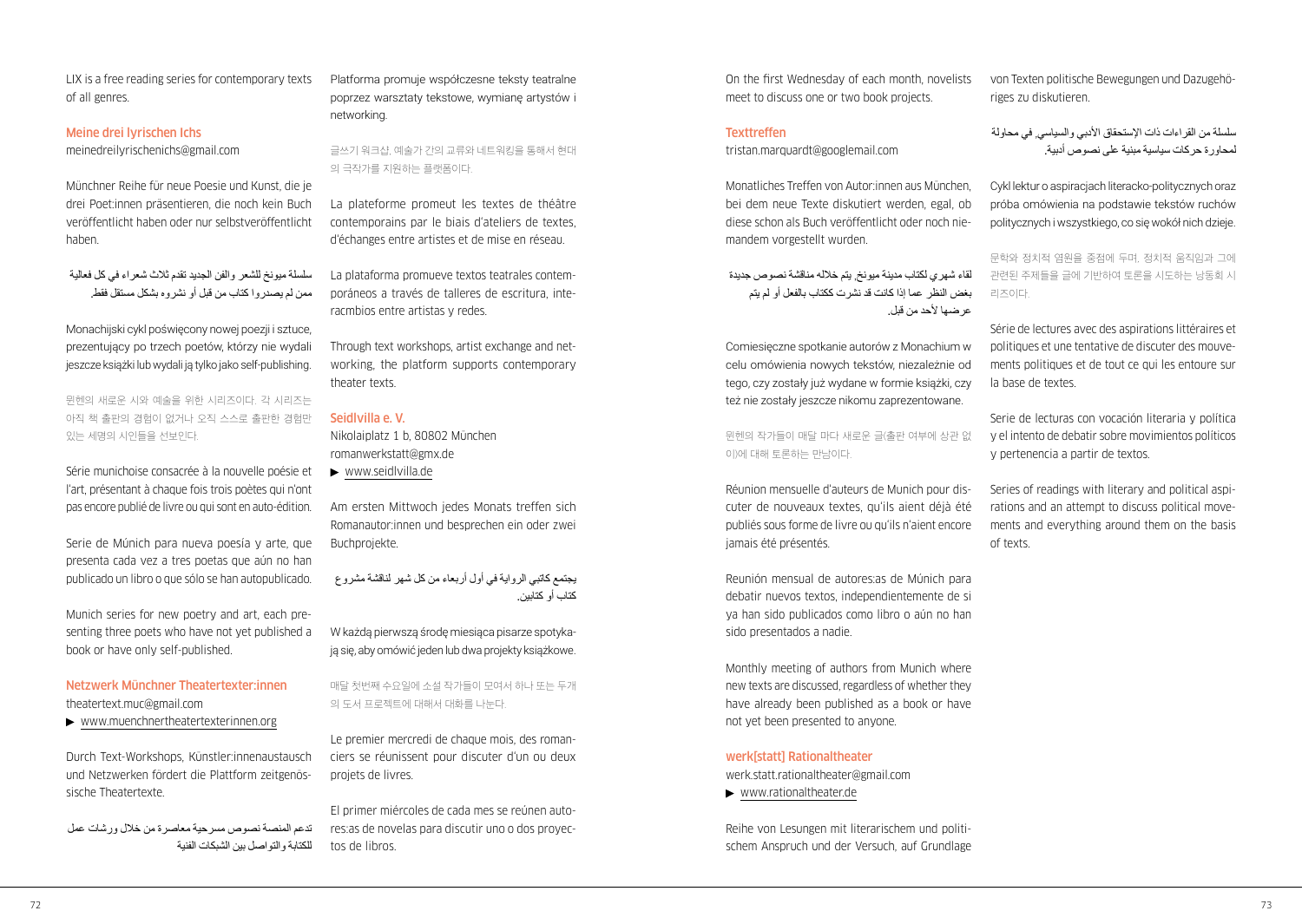## Allgemeine Anlaufstellen نقاط االتصال العامة Ogólne punkty kontaktowe **전반적인 문의처** Points de contact généraux Puntos de contacto generales General Points of Contact

#### Artist-in-Residence-Programm

Kulturreferat der Landeshauptstadt München Burgstraße 4, 80331 München [air-m@muenchen.de](mailto:air-m@muenchen.de) 

[www.artistinresidence-munich.de](http://www.artistinresidence-munich.de)

Das Programm der Landeshauptstadt München bietet Künstler:innen, Kurator:innen und Wissenschaftler:innen aus aller Welt Raum, Zeit und finanzielle Unterstützung – zum Zweck des Wohnens, Arbeitens, Präsentierens, der Reflexion und des Diskurses.

يقدم برنامج مدينة ميونيخ للفنانين/ات والقيمين/ات في تنسيق المعارض والعلماء من جميع أنحاء العالم المكان والوقت والدعم المالي – لغرض السكن والعمل والعرض والتفكر والمناقشة.

Program miasta Monachium oferuje artystom, kuratorom i naukowcom z całego świata przestrzeń, czas i wsparcie finansowe – w celu życia, pracy, prezentacji, refleksji i dyskusji.

이 프로그램은 전 세계의 예술인, 큐레이터, 과학자들에게 장소와 시간을 제공하고 숙박, 작업, 공연을 경제적으로 지 원하며 작업에 대한 피드백 과정을 지원한다.

Le programme de la ville de Munich offre aux artistes, curateurs·trices et scientifiques du monde entier un espace, du temps et un soutien financier pour vivre, travailler, présenter, réfléchir et discuter.

El programa de la ciudad de Múnich ofrece a artistas, curadores:as y científicos:as de todo el mundo espacio, tiempo y apoyo financiero para vivir, trabajar, presentar, reflexionar y debatir.

The program of the state capital of Munich offers artists, curators and scientists from all over the world space, time and financial support – for the purpose of living, working, presenting, reflecting and discussing.

## BIGmedia e. V.

Baaderstraße 72, 80469 München [info@bigmedia-deutschland.de](mailto:info@bigmedia-deutschland.de)

[www.bigmedia-deutschland.de](http://www.bigmedia-deutschland.de)

BIGmedia bietet u. a. Beratung in den Bereichen Existenzgründung, KSK, Buchhaltung, Versicherung, Elterngeld oder Steuerzahlungen an.

تقدم الجمعية خدمات إستشارة في كل من المجاالت التالية: بدء األعمال التجارية ، التأمين اإلجتماعي للفانين ، المحاسبة ، التأمين ، عالوة الوالدين أو مدفوعات الضرائب.

BIGmedia oferuje doradztwo m.in. w zakresie zakładania działalności gospodarczej, KSK (fundusz ubezpieczeń społecznych dla artystów), księgowości, ubezpieczeń, zasiłku wychowawczego czy rozliczeń podatkowych.

BIGmedia는 자리잡기, 예술가 보험, 그 외의 보험들, 회계, 부모 지원금 (아이가 있는 부모들에게 나라에서 주는 지원 금), 또는 세금 등에 대한 상담을 제공한다.

BIGmedia offre des conseils dans les domaines de la création d'entreprise, du KSK, de la comptabilité,

des assurances, de l'allocation parentale ou du paiement des impôts, entre autres.

BIGmedia ofrece asesoramiento en materia de creación de empresas, KSK, contabilidad, seguros, subsidio parental o pago de impuestos, entre otros.

BIGmedia offers, among other things, advice in the areas of business start-ups, KSK, accounting, insurance, parental allowance or tax payments.

Das Paul-Klinger-Künstlersozialwerk e. V. Winzererstraße 32, 80797 München [info@paul-klinger-ksw.de](mailto:info@paul-klinger-ksw.de) 

[www.paul-klinger-ksw.de](http://www.paul-klinger-ksw.de)

Das Paul-Klinger-Künstlersozialwerk e. V. unterstützt Künstler:innen mit professioneller Fachberatung in den Bereichen KSK, Unfall, Krankheit, Rente, Sozialberatung, Familie, Erziehungsgeld, Rechts- und Steuerberatung, Coaching oder Versicherung.

تدعم الجمعية الفنانين والفنانات بالمشورة المهنية في مجاالت التأمين اإلجتماعي للفنانين ، والحوادث ، والمرض ، والمعاشات التقاعدية ، واإلستشارات اإلجتماعية ، واألسرة ، وبدل رعاية األطفال ، واإلستشارات القانونية والضريبية ، والتدريب أو التأمين.

Paul-Klinger-Künstlersozialwerk e. V. wspiera artystów profesjonalnym doradztwem w zakresie KSK, wypadku, choroby, renty, doradztwa socjalnego, rodzinnego, zasiłku rodzicielskiego, doradztwa prawnego i podatkowego, coachingu lub ubezpieczenia.

Paul-Klinger 사회 사업 단체는 예술가 보험, 사고, 질병, 연 금, 사회 복지 상담, 가족, 교육 지원금, 법적 상담, 세금 상담, 코칭, 또는 전반적 보험에 대하여 전문적인 상담을 제공함으 로써 예술가들을 지원한다.

Le Paul-Klinger-Künstlersozialwerk e. V. soutient les artistes en leur fournissant des conseils professionnels dans les domaines suivants : KSK, accident, maladie, pension, conseil social, famille, allocation d'éducation, conseil juridique et fiscal, coaching ou assurance.

El Paul-Klinger-Künstlersozialwerk e. V. apoya a los:as artistas con asesoramiento profesional en las áreas de: KSK, accidentes, enfermedad, pensiones, asesoramiento social, familia, ayuda familiar por hijos, asesoramiento legal y fiscal, coaching o seguros.

The Paul-Klinger-Künstlersozialwerk e. V. supports artists with professional advice in the areas of KSK, accident, illness, pension, social counseling, family, education allowance, legal and tax counseling coaching or insurance.

## Feierwerk Fachstelle Pop

Hansastraße 31, 81373 München (Büroadresse) Hansastraße 39, 81373 München (Postadresse) [pop@feierwerk.de](mailto:pop@feierwerk.de)

[www.feierwerk.de/fachstelle-pop](http://www.feierwerk.de/fachstelle-pop)

Die Fachstelle Pop ist eine Anlaufstelle zur Förderung, Vernetzung und Interessenvertretung der popkulturellen Szenen in München.

المركز التخصيصي "بوب" هو مكان إستشاري للدعم والتوثيق وتمثيل الرغبات في الوسط الفني للثقافة الشعبية في ميونخ.

Fachstelle Pop jest punktem kontaktowym dla promocji, tworzenia sieci i reprezentowania interesów sceny popkultury w Monachium.

이 팝 전문기관은 뮌헨의 팝문화를 지원하고 네트워킹을 도 모하며 뮌헨의 팝문화계의 권익을 대변하는 문의처이다.

La Fachstelle Pop est un point de contact pour la promotion, la mise en réseau et la représentation des intérêts des scènes culturelles pop à Munich.

La Fachstelle Pop es un punto de contacto para la promoción, la creación de redes y la representación de los intereses de las escenas culturales del pop en Múnich.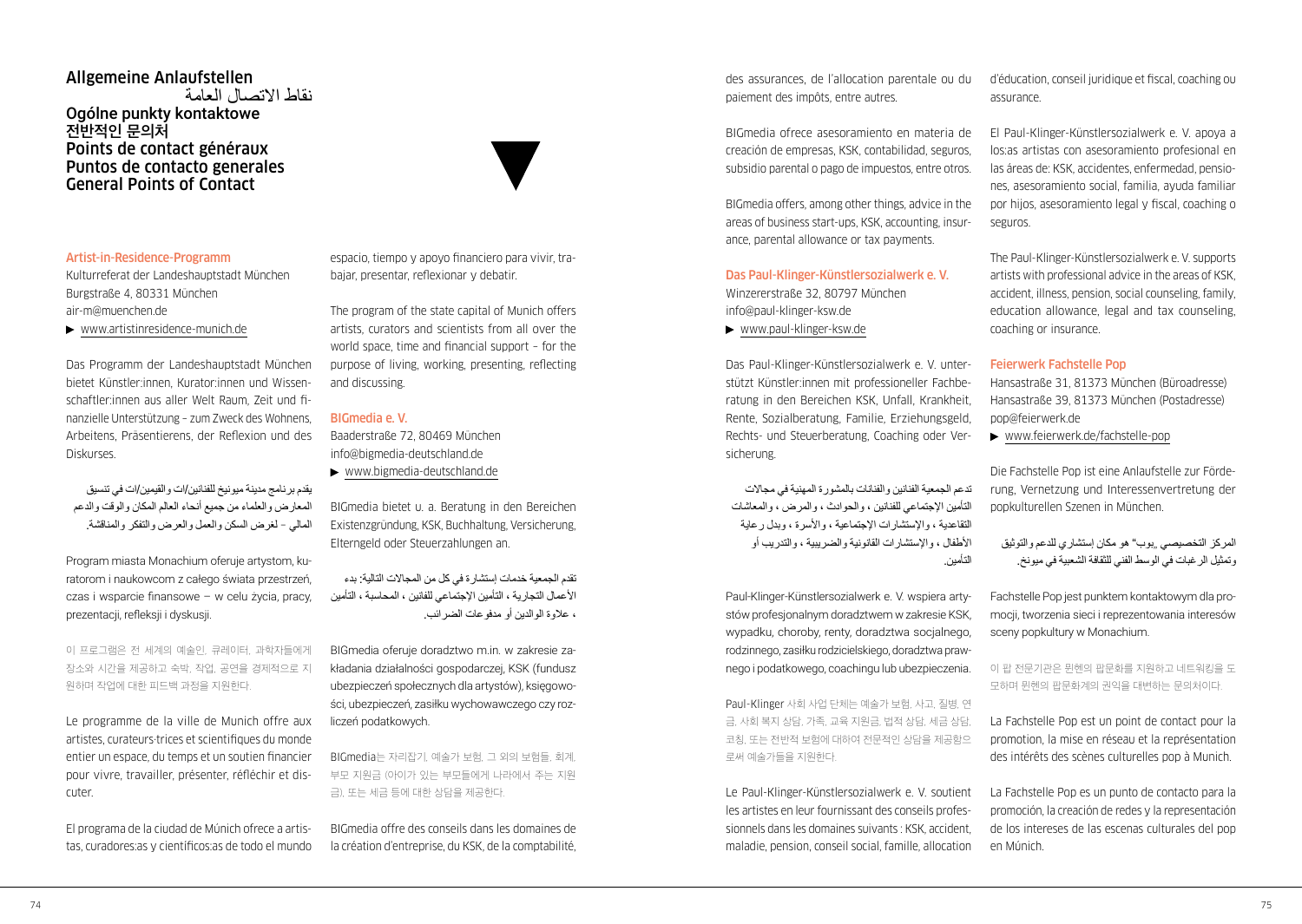The Fachstelle Pop is a point of contact for the promotion, networking and representation of interests of the pop culture communities in Munich.

## Musenkuss München

## [musenkuss@muenchen.de](mailto:musenkuss@muenchen.de)

[www.musenkuss-muenchen.de](http://www.musenkuss-muenchen.de)

Musenkuss München ist das Onlineportal für Kulturelle Bildung in München. Die Plattform bündelt Angebote anerkannter Anbieter:innen sowie Informationen zur kulturellen Bildungslandschaft der Stadt.

موقع الكتروني للتربية الثقافية في ميونخ. المنصة تجمع عروض لموفرين/ات خدمات موثقين/ات باإلضافة إلى معلومات عن الحقل الثقافي التربوي للمدينة.

Musenkuss München to portal internetowy poświęcony edukacji kulturalnej w Monachium. Platforma zawiera oferty uznanych oferentów oraz informacje na temat oferty kulturowej miasta.

Musenkuss München은 뮌헨의 문화 교육을 위한 온라인 포털이다. 이 플랫폼은 도시의 문화 교육의 현주소와 중요한 이벤트들을 보여준다.

Musenkuss München est le portail en ligne de l'éducation culturelle à Munich. La plateforme regroupe des offres de prestataires reconnus ainsi que des informations sur le paysage éducatif culturel de la ville.

Musenkuss München es el portal en línea para la educación cultural en Múnich. La plataforma reúne ofertas de proveedores:as reconocidos:as e información sobre el panorama educativo cultural de la ciudad.

Musenkuss München is the online portal for cultural education in Munich. The platform bundles opportunities from recognized providers and information about the city's cultural education landscape.



Transnationale Plattformen und Communities المجتمعات و المنصات الدولية Platformy i środowiska ponadnarodowe **국제적 플랫폼과 커뮤니티들** Plateformes et communautés transnationales Plataformas y comunidades transnacionales Transnational Platforms and Communities



## Afrodiaspora 2.0

#### [www.instagram.com/](http://www.instagram.com)afrodiaspora2.0

Ein Zusammenschluss von Schwarzen Frauen in München, der sich für Community-basiertes Empowerment einsetzt. Bietet eine Plattform für Schwarze Frauen, Kinder und Künstler:innen mit Schwerpunkt auf Schwarzen Stimmen, Perspektiven und Wissen durch Workshops und Veranstaltungen.

تجمع للنساء السود في مدينة ميونخ لتعزيز التمكين المجتمعي. يقدم منصة للنساء واألطفال والفانين والفنانات السود مع التركيز على أصواتهن ووجهات النظر والمعرفة من خالل ورشات عمل وفعاليات.

Stowarzyszenie czarnych kobiet w Monachium, które promuje wsparcie oparte na społeczności. Oferuje ono platformę dla czarnych kobiet, dzieci i artystów, skupiając się na czarnych głosach, perspektywach i wiedzy w ramach warsztatów i wydarzeń.

뮌헨의 흑인 여성들의 커뮤니티 역량 강화를 위한 연합이다. 이 곳은 흑인 여성, 어린이, 예술가들에게 흑인의 목소리, 관 점, 그리고 지식에 중점을 둔 워크샵과 행사들을 제공한다.

Une association de femmes noires de Munich travaillant pour l'autonomisation de la communauté. Fournit une plateforme pour les femmes, les enfants et les artistes noirs en mettant l'accent sur les voix, les perspectives et les connaissances des personnes noires dans le cadre d'ateliers et d'événements.

Una asociación de mujeres negras de Múnich que trabaja por el empoderamiento de la comunidad.

Ofrece una plataforma para mujeres, niños:as y artistas negros:as a través de talleres y eventos centrados en las voces, perspectivas y conodimiientos afros.

An alliance of Black women in Munich working for community-based empowerment. Provides a platform for Black women, children and artists with a focus on Black voices, perspectives and knowledge in workshops and events.

#### Café des Bellevue di Monaco

Müllerstraße 6, 80469 München [cafe@bellevuedimonaco.de](mailto:cafe@bellevuedimonaco.de) 

[www.bellevuedimonaco.de](http://www.bellevuedimonaco.de)

Der Cafébetrieb wird gemeinsam mit Geflüchteten organisiert und ist Teil des Sozialprojektes Bellevue di Monaco. Hier gibt es Informations- und Beratungsangebote für Geflüchtete sowie Veranstaltungen wie Lesungen, Konzerte, Lernhilfen, Filmvorführungen, Workshops, Kurse, Tagungen und mehr.

تم تنظيم المقهى مع الالجئين وهو جزء من مشروع Bellevue di Monaco الإجتماعي

يوفر المقهى عروض لمعلومات وإستشارات لالجئين والالجئات باإلضافة إلى فعاليات مثل القراءات والحفالت الموسيقية والمساعدات التعليمية وعروض الأفلام وورش العمل والدورات والمؤتمرات والمزيد.

Kawiarnia jest organizowana wspólnie z uchodźcami i jest częścią projektu społecznego Bellevue di Monaco. Oferuje informacje i poradnictwo dla uchodźców, a także wydarzenia takie jak odczyty,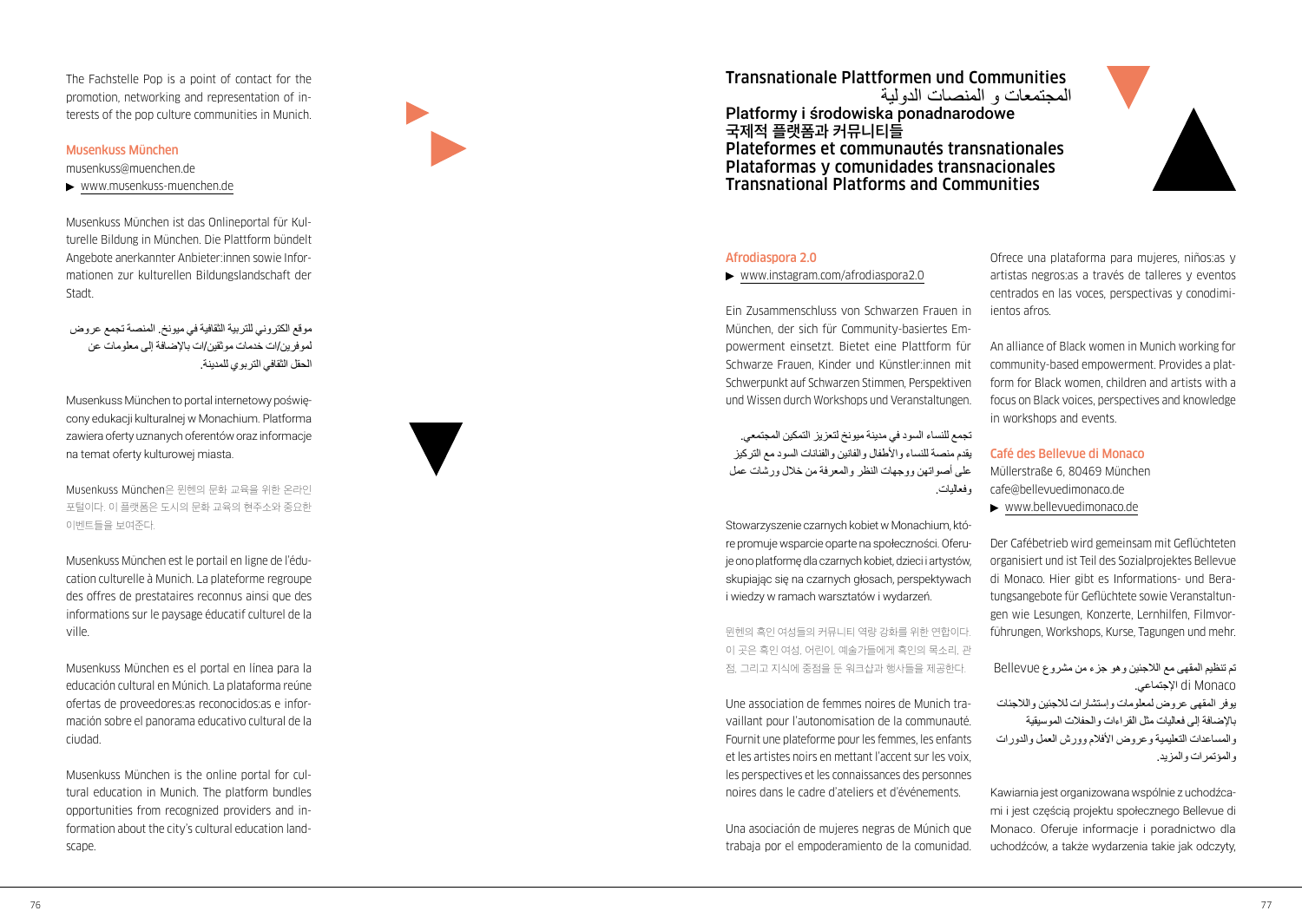koncerty, pomoce naukowe, pokazy filmów, warsztaty, kursy, konferencje i inne.

이 카페는 피난민들과 함께 조직되었고 Bellevue di Monaco라고 불리는 사회 프로젝트의 일부 이다. 이 곳에서는 피난민들을 위한 정보와 상담 뿐만 아니라 낭송회, 콘서트, 학업 지원, 영화 상영, 워크샵, 수업, 회의 등을 제공한다.

Le café est organisé avec des réfugiés et fait partie du projet social Bellevue di Monaco. On y trouve des services d'information et de conseil pour les réfugiés ainsi que des événements tels que des lectures, des concerts, des aides à l'apprentissage, des projections de films, des ateliers, des cours, des conférences, etc.

El café se organiza junto con personas refugiadas y forma parte del proyecto social Bellevue di Monaco. Se ofrecen servicios de información y asesoramiento para personas refugiadas, así como eventos como lecturas, conciertos, ayudas al aprendizaje, proyecciones de películas, talleres, cursos, conferencias y mucho más.

The café is organized together with refugees and is part of the social project Bellevue di Monaco. Here there are information and advisement services for refugees as well as events such as readings, concerts, learning aids, film screenings, workshops, courses, conferences and more.

## International Munich Art Lab – IMAL Rupprechtstraße 29, 80636 München [info@imal.info](mailto:info@imal.info)

[www.imal.info](http://www.imal.info)

IMAL bietet jungen Menschen kostenfreie Teilhabe an künstlerischen Produktionsprozessen, von der ersten Ideenskizze über die Produktion bis zur professionellen öffentlichen Präsentation.

تمنح المنظمة اليافعين واليافعات مشاركة مجانية في عملية اإلنتاج الفني منذ مسودة الأفكار الأولى حول إنتاج العمل حتى العرض العلني اإلحترافي.

IMAL oferuje młodym ludziom swobodny udział w procesach produkcji artystycznej, od pierwszego szkicu pomysłu do produkcji i profesionalnej prezentacji publicznej.

IMAL은 젊은이들에게 아이디어 구상부터 공연에 이르기까 지의 예술적 프로덕션 과정에 무료로 참여할수있게 지원한 다.

IMAL propose aux jeunes de participer librement aux processus de production artistique, de l'esquisse de la première idée à la production et à la présentation publique professionnelle.

IMAL ofrece a las:los jóvenes la participación gratuita en los procesos de producción artística, desde el primer boceto de la idea hasta la producción y la presentación pública profesional.

IMAL offers young people free participation in artistic production processes, from the first sketch of an idea to production and professional public presentation.

#### Import Export

Schwere-Reiter-Straße 2, 80636 München [postbox@import-export.cc](mailto:postbox@import-export.cc)

[www.import-export.cc](http://www.import-export.cc)

Soziokultureller Treffpunkt, Raum für Experimente, öffentlicher Veranstaltungsort, Café und Kantinenbetrieb zugleich. Hier gibt es Raum für Künstler:innen, Kreative, Kulturschaffende und sozial engagierte Bürger:innen, um genreübergreifend und interdisziplinär zu experimentieren und sich zu präsentieren – abseits von extremer Optimierung und wirtschaftlichen Zwängen.

نقطة لقاء اجتماعية ثقافية, مكان للتجارب, مقر فعاليات عامة, مقهى وكافيتيريا في ذات الوقت. هنا تتواجد مساحة للفنانين والفنانات, المبدعين والمبدعات, العاملين والعامالت في المجال الثقافي والمواطنين والمواطنات المتطوعين/ات إجتماعيأ للتجربة ولتقديم أنفسهم/ن بطريقة متعددة األنواع والمجاالت الفنية – بدون استمثالات مبالغة وإكراهات اقتصادية

Jest to miejsce spotkań społeczno-kulturalnych, przestrzeń eksperymentu, miejsce publiczne, kawiarnia i stołówka jednocześnie. Tutaj jest miejsce dla artystów, twórców, pracowników kultury i społecznie zaangażowanych obywateli, aby eksperymentować i prezentować się w sposób ponadgatunkowy i interdyscyplinarny – z dala od skrajnej optymalizacji i ograniczeń ekonomicznych.

사회 문화적 만남의 장소, 실험 공간, 대중을 위한 행사 공 간, 카페, 그리고 구내식당으로 사용되는 공간이다. 이 곳 은 예술가, 창작자, 문화계 종사자, 그리고 사회적 움직임 에 동참하는 시민이 분야에 관계 없이 이익 창출의 압박에 서 벗어나 학제적으로 예술적 실험과 공연을 할 수 있는 공 간이다.

Lieu de rencontre socioculturel, espace d'expérimentation, lieu d'événements publics, café et cantine à la fois. Les artistes, les créateurs, les travailleurs culturels et les citoyens engagés dans la société ont ici l'occasion d'expérimenter et de se présenter de manière interdisciplinaire, loin de l'optimisation extrême et des contraintes économiques.

Lugar de encuentro sociocultural, espacio para experimentos, lugar de eventos públicos, cafetería y cantina al mismo tiempo. Aquí hay espacio para que artistas, creadores:as, trabajadores:as de la cultura y ciudadanos:as socialmente comprometidos:as experimenten y se presenten de forma interdisciplinar, lejos de la optimización extrema y las limitaciones económicas.

Sociocultural meeting place, space for experiments, public venue, café and cafeteria at the same time. Here there is space for artists, creative people, culture workers and socially engaged citizens to experiment and present themselves in a cross-genre and interdisciplinary way – far from extreme optimization and economic constraints.

## Lichterkette e. V.

Sonnenstraße 12, 80331 München [info@lichterkette.de](mailto:info@lichterkette.de)

[www.lichterkette.de](http://www.lichterkette.de)

Der gemeinnützige Verein Lichterkette e. V. entwickelt und unterstützt Projekte und Aktionen, die Begegnung, den interkulturellen Austausch und das friedliche Zusammenleben von Menschen unterschiedlicher Herkunft in München fördern.

الجمعية غير الربحية تطور وتدعم مشاريع وأعمال تحث على لقاءات وتبادالت ثقافية وتعايش سلمي بين ناس من أصول مختلفة في ميونخ.

Stowarzyszenie non-profit Lichterkette e. V. rozwija i wspiera projekty i działania, które promują spotkania, wymianę międzykulturową i pokojowe współistnienie ludzi z różnych środowisk w Monachium.

공익 단체인 Lichterkette e. V.는 뮌헨에 있는 다양한 출신 의 사람들이 서로 만나고, 문화적으로 교류하며 평화롭게 공 존하기를 장려하는 프로젝트와 행사들을 발전시키고 지원 한다.

L'association à but non lucratif Lichterkette e. V. développe et soutient des projets et des actions qui favorisent les rencontres, les échanges interculturels et la coexistence pacifique de personnes d'origines différentes à Munich.

La asociación sin ánimo de lucro Lichterkette e. V. desarrolla y apoya proyectos y acciones que promueven el encuentro, el intercambio cultural y la convivencia pacífica de personas de diferentes orígenes en Múnich.

The non-profit association Lichterkette e. V. develops and supports projects and actions that promote encounters, intercultural exchange and the peaceful coexistence of people of different origins in Munich.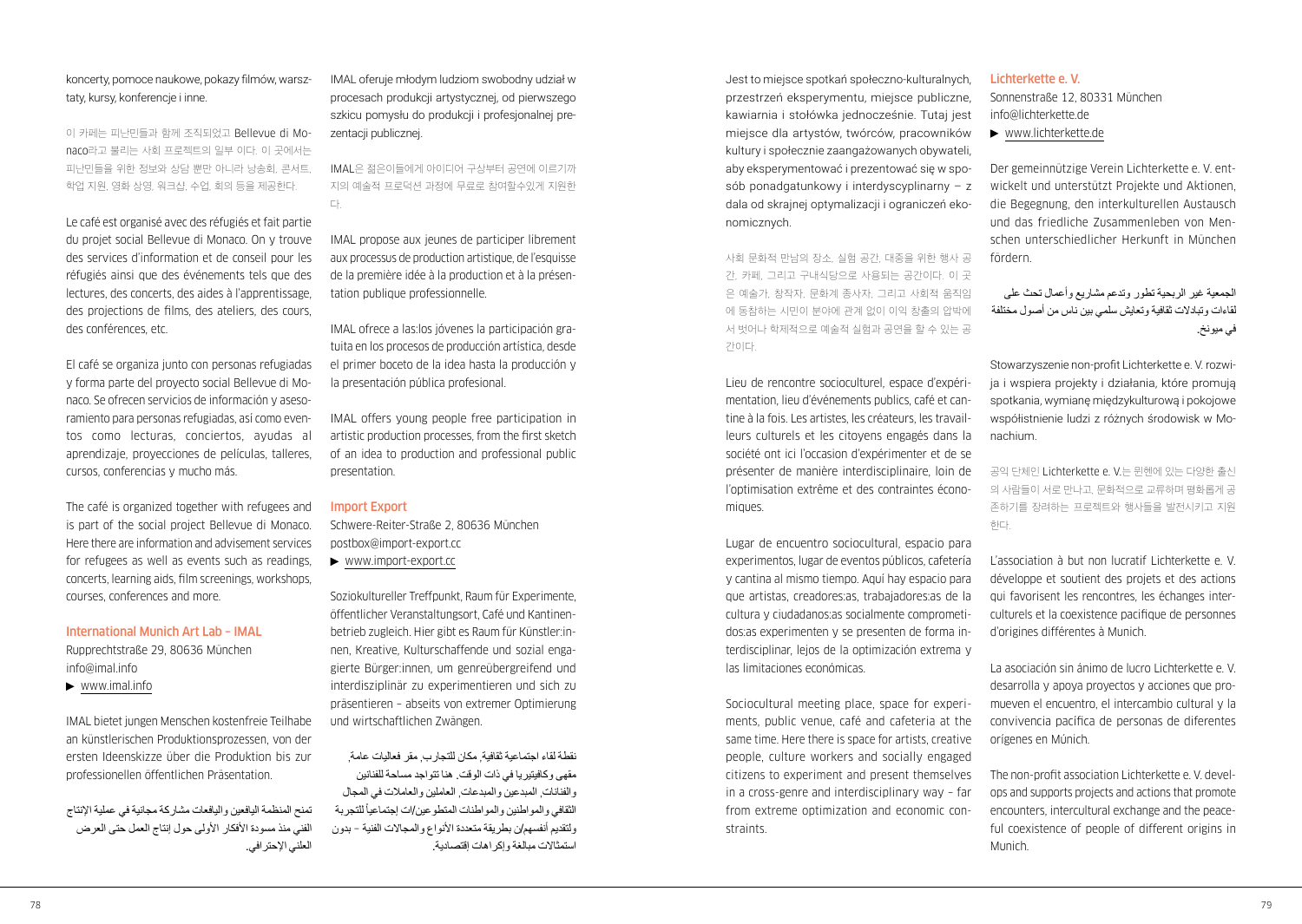## Sub – Schwules Kommunikations- und Kulturzentrum München e. V.

[info@subonline.org](mailto:info@subonline.org)

[www.subonline.org](http://www.subonline.org)

Kommunikations- und Kulturzentrum, das sich für schwule, bisexuelle, queere und trans\* Personen und die ganze LGBTIQ\*-Community engagiert und ihnen kostenlosen Ausstellungsraum bietet.

مركز التواصل الثقافي يدعم المثليين والمثليات , مزدوجي التوجه الجنسي والمتحولين والمتحولات جنسياً والكوير وكافة أطوار مجتمع الميم وتقدم لهم/ن غرف لفعالياتهم/ن بالمجان.

Centrum komunikacji i kultury, które angażuje się na rzecz gejów, osób biseksualnych, queer i trans\* oraz całej społeczności LGBTIQ\* i oferuje im bezpłatną przestrzeń wystawienniczą.

커뮤니케이션과 문화 센터는 게이, 바이섹슈얼, 퀴어, 그리 고 트랜스젠더들과 LGBTIQ\* (성소수자) 커뮤니티 전체를 위 해 무료로 전시회 공간을 제공한다.

Centre de communication et de culture dédié aux personnes homosexuelles, bisexuelles, queer et trans\* et à l'ensemble de la communauté LGBTIQ\*, leur offrant un espace d'exposition gratuit.

Centro de comunicación y cultura dedicado a las personas gays, bisexuales, queer y trans\* y a toda la comunidad LGBTIQ\*, que les ofrece un espacio para la exposición artística gratuito.

Communication and cultural center dedicated to gay, bisexual, queer and trans\* people and the whole LGBTIQ\* community, offering them free exhibition space.



Spielstätten, Kulturzentren und Proberäume

مراكز ألعاب, مراكز ثقافية وقاعات تدريب

Obiekty, ośrodki kultury i miejsca prób **극장, 문화 센터와 리허설 공간** Lieux de spectacle, centres culturels et salles de répétition Teatros, centros culturales y espacios de ensayo Performance Venues, Cultural Centers and Rehearsal Rooms

## Bahnwärter Thiel

Tumblingerstraße 45, 80337 München [info@bahnwaerterthiel.de](mailto:info@bahnwaerterthiel.de)

[www.bahnwaerterthiel.de](http://www.bahnwaerterthiel.de)

Das Kulturprojekt kombiniert Kunst und Kultur – als Veranstaltungsort bietet es Raum für verschiedene Formate und unterstützt kleinere freie Gruppen der Münchner Szene.

المشروع الثقافي يجمع بين الفن والثقافة ويقدم مساحة لمختلف أشكال المشاريع الثقافية كمقر للفعاليات ويدعم مجموعات صغيرة فنية في المشهد الثقافي في ميونخ.

Projekt w dziedzinie kultury łączy sztukę i kulturę jako miejsce oferuje przestrzeń dla różnych formatów i wspiera mniejsze, niezależne grupy ze sceny monachijskiej.

이 문화 프로젝트는 예술과 문화를 결합한다 – 이 곳은 다양 한 형태의 행사들을 위해 공간을 제공하고 뮌헨 예술계의 작 은 독립 단체들을 지원한다.

Le projet culturel combine l'art et la culture – en tant que lieu, il offre un espace pour différents formats et soutient les petits groupes indépendants de la scène munichoise.

El proyecto cultural combina el arte y la cultura: como lugar de eventos ofrece espacio para diversos formatos y apoya a grupos independientes más pequeños de la escena de Múnich.

This culture project combines art and culture – as

a venue it offers space for various formats and supports smaller independent groups from the Munich community.

## Einstein Kultur

Einsteinstraße 42, 81675 München [info@einsteinkultur.de](mailto:info@einsteinkultur.de)

[www.einsteinkultur.de](http://www.einsteinkultur.de)

Kulturzentrum, das Treffpunkt für vielfältige Kulturveranstaltungen unterschiedlicher Ausrichtung und Stile ist – für Musik- und Theatergruppen, Performances, Ausstellungen und Festivals.

مركز ثقافي ونقطة تواصل للفعاليات الثقافية المتنوعة بمختلف توجهاتها وأشكالها – للموسيقا, للمجموعات المسرحية, األداء الفني, المعارض والمهرجانات

Centrum kultury, które jest miejscem spotkań dla różnorodnych wydarzeń w dziedzinie kultury o różnych orientacjach i stylach – dla grup muzycznych i teatralnych, przedstawień, wystaw i festiwali.

각기 다른 기원과 스타일을 가진 음악 및 연극 단체, 공연, 전 시회, 페스티벌이 만나 어우러지는 문화 행사를 개최하는 센 터이다.

Centre culturel qui est un lieu de rencontre pour des événements culturels variés, d'orientations et de styles différents – pour des groupes de musique et de théâtre, des spectacles, des expositions et des festivals.

Centro cultural que es un lugar de encuentro para diversas manifestaciones culturales de diferentes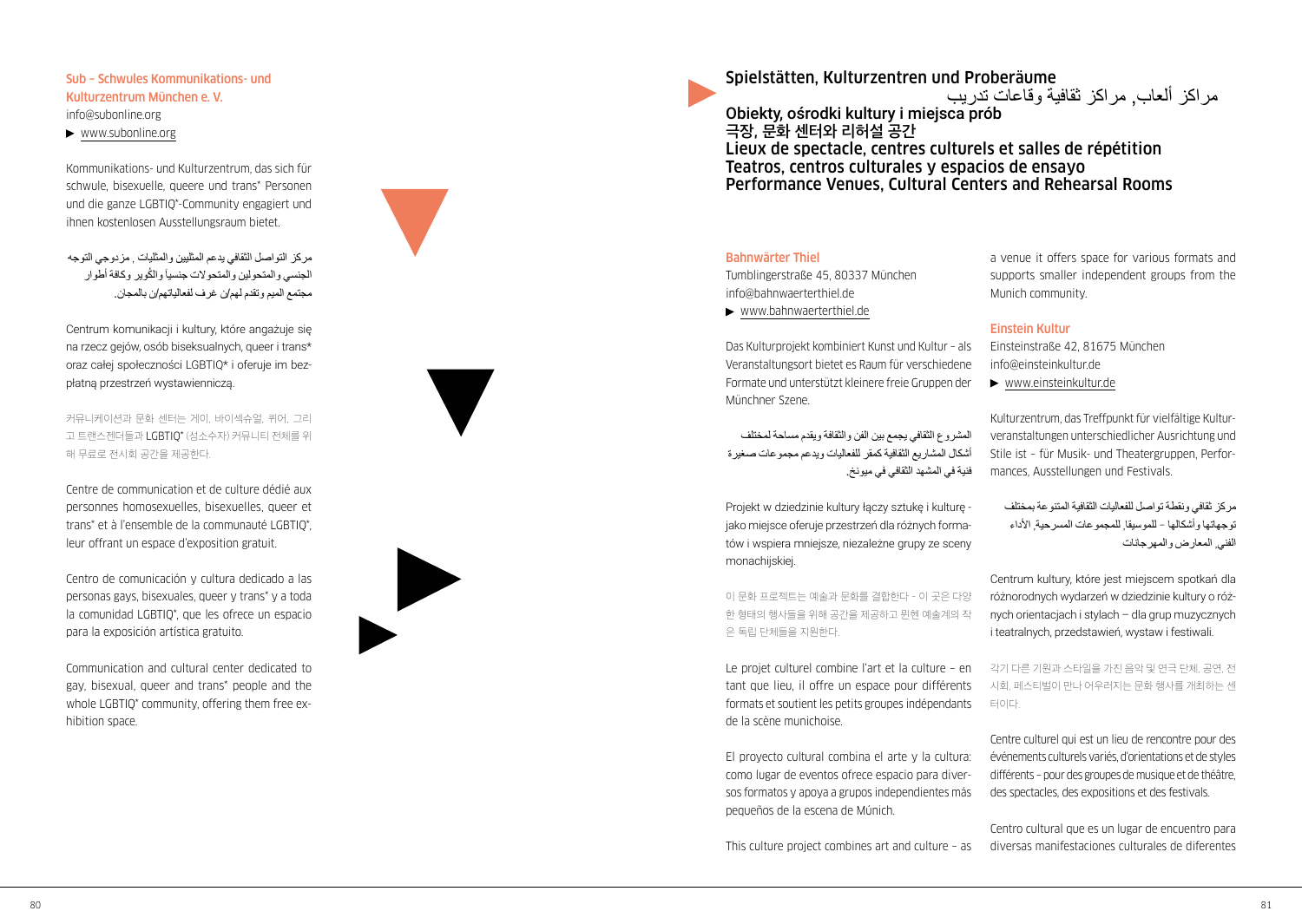estilos: grupos de música y teatro, performances, espectáculos, exposiciones y festivales.

Cultural center that is a meeting place for a variety of cultural events of different orientation and style – for music and theater groups, performances, exhibitions and festivals.

## **FEDERKIEL**

Brienner Straße 11, 80333 München [office@federkiel.org](mailto:office@federkiel.org) 

[www.federkiel.org](http://www.federkiel.org)

Federkiel stiftet Raum für Kunst, für Projekte und für die Entwicklung von Möglichem. Alle Aktivitäten werden von Federkiel bevorzugt in Kooperation mit Partnern realisiert.

أنشأت المنظمة مكانأ للفنون والمشاريع والتطوير لأي شيء ممكن. يتم تفضيل الأنشطة التي تم تنظيمها بالتعاون مع شر كاء

Federkiel funduje przestrzeń dla sztuki, dla projektów i dla rozwoju tego, co możliwe. Wszystkie działania są realizowane przez Federkiel we współpracy z partnerami.

Federkiel은 예술과, 프로젝트, 그 외 잠재력을 가진 것들의 발 전을 위해서 장소를 제공한다. 모든 행사들은 Federkiel가 주 최 하지만 때에 따라 알맞는 파트너들과의 협업을 지향한다.

Federkiel offre un espace pour l'art, pour les projets et pour le développement des possibles. Toutes les activités sont réalisées de préférence par Federkiel en coopération avec des partenaires.

Federkiel ofrece un espacio para el arte, para proyectos y para la creación de posibilidades. Todas las actividades son realizadas preferentemente por Federkiel en colaboración con otros:as socios:as.

Federkiel donates space for art, for projects and for the development of what is possible. All activities are realized by Federkiel, preferably in cooperation with partners.

#### Feierwerk e. V.

Hansastraße 41, 81373 München

[www.feierwerk.de](http://www.feierwerk.de)

Kulturzentrum und Multigenerationenhaus für junge Kunst, Musik und Kultur.

مركز ثقافي ومنزل متعدد األجيال للفن الشاب والموسيقا والثقافة.

Centrum kultury i wielopokoleniowy dom dla młodej sztuki, muzyki i kultury.

젊은 사람들의 예술, 음악, 문화를 위한 문화 센터이자 전연 령층을 위한 공간 이다.

Centre culturel et maison multigénérationnelle pour l'art émergent, la musique et la culture.

Centro cultural y casa multigeneracional para el arte, la música y la cultura joven.

Cultural center and multigenerational institution for young art, music and culture.

## HALLE 6

Dachauer Straße 112 d, 80636 München [info@halle6.net](mailto:info@halle6.net)

[www.halle6.net](http://www.halle6.net)

Ort für Projekte aus den Bereichen bildende Kunst, Theater, Musik, Tanz, Design, Bühnenbild sowie Spezialbauten für den Film. Ein begleitendes öffentliches Programm umfasst Ausstellungs-, Gesprächs- und Residency-Projekte sowie Veranstaltungen der Neuen Musik.

مكان للمشاريع من مختلف التوجهات الفنية كالفنون البصرية والمسرح والموسيقا والرقص والتصميم و تصميم ديكور المسرح باإلضافة إلى أماكن مخصصة لألفالم. المكان مصطحب ببرنامج عام يتضمن مشاريع معارض وأحاديث وإقامات وفعاليات خاصة بالموسيقا الحديثة.

Miejsce realizacji projektów z zakresu sztuk wizualnych, teatru, muzyki, tańca, designu, scenografii, jak również specjalnych budynków dla filmu. Towarzyszący jej program publiczny obejmuje wystawy, dyskusje, projekty rezydencyjne oraz wydarzenia związane z nową muzyką.

시각 예술, 연극, 음악, 무용, 디자인, 무대연출, 그리고 영화를 위한 특수 제작 프로젝트를 위한 장소이다. 동시에 대중을 위 한 전시회, 연설, 레지던스, 그리고 신음악 공연을 진행 한다.

Lieu de réalisation de projets dans les domaines des arts visuels, du théâtre, de la musique, de la danse, du design, de la scénographie ainsi que de bâtiments spéciaux pour le cinéma. Un programme d'accompagnement ouvert au public comprend des projets d'exposition, de discussion et de résidence ainsi que des événements de musique nouvelle.

Sede de proyectos de artes visuales, teatro, música, danza, diseño, escenografía y edificios especiales para el cine. El programa complementario abierto al público incluye exposiciones, debates y residencias, así como eventos de Nueva Música.

Venue for projects in the fields of visual arts, theater, music, dance, design, stage design and special buildings for film. An accompanying public program includes exhibition, talk and residency projects as well as new music events.

## HochX – Theater und Live Art

Entebachstraße 37, 81541 München [info@theater-hochx.de](mailto:info@theater-hochx.de)

[www.theater-hochx.de](http://www.theater-hochx.de)

Veranstaltungsort für Theater und Live-Kunst, ein Raum zum Netzwerken für Künstler:innen über geografische und disziplinäre Grenzen hinweg.

مقر فعاليات للمسرح والفنون المباشرة. مساحة للتواصل والتشابك بين الفنانين والفنانات خارج الحدود الجغرافية والتخصصية.

Miejsce dla teatru i sztuki na żywo, przestrzeń networkingowa dla artystów ponad granicami geograficznymi i dyscyplinarnymi.

연극과 공연 예술을 위한 행사 장소이며, 지역적, 분야적 경 계를 넘어 예술가들이 서로 네트워킹 할 수 있는 공간이다.

Lieu de théâtre et d'art vivant, espace de mise en réseau des artistes au-delà des frontières géographiques et disciplinaires.

Sala para teatro y arte en vivo, un espacio para la creación de redes de artistas más allá de las fronteras geográficas y disciplinarias.

Venue for theater and live art, a space for networking for artists across geographical and disciplinary boundaries.

#### **Kreativguartier**

Dachauer Strasse 112 d, 80636 München [kreativ@muenchen.de](mailto:kreativ@muenchen.de)

[www.kreativquartier-muenchen.de](http://www.kreativquartier-muenchen.de)

Das Kreativquartier unterstützt Schauspieler:innen im Kultursektor, die nach Räumen für zeitlich begrenzte Projekte suchen.

> يدعم الممثلين والممثالت في القطاع الثقافي الذين/ اللواتي يبحثون/ يبحثن عن أماكن لمشاريع محدودة الوقت

Kreativquartier wspiera podmioty z sektora kultury, które poszukują przestrzeni dla projektów tymczasowych.

Kreativquatier는 단기 프로젝트를 위해서 연습 공간을 찾 는 배우들을 지원한다.

Le Kreativquartier soutient les acteurs du secteur culturel qui recherchent des espaces pour des projets temporaires.

El Kreativquartier apoya a los actores y actrices del sector cultural que buscan espacios para proyectos temporales.

The Kreativquartier supports actors in the cultural sector who are looking for spaces for temporary projects.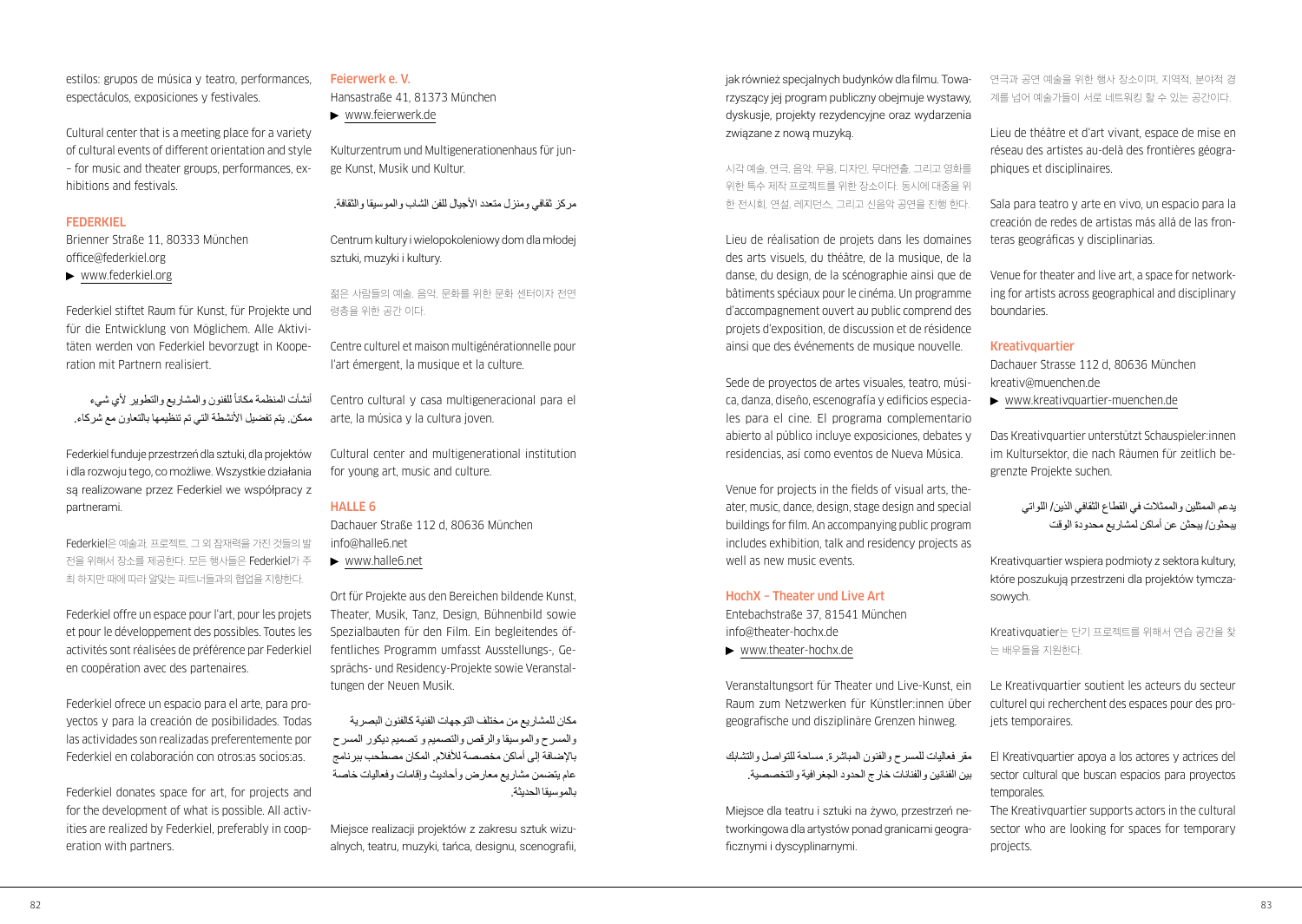## Labor München e. V.

Schwere-Reiter-Straße 2 (Haus Mucca), 80636 München [post@labor-muenchen.org](mailto:post@labor-muenchen.org) [www.labor-muenchen.org](http://www.labor-muenchen.org)

Der Verein vermittelt und koordiniert Experimentierräume, damit sich Arbeitssituation und Präsentationsmöglichkeiten der Freien Szene und zeitgenössischen Kunst in München generationenübergreifend verbessern.

الجمعية تربط وتنظم أماكن للتجارب, لتحسين أحوال العمل وإمكانيات العرض للمشهد الفني والفن المعاصر يإطار عابر الأجبال.

Stowarzyszenie zajmuje się aranżacją i koordynacją przestrzeni eksperymentalnych, tak aby sytuacja zawodowa i możliwości prezentacji sceny niezależnej i sztuki współczesnej w Monachium poprawiały się z pokolenia na pokolenie.

이 연합은 세대를 거쳐서 뮌헨의 프리랜서와 현대 예술 분야 의 작업 환경 및 무대화 가능성을 향상시키기 위해 실험적인 공간들을 물색하여 중간 다리 역할을 한다.

L'association aménage et coordonne des espaces expérimentaux afin que la situation de travail et les possibilités de présentation de la scène indépendante et de l'art contemporain à Munich s'améliorent d'une génération à l'autre.

La asociación organiza y coordina espacios experimentales para mejorar la situación laboral y las oportunidades de presentación de la escena independiente y el arte contemporáneo a nivel intergeneracional en Múnich.

The association communicates and coordinates experimental spaces so that the work situation and presentation opportunities of the independent arts community and contemporary art in Munich improve across generations.

#### Munich Sessions

Klenzenstraße 67, 80469 München [contact@munichsessions.com](mailto:contact@munichsessions.com) [www.munichsessions.com](http://www.munichsessions.com)

Die Munich Sessions geben lokalen und internationalen Künstler:innen einen Ort, um ihr Handwerk zu erlernen; einmal im Monat gibt es eine Open-Mic-Night.

تقدم "جلسات ميونخ" مكاناً للفنانين/ات المحليين/ات و العالميين/ ات لتقديم أعمالهم/ن اليدوية. كل مرة في الشهر يوجد ليلة للاستماع لكافة الأعمال الفنية بدون تسجيل مسبق.

Sesje monachijskie dają lokalnym i międzynarodowym artystom miejsce do nauki rzemiosła; raz w miesiącu odbywa się wieczór open-mic.

Munich Sessions는 지역 및 해외 예술인들에게 기술을 배 울 수 있는 장소를 제공한다. 매달 한 번 오픈 마이크의 (자유 무대/발언대) 밤이 개최된다.

Les sessions de Munich permettent aux artistes locaux et internationaux d'apprendre leur métier ; une fois par mois, il y a une soirée open-mic.

Las Sesiones de Múnich ofrecen a artistas locales e internacionales un lugar para desarrollar su profesión; una vez al mes hay una noche de micrófono abierto.

The Munich Sessions give local and international artists a place to learn their craft; once a month there is an open mic night.

#### **Pathos**

Dachauer Strasse 110 d, 80636 München [www.pathosmuenchen.de](http://www.pathosmuenchen.de)

Theaterhaus von und für die Freie Szene Münchens, das sich dafür einsetzt, künstlerische Möglichkeiten zu erforschen mit einem Schwerpunkt auf Performances, Diskurs und innovativen Theaterformen.

البيت المسرحي من وإلى المشهد الفني في ميونخ يدعم البحوثات في الخيار ات الفنية مع التر كيز على الفنون الأدائية والحوار وأطياف المسرح اإلبداعي

Dom teatralny stworzony przez i dla monachijskiej sceny niezależnej, zaangażowany w eksplorację możliwości artystycznych z naciskiem na performance, dyskurs i innowacyjne formy teatralne.

뮌헨의 프리랜서들이 자신들을 위해 만든 극장이다 – 공연, 담론, 그리고 참신한 연극의 형태 개발에 중점을 둔 예술적 가능성에 대한 탐구에 전념한다.

Maison de théâtre par et pour la scène indépendante de Munich, qui s'engage à explorer les possibilités artistiques en mettant l'accent sur la performance, le discours et les formes théâtrales innovantes.

Sala de teatro por y para la escena independiente de Múnich, comprometida con la exploración de posibilidades artísticas centradas en performances, discursos y formas teatrales innovadoras.

Theater institution by and for Munich's independent arts community, committed to exploring artistic possibilities with a focus on performance, discourse and innovative forms of theater.

#### Schwere Reiter

Dachauer Straße 116 bzw. 114 a, 80636 München [www.schwerereiter.de](http://www.schwerereiter.de)

Die Spielstätte präsentiert zeitgenössische Produktionen, Kooperationen und Gastspiele aus den Sparten Tanz, Theater und Musik. Sie verfügt über eine Veranstaltungshalle und einen Proberaum.

مركز مسرحي لتقديم إنتاجات معاصرة, تعاونات واستضافات عرضية من مجاالت الرقص والمسرح والموسيقا. باإلضافة إلى ذلك يتضمن المركز صالة للفعاليات وصالة للتدريب.

Prezentowane są tu współczesne produkcje, kolaboracje i występy gościnne z dziedziny tańca, teatru i muzyki. Lokalizacja ta posiada salę widowiskową i miejsce do prób.

이 극장은 무용, 연극, 음악 분야에서 현대의 프로덕션, 협업 작품, 그리고 초대 작품들을 선보인다. 이 곳은 하나의 공연 장소와 하나의 리허설 공간을 가지고 있다.

Le lieu présente des productions contemporaines, des collaborations et des spectacles invités dans les domaines de la danse, du théâtre et de la musique. Il dispose d'une salle de spectacle et d'une salle de répétition.

La sala presenta producciones contemporáneas, colaboraciones y espectáculos invitados de los ámbitos de la danza, el teatro y la música. Cuenta con una sala de eventos y una sala de ensayos.

The venue presents contemporary productions, collaborations and guest performances from the fields of dance, theater and music. It has an auditorium and a rehearsal room.

#### Tanztendenz München e. V.

Lindwurmstraße 88, 80337 München [info@tanztendenz.de](mailto:info@tanztendenz.de)

[www.tanztendenz.de](http://www.tanztendenz.de)

Veranstalter und Initiator einer Reihe von Projekten, die in den Studios im Lindwurmhof stattfinden, und/oder eigens für den Spielort "schwere reiter" ins Leben gerufen wurden.

جمعية منظمة ومبادرة لسلسلة من المشاريع التي يتم عرضها في استوديوهات "ليندفورمهوف" و - أو تم إنشائها من أجل العرض في مسرح "schwere Reiter"

Organizator i pomysłodawca wielu projektów, które odbywają się w studiach w Lindwurmhof i/lub zostały stworzone specjalnie dla miejsca "schwere reiter".

Lindwurmhof에 위치한 스튜디오들에서 발생하는 시리즈 들과 "schwere reiter"라는 극장을 위해서 만들어 지는 프 로젝트 시리즈를 시작하고 조직한 단체이다.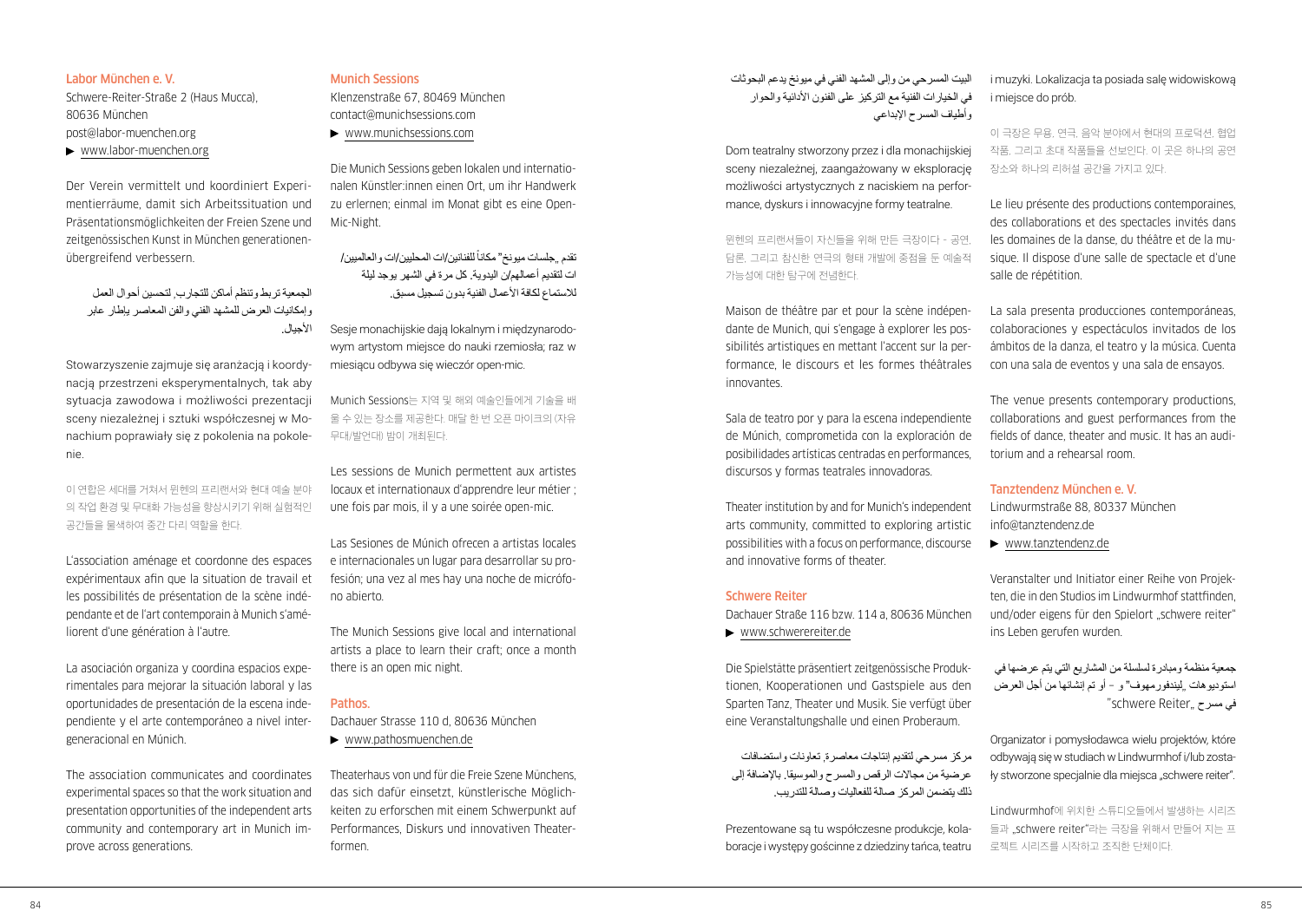Organisateur et initiateur d'un certain nombre de projets qui ont lieu dans les studios du Lindwurmhof et/ou ont été créés spécialement pour le lieu « schwere reiter ».

Organizador e iniciador de una serie de proyectos que tienen lugar en los estudios de Lindwurmhof y/o que han sido creados especialmente para el lugar "schwere reiter".

Organizer and initiator of a series of projects that take place in the studios in the Lindwurmhof, and/ or were created specifically for the venue "schwere reiter".

#### Theater werkmünchen

Dachauerstraße 114, 80636 München [info@theater-werkmuenchen.de](mailto:info@theater-werkmuenchen.de)

[www.theater-werkmuenchen.de](http://www.theater-werkmuenchen.de)

Das Theater bietet Künstler:innen aus Schaupiel, Gesang, Tanz, Film, Bühnenbild, Licht, Literatur oder Dramaturgie die Möglichkeit, auch während einer Phase der nicht regulären Beschäftigung weiter in ihrem Beruf zu arbeiten, sich somit künstlerisch zu entwickeln und im Spiel zu blei ben.

يقدم المسرح فرصة لفناني التمثيل والغناء والسينما وديكور المسرح واإلضاءة واألدب أو الدراماتورج لمواصلة العمل في مهنتم/ن رغم مرحلة التوظيف الغير منتظمة وبالتالي تطويرهم/ن وضمان بقائهم/ن في الساحة الفنية المحترفة. فنيا ً

Teatr oferuje artystom z dziedziny aktorstwa, śpie wu, tańca, filmu, scenografii, oświetlenia, literatury czy dramaturgii możliwość kontynuowania pracy w zawodzie także w fazie nieregularnego zatrudnienia, a tym samym rozwoj artystyczny i pozostanie w branży.

이 극장은 연극, 노래, 무용, 영화, 무대연출, 조명, 문학, 또는 드라마터그 분야 예술가들에게 고정 수입이 없는 기간동안 에도 필드 내에 머무르며 일을 하고 예술적발전을 지속하도 록 돕는다.

Le théâtre offre aux artistes des domaines de la comédie, du chant, de la danse, du cinéma, de la scénographie, de l'éclairage, de la littérature ou de la dramaturgie la possibilité de continuer à exercer leur profession même dans les périodes.

El teatro ofrece a los:las artistas de los campos de la actuación, el canto, la danza, el cine, la esceno grafía, la iluminación, la literatura o la dramaturgia la oportunidad de seguir trabajando en su profe sión durante un periodo de empleo no regular, desarrollándose así artísticamente y mantenién dose en activo.

The theater offers artists working in the fields of theater, singing, dance, film, stage design, lighting, literature or dramaturgy the opportunity to con tinue working in their profession during a period of non-regular employment, thus developing artis tically and staying in the game.

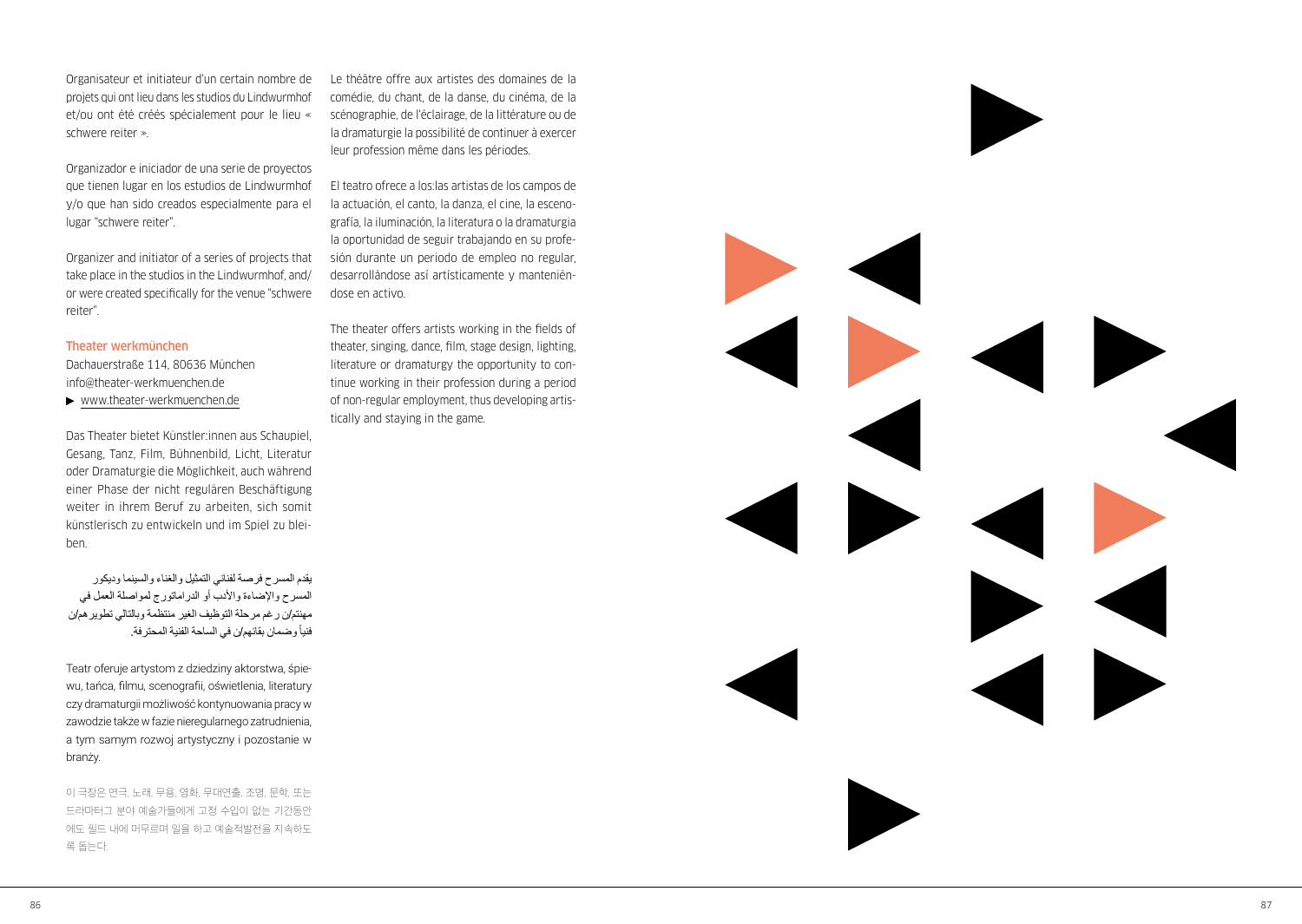## <span id="page-45-0"></span>Anlaufstellen und Beratungsstrukturen in **Stuttgart**

## *Points of Contact and Advisement Structures in Stuttgart*

Die ausdrucksstarke und wachsende Stuttgarter Freie Szene hat eine lange Tradition. Die Vielfalt der Szene wird durch die Beratungsangebote und Anlaufstellen gespiegelt, die die Lots:innen Magda Agudelo (kolumbianische Schauspielerin und Performerin) und Patrick Fuhrmann (deutsch-spanischer Musik-Label-Manager) zusammengetragen haben. Stuttgart ist eine multikulturelle Stadt, hier leben Menschen aus über 180 Nationen. Auch Beratungsstellen von interkulturellen Einrichtungen und Vereinen wurden von den Lots:innen herausgearbeitet, um transnationale Künstler:innen und Kulturschaffende zu unterstützen.



*The expressive and growing independent arts community in Stuttgart has a long tradition. The diversity of the community is reflected by the advisement opportunities and points of contact that the guides Magda Agudelo (Colombian actor and performer) and Patrick Fuhrmann (German-Spanish music label manager) have brought together. Stuttgart is a multicultural city with people living in it from 180 different countries. The guides have also highlighted information centers from intercultural institutions and associations in order to provide support to transnational artists and culture makers.*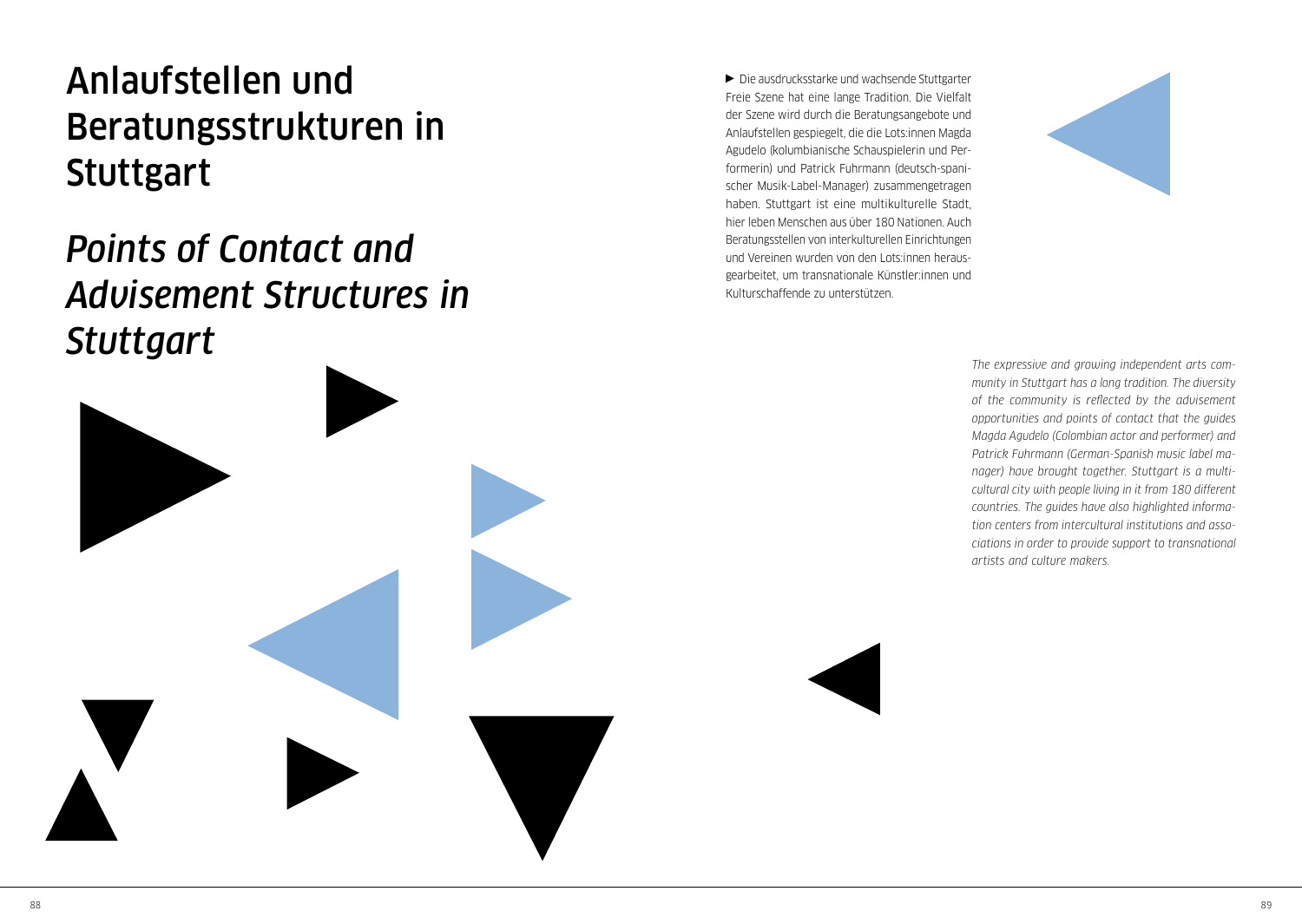## Darstellende Künste

## الفن الأدائي<br>Sztuki performatywne **공연예술** Arts de la scène Artes escénicas Performing Arts

Freie Tanz- und Theaterszene Stuttgart Willy-Brandt-Straße 18, 70173 Stuttgart [info@ftts-stuttgart.de](mailto:info@ftts-stuttgart.de) 

[www.ftts-stuttgart.de](http://www.ftts-stuttgart.de)

Neben einem breit aufgestellten Service- und Beratungsangebot für die Freie Szene und ihre Akteur:innen, wie das kostenlose Online-Weiterbildungsprogramm "Der Digitale Projektraum", organisiert die FTTS im Rahmen der Reihen "FTTS zu Gast" und "INTERVENTIONEN" eigene Veranstaltungsformate an Spielorten im gesamten Stadtgebiet.

ينظم المشهد الفني للرقص والمسرح في شتوتغارت ضمن سلسلته االستضافية و مشروعه "تداخالت" فعاليات خاصة به في أماكن للعرض في كامل المدينة, بجانب عروض واسعة من الخدمات اإلستشارية للمشهد الفني واألطراف الفاعلة به, كالخدمة المجانية لبرنامج التدريب العملي عبر اإلنترنت ومشروع "غرفة المشاريع الإلكتر ونية"

Oprócz szerokiego wachlarza usług i porad dla sceny niezależnej i jej aktorów, takich jak bezpłatny program szkoleniowy online "Der Digitale Projektraum" (Cyfrowa Przestrzeń Projektowa), FTTS organizuje własne formaty imprez w lokalach w całym mieście w ramach cyklu "FTTS zu Gast" (FTTS jako gość) i "INTERVENTIONEN" (INTERWENCJE).

프리랜서 예술가들을 위한 무료 온라인 트레이닝 프로그램 인 "Der Digitale Projektraum"과 같은 폭 넓은 서비스와 상담을 제공할 뿐 아니라, FTTS는 "FTTS zu Gast"와 "IN-TERVENTIONEN" 시리즈의 한 부분으로서 도시의 많은 극 장에서 주체적으로 행사를 개최한다.

Outre un large éventail de services et de conseils destinés à la scène indépendante et à ses acteurs, comme le programme de formation en ligne gratuit « Der Digitale Projektraum » (L'espace de projet numérique), la FTTS organise ses propres formats d'événements dans des lieux de la ville dans le cadre des séries « FTTS zu Gast » et « INTERVENTIONEN ».

Además de una amplia gama de servicios y asesoramiento para la escena independiente y sus protagonistas, como el programa gratuito de formación en línea "Der Digitale Projektraum", FTTS organiza sus propios formatos de eventos en escenarios de toda la ciudad en el marco de las series "FTTS zu Gast" e "INTERVENTIONEN".

Alongside a broad offering of service and advisement opportunities for the independent performing arts community and the people who make it up, such as the free of charge online further education program "Der Digitale Projektraum" (The Digital Project Space), the FTTS organizes its own event formats in performance venues all throughout the city as part of the series "FTTS zu Gast" and "IN-TERVENTIONEN".

Produktionszentrum Tanz + Performance e. V. Tunnelstraße 16, 70469 Stuttgart [info@produktionszentrum.de](mailto:info@produktionszentrum.de) 

[www.produktionszentrum.de](http://www.produktionszentrum.de)

Proben- und Beratungszentrum sowie Projektinitiator für die freie Tanz- und Performanceszene Baden-Württembergs.

مركز إستشاري وتدريبي مبادر لمشاريع المشهد الفني للرقص و الأداء في و لاية بادن-فور تمبير غ.

Centrum prób i doradztwa oraz inicjator projektów dla niezależnej sceny tańca i performance w Badenii-Wirtembergii.

Baden-Württembergs 지역의 프리랜스 무용과 공연계를 위한 리허설 장소 및 상담처이며 , 프로젝트를 주최 한다.

Centre de répétition et de conseil ainsi qu'initiateur de projets pour la scène indépendante de la danse et du spectacle dans le Bade-Wurtemberg.

Espacio de ensayo y asesoramiento, así como asociación iniciadora de proyectos para la escena independiente de la danza y el performance en Baden-Württemberg.

Rehearsal space and advisement center as well as a project initiator for the independent dance and performance community of Baden-Württemberg.

Freie Theater Stuttgart e. V. [info@freietheaterstuttgart.de](mailto:info@freietheaterstuttgart.de)  [www.freietheaterstuttgart.de](http://www.freietheaterstuttgart.de)

Dachorganisation für freiberufliche Theaterschaffende im Raum Stuttgart.

المنظمة الشاملة لمبتكري المسرح المستقلين والمستقالت في منطقة شتوتغارت

Organizacja parasolowa dla niezależnych profesjonalistów teatralnych w rejonie Stuttgartu.

## 슈투트가르트의 프리랜서 연극인들을 위한 상부단체이다.

Organisation pour les professionnels indépendants du théâtre dans la région de Stuttgart.

Organización que agrupa a los:as profesionales del teatro independiente de la región de Stuttgart.

Umbrella organization for independent theater makers in Stuttgart.

#### LaFT-BW

Jägerweg 12, 76532 Baden-Baden [laftbw@t-online.de](mailto:laftbw@t-online.de)

[www.laftbw.de](http://www.laftbw.de)

Der LaFT ist die öffentliche Vertretung der freien Tanz- und Theaterschaffenden in Baden-Württemberg.

النيابة العامة لمبتكري المسرح والرقص الفني في والية بادن- فورتمبيرغ

LaFT jest publiczną reprezentacją niezależnych profesjonalistów tańca i teatru w Badenii-Wirtembergii.

Der LaFT는 Baden-Württemberg 지역의 프리랜서 무용 인과 연극인들의 권익을 대변하는 공식 기관이다.

Le LaFT représente les intérêts des professionnels indépendants de la danse et du théâtre dans le Bade-Wurtemberg.

LaFT representa públicamente a los:as profesionales independientes de la danza y el teatro en Baden-Württemberg.

LaFT is the public advocacy group for independent dance and theater makers in the state of Baden-Württemberg.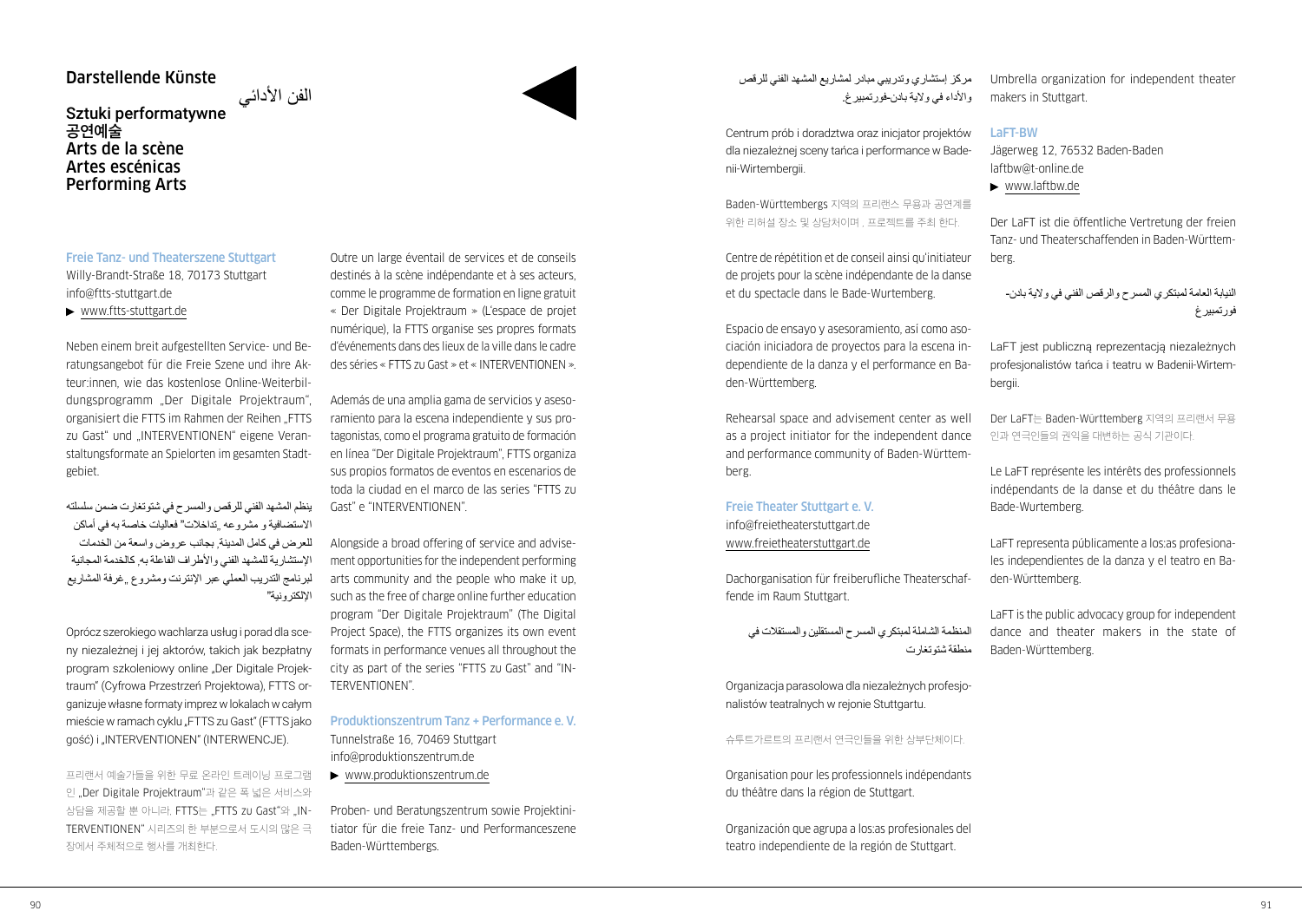## Bildende Kunst

الفنون البصرية Sztuki wizualne **시각예술** Arts visuels Artes plásticas y visuales Visual Art



## Das Kunstbüro der Kunststiftung Baden-**Württemberg**

Gerokstraße 37, 70184 Stuttgart [info@kunstbuero-bw.de](mailto:info@kunstbuero-bw.de)

[www.kunstbuero-bw.de](http://www.kunstbuero-bw.de)

Das Kunstbüro arbeitet im Bereich der Professionalisierung bildender Künstler:innen und begleitet diese insbesondere in der Phase des Übergangs von der Ausbildung in die künstlerische Selbständigkeit.

مكتب الفن يعمل في مجال إضفاء الطابع اإلحترافي للفنانين/ات التصويريين/ات ومتابعتهم/ن باألخص في فترة اإلنتقال من مرحلة إنهاء التعليم إلى اإلستقالل الفني.

Biuro Sztuki działa na polu profesjonalizacji artystów wizualnych i towarzyszy im w szczególności w fazie przejścia od kształcenia do niezależności artystycznej.

예술 사무실은 시각예술인들의 전문화를 돕고, 특별히 교육 에서 독립적 예술 활동으로 전환하는 시기를 지원한다.

Le Kunstbüro travaille dans le domaine de la professionnalisation des artistes visuels et les accompagne notamment dans la phase de transition entre la formation et l'indépendance artistique.

Kunstbüro trabaja en el ámbito de la profesionalización de los:as artistas visuales y los:as acompaña especialmente en la fase de transición entre la formación académica y el desempeño como artista independiente.

The Kunstbüro, or art office, works in the field of the professionalization of visual artists and accompanies them, especially in the phase of transitioning from education into working independently as an artist.

Württembergischer Kunstverein Stuttgart Schlossplatz 2, 70173 Stuttgart [zentrale@wkv-stuttgart.de](mailto:zentrale@wkv-stuttgart.de)

[www.wkv-stuttgart.de](http://www.wkv-stuttgart.de)

Der Kunstverein ist Ausstellungs- und Veranstaltungsort für zeitgenössische bildende Kunst, hat Werkstätten und ein Atelierhaus. Er arbeitet auf Grundlage eines breiten, lokal und international verankerten Netzwerks.

جمعية الفن هي مكان للمعارض والفعاليات من الفنون التصويرية ً المعاصرة ويمتلك ورشات عمل ومرسم خاص به. يتم العمل بناء على شبكة محلية وعالمية واسعة وراسخة.

Kunstverein jest miejscem wystaw i wydarzeń dla współczesnych sztuk wizualnych, posiada również warsztaty i dom z pracowniami. Działa w oparciu o szeroką, zakotwiczoną lokalnie i międzynarodowo sieć.

이 예술단체는 현대 시각 예술인들을 위한 전시 및 공연 장 소이며, 작업실들과 하나의 아뜰리에를 갖추고 있다. 이 곳 은 폭 넓은 지역적, 국제적 네트워크를 기반으로 운영 된다.

C'est un lieu d'exposition et d'événement pour les arts visuels contemporains, il dispose d'ateliers et d'une maison d'atelier. L'association travaille à

partir d'un large réseau ancré localement et internationalement.

Kunstverein es un centro de exposiciones y eventos de artes visuales contemporáneas, con talleres especializados y una casa con atelieres para artistas. Trabaja sobre la base de una amplia red anclada a nivel local e internacional.

## Musik

Muzyka **음악** Musique Música Music

الموسيقى

The Kunstverein is an exhibition and event location for contemporary visual art and features workshops as well as a building with artist studios. It works on the basis of a broad, locally and internationally anchored network.



[pop-info@region-stuttgart.de](mailto:pop-info@region-stuttgart.de)

[www.popbuero.de](http://www.popbuero.de)

Förderung von Popkultur und Musiker:innen, Bands und Musikunternehmer:innen. Im Mittelpunkt stehen die Unterstützung und individuelle Beratung in allen musik- und branchenspezifischen Fragestellungen, die Vermittlung von Auftrittsmöglichkeiten, die Vergabe von Förderpreisen und die Organisation von Netzwerktreffen und Nachwuchsförderung.

دعم الثقافة الشعبية والموسيقيين/ات, الفرق وشركات االنتاج الموسيقية. يقع محط التركيز على دعم وتقديم االستشارات الفردية في جميع التساؤالت الموسيقية والتخصصية, التوسط في إمكانيات إقامة الحفالت, توزيع جوائز دعم وتنظيم إجتماعات للشبكة الموسيقية وتشجيع المواهب.

Promocja popkultury oraz muzyków, zespołów i przedsiębiorców muzycznych. W centrum uwagi znajduje się wsparcie i indywidualne doradztwo we wszystkich kwestiach związanych z muzyką i specyficznymi tematami tej branży, organizowanie możliwości występów, przyznawanie nagród promocyjnych oraz organizowanie spotkań networkingowych i promowanie młodych artystów.

팝문화와 음악인, 밴드, 음악 관련 회사들을 지원 한다. 모든 음악 및 음악분야에 관한 문제들에 대한 지원과 개별적 상담, 공연 기회 마련, 장려금 수여, 네트워크를 위한 만남의 기회 창출, 그리고 젊은 예술인들 지원하는 데에 중점으로 둔다.

Promotion de la culture pop et des musiciens, groupes et entrepreneurs de la musique. L'accent est mis sur le soutien et les conseils individuels pour toutes les questions relatives à la musique et à l'industrie, l'organisation de spectacles, l'attribution de prix, l'organisation de réunions de réseau et la promotion des jeunes talents.

Promoción de la cultura pop y de los:as músicos:as, bandas y empresarios:as musicales. Se centra en el apoyo y el asesoramiento individual en todas las cuestiones relacionadas con la música y su in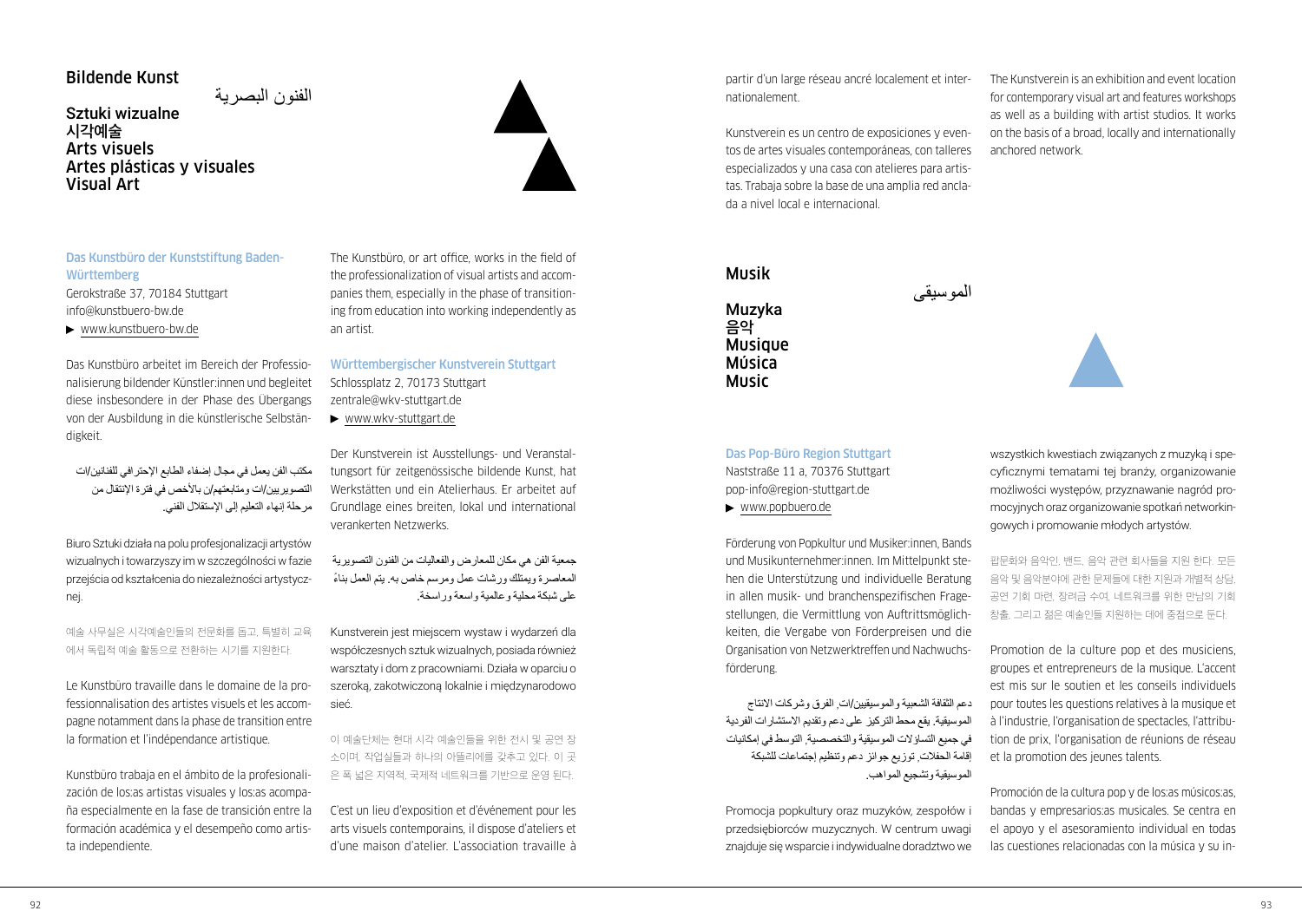dustria, en la organización de oportunidades de actuación, en la concesión de premios de promoción y en la organización de encuentros de redes y promoción de jóvenes talentos.

This organization funds pop culture and musi cians, bands and music companies. The primary

## Allgemeine Anlaufstellen

نقاط االتصال العامة Ogólne punkty kontaktowe **전반적인 문의처** Points de contact généraux Puntos de contacto generales General Points of Contact

## Kulturamt der Landeshauptstadt Stuttgart Eichstraße 9, 70173 Stuttgart [kulturamt@stuttgart.de](mailto:kulturamt@stuttgart.de)

 [www.stuttgart.de/vv/verwaltungseinheit/kultur](http://www.stuttgart.de/vv/verwaltungseinheit/kulturamt.php) [amt.php](http://www.stuttgart.de/vv/verwaltungseinheit/kulturamt.php)

Die Abteilung Kulturförderung unterstützt Projek te von freischaffenden Künstler:innen der Freien Szene Stuttgarts.

> قسم دعم الثقافة للمكتب الثقافي يدعم مشاريع الفنانين والفنانات في مجال الفنون الجميلة للمشهد الفني في شتوتغارت.

Wydział Promocji Kultury wspiera projekty nie zależnych artystów ze sceny niezależnej Stuttgartu.

문화 지원금 부서는 슈투트가르트의 프리랜서 예술가들의 프로젝트를 지원한다.

Le département de la promotion culturelle soutient les projets d'artistes indépendants de la scène in dépendante de Stuttgart.

focus is placed on the support and individual advisement for all questions that are specific to music and the music industry, the communication of performance opportunities, the awarding of promotion prizes and the organization of net working meetings and providing support for emerging artists.



La oficina de promoción cultural apoya proyectos de artistas autónomos:as de la escena independien te de Stuttgart.

The Department of Cultural Funding supports proj ects by independent artists working within Stutt gart's independent arts community.

#### Welcome Center Stuttgart

Charlottenplatz 17, 70173 Stuttgart [info@welcome-center-stuttgart.de](mailto:info@welcome-center-stuttgart.de)

[www.welcome.stuttgart.de](https://welcome.stuttgart.de/)

Anlaufstelle für Künstler:innen, die in Stuttgart einen Fuß in die Tür bekommen wollen. Beratung zur Anerkennung von ausländischen Titeln und Diplomen, Deutschkursen, Arbeit und Studium, Visa sowie ein großes Netzwerk weiterer Bera tungsangebote.

مركز للفانين/ات الراغبين/ات بمساعدة في خطوتهم/ن األولى لمسيرتهم/ن الفنية في شتوتغارت. استشارة لتصديق الشهادات والدبلوم, دورات تعليم اللغة الألمانية, العمل والدراسة, الفيزا وشبكة واسعة من المواضيع اإلستشارية.

Punkt kontaktowy dla artystów, którzy chcą zako twiczyć się w Stuttgarcie. Doradztwo w zakresie uznawania zagranicznych tytułów i dyplomów, kur sów języka niemieckiego, pracy i studiów, wiz, jak również szeroka sieć innych usług doradczych.



슈투트가르트의 예술계에 발을 들이고 싶어하는 예술가들 을 위한 문의처이다. 본국에서의 지위와 학위를 인정받는 것, 독일어 코스, 일과 학업, 비자, 그리고 다른 상담처들과의 폭 넓은 네트워크에 대한 정보를 제공한다.

Point de contact pour les artistes qui veulent débuter dans la scène artistique de Stuttgart. Conseils sur la reconnaissance des titres et di plômes étrangers, les cours d'allemand, le travail et les études, les visas et un vaste réseau d'autres services consultatifs.

Punto de contacto para los:as artistas que quieran abrirse camino en Stuttgart. Asesoramiento sobre el reconocimiento de títulos y diplomas extranjeros, cursos de alemán, trabajo y estudio, visados y una amplia red de otros servicios de asesoramiento.

Point of contact for artists who are looking to get their foot in the door in terms of working in Stutt gart. It provides advisement for the recognition of foreign degrees and certificates, German classes, provides information on working and studying, visas as well as a wide network of additional ad visement opportunities.

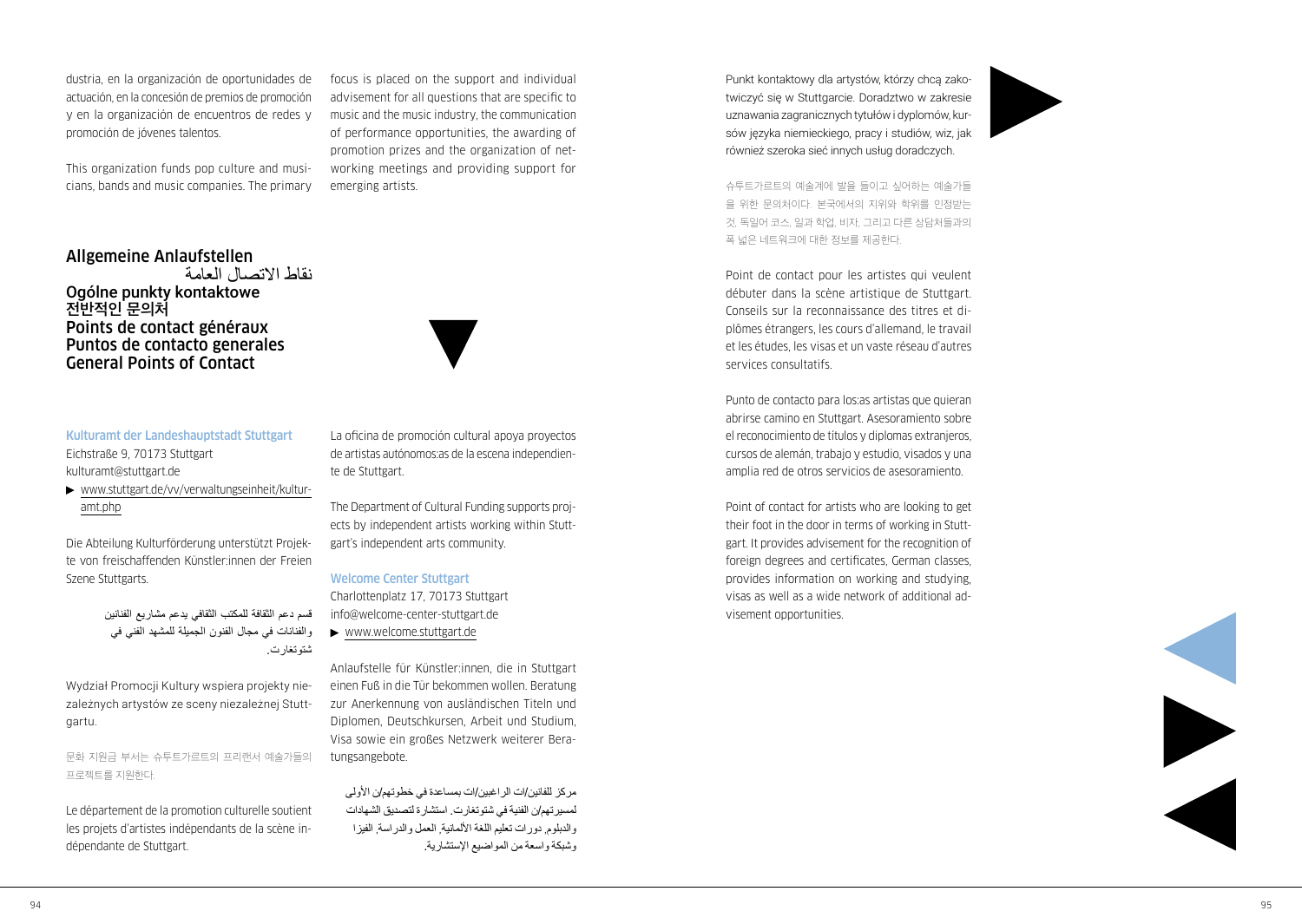## Weitere Vereine und Netzwerke

جمعيات وشبكات أُخر*ى* 

Inne stowarzyszenia i sieci **그 외의 단체와 네트워크** Autres associations et réseaux Otras asociaciones y redes Additional Associations and Networks

#### Akademie Solitude

Solitude 3, 70197 Stuttgart [mail@akademie-solitude.de](mailto:mail@akademie-solitude.de)

[www.akademie-solitude.de](http://www.akademie-solitude.de)

Internationales Artist-in-Residence-Programm, das seit seiner Gründung 1990 mehr als 1.400 junge Künstler:innen und Wissenschaftler:innen aus über 120 Ländern gefördert hat. Es bildet für die internationale Kunstszene ein wichtiges globales und transdisziplinäres Netzwerk.

برنامج إقامات فنية عالمي قام بدعم أكثر من 1400 فنان وعالم شاب من 120 بلد مختلف منذ نشأته عام .1990 يشكل البرنامج شبكة عالمية ومهمة بمختلف التخصصات للمشهد الفني العالمي.

International Artist-in-Residence Programme, który od momentu powstania w 1990 roku wsparł ponad 1400 młodych artystów i naukowców z ponad 120 krajów. Tworzy ona ważną globalną i transdyscyplinarną sieć dla międzynarodowej sceny artystycznej.

1990년 건립 된 이후부터 120 개국에서 온 1400명 이상 의 젊은 예술가와 과학자들을 지원한 국제적 아티스트 레지 던시 프로그램이다. 이 곳은 국제 예술계에서 세계적, 크로 스오버적으로 중요한 네트워크를 형성한다.

Programme international d'artistes en résidence qui a soutenu plus de 1 400 jeunes artistes et universitaires de plus de 120 pays depuis sa création en 1990. Il constitue un important réseau global et transdisciplinaire pour la scène artistique internationale.

Programa internacional de residencias artísticas que ha apoyado a más de 1.400 jóvenes artistas y académicos:as de más de 120 países desde su fundación en 1990. Forma una importante red global y transdisciplinar para la escena artística internacional.

International artist-in-residence program that has supported more than 1,400 young artists and scholars from more than 120 countries since its founding in 1990. It provides an important global and interdisciplinary network for the international arts community.

#### Ars Narrandi e. V.

[odilenerikaiser@gmx.de](mailto:odilenerikaiser@gmx.de) 

[www.ars-narrandi.de](http://www.ars-narrandi.de)

Der Verein setzt sich ein für die Erhaltung und Verbreitung des mündlichen Erzählens und fördert den inter- und transkulturellen Austausch.

تعمل الجمعية على المحافظة على القص الشفهي ونشره وتدعم التبادل الثقافي الداخلي والخارجي.

Stowarzyszenie angażuje się w ochronę i rozpowszechnianie ustnego opowiadania historii i promuje wymianę między- i transkulturową.

이 단체는 구전되어 온 이야기 보존과 보급에 전념하며 국내 와 국제적 교류를 장려한다.

L'association s'engage à préserver et à diffuser les contes oraux et à promouvoir les échanges inter et transculturels.

La asociación está comprometida con la preservación y difusión de la narración oral y promueve el intercambio intercultural y transcultural.

This association is dedicated to the preservation and proliferation of oral traditions and supports intercultural exchange.

## Forum der Kulturen Stuttgart e. V.

Marktplatz 4 (Eingang Schulstraße), 70173 Stuttgart [info@forum-der-kulturen.de](mailto:info@forum-der-kulturen.de)

- [www.forum-der-kulturen.de](http://www.forum-der-kulturen.de)
- [www.mig.madeingermany-stuttgart.de](http://www.mig.madeingermany-stuttgart.de)
- [www.forum-der-kulturen.de/inmagazin](https://www.forum-der-kulturen.de/inmagazin/)

Dachverband der Stuttgarter Migrantenvereine. Er organisiert die interkulturellen Theaterfestivals "Made in Stuttgart" und "Made in Germany" und veröffentlicht das interkulturelle Monatsmagazin IN MAGAZIN.

اتحاد جمعيات شتوتغارت المخصصة لالجئين والالجئات ينظم مهرجانات للمسرح الثقافي التبادلي "صنع في شتوتغارت" و "صنع في ألمانيا" وينشر المجلة الشهرية متعددة الثقافات "MAGAZIN IN"

Organizacja parasolowa stowarzyszeń migrantów w Stuttgarcie. Organizuje międzykulturowe festiwale teatralne "Made in Stuttgart" i "Made in Germany" oraz wydaje międzykulturowy miesięcznik IN MAGAZIN.

슈투트가르트 이민자 단체들의 상부단체이다. 이 곳은 다문 화적 연극 페스티벌 ..Made in Stuttgart"와 ..Made in Germany" 를 개최하고 매달 다문화적 잡지인 IN MAGAZ-IN을 출판한다.

Organisation des associations de migrants de Stuttgart. Elle organise les festivals de théâtre interculturels « Made in Stuttgart » et « Made in Germany » et publie le mensuel interculturel IN MAGAZIN.

Organización que reúne un gran número de asociaciones de inmigrantes en Stuttgart. Organiza los festivales de teatro intercultural "Made in Stuttgart" y "Made in Germany" y publica la revista mensual intercultural IN MAGAZIN.

Umbrella organization for immigrant associations in Stuttgart. It organizes the intercultural theater festivals "Made in Stuttgart" and "Made in Germany" and publishes the intercultural monthly magazine IN MAGAZIN.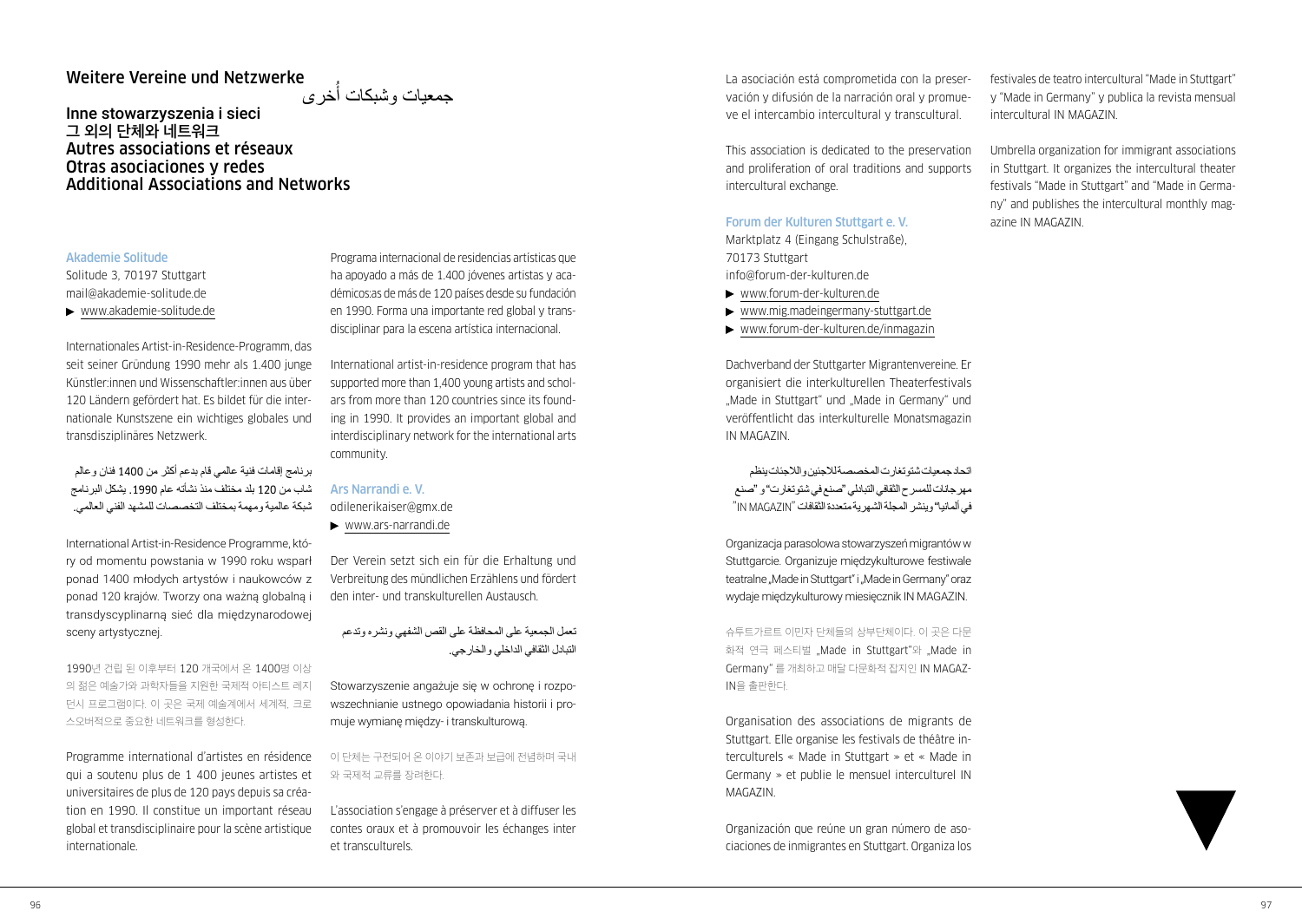## Plattformen und Förderungen

**Platformy i finansowanie 플랫폼과 지원금** Plateformes et financements Plataformas y subvenciones Platforms and Funding Opportunities



## Förderung von Interkulturprojekten Stuttgart Eichstraße 9, 70173 Stuttgart

 [www.stuttgart.de/kultur/kulturfoerderung/fo](http://www.stuttgart.de/kultur/kulturfoerderung/foerdermoeglichkeiten.php)erdermoeglichkeiten php

Das Kulturamt fördert Projekte, die das interkulturelle Leben in der Stadt bereichern und unterstützt die interkulturelle Kulturarbeit gezielt und nachhaltig. Interkulturprojekte können über die Projektförderung Interkultur oder über die Projektförderung der einzelnen Kultursparten gefördert werden.

المكتب الثقافي يدعم مشاريع تثري الحياة متعددة الثقافات في المدينة وتدعم العمل الثقافي بطريقة هادفة ومستديمة. المشاريع متعددة الثقافة يمكن دعمهم عن طريق برنامج دعم المشاريع "تعدد الثقافة" أو عن طريق برامج لدعم المشاريع من مختلف األطراف الثقافية.

Biuro Kultury promuje projekty, które wzbogacają życie międzykulturowe w mieście i zapewnia ukierunkowane i trwałe wsparcie dla międzykulturowej pracy w dziedzinie kultury. Projekty międzykulturowe mogą być finansowane w ramach finansowania projektów międzykulturowych lub w ramach finansowania projektów poszczególnych sektorów kultury.

이 문화 관청은 도시의 다문화적 삶을 풍요롭게 하고, 다문 화적 방면에서 확실한 목표의식과 지속 가능성을 가진 프로 젝트를 지원한다. 다문화 프로젝트 지원금 또는 개별적 문화 분야의 프로젝트 지원금을 지급한다.

L'Office culturel encourage les projets qui enrichissent la vie interculturelle de la ville et soutient

le travail interculturel de manière ciblée et durable. Les projets interculturels peuvent être soutenu par un financement spécifique ou bien par un financement provenant d'un autre secteur culturel.

El Departamento de Cultura promueve proyectos que enriquecen la vida intercultural en la ciudad y apoya este trabajo de forma específica y sostenible. Los proyectos interculturales pueden financiarse a través del programa de proyectos interculturales o a través de las subvenciones de las distintas ramas artísticas.

The Kulturamt, or Office for Culture, funds projects that enrich the intercultural life in the city and that support intercultural culture work in a specific and sustainable manner. Intercultural projects can be funded by the intercultural funding program or by the project funding programs for the individual artistic disciplines.

ifa – Institut für Auslandsbeziehungen Stuttgart Charlottenplatz 17, 70173 Stuttgart [info@ifa.de](mailto:info@ifa.de)

[www.ifa.de](http://www.ifa.de)

Das Institut fördert den Kunst- und Kulturaustausch in Ausstellungs-, Dialog- und Konferenzprogrammen und agiert als Kompetenzzentrum der auswärtigen Kultur- und Bildungspolitik.

يدعم المركز التبادل الثقافي والفني في برامج المعارض والمحادثات والمؤتمرات ويعمل كمركز تخصصي لسياسة الثقافة والتعليم الخارجية. Instytut promuje sztukę i wymianę w dziedzinie kultury w ramach programów wystawienniczych, dialogu i konferencji oraz działa jako centrum kompetencji w zakresie zagranicznej polityki kulturowej i edukacyjnej.

이 기관은 전시, 커뮤니케이션, 컨퍼런스 프로그램을 통한 예술과 문화 교류를 지원하고, 타지역과의 문화와 교육 정책 에 대한 관할 센터로서 역할 한다.

L'Institut promeut l'art et les échanges culturels dans le cadre de programmes d'expositions, de dialogues et de conférences et agit en tant que centre de compétence pour la politique culturelle et éducative étrangère.

Este instituto promueve el arte y el intercambio cultural en programas de exposiciones, diálogo y conferencias, y actúa como centro de competencia en la política exterior cultural y educativa.

This institution supports artistic and culture exchange with exhibition, dialogue and conference programs and functions as a competency center for foreign cultural and educational policy.

## La Fuchsia Kollektiva e. V.

[info@lafuchsiakollektiva.de](mailto:info@lafuchsiakollektiva.de)

[www.lafuchsiakollektiva.de](http://www.lafuchsiakollektiva.de)

Interkultureller Verein, dessen Interesse die Förderung und Durchführung von künstlerischen und interdisziplinären Projekten auf regionaler, nationaler und internationaler Ebene ist. Das Kollektiv aus lateinamerikanischen und europäischen Künstler:innen ist im Bereich der szenischen und bildenden Künste tätig.

جمعية متعددة ثقافيأ تهتم بدعم وتنفيذ مشاريع فنية ومشاريع متعددة التخصصات على مستوى محلي, دولي وعالمي. تعمل مجموعة الفنانين والفنانات من أميركا الالتينية وأوروبا في مجال الفنون المشهدية والتصويرية.

Stowarzyszenie międzykulturowe, którego przedmiotem zainteresowania jest promocja i realizacja projektów artystycznych i interdyscyplinarnych na poziomie regionalnym, krajowym i międzynarodowym. Kolektyw artystów z Ameryki Łacińskiej i Europy działa na polu scenografii i sztuk wizualnych.

예술적, 학제적 프로젝트들의 지역적, 국가적, 국제적 발전 과 실현을 위해 일하는 다문화적 연합이다. 남미와 유럽 출 신의 예술가들로 이루어진 이 단체는 무대와 시각 예술 방면 에서 활동한다.

Association interculturelle dont l'intérêt est la promotion et la réalisation de projets artistiques et interdisciplinaires au niveau régional, national et international. Ce collectif d'artistes latino-américains et européens est actif dans le domaine des arts scéniques et visuels.

Asociación intercultural cuyo interés es la promoción y realización de proyectos artísticos interdisciplinarios a nivel regional, nacional e internacional. El colectivo de artistas latinoamericanos:as y europeos:as trabaja en el ámbito de las artes escénicas y visuales.

This intercultural association is dedicated to the support and realization of artistic and interdisciplinary projects on the regional, national and international levels. The collective of Latin American and European artists is active in the field of scenic design and visual art.

## Tanz- und Theaterwerkstatt e. V. im Kunstzentrum Karlskaserne

Hindenburgstraße 29, 71638 Ludwigsburg [info@tanzundtheaterwerkstatt.de](mailto:info@tanzundtheaterwerkstatt.de)

[www.tanzundtheaterwerkstatt.de](http://www.tanzundtheaterwerkstatt.de)

Die TTW ist eine Bildungs- und Produktionsstätte, sie führt eigene künstlerische (Ko-)Produktionen durch und bietet der Freien Szene eine Plattform, um sich auszutauschen und zu präsentieren.

جمعية رورشة عمل الرقص والمسرح" هي مركز تعليمي وإنتاجي يقدم أعماله الفنية الخاصة به ويوفر منصة للمشهد الفني ليتم التبادل والتقديم من خالله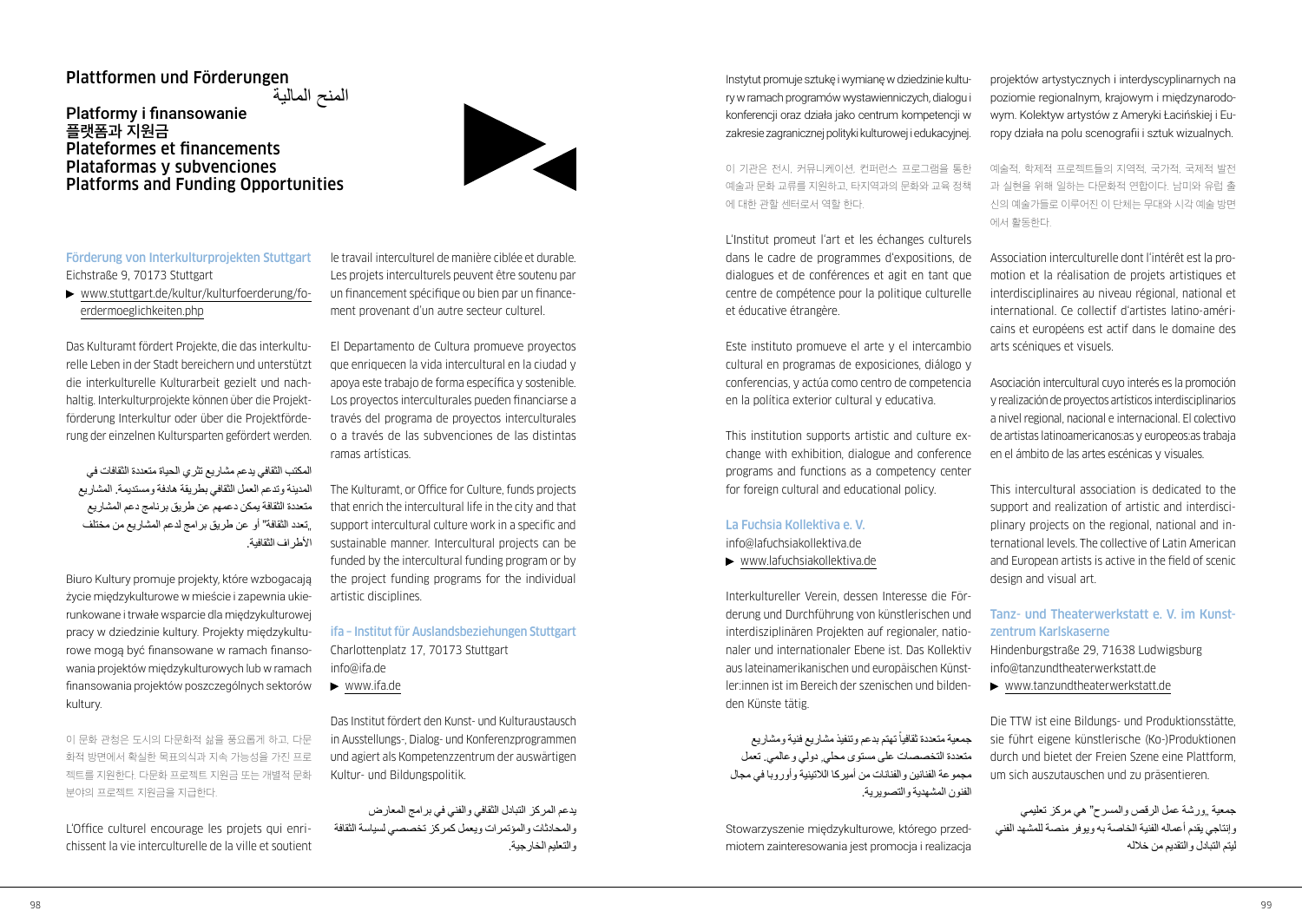TTW jest centrum edukacyjnym i produkcyjnym, realizuje własne (współ)produkcje artystyczne i oferuje scenie niezależnej platformę wymiany i prezentacji.

TTW는 자체적 예술 프로덕션을 운영하고 (또는 다른 기관 과 협업하고), 프리랜서 예술가들간의 교류와 소통을 위한 플랫폼을 제공하는 교육 및 프로덕션 기관 이다.

TTW est un centre d'éducation et de production, réalise ses propres (co-)productions artistiques et offre à la scène indépendante une plateforme d'échange et de présentation.

## **Spielstätten**

**Obiekty** 

**극장들** Lieux de spectacle Escenarios Performance Venues

األماكن

ent its work.



[www.fitz-stuttgart.de](http://www.fitz-stuttgart.de)

Eines der europäischen Zentren für Figurentheater und wichtiger Kooperationspartner für die freie Figurentheaterszene in Baden-Württemberg mit rund 40 verschiedenen Inszenierungen regionaler, deutscher und internationaler Figurentheaterbühnen.

إحدى المراكز الأوروبية لمسرح العرائس وشريك تعاوني مهم للمشهد الفني لمسرح العرائس في والية بادن-فورتمبورغ بأكثر من أربعين عرضاً محلياً ألمانياً وعالمياً في مجال مسرح العرائس.

Jedno z europejskich centrów teatru lalek i ważny partner do współpracy dla niezależnej sceny teatru lalek w Badenii-Wirtembergii z około 40 różnymi produkcjami regionalnych, niemieckich i międzynarodowych scen teatru lalek.

TTW es un centro educativo y de producción artística, realiza sus propias (co)producciones y ofrece a la escena independiente una plataforma de in-

The TTW is an educational and production facility that realizes its own artistic (co)productions and provides the independent performing arts community with a place to exchange and to pres-

tercambio y presentación.

유럽에 위치한 인형극 극장의 중심지 중 한 곳으로, Baden-Württemberg 내의 프리랜서 인형극 분야 종사자 들의 중요한 협동 파트너이며, 지역과, 독일 내외의 국가들 에서 약 40개의 인형극을 기획했다.

L'un des centres européens du théâtre de marionnettes et un important partenaire de coopération pour la scène indépendante du théâtre de marionnettes du Bade-Wurtemberg, avec environ 40 productions portées par des scènes régionales, allemandes et internationales de théâtre de marionnettes.

Es uno de los centros europeos de teatro de marionetas y un importante aliado para la escena independiente de teatro de marionetas en Baden-Württemberg. Muestra anualmente unas 40 producciones diferentes de teatro de marionetas regional, alemán e internacional.

One of the European centers for figure theater and an important cooperation partner for the independent figure theater community in Baden-Württemberg with some 40 different productions of regional, German and international figure theater stages.

## Forum 3 & Forum Theater

Gymnasiumstraße 21, 70173 Stuttgart [kursbuero@forum3.de](mailto:kursbuero@forum3.de)  [kontakt@forum-theater.de](mailto:kontakt@forum-theater.de) 

- ▶ [www.forum3.de](http://www.forum3.de)
- [www.forum-theater.de](http://www.forum-theater.de)

Das Forum 3 ist ein selbstverwaltetes Jugend- und Kulturzentrum, das ein breites Spektrum von Kursen, Seminaren, Vorträgen und Diskussionen sowie ein Café als Begegnungszentrum bietet. Das Forum Theater zeigt eigene Produktionen und Gastspiele und verfügt über einen großen Stamm an freien, professionellen Schauspieler:innen, Regisseur:innen und Bühnenbildner:innen.

مركز ثقافي شبابي ذاتي التنظيم يقدم نطاق واسع من الدورات والندوات والمحاضرات والمناقشات ويتضمن مقهى كمركز للتالقي. منتدى مسرحي يقدم عروض خاصة به ويستضيف عروض مسرحية ويحتوي على مجموعة كبيرة من المحترفين والمحترفات الفنيين/ات في مجاالت التمثيل واإلخراج وتصميم المسرح.

Forum 3 jest samodzielnie zarządzanym centrum młodzieżowym i kulturowym oferującym szeroki wachlarz kursów, seminariów, wykładów i dyskusji, a także kawiarnię jako miejsce spotkań. Teatr Forum prezentuje własne produkcje i spektakle gościnne, zatrudnia wielu zawodowych aktorów, reżyserów i scenografów.

Forum 3는 자율적으로 경영되는 청소년 문화 센터이다. 이 곳은 다양한 분야의 수업, 세미나, 강연, 토론 뿐만 아니라 만

남의 장소로서의 카페를 제공 한다. Forum Theater는 자체 제작한 공연과 초청 공연을 선보이며, 수 많은 프리랜서 배 우, 감독, 무대 디자이너가 소속 되어 있다.

Forum 3 est un centre culturel et de jeunesse autogéré qui propose un large éventail de cours, de séminaires, de conférences et de discussions, ainsi qu'un café. Le théâtre Forum présente ses propres productions et des spectacles invités et est animé par des artistes professionnels de la scène indépendante (mise en scène, scénographie, jeu).

El Forum 3 es un centro juvenil y cultural autogestionado que ofrece una amplia gama de cursos, seminarios, conferencias y debates, así como una cafetería como lugar de encuentro. El Forum Theater presenta sus propias producciones y espectáculos invitados y cuenta con un gran número de actores, actrices, directores:as y escenógrafos:as **independientes** 

Forum 3 is a self-organized youth and cultural center that offers a wide spectrum of classes, seminars, presentations and discussions, as well as a café that serves as a community center. Forum Theater presents its own productions and guest performances and has a large team of independent, professional performers, directors and stage designers.

#### freie bühne stuttgart

[mail@freiebuehnestuttgart.de](mailto:mail@freiebuehnestuttgart.de)  [www.freiebuehnestuttgart.de](http://www.freiebuehnestuttgart.de)

Die freie bühne stuttgart ist ein junges multikulturelles freies Tanz- und Theaterensemble. Das internationale inklusive Theaterensemble der fbs hat in den letzten neun Jahren bei Musik-, Tanz- und Theaterprojekten mit über 200 jungen Menschen aus über 30 Ländern und drei Kontinenten zusammengearbeitet.

الخشبة الفنية شتوتغارت هي فرقة فنية شابة متعددة الثقافات في مجال الرقص والمسرح. عملت الفرقة الفنية العالمية في السنوات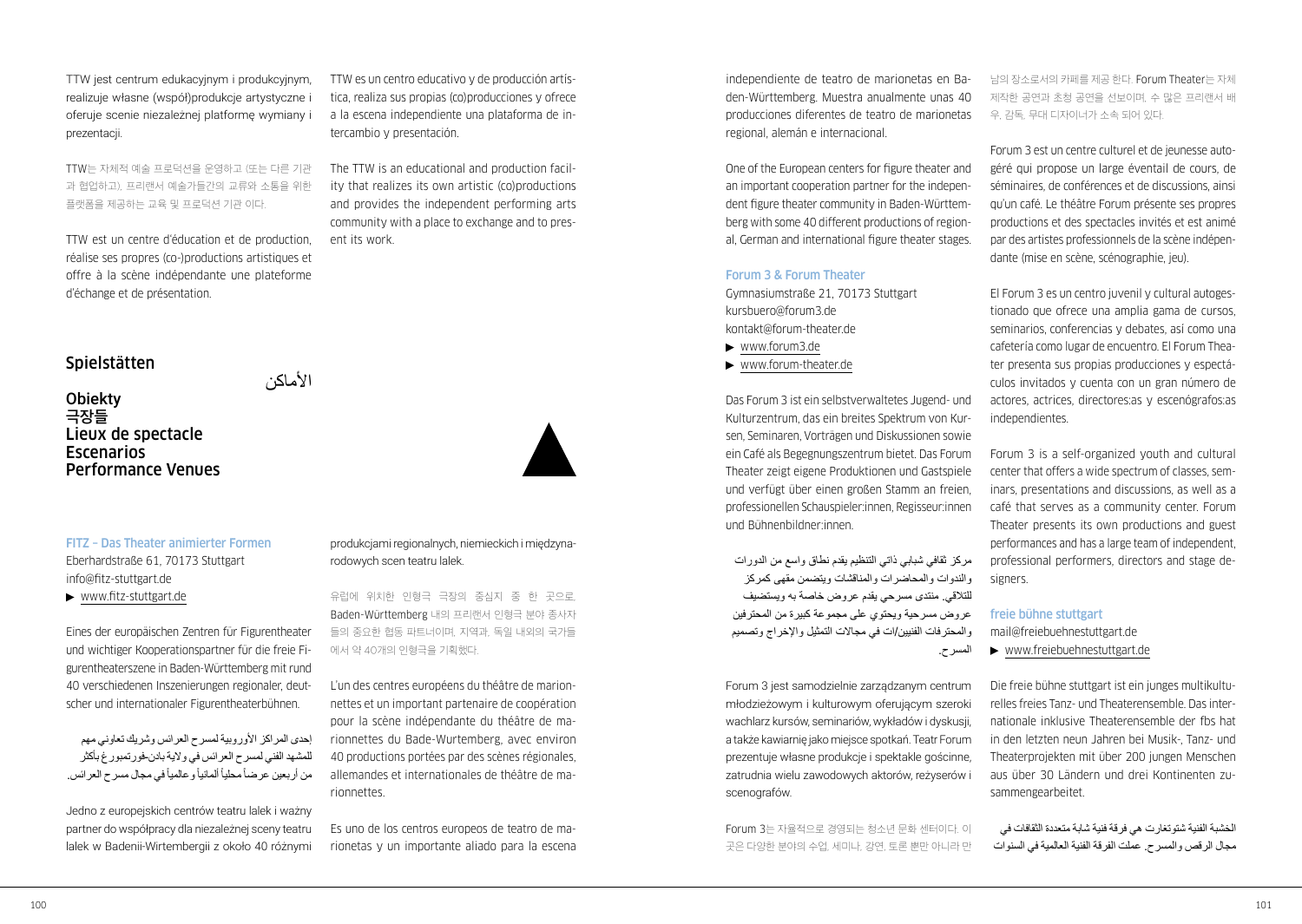التسعة الأخير ة في مشار بـع الموسيقا و الرقص والمسرح مع أكثر من مئتين يافع من ثالثين بلد مختلف وثالث قارات مختلفة.

Freie bühne stuttgart jest młodym, wielokulturowym, niezależnym zespołem tanecznym i teatralnym. W ciągu ostatnich dziewięciu lat międzynarodowy integracyjny zespół teatralny fbs pracował z ponad 200 młodymi ludźmi z ponad 30 krajów i trzech kontynentów w ramach projektów muzycznych, tanecznych i teatralnych.

freie bühne stuttgart는 젊고 다문화적인 프리랜서 예술 인들을 위한 무용/연극 단체이다. 이 국제적이고 포괄적인 단체는 지난 9년 동안 30개 이상의 국가와 3개의 대륙에서 온 200명 이상의 젊은 사람들과 함께 음악, 무용, 그리고 연 극 프로젝트를 진행해왔다.

Groupe indépendant et multiculturel de danse et de théâtre, destiné aux jeunes. La troupe de théâtre inclusif du fbs a travaillé avec plus de 200 jeunes de plus de 30 pays et de trois continents dans des projets de musique, de danse et de théâtre au cours des neuf dernières années.

freie bühne stuttgart es un ensamble joven y multicultural de danza y teatro independiente. El ensamble internacional de teatro de inclusión del fbs, ha trabajado con más de 200 jóvenes de más de 30 países y tres continentes en proyectos de música, danza y teatro durante los últimos nueve años.

freie bühne stuttgart is a young multicultural independent dance and theater ensemble. The international and inclusive theater ensemble of fbs has worked with more than 200 young people from over 30 countries and three continents in music, dance and theater projects over the last nine years.

## **Theaterhaus**

Siemensstraße 11, 70469 Stuttgart [th@theaterhaus.com](mailto:th@theaterhaus.com)

[www.theaterhaus.com](http://www.theaterhaus.com)

Das Theaterhaus Stuttgart vereint seit 1985 verschiedene Kunstsparten unter einem Dach: Experimentelles und Populäres, international bekannte Künstler:innen und neu entwickelte Projekte.

دار المسرح شتوتغارت يجمع منذ سنة 1985 مختلف األصناف الفنية تحت سقف واحد: الفنون التجريبية والعصرية, فنانين/ات معروفين/ات عالمياً ومشارع يتم تطوريها حديثاً.

Od 1985 roku Theaterhaus Stuttgart gromadzi pod jednym dachem różne formy sztuki: eksperymentalne i popularne, artystów o międzynarodowej renomie i nowo powstałe projekty.

슈투트가르트의 Theaterhaus 는 1985년부터 다양한 예 술 분야를 하나의 지붕 아래에 연합했다: 실험적이고 대중적 인 예술을, 세계적인 예술가와 신생 프로젝트를.

Depuis 1985, le Theaterhaus Stuttgart réunit diverses formes d'art sous un même toit : art expérimental et populaire, artistes de renommée internationale et nouveaux projets.

Desde 1985, Theaterhaus Stuttgart reúne diversas formas del arte bajo un mismo techo: arte experimental y popular, artistas de renombre internacional y proyectos desarrollados de manera novedosa.

Theaterhaus Stuttgart has brought different artistic disciplines together under one roof since 1985: experimental and popular work, internationally renowned artists and newly developed projects.

#### Theater La Lune Stuttgart

Gablenberger Hauptstraße 130, 70186 Stuttgart [info@theaterlalunestuttgart.de](mailto:info@theaterlalunestuttgart.de)

[www.theaterlalunestuttgart.de](http://www.theaterlalunestuttgart.de)

Das Theater La Lune bietet ein interkulturelles Programm, zu dem Theater, Musik, Ausstellungen und Lesungen gehören – begleitet wird das Programm jeweils von einem passenden kulinarischen Angebot.

بقدم المسرح برنامج متعدد ثقافياً يتضمن مسرح وموسيقا ومعارض وقراءات. البرنامج مصحوب بفن مطبخي مناسب.

Teatr La Lune oferuje międzykulturowy program obejmujący teatr, muzykę, wystawy i odczyty, któremu towarzyszy odpowiednia oferta kulinarna.

Theater La Lune은 연극, 음악, 전시, 그리고 낭독 분야에 서 다문화적인 프로그램을 제공하며, 각 행사의 성격에 맞는 요리가 함께 제공된다.

Le Théâtre La Lune propose un programme interculturel comprenant du théâtre, de la musique, des expositions et des lectures – accompagné d'une offre culinaire adaptée.

Theater La Lune ofrece un programa intercultural que incluye teatro, música, exposiciones y lecturas, acompañado de una oferta culinaria acorde con las temáticas.

Theater La Lune offers an intercultural schedule of programming that includes theater, music, exhibitions and readings. The programming is accompanied by suitable culinary offerings.

## Theater Rampe

Filderstraße 47, 70180 Stuttgart [kontakt@theaterrampe.de](mailto:kontakt@theaterrampe.de)  [www.theaterrampe.de](http://www.theaterrampe.de)

Das Theater Rampe ist ein Produktionshaus für zeitgenössisches Autor:innentheater, Performance, Tanz und Populärmusik. Für lokale Künstler:innen-gruppen ist es Spielort und langfristiger Kooperationspartner.

مسرح ودار إنتاج لكاتبي المسرح المعاصرين ولألداء, الرقص والموسيقا العصرية. مكان متعمد للتقديم وشريك معاون لمجموعات فنية محلية.

Teatr Rampe jest domem produkcyjnym dla współczesnego teatru autorskiego, performance, tańca i muzyki popularnej. Jest miejscem i wieloletnim partnerem do współpracy dla lokalnych grup artystycznych.

Theater Rampe는 현대 극작, 공연, 무용, 그리고 대중음악 을 위한 장소/프로덕션 하우스이다. 이 곳은 지역의 예술 단 체들을 위한 공연 장소이자 오랜 협력 파트너이다.

Le Theatre Rampe est une maison de production pour l'écriture dramatique contemporaine, la performance, la danse et la musique populaire. Il s'agit d'un lieu de rencontre et d'un partenaire de coopération à long terme pour les groupes d'artistes locaux.

Teatro Rampe es un lugar de producción de teatro de autores:as contemporáneos:as, performance, danza y música popular. Es un escenario y un coproductor a largo plazo para los grupos de artistas locales.

Theater Rampe is a producing venue for contemporary written theater, performance, dance and popular music. It serves as a performance venue and long-term cooperation partner for local artist groups.

## theater.prekariat

[info@theater-prekariat.de](mailto:info@theater-prekariat.de)  [www.theater-prekariat.de](http://www.theater-prekariat.de)

Das Prekäre der Praxis vom theater.prekariat liegt im Risiko dessen, was passiert, wenn Künstler:innen und Akteur:innen unterschiedlicher Herkunft, Sprache und Aufenthaltsstatus zusammenarbeiten. Es entwickelt theatrale Diskursproduktionen an der Schnittstelle zwischen Theater und bildender Kunst.

يتأزم تطبيق المسرح ويكون في خطر عندما يعمل الفنانون/ت ً والممثلون/ت من مختلف األصول واللغات وحاالت اإلقامة معا. يطور المسرح إنتاج الخطاب المسرحي من خالل التفاعل بينه وبين الفنون المرئية.

Niepewność praktyk teatru.prekariat polega na ryzyku tego, co dzieje się, gdy artyści i aktorzy o róż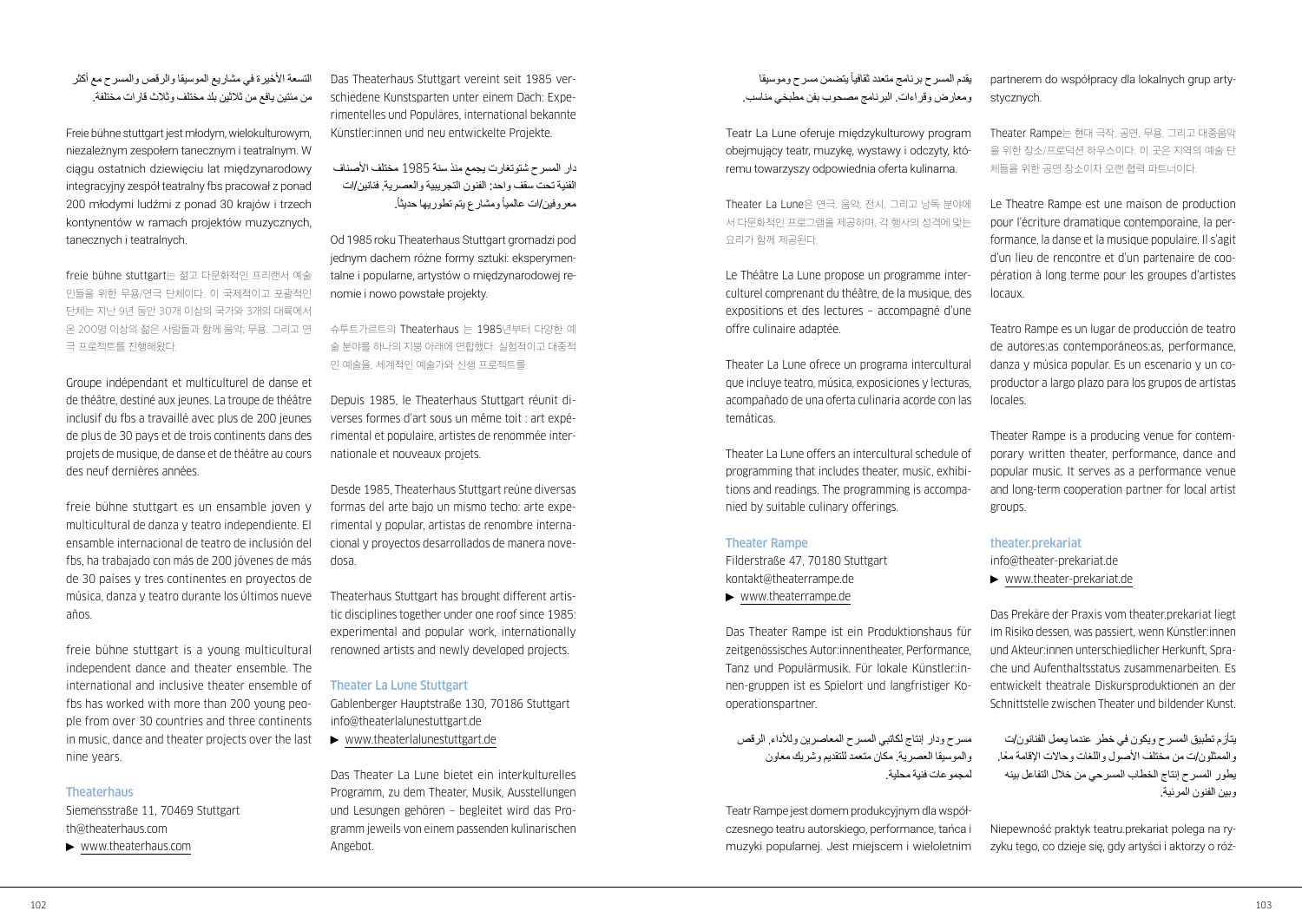nym pochodzeniu, języku i statusie zamieszkania pracują razem. Teatr ten opracowuje produkcje o charakterze dyskursu teatralnego na styku teatru i sztuk wizualnych.

theater.prekariat 는 세계의 다양한 나라, 언어, 그리고 체 류상태의 예술가들과 협력하며 일어날 수 있는 위험들을 감 수 하며 활동한다. 이들은 연극과 시각 예술간의 자유로운 크로스오버를 통해 대화를 이끌어 내는 공연을 기획한다.

La dimension précaire de theatre.prekariat tient au risque qui accompagne le travail collectif d'artistes et de comédien·nes ayant des origines, des langues et des statuts de résidence différents. Il s'agit de développer des discours théâtraux à l'intersection entre le théâtre et les arts visuels.

La precariedad de la práctica de theatre.prekariat radica en el riesgo de lo que ocurre cuando traba jan juntos artistas y personas con diferentes orí genes, lenguas y estatus de residencia. Desarrolla producciones de discurso teatral en la interfaz entre el teatro y las artes visuales

The precariousness of the practice of theater. prekariat rests in the risk of what happens when artists and participants with different origins, lan guages and residency statues collaborate. It devel ops theatrical discourse projects at the interface between theater and visual art.

## Theater tri-bühne

Eberhardstraße 61 a, 70173 Stuttgart [office@tri-buehne.de](mailto:office@tri-buehne.de)

[www.tri-buehne.de](http://www.tri-buehne.de)

Politischer, gesellschaftlicher und künstlerischer Anspruch in Verbindung mit Poesie, Vergnügen und Spielfreude – dafür steht das Theater tri-bühne. Stücke mit globalen Themen und transnationalen Künstler:innen stehen auf dem Programm.

اإلستحقاق السياسي واإلجتماعي والفني بتواصل مع الشعر والمتعة وحب التمثيل - هذا ما يمثل مسرح «خشبة تري».

يتضمن البرنامج أعمال مسرحية بتركيز على مواضيع عالمية وفنانين/ات عابرين/ات للحدود.

Polityczne, społeczne i artystyczne aspiracje połą czone z poezją, przyjemnością i zabawą – to właśnie oznacza teatr tri-bühne. W programie spektakle o tematyce globalnej i artyści ponadnarodowi.

정치적, 사회적, 예술적 요구/주장/열망/염원이 시, 즐거움, 장난스러움과 만나다 – 그것이 바로 tri-bühne (세개의 무 대)의 의미 이다. 세계적 주제를 다루는 공연들과 세계의 예 술인들이 참여 한다.

Des aspirations politiques, sociales et artistiques combinées à la poésie, au plaisir et au jeu – voilà ce que représente le théâtre tri-bühne. Des pièces de théâtre aux thèmes mondiaux et des artistes transnationaux sont au programme.

Las tendencias políticas, sociales y artísticas se combinan con la poesía, el entretenimiento y el juego: esto es lo que representa el Theater tri-büh ne. Su programa incluye obras con temas globales y artistas transnacionales.

Political, societal and artistic aspirations in connec tion with poetry, joy and enthusiasm – this is what Theater tri-bühne stands for. The schedule of pro gramming includes plays with global themes and international artists.

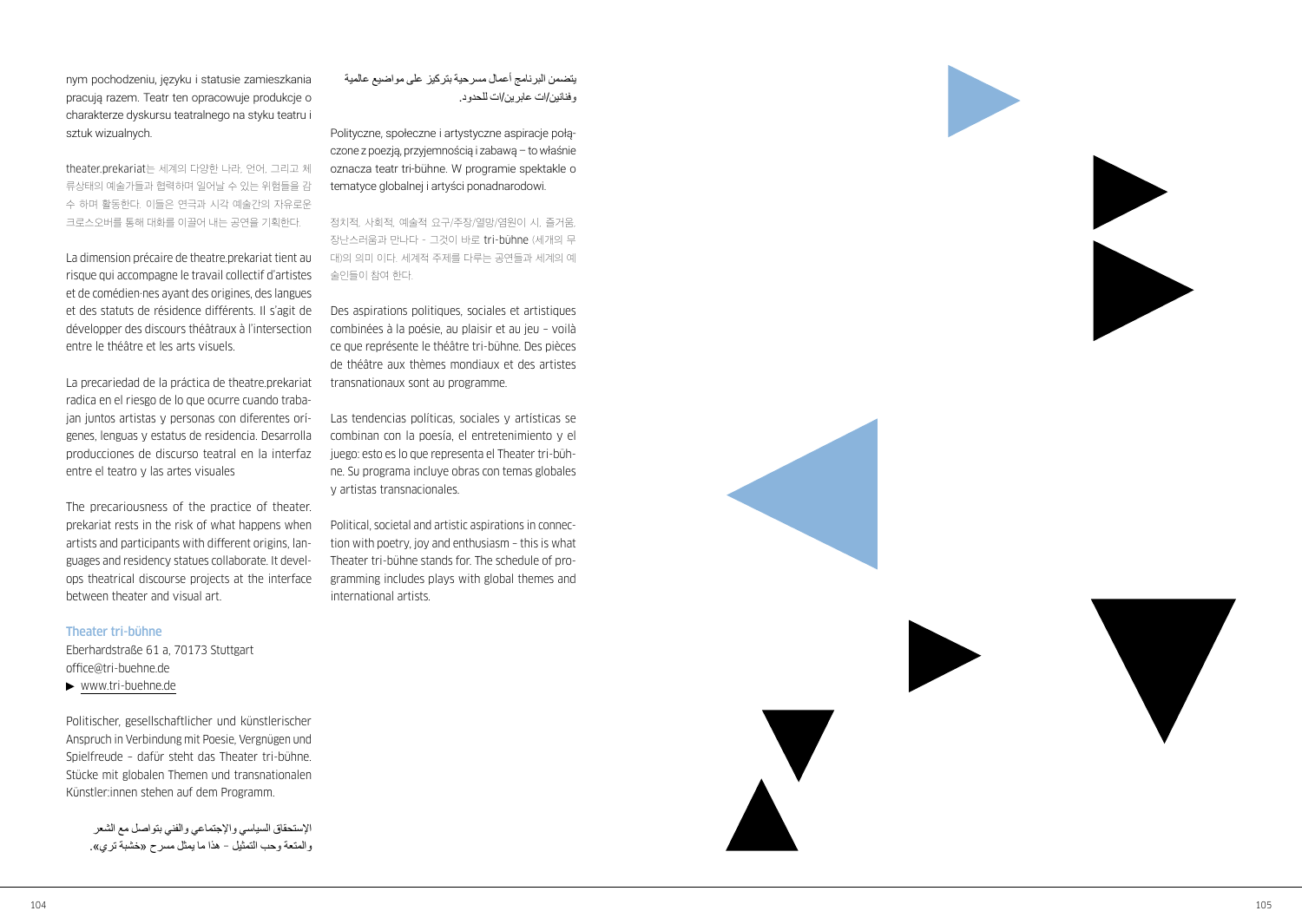## <span id="page-54-0"></span>Lots:innen in die Freie Szene



## *Guides to the Independent Arts Communities*



## Über das Projekt

Diese multilinguale Broschüre ist eines der Ergebnisse des bundesweiten Kooperationsprojekts "Lots:innen in die Freie Szene – Multilinguale Fachtage und Gallery Walk 2021", das sich an transnationale Künstler:innen und Kulturschaffende, aber auch an Berater:innen, Beratungsstrukturen, Anlaufstellen sowie Mitglieder von Initiativen und ehrenamtliche Unterstützer:innen von Künstler:innen richtet.

Die Projektaktivitäten zielen auf die Entwicklung eines nachhaltigen Unterstützungsprozesses für transnationale Künstler:innen und Kulturschaffende, ihre Vernetzung in die Freie Szene sowie auf die interkulturelle Sensibilisierung vorhandener Beratungsstrukturen in bundesweiten Großstädten wie Berlin, Hamburg, München, Stuttgart und den Metropolen Nordrhein-Westfalens.

In Rahmen des Projekts wurden u. a. multilinguale digitale sowie analoge Info- und Vernetzungstage von und für Künstler:innen auf Arabisch, Englisch, Französisch, Koreanisch, Polnisch und Spanisch durchgeführt. Der Fokus lag auf Themen rund um die künstlerische Freiberuflichkeit und damit zusammenhängenden Tätigkeiten und Fragen, wie Spielstätten, Vertragliches, Netzwerke, Fördermittel oder Beratungsmöglichkeiten zu Rassismus und Diskriminierung.

Für Berater:innen und Beratungsstrukturen der Freien Szene wurde der Online Gallery Walk "Transnational beraten" konzipiert, ein spartenübergreifendes Fortbildungs- und Austauschformat rund um die Beratung von transnationalen Künstler:innen und Kulturschaffenden.

Das vielfältige interkulturelle Programm aller Formate wurde in Kooperation mit transnationalen Lots:innen realisiert, d. h. Künstler:innen und Kulturschaffenden, die den Einstieg in die Freie Szene und die Selbstständigkeit in Deutschland bereits erfolgreich hinter sich haben, und mit bundesweiten Kooperationspartner:innen entwickelt.

#### *About the Project*

*This multilingual brochure is one of the results of the Germany-wide cooperation project "Guides to the Independent Arts Communities – Multilingual Symposia and Gallery Walk 2021" that is intended for transnational artists and culture makers as well as for advisers, advisement structures, points of contact as well as members of initiatives and voluntary supporters of artists.*

*The activities of the project aim to achieve the development of a sustainable support process for transnational artists and culture makers, their networking within the independent arts communities as well as raising intercultural sensitivity and awareness within existing advisement structures in large cities throughout Germany such as Berlin, Hamburg, Munich, Stuttgart and the metropolises of North Rhine-Westphalia.*

*As part of the project, amongst other components, multilingual information and networking events have been held in both digital and analogue forms for and by artists in Arabic, English, French, Korean and Polish. The focus has been placed on topics surrounding artistic work as a freelancer and the related activities and questions, such as performance venues, contracts, networks, funding or advisement options regarding racism and discrimination.*

*The online gallery walk "Advising Internationally", an interdisciplinary further education and exchange format dealing with the topic of the advisement of international artists and culture makers, was conceived for advisors and advisement structures within the independent arts community.*

*The diverse intercultural programming of all formats was realized in cooperation with transnational guides, that is, artists and culture makers who have already successfully gotten started working in the independent arts communities as freelancers in Germany as well as with cooperation partners across Germany.*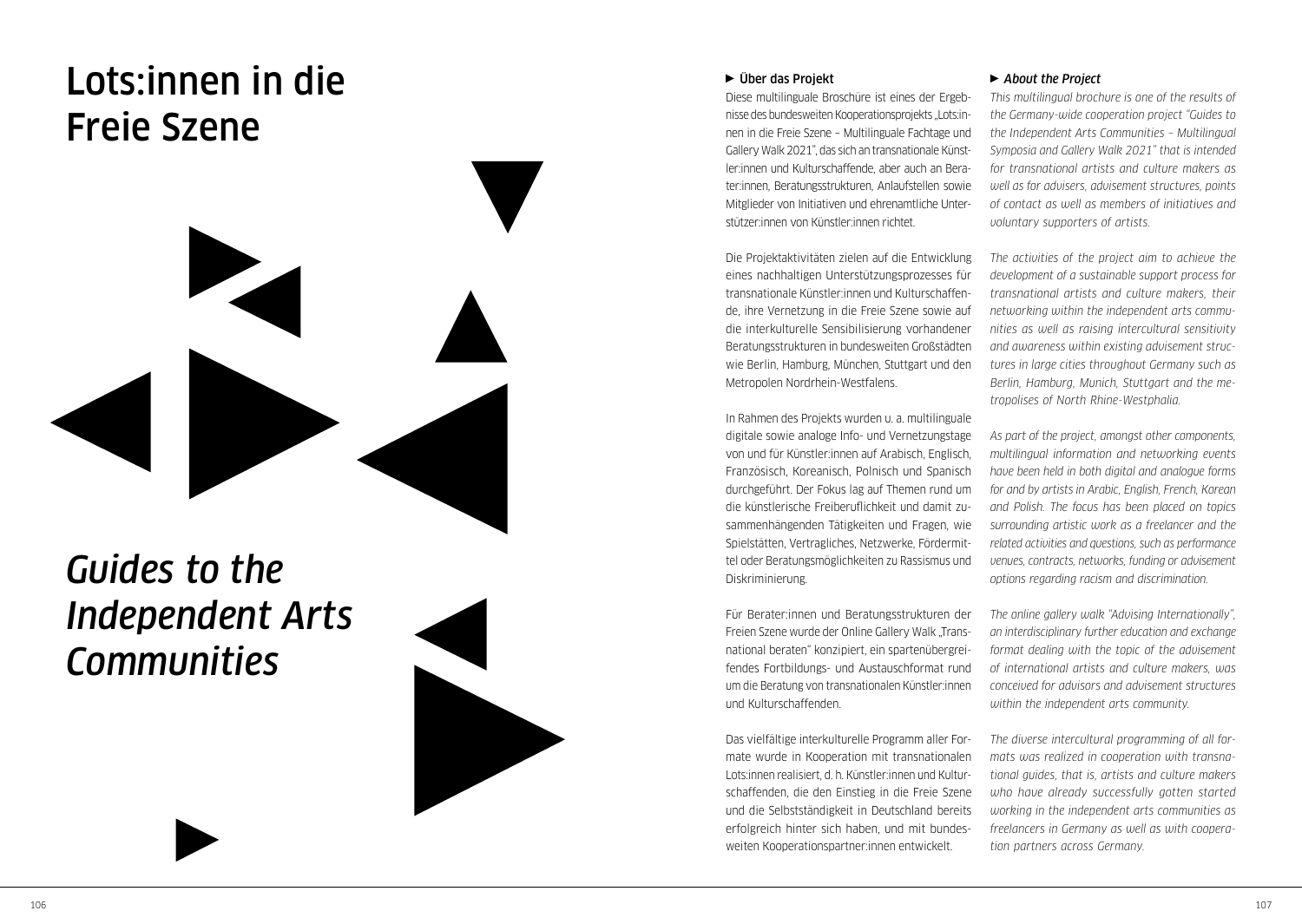## <span id="page-55-0"></span>**Kooperationspartner:innen des Projekts**  *Cooperation Partners of the Project*

## **Berlin**

## Performing Arts Programm Berlin

Mit dem Performing Arts Programm hält der LAFT Berlin ein wirkungsvolles Instrument zur strukturellen Stärkung, Professionalisierung und Vernetzung der Freien Szene Berlins bereit. Ziele sind dabei die Steigerung und Verstetigung der Sichtbarkeit künstlerischer Arbeiten des Kunst- und Kulturstandorts Berlin, die Öffnung der freien darstellenden Künste für neue Zuschauer:innen, die Bündelung und Weitergabe von Wissen und Kompetenzen, die Verstärkung von Synergien und die Schaffung neuer Kooperationen inner- und außerhalb der Freien Szene selbst.

*With the Performing Arts Program, LAFT Berlin has created an effective instrument for the infrastructural strengthening, professionalization and networking of Berlin's independent performing arts community. In doing so, the goals are increasing and cementing the visibility of artistic work within the creative hub of Berlin, the opening of the independent performing arts community for new audience members, bundling and passing on knowledge and competencies, the strengthening of synergies and creating new cooperations within and beyond the independent performing arts community itself.*

Pappelallee 15, 10437 Berlin [beratung@pap-berlin.de](mailto:beratung@pap-berlin.de)

## [www.pap-berlin.de](https://www.pap-berlin.de/de)

## inm – initiative neue musik berlin e. V.

Die Initiative bündelt und vertritt als Dachverband der Freien Szene der Neuen Musik die Interessen der Akteur:innen der Berliner Szene gegenüber

Politik und Verwaltung. Sie ist als Förderinstitution ein wichtiger Bestandteil der Berliner Kulturlandschaft und trägt als Trägerin des field notes-Programms zur Stärkung der Sichtbarkeit und Professionalisierung der zeitgenössischen Musikszene bei.

*As an umbrella association for the independent new music community, the initiative bundles and represents the interests of Berlin's community in dealing with politicians and administrators. As a funding institution, it is an important part of Berlin's cultural landscape and, as the entity responsible for the field notes program, contributes to increasing the visibility and professionalization of the contemporary music community.*

Littenstraße 10, 10179 Berlin [info@inm-berlin.de](mailto:info@inm-berlin.de)

- [www.inm-berlin.de](http://www.inm-berlin.de)
- [www.field-notes.berlin](http://www.field-notes.berlin)

## Lettrétage e. V., Projekt "schreiben & leben"

Lettrétage e. V. bietet im Rahmen des Projekts "schreiben & leben" regelmäßig kostenfreie Einzelberatungen von und für freie Autor:innen, Lektor:innen, Übersetzer:innen und Literaturveranstalter:innen auf Deutsch, Englisch sowie weiteren Sprachen an. Beratungsthemen sind u. a.: KSK, VG Wort, Verlagsansprache, Kundenakquise, Buchhaltung, Antragsstellung und Vermarktung.

*As part of the project "schreiben & leben" (writing & living), Lettrétage e. V. regularly offers individual advisement sessions free of charge by and for independent authors, editors, translators and hosts of literary events in German, English as well as additional languages. Advisement themes in-* *clude, amongst others: KSK, VG Wort, contacting publishers, customer acquisition, bookkeeping, making funding applications and marketing.*

Methfesselstraße 23-25, 10965 Berlin [info@literaturszene.berlin](mailto:info@literaturszene.berlin)

[www.literaturszene.berlin](http://www.literaturszene.berlin)

## Music Pool Berlin

Music Pool Berlin ist die zentrale Anlaufstelle für Musikschaffende in Berlin. Das Beratungs- und Qualifizierungsangebot von Akteur:innen aus der Musik-Szene soll Musikschaffenden Informationen, Weiterbildung und Netzwerkkontakte mit dem Ziel vermitteln, sich in der Musikwirtschaft erfolgreich zu etablieren. Music Pool Berlin ist ein Projekt von all2gethernow e. V.

*Music Pool Berlin is the central point of contact for musicians in Berlin. The advisement and qualification opportunities for members of the music community are intended to provide musicians with information, further education and networking contacts with the goal of helping them to establish themselves successfully in the music industry. Music Pool Berlin is a project by all2gethernow e. V.*

Revaler Straße 99, 10245 Berlin [info@musicpoolberlin.net](mailto:info@musicpoolberlin.net)

[www.musicpoolberlin.net/de/beratung](http://www.musicpoolberlin.net/de/beratung)

## **Hamburg**

## Dachverband freie darstellende Künste Hamburg e. V.

Der Dachverband ist der Zusammenschluss der professionellen freien darstellenden Künstlerinnen und Künstler in Hamburg. Er vertritt die Interessen seiner knapp 250 Mitglieder – darunter Einzelkünstler:innen, Gruppen, Spielstätten für freies Theater, Tanz und Performance sowie Interessenverbände – gegenüber Politik und Öffentlichkeit.

*The umbrella association is the consortium of all professional independent performing artists in Hamburg. It represents the interests of its nearly 250 members, including individual artists, groups, performance venues for independent theater, dance and performance as well as interest groups, in dealing with politicians and the public.*

## Wartenau 16, 22089 Hamburg [info@dfdk.de](mailto:info@dfdk.de)

[www.dfdk.de](http://www.dfdk.de)

## fluctoplasma – Hamburgs Festival für Kunst, Diskurs und Diversität

fluctoplasma – Hamburgs Festival für Kunst, Diskurs und Diversität ist ein interdisziplinäres Kunstfestival, das zum zweiten Mal im Oktober 2021 in Hamburg stattfand und eine Bühne für diverse Perspektiven von Künstler:innen, Kollektiven und Speaker: innen bietet – ob queer, jüdisch oder BIPoC. Hier geht es um Kultur, Demokratie und Solidarität – fluctoplasma, das sind 96 Stunden für die fluide Stadtgesellschaft.

*fluctoplasma – Hamburg's festival for art, discourse and diversity is an interdisciplinary arts festival that took place for the second time in October 2021 in Hamburg. It provides a stage for diverse perspectives from artists, collectives and speakers, no matter whether they are queer, Jewish or BIPoC. The focus is placed here on culture, democracy and solidarity: fluctoplasma offers 96 hours for the fluid civic society.*

Ifflandstraße 4, 22087 Hamburg [info@fluctoplasma.com](mailto:info@fluctoplasma.com) 

[www.fluctoplasma.com](http://www.fluctoplasma.com)

## **Nordrhein-Westfalen**

NRW Landesbüro Freie Darstellende Künste Das Landesbüro ist Sprachrohr, Interessenvertretung, Förderer und Dienstleister für die freie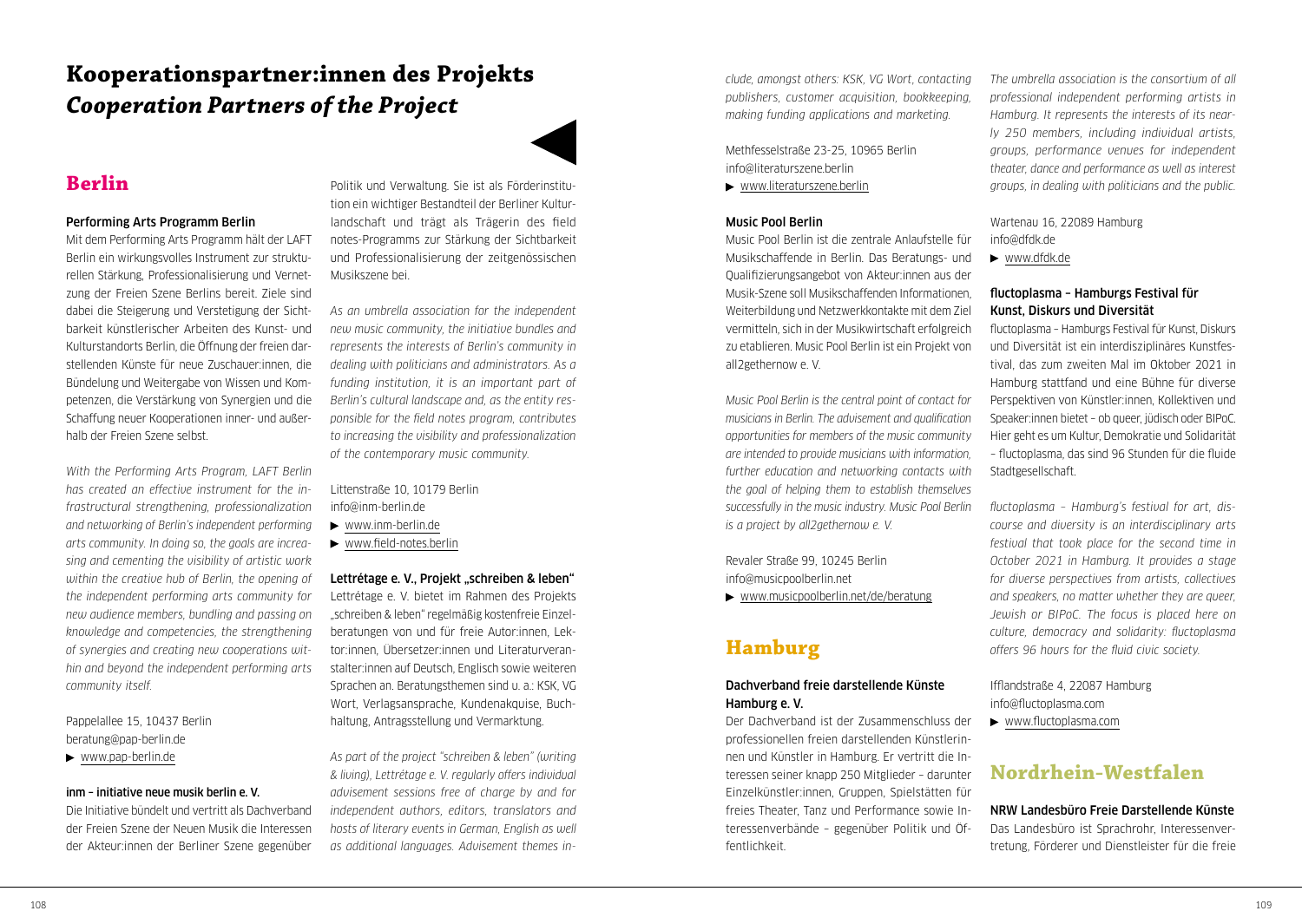darstellende Szene in NRW. Es vertritt die Interessen der vornehmlich freiberuflich professionell agierenden darstellenden Künstler:innen und orientiert seine Arbeit an den speziellen Bedürfnissen dieser Personen. Das Landesbüro besteht aus mehr als 300 Mitgliedern, darunter Spielstätten, Gruppen, Ensembles und Einzelakteur:innen aus ganz NRW.

*The Landesbüro, or state office, is a mouthpiece, advocate, funder and service provider for the independent performing arts community in NRW. It represents the interests of primarily independent professional performing artists and orients its work to the special needs of this group. The Landesbüro has more than 300 members, including performance venues, groups, ensembles and individual artists from all of NRW.*

Deutsche Straße 10, 44339 Dortmund [info@nrw-lfdk.de](mailto:info@nrw-lfdk.de)

[www.nrw-lfdk.de](http://www.nrw-lfdk.de)

#### Interkultur Ruhr

Interkultur Ruhr ist die gemeinsame Initiative des Regionalverbands Ruhr und des Ministeriums für Kultur und Wissenschaft des Landes Nordrhein-Westfalen im Rahmen der Nachhaltigkeitsvereinbarung zur europäischen Kulturhauptstadt Ruhr. Seit 2016 beschäftigt sich Interkultur Ruhr in künstlerischen Kooperationen, weitläufigen Netzwerkaktivitäten und einem Förderfonds mit dieser reichen Vielfalt von Alltagswelten und kultureller Arbeit.

*Interkultur Ruhr is the joint initiative of Regionalverband Ruhr and the Ministry for Culture and Science of the State of North Rhine-Westphalia within the scope of the Sustainability Agreement of the European Capital of Culture Ruhr. Interkultur Ruhr has worked in artistic cooperations, extensive networking activities and a support fund with this rich diversity of day-to-day worlds and cultural work since 2016.* 

Kronprinzenstraße 35, 45128 Essen [kontakt@interkultur.ruhr](mailto:kontakt@interkultur.ruhr)

[www.interkultur.ruhr](http://www.interkultur.ruhr)

## **München**

## Theaterbüro München

Das Theaterbüro München ist die Beratungsstelle für die freien darstellenden Künste in München und Umgebung. Es bietet individuelle Beratungen sowie Workshops zu Themen wie Fundraising, Networking oder Projektkoordination, die der Stärkung des künstlerischen Produktionsprozesses bzw. der Künstler:innen selbst dienen.

*The Theaterbüro München, or Munich theater office, is the information center for the independent performing arts in Munich and the surrounding area. It provides individual advisement sessions as well as workshops on topics such as fundraising, networking or project coordination that serve to strengthen the artistic production process or the artists themselves.*

Dachauer Straße 112 d, 80636 München

[www.theaterbueromuenchen.de](http://www.theaterbueromuenchen.de)

## **Stuttgart**

## Freie Tanz- und Theaterszene Stuttgart gUG (FTTS)

Die Freie Tanz- und Theaterszene Stuttgart wurde von Vertreter:innen der drei regionalen Vereine Produktionszentrum Tanz + Performance, Freie Theater Stuttgart und der Vereinigung freier darstellender Künstlerinnen und Künstler für Stuttgart und die Region als übergeordnete Interessenvertretung gegründet. Von der Stadt Stuttgart institutionell gefördert, ist sie Schnittstelle zwischen Akteur:innen der freien darstellenden Künste, Institutionen und Zusammenschlüssen, Fördernden und Partner:innen, der Presse sowie den Bürger:innen der Stadt. Die Geschäftsstelle setzt sich dafür ein, bereits vorhandene Strukturen zu stärken und sie zugunsten der Künstler:innen auszubauen.

*The Freie Tanz- und Theaterszene Stuttgart was founded by representatives of three regional associations, Produktionszentrum Tanz + Performance, Freie Theater Stuttgart and the Vereinigung freier darstellender Künstlerinnen und Künstler für Stuttgart und die Region, as a superordinate interest group. Institutionally funded by the city of Stuttgart, it is the interface between members of the independent performing arts community, institutions and consortiums, funders and partners, the press as well as the citizens of the city. It has committed itself to strengthening the structures that already exist and expanding them for the benefit of the artists.*

Willy-Brandt-Straße 18, 70173 Stuttgart [info@ftts-stuttgart.de](mailto:info@ftts-stuttgart.de)

[www.ftts-stuttgart.de](http://www.ftts-stuttgart.de)

## Pop-Büro Region Stuttgart

Das Pop-Büro Region Stuttgart ist die einzige öffentlich getragene Einrichtung zur Förderung von Popmusik und Popkultur und dabei zentrale Anlaufstelle für Künstler:innen und Beteiligte der Popkultur. Das Pop-Büro fördert, entwickelt und plant als Partner Projekte in der Popmusik, Popund Jugendkultur. Außerdem trägt es maßgeblich zum Charakter und der Qualität der Wirtschaftsregion Stuttgart bei, unterstützt und begleitet aktiv die Jugendkultur und definiert kulturelle Räume und Angebote der Region. Das Pop-Büro ist eine Einrichtung der Wirtschaftsförderung Region Stuttgart GmbH und der Stuttgarter Jugendhaus gGmbH mit Unterstützung der Landeshauptstadt Stuttgart (Kulturamt).

*The Pop-Büro Region Stuttgart is the only public institution for the funding of pop music and pop culture and thus the central point of contact for artists and participants in pop culture. The Pop-Bü-* *ro funds, develops and plans projects in pop music, pop culture and youth culture as a partner. In addition, it makes a significant contribution to the character and quality of the economic area of Stuttgart, supports and actively accompanies youth culture and defines cultural spaces and opportunities within the region. The Pop-Büro is an institution of Wirtschaftsförderung Region Stuttgart GmbH and Stuttgarter Jugendhaus gGmbH with the support of the state capital of Stuttgart (Department of Culture).*

Naststraße 11 a, 70376 Stuttgart [pop-info@region-stuttgart.de](mailto:pop-info@region-stuttgart.de) 

[www.popbuero.de](http://www.popbuero.de)

## Produktionszentrum Tanz + Performance e. V.

Das Produktionszentrum Tanz + Performance e. V. bietet Tänzer:innen und Choreograf:innen fortlaufend Trainingsmodule und ein abwechslungsreiches Begleitprogramm. Es ist ein Ort des Trainings, der Vorbereitung und der Unterstützung für freie Tänzer:innen aus Stuttgart und der Umgebung und ihrer Produktionen. Das Produktionszentrum ist Proben- und Beratungszentrum sowie Projektinitiator für die freie Tanz- und Performanceszene Baden-Württembergs.

*The Produktionszentrum Tanz + Performance e. V. provides dancers and choreographers with successive training modules and diverse ancillary programming. It is a place of training, preparation and support for independent dancers from Stuttgart and the surrounding areas as well as their projects. It is a rehearsal space and advisement center as well as a project initiator for the independent dance and performance community of Baden-Württemberg.*

Tunnelstraße 16, 70469 Stuttgart [info@produktionszentrum.de](mailto:info@produktionszentrum.de) [www.produktionszentrum.de](http://www.produktionszentrum.de)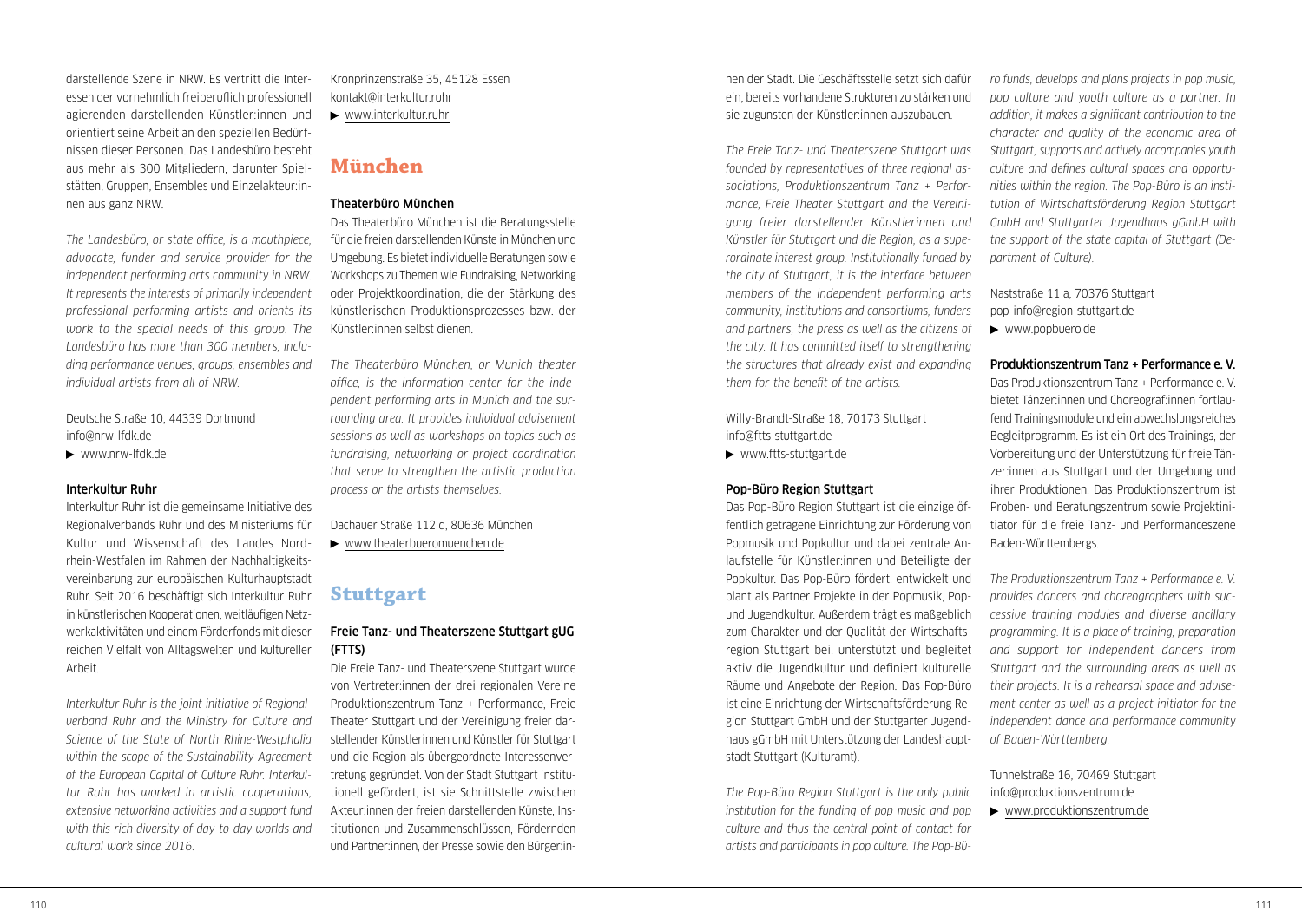## <span id="page-57-0"></span>**Die Autor:innen** *The Guides*

Magda Agudelo ist Schauspielerin und Literatur wissenschaftlerin. Sie arbeitet zwischen Kolumbien und Deutschland mit interdisziplinären Künstler:in nen-Kollektiven. Sie versteht sich als darstellende Künstlerin und wirkt in Theater-, Tanztheaterstücken und Performances mit. Den Schwerpunkt ihrer künstlerischen Tätigkeiten setzt sie in die Stückent wicklung und Realisierung von Kunstprojekten im öffentlichen Raum. Sie arbeitet mit La Fuchsia Kol lektiva und ist in verschiedenen Projekten der Freien Szene in Stuttgart tätig.

*Magda Agudelo is an actor and literary scho lar. She works between Colombia and Germany with interdisciplinary artist collectives. She sees herself as a performing artist and takes part in theater productions, dance theater productions and performances. She places the focus of her artistic activities in the development of produc tions and the realization of art projects in public space. She works with La Fuchsia Kollektiva and is active in a variety of projects in the independent arts community of Stuttgart.*

Charlotte Bomy arbeitet seit mehr als 15 Jahren in Frankreich und Deutschland in den Bereichen Schreiben, Übersetzen und Theater. Als professio nelle Kulturschaffende bietet sie zudem Beratungen und Betreuungen für Berliner Künstler:innen zu den Themen Projektentwicklung, Förderanträge, Stipendien und künstlerische Aufenthalte an.

*Charlotte Bomy has worked in the fields of writing, translation and theater in France and Germany for more than 15 years. As a professio nal culture maker, she also provides advisement sessions and support for Berlin artists on the topics of project development, funding applica tions, stipends and artistic residencies.* 

Laia Ribera Cañénguez ist eine in Berlin lebende salvadorianische Künstlerin, die sich in ihrer künstlerischen Arbeit zwischen dokumentarischem Objekttheater, Performance und Visual Theatre bewegt. Im "Dazwischen-Sein" verschiedener Theatergenres, Sprachen, Wissensquellen und geo -

grafischer Gebiete sucht sie einen utopischen Raum, um eigene und strukturelle Gegensätze und Wider sprüche zusammenzuführen. In ihren Arbeiten beschäftigt sie sich vor allem mit feministischen, postkolonialen und queeren Perspektiven.

*Laia Ribera Cañénguez is a Berlin-based Sal vadoran artist who moves between documenta ry object theater, performance and visual theater in her artistic work. Between different genres of theater, languages, sources of knowledge and geographic areas, she seeks a utopian space in order to bring together her own and structural contrasts and contradictions. In her work, she especially deals with feminist, postcolonial and queer perspectives.*

**Ronan Favereau** ist Schauspieler, Regisseur, Autor und Theaterpädagoge. Er arbeitete als Schau spieler für Kompanien rund um das Regietheater sowie als Theaterpädagoge an der Staatsoper Unter den Linden in Berlin. Seit Sommer 2020 ist er im Rahmen von Künstler:innen-Residenzen an der Schaffung eines transnationalen Theaterwerks zwischen Deutschland und Frankreich beteiligt. Seit Frühling 2021 leitet er das partizipative Theater projekt "Stereotype Threat" in Berlin, Brandenburg und Île-de-France.

*Ronan Favereau is an actor, director, writer and theater educator. He worked as an actor for companies focusing on director-driven work as well as a theater educator at Staatsoper Unter den Linden in Berlin. He has been taking part in the creation of an international theater work between Germany and France since the summer of 2020 as part of artist residencies. He has been leading the participative theater project "Stereo type Threat" in Berlin, Brandenburg and Île-de-France since the spring of 2021.*

**Patrick Fuhrmann** wurde in Bludenz, Österreich geboren und verbrachte seine Kindheit in Deutsch land und Spanien. Er studierte Medienmanagement und Psychologie und arbeitet als Artist- und Label manager in Berlin. Sein Fokus liegt auf der Ent -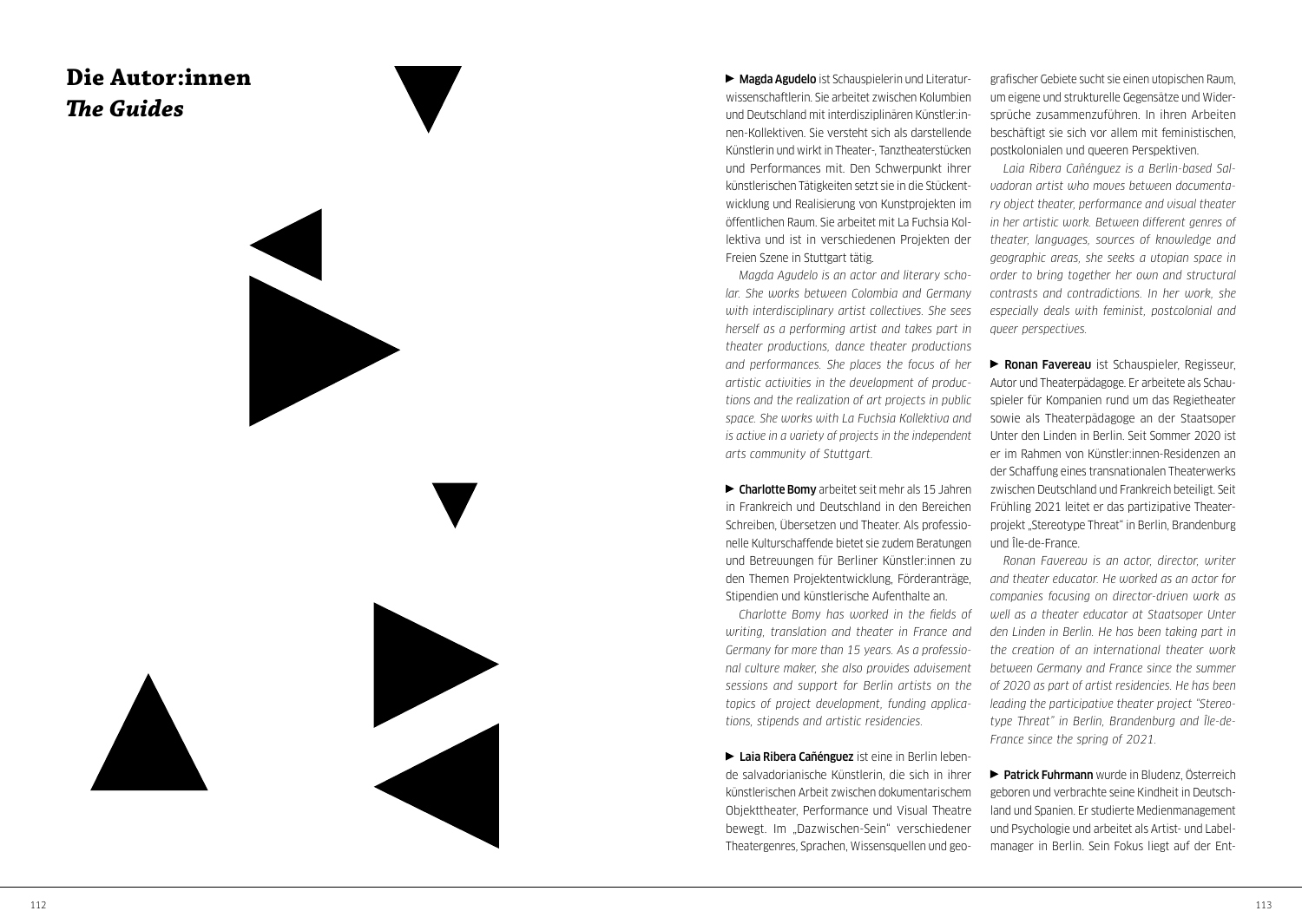wicklung von Künstler:innen und jungen internationalen Talenten.

*Patrick Fuhrmann was born in Bludenz, Austria and spent his childhood in Germany and Spain. He studied media management and psychology and works as an artist and label manager in Berlin. His focus is placed on the development of artists and young international talents.*

 $\blacktriangleright$  Keith Zenga King lebt als Schwarze ugandische gender-non-conforming Schriftstellerin, Performancekünstlerin, Theatermacherin und politische Aktivistin in München. Seit Keith Zenga King ins europäische Exil floh, erforscht sie die Erschaffung neuer Texturen und Verkörperungen an den Schnittstellen, an denen sich intersektionelle Identitäten befinden. Durch Poesie, Live-Performance und Mixed Media will sie die Geschichten der afrikanischen, migrantischen, geflüchteten, queeren und trans\* Communities ausgraben und erweitern.

*Keith Zenga King lives in Munich as a Black Ugandan gender-non-conforming writer, performance artist, theater maker and political activist. Since Keith Zenga King fled into European exile, they have conducted research into the creation of new textures and embodiments at the interfaces where intersectional identities are found. Through poetry, live performance and mixed media, they seek to unearth and expand the stories of African, migrant, exile, queer and trans\* communities.*

▶ Dorota Kot ist Beraterin und Coach für Projekte und Unternehmer:innen. Ob Vereine, öffentliche Träger, Künstler:innen, Lehrende oder Privatpersonen: Sie berät und unterstützt bei der Planung und Umsetzung von Projekten und Ideen mit gesellschaftlich sozialem, künstlerischem und kulturellem Bezug. Dorota sammelte Erfahrung in den verschiedensten Themenbereichen, kennt die Hürden der Projektdurchführung und sorgt gerne für Marketing und Vernetzung in der Freien Szene. Sie organisierte spartenbreite Informationstreffen für polnischsprachige Künstler:innen in Berlin.

*Dorota Kot is an adviser and coach for projects and entrepreneurs. No matter whether she is working with associations, public institutions, artists, teachers or private individuals, she advises and provides support during the planning and realization of projects and ideas with social, artistic and cultural contexts. Dorota collects experiences in a wide variety of different thematic areas, is aware of the potential hurdles encountered when realizing a project and is happy to facilitate marketing and networking in the independent arts community. She has organized interdisciplinary informational meetings for Polish speaking artists in Berlin.*

▶ Inky Lee ist Autorin, Musikerin und Performance-Künstlerin und lebt in Berlin. Sie arbeitet als Mentorin für die "Tanzschreiber" und ist Mitglied des Schreibkollektivs "Stream" in der Tanzfabrik Berlin. Sie war künstlerische Leiterin und Autorin für die Schreibplattform "Right Now", die in Zusammenarbeit mit dem Tanzbüro Berlin gegründet wurde und sich auf die verkörperten Erfahrungen der marginalisierten Individuen in der Berliner Performance-Szene fokussierte. Sie hat mit verschiedenen Künstler:innen in Berlin und New York als Musikerin, Performerin und Choreografin gearbeitet.

*Inky Lee is an author, musician and performance artist who lives in Berlin. She works as a mentor for "Tanzschreiber" and is a member of the writing collective "Stream" at Tanzfabrik Berlin. She was the artistic director and a writer for the writing platform "Right Now" which was founded in collaboration with Tanzbüro Berlin and focused on the embodied experiences of marginalized individuals in Berlin's performance community. She has worked with a variety of artists in Berlin and New York as a musician, performer and choreographer.*

Steve Mekoudja ist ein Poet, Sänger und Regisseur und lebt seit acht Jahren in Berlin. Als freier Künstler musste er oft alleine arbeiten, um Stipendien, Aufnahmestudios oder Drehorte zu recherchieren und unterstützt daher besonders gern dieses Projekt und frankophone Künstler:innen bei ihrer Ankunft in Deutschland.

*Steve Mekoudja is a poet, singer and director who has lived in Berlin for the last eight years. As an independent artist, he often had to work alone to research stipends, recording studios or filming locations and is especially happy to support this project and Francophone artists in getting started in Germany.*

Salah Zater ist Künstler, Journalist und Menschenrechtsaktivist aus Hamburg. Seine Arbeiten zu den Themen Menschenrechte, Rassismus und soziale Gerechtigkeit bewegen sich zwischen Tanz, Performance und Einmischung in den öffentlichen Raum. Zater nutzt seine Stimme und seinen Körper, um zu protestieren, die Realität der Gesellschaft darzustellen und für einen positiven Wandel und gleiche Rechte einzutreten. Er ist in Theatern und künstlerischen Einrichtungen in Deutschland und im Ausland aufgetreten, hat einige Filmrollen übernommen und gewann den BBC Media Television Award 2015.

*Salah Zater is an artist, journalist and human rights activist from Hamburg. His work on the topics of human rights, racism and social justice moves between the fields of dance, performance and interventions in public space. Zater uses his voice and his body to protest, present the realities of society and to advocate for positive change and equal rights. He has performed in theaters and art institutions in Germany and abroad, has played a number of roles in films and won the BBC Media Television Award in 2015.*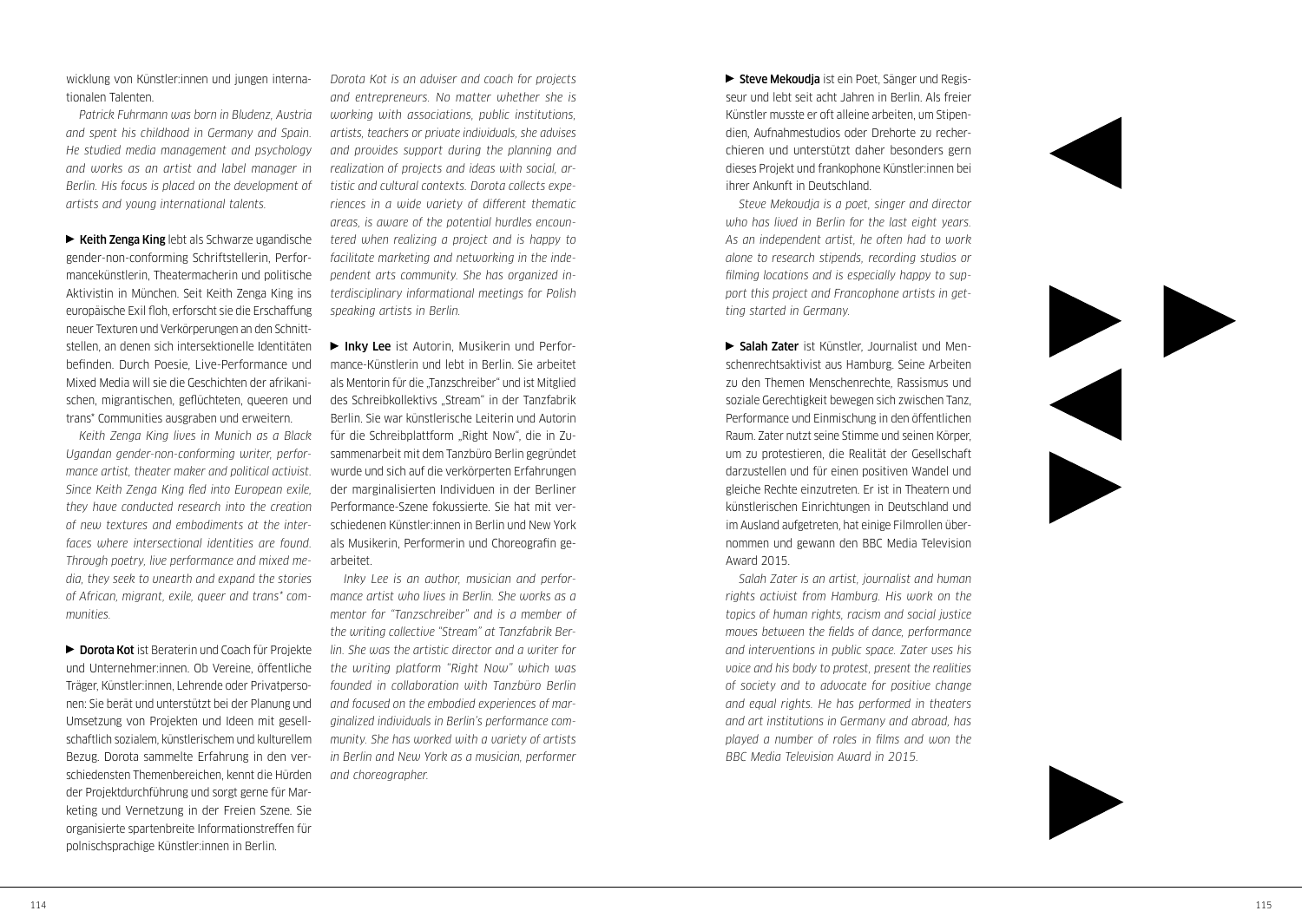## <span id="page-59-0"></span>**Impressum** *Imprint*

#### Herausgeber *Published by*

LAFT Berlin – Landesverband freie darstellende Künste Berlin e. V. Im Ballhaus Ost Pappelallee 15 10437 Berlin [www.laft-berlin.de](http://www.laft-berlin.de)



#### Redaktion *Editorial Team*

Magda Agudelo, Janina Benduski, Charlotte Bomy, Marit Buchmeier, Lisa Canehl, Laia Ribera Cañénguez, Ronan Favereau, Patrick Fuhrmann, Urszula Heuwinkel, Keith Zenga King, Dorota Kot, Inky Lee, Steve Mekoudja, Linde Nadiani, Salah Zater

#### Korrektorat *Proofreading*

Charlotte Bomy, Joudy Sido Bozan, Daniel Brunet, Laia Ribera Cañénguez, Dorota Kot, Inky Lee

#### Übersetzung *Translations*

Arabisch *Arabic*: Joudy Sido Bozan, Salah Zater, Englisch *English*: Daniel Brunet, Keith Zenga King, Französisch *French*: Charlotte Bomy, Ronan Favereau, Steve Mekoudja, Koreanisch *Korean*: Inky Lee, Polnisch *Polish*: Dorota Kot, Spanisch *Spanish*: Magda Agudelo, Laia Ribera Cañénguez, Patrick Fuhrmann

#### Gestaltung und Illustration *Graphic Design and Illustration*

Grafikladen Berlin

#### 1. Auflage *1st Edition,* November 2021

Eine Publikation des Performing Arts Programm im Rahmen des Projekts "Lots:innen in die Freie Szene – Multilinguale Fachtage und Gallery Walk 2021" in Kooperation mit inm - initiative neue musik berlin e. V., Lettrétage e. V. (Projekt "schreiben & leben"), Music Pool Berlin, Dachverband freie darstellende Künste Hamburg e. V., fluctoplasma – Hamburgs Festival für Kunst, Diskurs und Diversität, NRW Landesbüro Freie Darstellende Künste, Interkultur Ruhr, Theaterbüro München, Freie Tanz- und Theaterszene Stuttgart (FTTS), Pop-Büro Region Stuttgart und Produktionszentrum Tanz + Performance e. V.

*A publication by the Berlin Performing Arts Program as part of the program "Guides to the Independent Arts Communities — Multilingual Symposia and Gallery Walk in 2021" in cooperation with inm – initiative neue musik berlin e. V., Lettrétage e. V. (Projekt "schreiben & leben"), Music Pool Berlin, Dachverband freie darstellende Künste Hamburg e. V., fluctoplasma – Hamburgs Festival für Kunst, Diskurs und Diversität, NRW Landesbüro Freie Darstellende Künste, Interkultur Ruhr, Theaterbüro München, Freie Tanz- und Theaterszene Stuttgart (FTTS), Pop-Büro Region Stuttgart and Produktionszentrum Tanz + Performance e. V.*

Gefördert vom Fonds Darstellende Künste aus Mitteln der Beauftragten der Bundesregierung für Kultur und Medien. *Supported by Fonds Darstellende Künste with funds from the Federal Government Commissioner for Culture and the Media.*